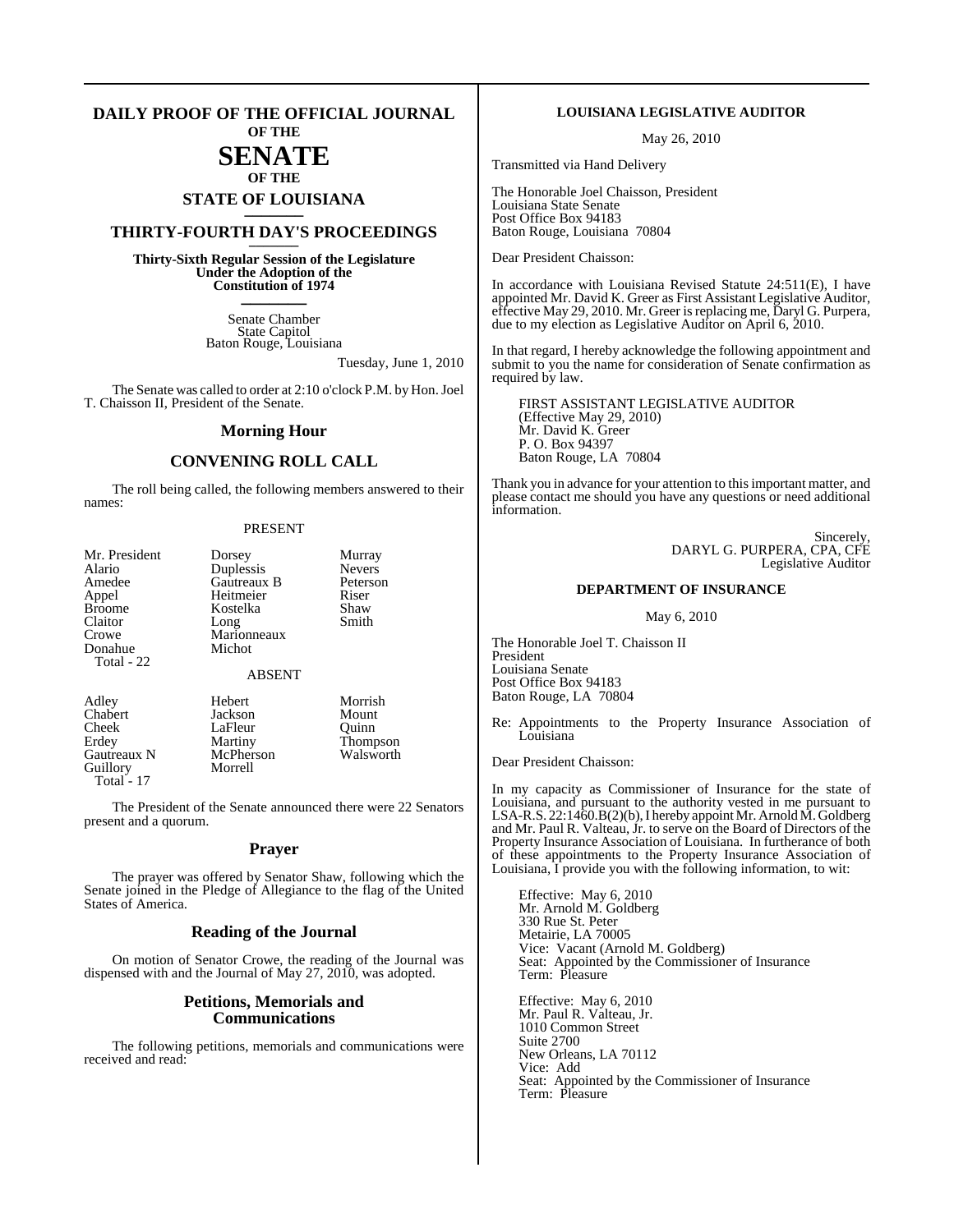#### If you need any clarification or further information please do not hesitate to contact me.

With best wishes and kindest personal regards, I remain Very truly yours, JAMES J. DOŇĚLON Commissioner of Insurance

**LOUISIANA STATE UNIVERSITY SYSTEM** 3810 West Lakeshore Drive Baton Rouge, Louisiana 70808

May 17, 2010

Honorable Joel T. Chaisson II, President Louisiana State Senate Post Office Box 94183 Baton Rouge, LA 70804-9183

Dear Senator Chaisson:

In accordance with La. R.S. 17:1519.7B the LSU Board of Supervisors has appointed the following members to the community advisory committee effective March 30, 2010. These names are submitted for consideration of Senate confirmation as required by law.

#### **Lallie Kemp Medical Center**

Karen Schmitt 412 N. College Street, NE Denham Springs, LA 70726 Tangipahoa Parish Incumbent: Ann Mason

Giovanna Clausen 55351 Old U.S. 51 Independence, LA 70443 Tangipahoa Parish Incumbent: Melinda Bass

Julian A. Chiro 23546 Faith Road Ponchatoula, LA 70454 Tangipahoa Parish Incumbent: Anthony Campo

Ora Lee Pea 41355 Helena Drive, Apt. 5 Hammond, LA 70403 Tangipahoa Parish Incumbent: Ora Lee Pea

Rev. Alfred Young, Jr. P.O. Box 4149 Covington, LA 70434 Tangipahoa Parish Incumbent: John Mabry

Catherine Martin 14594 Honeysuckle Drive #135 Hammond, LA 70401 Tangipahoa Parish Incumbent: Catherine Martin

#### **W.O. Moss Medical Center**

Robert Boudreaux 2020 22nd Street Lake Charles, LA 70601 Calcasieu Parish Incumbent: Robert Boudreaux

# **Page 2 SENATE 34th DAY'S PROCEEDINGS**

Janet Elaine Broussard 2910 W. Prien Lake Road Lake Charles, LA 70605 Calcasieu Parish Incumbent: Janet E. Broussard

Ann Polak 2628 Lorraine Lane Lake Charles, LA 70605 Calcasieu Parish Incumbent: Ann Polak

Betty J. Harrison 1921 3rd Street Lake Charles, LA 70601 Calcasieu Parish Incumbent: Betty Harrison (formerly Betty Edwards)

Alvin Stevens P.O. Box 2270 Lake Charles, LA 70602 Calcasieu Parish Incumbent: Alvin Stevens

#### **Bogalusa Medical Center**

April Bruns 716 Avenue F Bogalusa, Louisiana 70427 Incumbent: Elmer Snell

Ina Ellzey 243 Second Avenue Bogalusa, Louisiana 70427 Incumbent: Gwendolyn Sawyer

Annie Grace 1421 Bene Street Franklinton, Louisiana 70438 Incumbent: Dale Freeman

Carol Nobles 14022 Hwy 1075 Bogalusa, Louisiana 70427 Incumbent: Karl Wood

Joyce Puckett 1410 Sunset Drive Bogalusa, Louisiana 70427 Incumbent: Alan Wilson

Jennifer Scianna 1428 Beaver Circle Bogalusa, Louisiana 70427 Incumbent: Philip Stagg

Judith Wamsley 1108 North Border Drive Bogalusa, Louisiana 70427 Incumbent: Johnni Miles

Robert Lehman 204Scotchpine Drive Mandeville, Louisiana 70471 Incumbent: Robert Lehman

McClurie Sampson 830 East 8th Street Bogalusa, Louisiana 70427 Incumbent: McClurie Sampson

David Thomas 111 Dublin Court Slidell, Louisiana 70461 Incumbent: David Thomas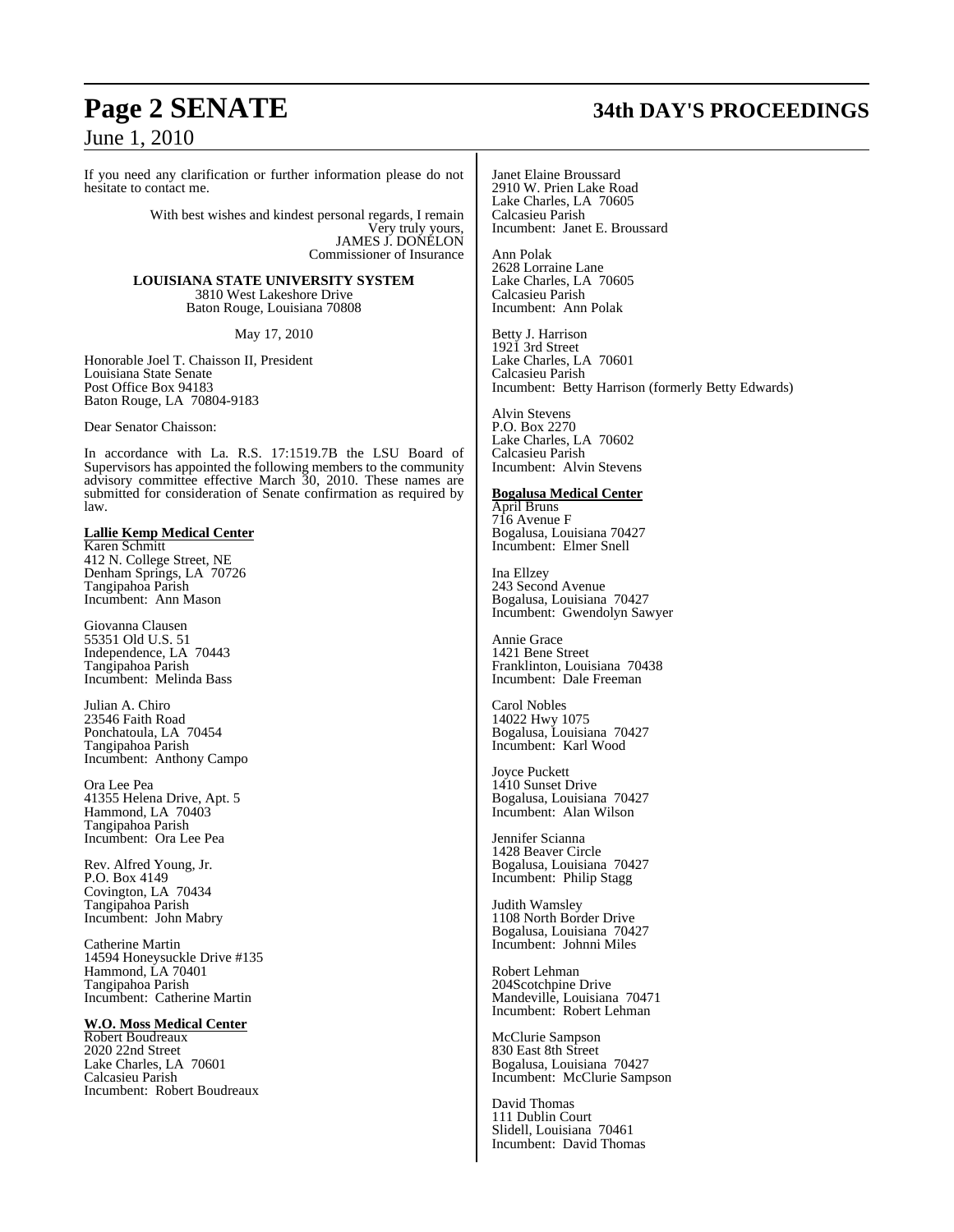# **34th DAY'S PROCEEDINGS Page 3 SENATE**

#### Karen Varnado 20770 Hwy 439 Bogalusa, Louisiana 70438 Incumbent: Karen Varnado

#### **LSU Interim Public Hospital (formerly Medical Center of La at New Orleans**

Pamela Rogers 6905 Chef Menteur Highway New Orleans, LA 70126 Incumbent: Pamela Rogers

**University Medical Center** Lloyd Brown 813 Francis Street New Iberia, Louisiana 70560 Incumbent: Sandra Purgahn

Andrea West P.O. Box 921 Eunice, Louisiana 70535 Incumbent: Gerald Posner

Thank you for your consideration and please feel free to contact Doreen Brasseaux at 225-578-5589 if you have any questions or need additional information.

> Sincerely, FRED P. CERISE, M.D., M.P.H. Vice President for Health Affairs and Medical Education

#### **NEW ORLEANS PLANTATION COUNTRY**

#### May 4, 2010

The Honorable Joel T. Chaisson II President Louisiana Senate Post Office Box 94183 Baton Rouge, LA 70804

Dear President Chaisson and Members of the Senate:

In accordance with Louisiana Revised Statue 33:4574.12 (B), the following individuals have been appointed as commissioners of the River Parishes Convention, Tourist, and Visitors Commission. In that regard, I hereby acknowledge the following appointments and submit to you the names for consideration of Senate confirmation as required by law.

Mr. Peter Jasper P. O. Box 2908 Reserve, LA 70084 Appointed by St. John the Baptist Parish Council Appointed: March 9, 2010 Term: October 31, 2013 Vice: Self

Ms. Nicole Veillon 136 Lynn Drive Paradis, LA 70080 Appointed by St. Charles Parish Economic Development Council Appointed: October 31, 2009 Term: October 31, 2013 Vice: Debra Vial

If further information is needed, please do not hesitate to contact me.

Thank you and with best personal regards, I am Very truly yours, PAUL G. AUCOIN Chairman

# June 1, 2010

**SENATE**

## STATE OF LOUISIANA

May 17, 2010

Members of the Louisiana Senate P. O. Box 94183 Baton Rouge, LA 70804

RE: LA Small Business Compliance Advisory Panel

Dear Members of the Senate:

In accordance with R.S. 30:2062, as president of the Louisiana Senate I am designating two members who are owners or representatives of owners of small business stationary sources,to the Louisiana Small Business Compliance Advisory Panel. It is my pleasure to appoint Mr. Thomas C. David, Jr., and Mr. Mark Starling to serve a term of no more than four years, to run concurrently with the governor.

In that regard, I hereby acknowledge the following appointments and submit to you the names for consideration of Senate confirmation as required by law.

Mr. Thomas C. David, Jr. P. O. Box 89 Alexandria, LA 71309 Vice: Andrew Lee Guinn, Sr.

Mr. Mark Starling P. O. Box 937 Eden Church Road Denham, Springs, LA 70727 Vice: Frank H. Kean III

Thank you in advance for your attention to thisimportant matter, and please contact me should you have any questions or need additional information.

> Sincerely, JOEL T. CHAISSON II President of the Senate

#### **Privilege Report of the Legislative Bureau**

June 1, 2010

To the President and Members of the Senate:

I am directed by your Legislative Bureau to submit the following report:

The following bills are approved as to construction and duplication. We advise and suggest the following amendments to the engrossed bills.

#### **HOUSE BILL NO. 174—**

BY REPRESENTATIVE EDWARDS AN ACT

To enact R.S. 49:191(5)(b) and to repeal R.S. 49:191(3)(p), relative to the Department of Veterans Affairs, including provisions to provide for the re-creation of the Department of Veterans Affairs and the statutory entities made a part of the department by law; to provide for the effective termination date for all statutory authority for the existence of such statutory entities; and to provide for related matters.

Reported without amendments.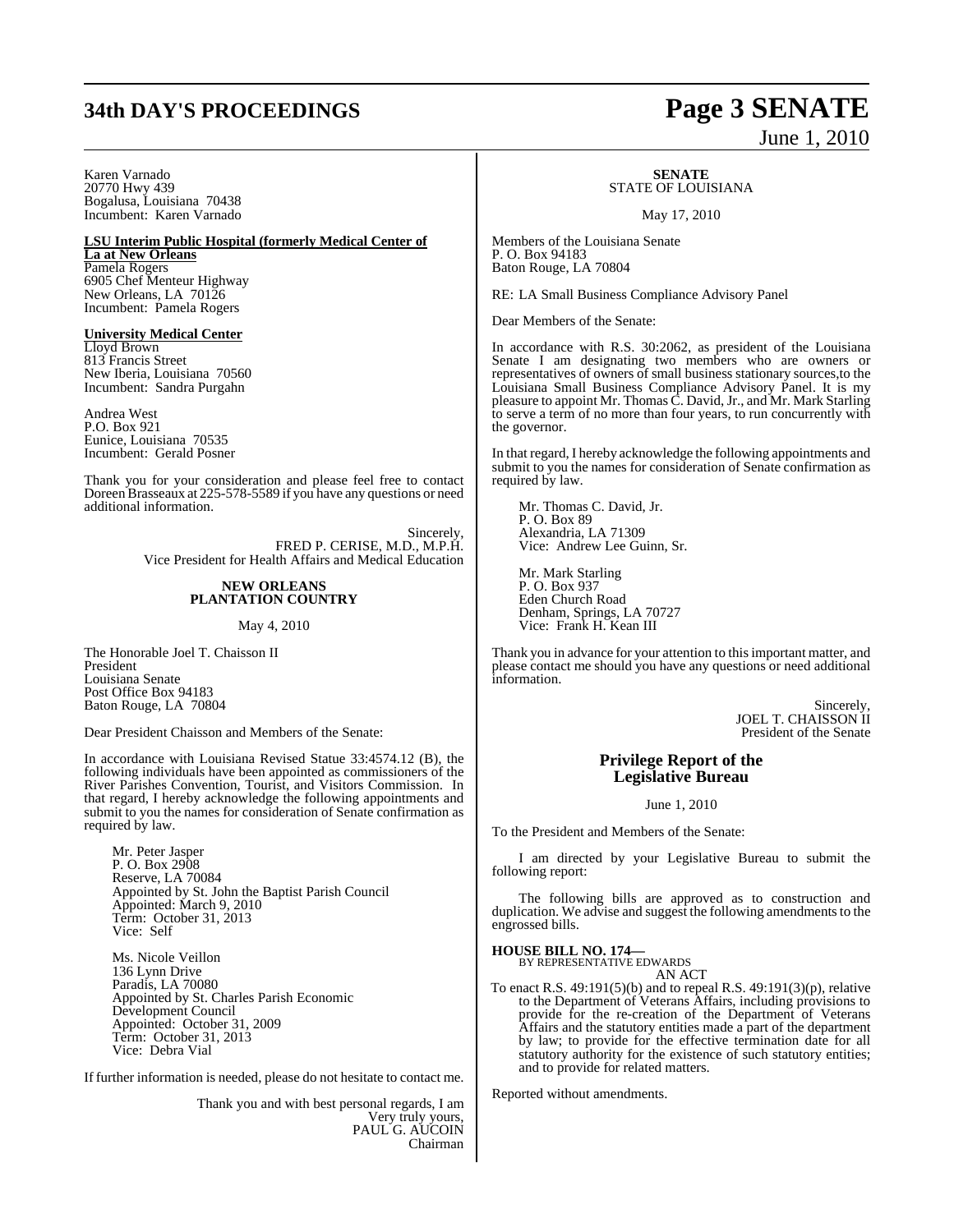#### **HOUSE BILL NO. 203—** BY REPRESENTATIVE TALBOT

AN ACT

To amend and reenact R.S. 22:341(C), relative to foreign and alien insurers; to provide relative to return of deposit upon withdrawal from the state; and to provide for related matters.

Reported without amendments.

#### **HOUSE BILL NO. 206—** BY REPRESENTATIVE FANNIN

AN ACT

To enact R.S. 40:1730.28(A)(3)(f), relative to building codes; to prohibit the adoption of a code orregulation requiring sprinklers in one- and two-family dwellings; to prohibit the adoption of an ordinance requiring sprinklersin one- and two-family dwellings; and to provide for related matters.

Reported without amendments.

#### **HOUSE BILL NO. 282—** BY REPRESENTATIVE ROY

AN ACT

To amend and reenact R.S. 9:3550(G)(3)(a)(iv) and to enact R.S. 22:887(I), relative to insurance policies and contracts; to provide relative to reinstatement of insurance policies and contracts subsequent to cancellation; and to provide for related matters.

Reported without amendments.

# **HOUSE BILL NO. 296—** BY REPRESENTATIVE HUTTER

AN ACT

To amend and reenact R.S. 42:1123(26), relative to the Code of Governmental Ethics; to allow the acceptance of certain gifts by public servants under certain circumstances; and to provide for related matters.

Reported without amendments.

#### **HOUSE BILL NO. 337—**

BY REPRESENTATIVE LEBAS AN ACT

To enact R.S. 22:1856(F), relative to pharmacy claims; to provide relative to determination of processing fees on such claims; and to provide for related matters.

Reported without amendments.

#### **HOUSE BILL NO. 338—**

BY REPRESENTATIVE MONICA AN ACT

To amend and reenact R.S. 22:1806.2(7) and 1806.3(G) and to enact R.S. 22:1806.1(B)(4), relative to regulation of home service contract providers by the commissioner of insurance; to provide for definitions; to provide for exemptions; and to provide for related matters.

Reported without amendments.

#### **HOUSE BILL NO. 341—**

BY REPRESENTATIVE SMILEY

- AN ACT
- To amend and reenact R.S. 37:683(B)(3), relative to terms for appointments to the Louisiana Professional Engineering and Land Surveying Board ; to provide for a two-year term for one of the licensed professional land surveyor appointees; and to provide for related matters.

Reported without amendments.

# **Page 4 SENATE 34th DAY'S PROCEEDINGS**

#### **HOUSE BILL NO. 343—**

BY REPRESENTATIVE WILLMOTT AN ACT

To amend and reenact R.S. 37:935, relative to the practice of registered nursing; to provide authority for registered nurses to administer anesthetic agents through perineural catheters; and to provide for related matters.

Reported without amendments.

# **HOUSE BILL NO. 368—** BY REPRESENTATIVE ARNOLD

AN ACT

To enact R.S. 6:969.18(A)(5), relative to fees or expenses charged by an extender of credit; to allow for fees and expenses incurred in connection with the financing of a manufactured home; and to provide for related matters.

Reported without amendments.

**HOUSE BILL NO. 382—** BY REPRESENTATIVE ST. GERMAIN AN ACT

To amend and reenact R.S. 40:1582(B), relative to emergency elevator access; to require a new elevator installed in a commercial building with five or fewer stories to operate with the fire emergency master key; and to provide for related matters.

Reported without amendments.

# **HOUSE BILL NO. 386—** BY REPRESENTATIVE HUTTER

AN ACT To amend and reenact R.S.  $51:935.1(A)(1)(a)$  and (2),  $(B)(4)$ (introductory paragraph), and  $(E)(1)(a)$ , to enact R.S.  $51:935.1(B)(4)(f)$  through (1) and (6), and to repeal R.S.  $51:935.1(A)(3)$ , relative to the Department of Economic Development; to require an annual report; to require the report to be submitted electronically to each member of the Legislature of Louisiana; to require reporting of each local or regional economic development commission participating in the development of prospective businesses; to require the reporting of jobs created and retained; to require the reporting of revenue; to require a listing of successful businesses from fiscal years previously reported; to require the reporting of workers trained to meet needs; and to provide for related matters.

Reported without amendments.

### **HOUSE BILL NO. 406—**

BY REPRESENTATIVE WADDELL

AN ACT To amend and reenact R.S. 51:2361(B)(2) and 2365(D) and to enact R.S. 51:2361(B)(3) and (4), relative to certain economic development funds; to provide relative to the reports on expenditures related to such funds; and to provide for related matters.

Reported without amendments.

# **HOUSE BILL NO. 449—** BY REPRESENTATIVE NOWLIN

AN ACT

To amend and reenactR.S. 37:687(A), 690(A), 693(B)(4)(a), 697(A), and 698(A)(7) and (10),(D),(E),(F),(G),(K), and (M), 700(D),  $(E)$ ,  $(F)$ ,  $(G)$ ,  $(K)$ ,  $(M)$ , and  $(Q)$  and to enact R.S. 37:700 $(A)(11)$ , relative to the Louisiana Professional Engineering and Land Surveying Board; to change the name of the executive secretary of the board to the executive director; to provide for a change to minimum requirements for licensure of a land surveyor; to provide for changes to disciplinary and enforcement proceedings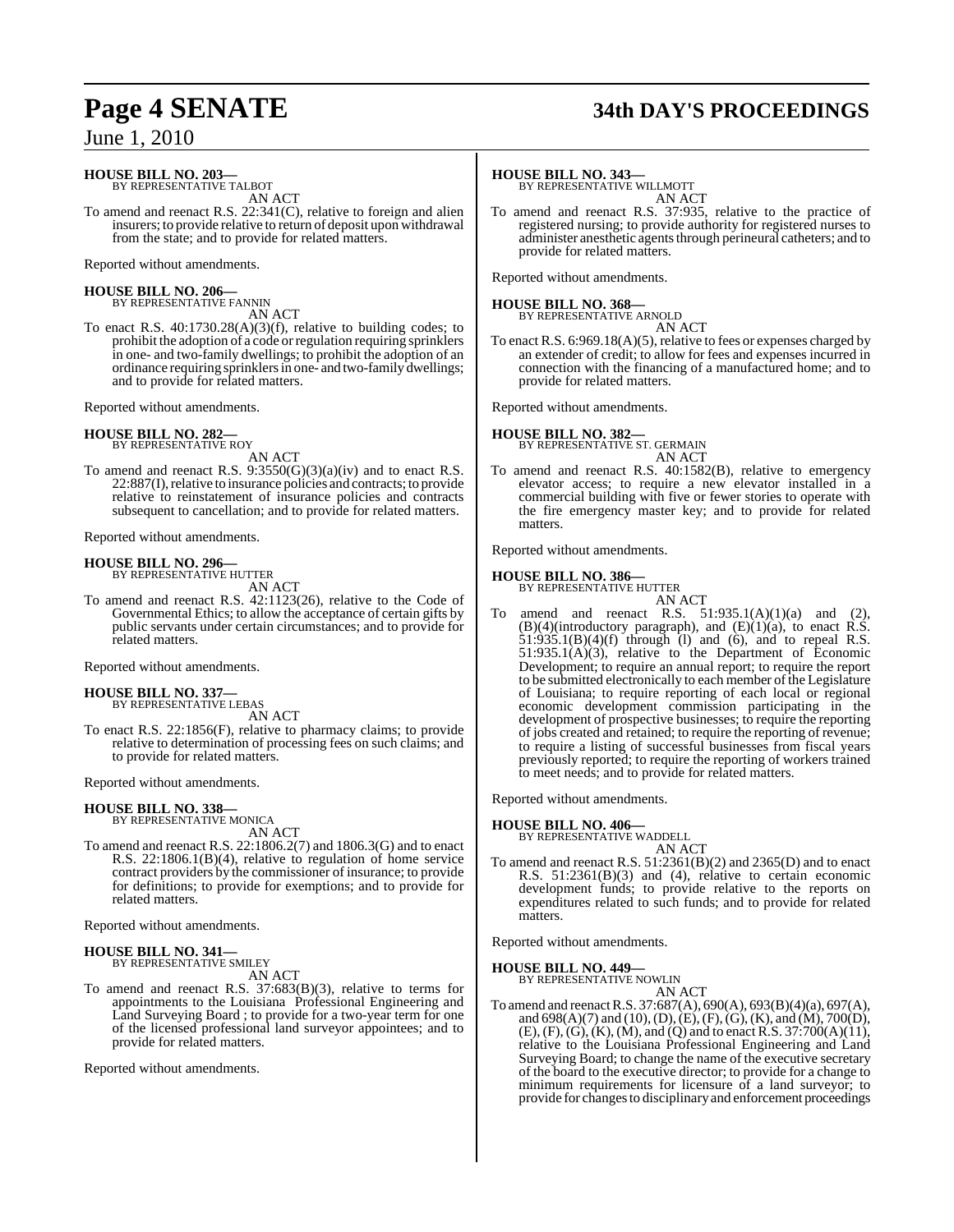# **34th DAY'S PROCEEDINGS Page 5 SENATE**

# June 1, 2010

by the board; to provide for changes to complaint review committees within the board; to provide for powers and duties of complaint review committees; and to provide for related matters.

Reported without amendments.

# **HOUSE BILL NO. 452—** BY REPRESENTATIVE ARNOLD

AN ACT

To amend and reenact R.S. 6:969.6(23) and (29), 969.35(A)(2), 969.42, the heading of Part VIII of Chapter 10-B of Title 6 of the Louisiana Revised Statutes of 1950, and 969.51 and to enact R.S. 6:969.6(34) and (35), 969.52, 969.53, and 969.54, relative to the Louisiana Motor Vehicle Sales Finance Act; to provide for changes in definitions; to provide for new definitions; to provide for debt waiver or debt forgiveness agreements; to provide for requirements of GAP coverage; to provide for liability, disclosures, or cancellations regarding debt waiver or debt forgiveness agreements; and to provide for related matters.

Reported without amendments.

#### **HOUSE BILL NO. 463—**

BY REPRESENTATIVE KLECKLEY AN ACT

To amend and reenact R.S. 22:851(A), 852(B), 853(B), 854(A),  $855(A)(1)$ ,  $(B)(1)$  and  $(2)(a)$  and  $(b)$ ,  $(C)$ ,  $(D)(2)$ ,  $(G)$ , and  $(H)$ , 856(introductory paragraph), 857, 860(A) and (B)(introductory paragraph),  $861(\overline{B})$  and  $(\overline{F})$ ,  $862(2)$  and  $(5)$ ,  $863(\overline{A})$ ,  $864(\overline{B})(4)$ ,  $(5)$ , and  $(8)$ , and  $(C)$ ,  $865$ (introductory paragraph) and  $(1)$ ,  $866$ ,  $867$ ,  $868(A)$ (introductory paragraph) and (I) and (B),  $871$ ,  $875$ through 878, 879(introductory paragraph) and (2) and (3), 880, 882(1) through (5),  $883(C)(5)(c)$  and (d),  $884, 885(A)$ , (C), and (D), 886, 887 $(A)$ (introductory paragraph) and  $(1)(b)$  and  $(2)$ , (B), (D)(1), (E), (G)(2), and (H), and  $\delta 88(B)(1)$  and (2), (C), (D), and (E), relative to technical recodification of certain provisions of the Louisiana Insurance Code relative to general insurance policy requirements, including correction of citations, updates of terms and language, reorganization of provisions, elimination of obsolete or ineffective provisions, and harmonizing of inconsistent provisions; and to provide for related matters.

Reported without amendments.

**HOUSE BILL NO. 464—** BY REPRESENTATIVE KLECKLEY

AN ACT To amend and reenact R.S. 22:272(E)(2), 971, 972(A), 973, 974,  $975(A)$ (introductory paragraph) and  $(1)$  through  $(8)$  and  $(10)$ through (13), (B)(introductory paragraph) and (1) through (7), 976(B), 977(B), 978(A)(2) and (B), 980(B), 983, 984(A) and (B),  $985$ ,  $986(A)(1)$  and  $(3)(introducing paragram)$  and  $(B)$ , 987, 988(I)(1)(introductory paragraph), 989, 990(B)(introductory paragraph) and (1), 992, 993, 995(C), 999 $(E)(2)$ , 1000 $(A)$ (introductory paragraph),  $(2)(a)$ , and  $(3)(c)$ , (B), and (D), 1002, 1003(A)(1),  $1004(A)$ ,  $1006(C)$  and (E)(5), 1009(A)(7), 1015, 1023(A)(9)(b)(introductory paragraph) and (i),  $(B)(4)(a)$ (introductory paragraph) and (i), and  $(F)(2)$ (introductory paragraph) and  $(a)$ , 1024(A) and (D), 1025(B), 1026(A)(4) and (B), 1027(B), 1028(A)(4), (F), and (G), 1029(D), 1030(D), 1031(B), (C), and (D), 1032(C), 1034(B)(3) and (D)(1), 1035(D), 1037(A), (B), and (C)(3), 1038(C)(1), (E), and (F), 1040(B) and (E), 1043(A)(3)(b), 1044(A)(4), 1046(F), 1049(I), 1050(H)(3), 1061(1)(a), (3),  $(4)(j)$ , and  $(5)(e)(i)$ ,  $(f)$ , and  $(u)(introducing)$  paragraph) and (ii)(bb),  $1062(A)(1)$  and  $(D)(3)$ ,  $1066(A)(2)(c)$  and (B)(introductory paragraph), 1072(D)(introductory paragraph), 1077(B) and (C)(introductory paragraph) and (1), 1095(D), and  $1821(F)(3)$ , all relative to technical recodification of certain provisions of the Insurance Code relative to health and accident insurance, including correction of citations, updates of terms and language, reorganization of provisions, elimination of obsolete or ineffective provisions, harmonizing of inconsistent

provisions, and standardizing of language exempting limited benefit policies or contracts from health insurance mandates; and to provide for related matters.

Reported with amendments.

#### **LEGISLATIVE BUREAU AMENDMENTS**

Amendments proposed by Legislative Bureau to Reengrossed House Bill No. 464 by Representative Kleckley

#### AMENDMENT NO. 1

On page 1, line  $12$ , following " $(C)(3)$ " and before "," insert "(introductory paragraph)"

#### AMENDMENT NO. 2

On page 2, line  $15$ , following " $(C)(3)$ " and before "," insert "(introductory paragraph)"

#### AMENDMENT NO.

On page 7, line 11, following "insurer at" and before "the location" delete "(insert"

#### AMENDMENT NO. 4

On page 7, line 12, following "purpose" and before ", or to any" delete ")"

#### AMENDMENT NO. 5

On page 10, line 13, following "**insured**" and before "**excluding**" change "**(**" to "**,**"

#### AMENDMENT NO. 6

On page 10, line 14, following "**disabled**" and before "**, it shall**" delete "**)**"

AMENDMENT NO. 7

On page 12, line 9, before "the indemnities" change "(include" to "including"

#### AMENDMENT NO. 8

On page 24, line 20, following "purposes" insert "."

# **HOUSE BILL NO. 465—** BY REPRESENTATIVE KLECKLEY

AN ACT

To amend and reenact R.S. 22:1261, 1262, 1263(A), 1265(A)(1) and (2) and (B),  $1266(A)$ (introductory paragraph) and (1),  $(D)(1)$ ,  $(2)$ ,  $(3)(a)(i)$ ,  $(b)$ ,  $(c)(i)$ , and  $(d)(i)$  and  $(iii)$ , and  $(4)$ ,  $(E)(1)(b)$ and (3), (I), (K), and (L), 1267(A), (B)(3), (C)(1)(g), and (D)(3),  $1268(A)$ (introductory paragraph) and  $(1)$ ,  $1269(A)$ , (B)(1)(introductory paragraph) and (a) through (e), and (D), 1270(A) and (B)(1)(a) and (b), 1283(A) and (B), 1284(C), 1285, 1288(A), 1290, 1295(1)(a)(i), (c), and (e), (5), and (6)(d),  $1311(A)$ ,  $(B)$ ,  $(D)$ (introductory paragraph) and  $(1)$  and  $(E)$ , 1312, 1313(A) and (B), 1314, 1333(A) and (B)(1), (2), and (3), 1456(A) and (B)(1), 1460(G), 1466(A) and (E), 1468(C), 1470(A), 1471(B), 1472(A) and (B), 1473(A), 1474, 1479, 1482(A), and 1484(A)(1) and to repeal R.S. 22:1475(C) and (D) and 1480, all relative to technical recodification of certain provisions of the Louisiana Insurance Code relative to property insurance, including correction of citations, updates of terms and language, reorganization of provisions, elimination of obsolete or ineffective provisions, and harmonizing of inconsistent provisions; and to provide for related matters.

Reported without amendments.

#### **HOUSE BILL NO. 504—**

BY REPRESENTATIVE WILLMOTT AN ACT

To amend and reenact Children's Code Articles 1152(B), (C), (D), (E), (F), and (G) and 1160 (1) and (2) and to enact Children's Code Article 1152(H), relative to safe haven infant relinquishments; to provide for instruction on safe haven relinquishment procedures for employees of designated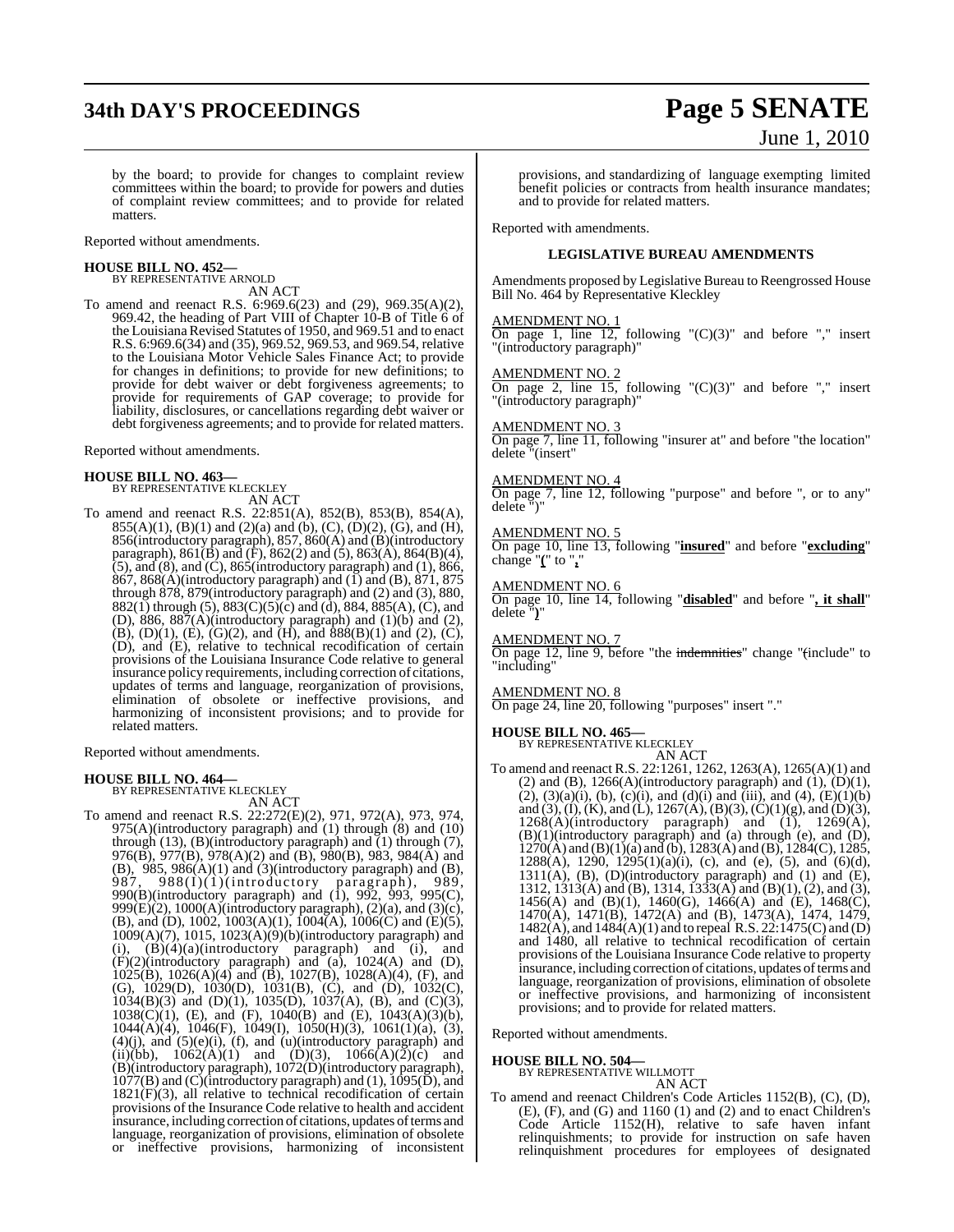# **Page 6 SENATE 34th DAY'S PROCEEDINGS**

emergency care facilities; to provide for safe haven publicity and training information requirements; and to provide for related matters.

Reported without amendments.

**HOUSE BILL NO. 553—** BY REPRESENTATIVE WADDELL

AN ACT

To enact R.S. 51:2362 and 2366, relative to the Louisiana Mega-Project Development Fund and the Rapid Response Fund; to require the development of uniform accountability reports for the funds; to require for written and electronic forms of a list of cooperative endeavor agreement, name of receiving entity, and the amount of incentive awarded for all projects developed by the funds; and to provide for related matters.

Reported with amendments.

#### **LEGISLATIVE BUREAU AMENDMENTS**

Amendments proposed by Legislative Bureau to Engrossed House Bill No. 553 by Representative Waddell

AMENDMENT NO. 1

On page 1, line 4, after "require" delete "for"

#### AMENDMENT NO. 2

On page 1, line 5, change "agreement" to "agreements"

#### **HOUSE BILL NO. 559—**

BY REPRESENTATIVE WADDELL AN ACT

To enact R.S. 51:2362, relative to the Rapid Response Fund; to provide for mandatory accountability requirements for each legal agreement involving Rapid Response Fund projects; to provide for exemptions; and to provide for related matters.

Reported without amendments.

# **HOUSE BILL NO. 612—** BY REPRESENTATIVE FOIL

AN ACT

To amend and reenactR.S. 51:911.22(1) and (12) and 911.23(A), and to enact R.S. 51:911.22(13), 911.23(C), and 911.26(F)(10), relative to modular and manufactured homes; to provide for changes to definitions; to provide for a definition of "modular home"; to provide for regulation of modular homes; to provide for additional powers and duties of the commission; and to provide for related matters.

Reported without amendments.

#### **HOUSE BILL NO. 717—** BY REPRESENTATIVE ROY

AN ACT

To amend and reenact R.S. 22:979, 1068(C)(2)(a)(iii) and (b),  $1074(C)(2)(a)(iii)$  and (b), and 1096 and to enact R.S.  $22:1068(\dot{C})(2)(c)$  and  $1074(\dot{C})(2)(c)$ , relative to withdrawal from health insurance markets in this state; to prohibit the increase of premiums and reduction of benefits during withdrawal; to require prior approval of the notice of withdrawal; to clarify periods of coverage during withdrawal; and to provide for related matters.

Reported without amendments.

#### **HOUSE BILL NO. 741—** BY REPRESENTATIVE JOHNSON

AN ACT

To amend and reenact R.S. 46:236.1.4(B), relative to family and child support programs; to provide for financial institution

duties; to provide for the authority of other states to place levies and liens on assets of noncustodial parents; and to provide for related matters.

Reported without amendments.

# **HOUSE BILL NO. 744—** BY REPRESENTATIVE ROY

AN ACT

To amend and reenact R.S. 22:1068(B)(2) and 1074(B)(2) and to enact R.S. 22:1063(C), relative to discontinuance or cancellation of health insurance coverage; to limit such discontinuance or cancellation under certain circumstances; and to provide for related matters.

Reported without amendments.

#### **HOUSE BILL NO. 758—**

BY REPRESENTATIVE HUTTER AN ACT

To enact R.S. 42:1141(E)(13), relative to enforcement of laws within the jurisdiction of the Board of Ethics; to require that certain information be made available to a person accused of violating such laws; to provide relative to the confidentiality of such information; to provide procedures and requirements for the provision of such information; to provide for exceptions; and to provide for related matters.

Reported without amendments.

#### **HOUSE BILL NO. 813—**

BY REPRESENTATIVE KATZ

AN ACT To amend and reenact R.S. 37:1285(C), relative to the Louisiana State Board of Medical Examiners; to authorize the board to render decisions, consent orders, or other agreed orders to require a license or permit holder to pay all costs of the board proceedings, including certain ancillary expenses; to authorize the board to recover costs and attorneys' fees if the cost of board proceedings are not paid within the time specified by the board; and to provide for related matters.

Reported without amendments.

#### **HOUSE BILL NO. 821—**

BY REPRESENTATIVE KLECKLEY AN ACT

To enact R.S. 22:1016, relative to programs offered by health insurance issuers; to authorize and otherwise provide with respect to voluntary wellness or health improvement programs to be offered by such issuers; and to provide for related matters.

Reported without amendments.

#### **HOUSE BILL NO. 865—**

BY REPRESENTATIVE BURFORD

AN ACT To enact R.S. 28:827, relative to Medicaid waiver services for active duty military and their immediate family; to provide for waiver services in certain circumstances; and to provide for related matters.

Reported without amendments.

#### **HOUSE BILL NO. 952—**

BY REPRESENTATIVE KLECKLEY

AN ACT To amend and reenact R.S. 22:2314(B), (C)(introductory paragraph), (1), and (2), and (D), relative to the Louisiana Citizens Property Insurance Corporation; to authorize certain activities by the corporation; to provide for policies issued by the corporation; to provide for a policy take-out program for the depopulation of Louisiana Citizens Property Insurance Corporation; and to provide for related matters.

Reported without amendments.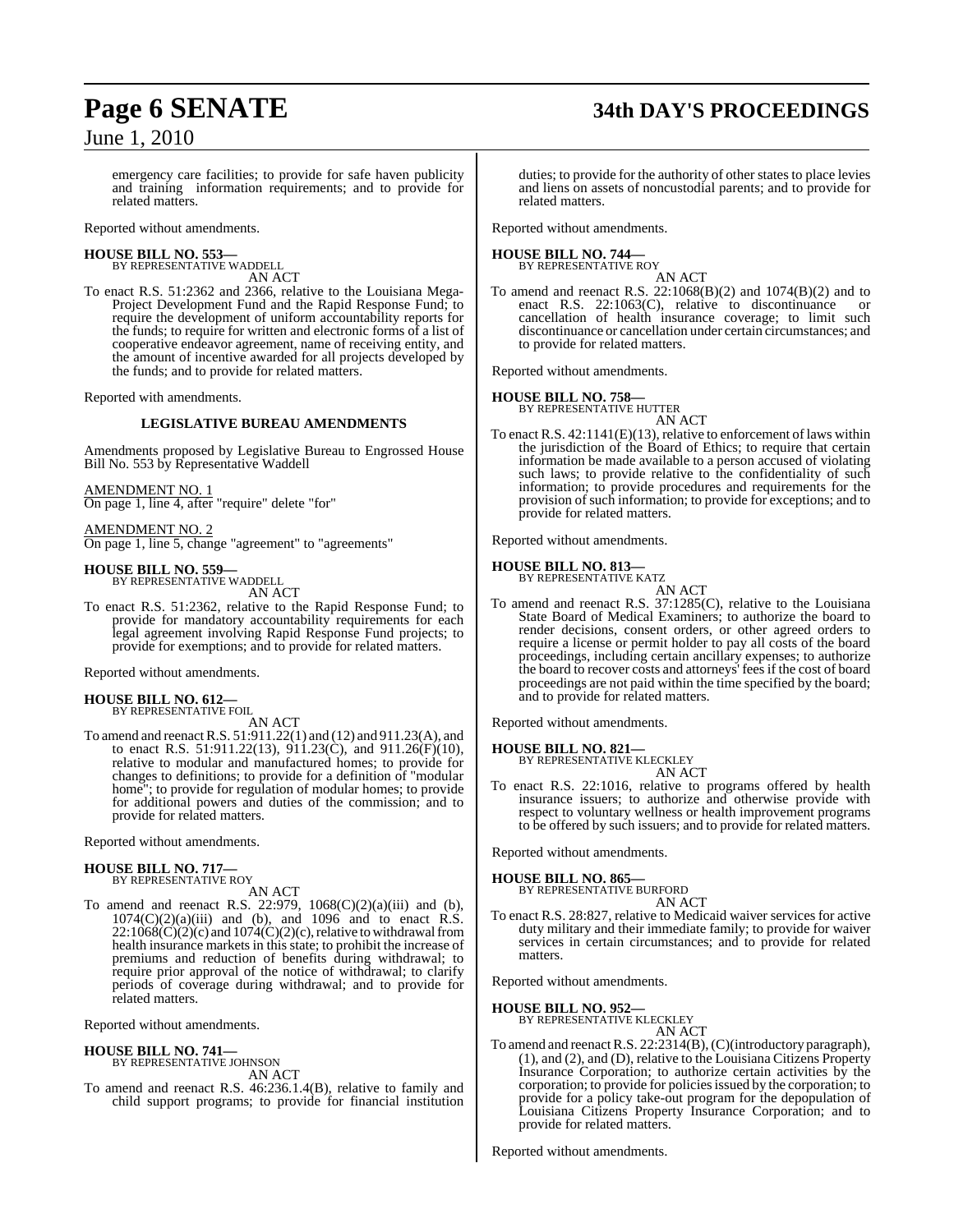# **34th DAY'S PROCEEDINGS Page 7 SENATE**

# June 1, 2010

#### **HOUSE BILL NO. 963—** BY REPRESENTATIVE KATZ

AN ACT

To enact R.S. 37:1281.1, relative to the Louisiana Medical Practice Act; to provide for a volunteer license as a category of medical licensure; to allow the waiver of fees for certain licensees; to stipulate conditions for practicing medicine under such a license; and to provide for related matters.

Reported without amendments.

# **HOUSE BILL NO. 964—** BY REPRESENTATIVE JOHNSON

AN ACT

To amend and reenact R.S. 46:236.1.1 and to enact R.S. 46:236.1.2(L), relative to family and child support programs; to provide for medical support for minor children subject to child support orders; to provide for definitions; and to provide for related matters.

Reported without amendments.

**HOUSE BILL NO. 978—** BY REPRESENTATIVE NOWLIN

AN ACT To enact R.S. 37:797, relative to the Louisiana State Board of Dentistry; to provide for the employment of dentists by certain nonprofit entities; and to provide for related matters.

Reported without amendments.

**HOUSE BILL NO. 985—** BY REPRESENTATIVES WHITE AND BARROW AN ACT

To amend and reenact R.S. 40:2173(A), (B)(7), (E), and (F),  $2844(B)$ (introductory paragraph) and  $(1)$ ,  $(C)(1)$  and  $(2)$ ,  $2845(A)(1)$  and (D), and R.S.  $44:4.1(B)(24)$  and to enact R.S. 40:2173(B)(8) and (9), 2844(B)(21), (22), and (23), 2845(A)(6) and (7), (E), and (F), and 2845.1, relative to the Louisiana Emergency Response Network; to provide for requirements for trauma centers; to provide for membership of the LERN board; to provide for powers and functions of the LERN board; to provide for a statewide trauma registry; to provide for confidentiality requirements for the statewide trauma registry; to provide authority to develop stroke and STEMI systems; to create a LERN fund; to provide authority for publishing materials; to provide for public records exceptions; and to provide for related matters.

Reported with amendments.

#### **LEGISLATIVE BUREAU AMENDMENTS**

Amendments proposed by Legislative Bureau to Reengrossed House Bill No. 985 by Representative White

AMENDMENT NO. 1

On page 1, line 4, following " $(22)$ ," and before ",  $2845(A)(6)$ " change "and  $(23)$ " to " $(23)$ , and  $(24)$ "

**AMENDMENT NO. 2** 

On page 1, line 15, following " $(22)$ ," and before ",  $2845(A)(6)$ " change "and (23)" to "(23), and (24)"

# **HOUSE BILL NO. 987—** BY REPRESENTATIVE GARY SMITH

AN ACT

To amend and reenact R.S. 40:1299.96(A)(2)(b) and (B)(1) and to enact R.S. 40:1299.96(A)(4), relative to health care information; to provide for definitions; to provide for the report of certain test results directly to the patient; to require reporting to the health care professional who requested the test under certain circumstances; to require verification of patient identification prior to the delivery of test results; to prohibit the liability of clinical laboratories or medical facilities that comply with statutory reporting requirements; and to provide for related matters.

Reported without amendments.

# **HOUSE BILL NO. 989—** BY REPRESENTATIVE STIAES

AN ACT

To amend and reenact R.S. 37:1104(A), (B)(1) and (2)(a) and (C), 1110(A)(introductory paragraph), (2), (4), (5), and (7) and (E), 1116(A)(introductory paragraph) and (2), (B)(introductory paragraph) and (1), and 1118 and to repealR.S. 37:1103(12) and 1120, relative to licensed marriage and family therapists; to provide for an additional member to the Licensed Professional Counselors Board of Examiners; to provide for denial, revocation, or suspension of a licensee; to provide for changes to licensure application for marriage and family therapists; to provide for changes for reciprocity licensure; and to provide for related matters.

Reported with amendments.

#### **LEGISLATIVE BUREAU AMENDMENTS**

Amendments proposed by Legislative Bureau to Reengrossed House Bill No. 989 by Representative Stiaes

AMENDMENT NO. 1

On page 2, line 2, following "Three" and before "appointments" change "Five" to "Four"

**HOUSE BILL NO. 1028—**

BY REPRESENTATIVE WADDELL AN ACT

To amend and reenact R.S. 37:563(6), 572(D), 573(B), 574(B), 575(A)(1)(a), 576(B), 578, 583(C), 585(B)(3), 591(A),  $594(B)$ (introductory paragraph) and (5), and  $595(A)(3)$  and (4) and to repeal R.S. 37:591(B)(6), relative to the Louisiana Cosmetology Board; to change the definition of "esthetics"; to clarify the qualifications of board members; to provide for committees within the board; to clarify quorum of the board; to provide for a testing center; to provide for a salary of the executive director of the board; to provide for qualifications of a registered teacher of cosmetology, esthetics, or manicuring; to provide for liability insurance on beauty shops or salons; to provide for changes to the application for school certificate of registration; to provide for changes to requirements of schools; and to provide for related matters.

Reported without amendments.

# **HOUSE BILL NO. 1039—** BY REPRESENTATIVE KLECKLEY

AN ACT

To amend and reenact R.S. 22:236(20), 236.3(C), 236.8(B), 237.2(12) and (15), 237.5(A)(1) and (C), 237.10(B), and 696(A), relative to mutual insurance holding companies; to provide with respect to the conversion to, demutualization of, and incorporation of a mutual insurance holding company; and to provide for related matters.

Reported without amendments.

**HOUSE BILL NO. 1052—** BY REPRESENTATIVE GIROD JACKSON AN ACT

To enact R.S. 1:61, relative to general provisions of the Revised Statutes of 1950; to provide a uniform definition of a disadvantaged business enterprise; and to provide for related matters.

Reported without amendments.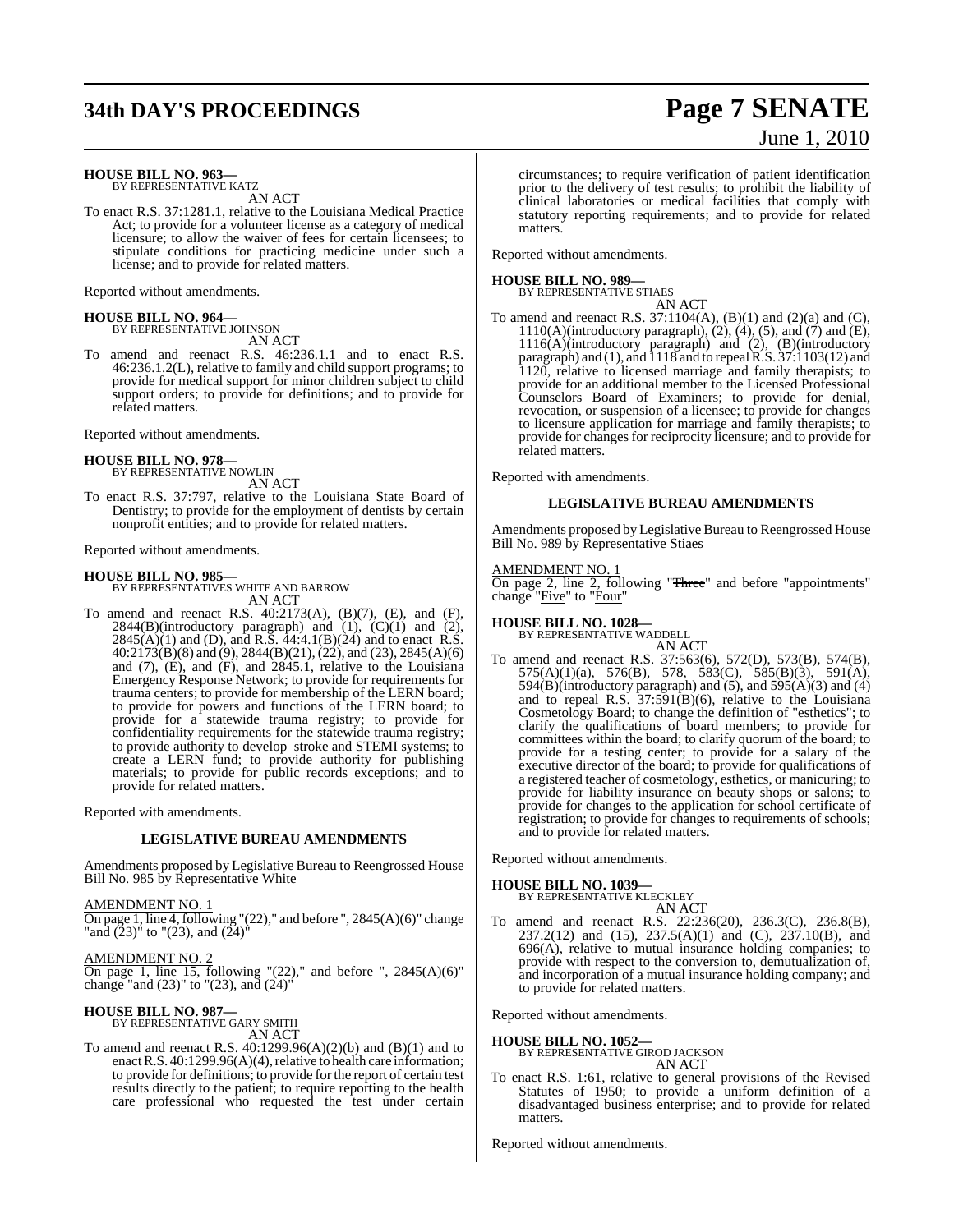# **Page 8 SENATE 34th DAY'S PROCEEDINGS**

June 1, 2010

### **HOUSE BILL NO. 1053—**

BY REPRESENTATIVE ARNOLD AN ACT

To amend and reenact R.S. 40:1664.2(B) and (D), 1664.3(2), (4),  $(7)$ ,  $(10)$ ,  $(13)$ ,  $(20)$ ,  $(28)$ ,  $(37)$ ,  $(39)$ ,  $(42)$ ,  $(43)$ ,  $(49)$  through  $(52)$ ,  $(55)$ , and  $(57)$ , 1664.4(A) and (D), 1664.5(1), (4), and (11), 1664.6 (B)(introductory paragraph) and  $(2)$ ,  $(E)$ ,  $(F)$ ,  $(G)$ , and  $(H)$ , 1664.7(B), (C), (D), and (E), 1664.8(G), 1664.9(A) through (D), (I), and (J), 1664.10(3) and (4), 1664.11(A)(1) and (2)(a),  $(B)(2)$  and  $(3)$ , and  $(H)$ , 1664.12(3),  $(8)$ , and  $(11)$ , 1664.14(A)(5), and 1664.15(A), to enact R.S. 40:1664.3(62) through (66), 1664.6(I), 1664.7(F), 1664.10(8), and 1664.12(12), and to repeal R.S. 40:1664.3(38), relative to the Life Safety and Property Protection LicensingAct; to change the phrase "fire marshal" to "state fire marshal"; to make technical corrections; to provide for definitions; to repeal the definition of "limited locksmith specialist"; to require a license to perform life safety and property protection contracting; to provide for exemptions; to provide for an application process to obtain a firm license; to provide for an application process to obtain an individual license; to establish licensing fees; to provide for multi-year licenses; to provide for the powers and duties of the state fire marshal; to provide for the Life Safety and Property Protection Advisory Board; to provide for prohibited acts; to require the return of the lockout, installer, or programming code of a system to the factory default when a contract for service is cancelled; and to provide for related matters.

Reported without amendments.

# **HOUSE BILL NO. 1120—** BY REPRESENTATIVE JOHNSON

AN ACT

To amend and reenact R.S. 40:1058.3(C)(1) and to enact R.S. 40:1058.3(C)(4), relative to licensure of substance abuse and addiction treatment facilities; to provide for a moratorium on licensure of additional methadone maintenance programs; to provide for exceptions; to establish a needs assessment task force; and to provide for related matters.

Reported without amendments.

#### **HOUSE BILL NO. 1185—** BY REPRESENTATIVE NOWLIN

AN ACT

To enact Part LXIX of Chapter 5 of Title 40 of the Louisiana Revised Statutes of 1950, to be comprised of R.S. 40:1300.321 through 1300.323, relative to long-term care; to provide for legislative findings and purpose; to provide for definitions; to provide for certain reimbursements and procedures in the Medicaid state plan as it relates to long-term care services for the elderly, the disabled, and persons with developmental disabilities; to provide for promulgation of rules by the Department of Health and Hospitals; to provide for a date for promulgation of the rules by the Department of Health and Hospitals; and to provide for related matters.

Reported without amendments.

#### **HOUSE BILL NO. 1222—** BY REPRESENTATIVE ARNOLD

AN ACT

To amend and reenact R.S. 32:1252(27), 1254(A)(19), (B), (C)(introductory paragraph) and (9) and (10), (D)(introductory paragraph) and  $(7)$ ,  $(E)(7)$  and  $(9)(d)$ ,  $(F)(introductory)$ paragraph) and (4), (J)(introductory paragraph) and (5),  $\tilde{L}$ )(introductory paragraph) and (5), and  $\tilde{N}$ ), 1255(A),  $1261(1)(a)(introductory paragraph)$  and (i), (b), (d), (e), (g) through (i), (k)(i)(introductory paragraph) and (ii), (n), and (p), (2)(introductory paragraph), (a) through (e), (f)(introductory paragraph), (ii), and (iv), (g), and (i),  $(3)$ ,  $(4)(a)$ ,  $(b)$ , and  $(d)$ , (5)(a), (b), and (d), and (7), 1261.1, 1262(A)(1) and (B)(3), 1263, 1264, and 1268(A)(1)(introductory paragraph), (a), and (d), and (2), and (B), to enact R.S.  $32:1252(51)$  and  $(52)$  and 1260(E) and (F), and to repeal R.S. 32:1268.1, relative to the

Motor Vehicle Commission; to provide for definitions; to provide for changes to licensure for persons licensed by the commission; to provide for changes to licensure requirements; to provide for change to insurance requirements; to provide for additional penalties and reliefforthe commission; to provide for changes to unauthorized acts of licensee of the commission; to provide for changes to termination requirements of a licensee of the commission; and to provide for related matters.

Reported with amendments.

#### **LEGISLATIVE BUREAU AMENDMENTS**

Amendments proposed by Legislative Bureau to Reengrossed House Bill No. 1222 by Representative Arnold

#### AMENDMENT NO. 1

On page 1, line 9, following "(a)" and before "," insert "(introductory paragraph)"

AMENDMENT NO. 2

On page 2, line 8, following "(a)" and before "," insert "(introductory paragraph)"

#### AMENDMENT NO. 3

On page 3, line 10, before "Paragraph" insert "Subparagraph (b) of this Paragraph and"

AMENDMENT NO. 4

On page 3, line 21, change "Except that commencing" to "Commencing"

AMENDMENT NO. 5 On page 4, line 14, change "said" to "the"

AMENDMENT NO. 6 On page 4, line 17, change "said" to "such"

**MENDMENT NO. 7** On page 5, line 19, change "Said" to "Such"

#### AMENDMENT NO. 8

On page 5, line 22, after "of" and before "failure" change "said" to "the"

AMENDMENT NO. 9 On page 5, line 22, after "maintain" change "said" to "such"

AMENDMENT NO. 10 On page 6, line 29, change "Said" to "Such"

AMENDMENT NO. 11 On page 7, line 3, after "of" and before "failure" change "said" to "the"

AMENDMENT NO. 12 On page 7, line 28, after "of" and before "failure" change "said" to "the"

#### AMENDMENT NO. 13

On page 8, line 19, after "of" and before "failure" change "said" to "the"

AMENDMENT NO. 14 On page 10, line 24, change "said" to such"

AMENDMENT NO. 15 On page 10, line 28, change "said" to "such"

#### AMENDMENT NO. 16

On page 11, line 13,change "said" to "such"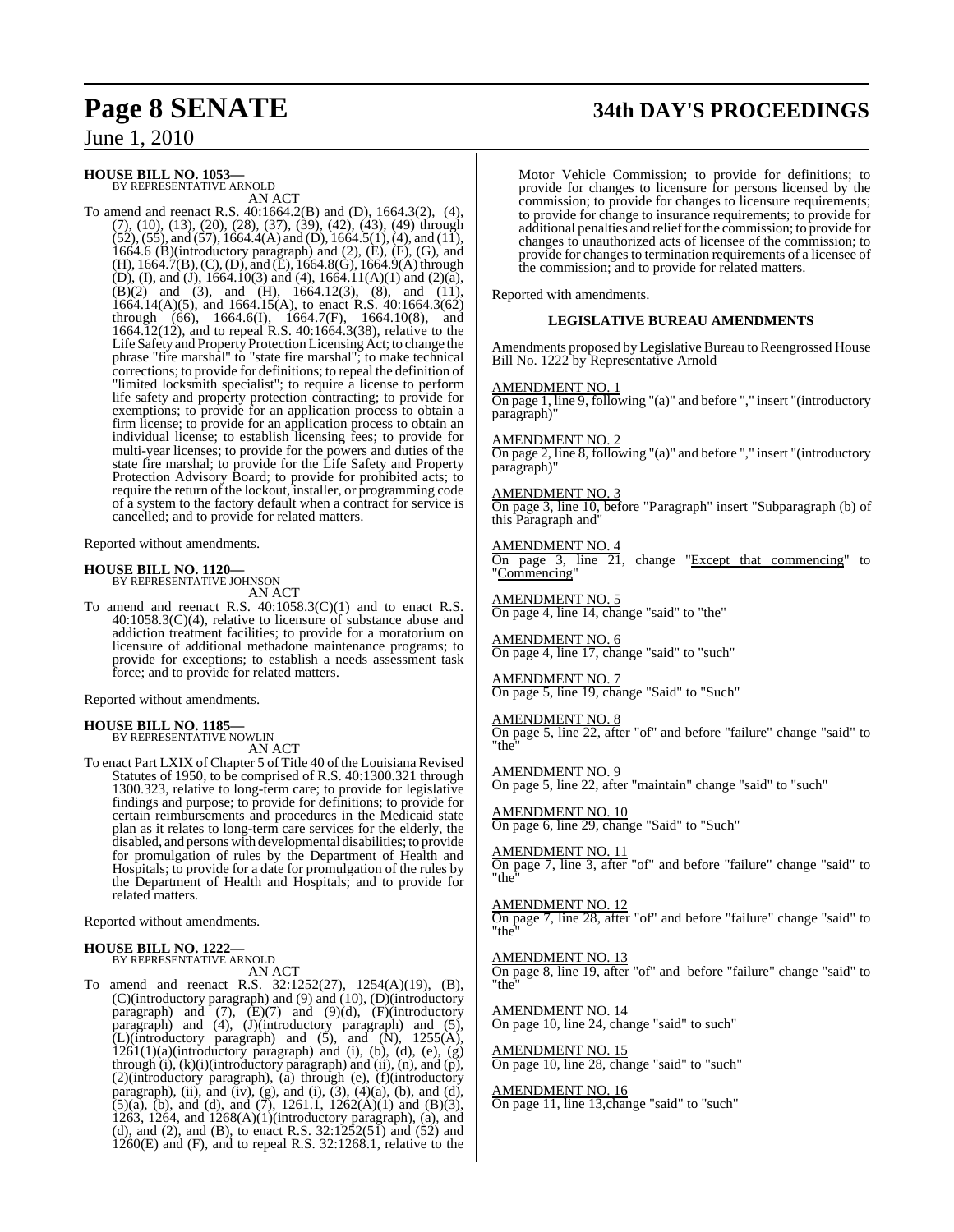# **34th DAY'S PROCEEDINGS Page 9 SENATE**

# June 1, 2010

AMENDMENT NO. 17

On page 18, line 5, change "damaged" to ""damage""

AMENDMENT NO. 18 On page 19. line 14, change "said" to "such"

AMENDMENT NO. 19 On page 19, line 18, change "said" to "the"

#### **HOUSE BILL NO. 1247—**

BY REPRESENTATIVES HOFFMANN, ARMES, BOBBY BADON,<br>BALDONE, BARRAS, BILLIOT, BURFORD, HENRY BURNS, TIM<br>BURNS,CARMODY,CHAMPAGNE,CHANDLER,CHANEY,CONNICK, CORTEZ, CROMER, DANAHAY, DOVE, DOWNS, ELLINGTON, FANNIN,<br>GEYMANN, GISCLAIR, GREENE, GUILLORY, GUINN, HARRISON, HAZDY,<br>HARRISON, HAZEL, HENDERSON, HENRY, HILL, HINES, HOWARD,<br>KATZ, KLECKLEY, LABRUZZO, LAMBERT, LEBAS, LIGI,

AN ACT

To enact R.S. 22:1016, relative to health insurance issuers; to provide for legislative intent; to provide for definitions; to provide for a prohibition on insurance coverage of elective abortions; and to provide for related matters.

Reported without amendments.

#### **HOUSE BILL NO. 1278— (Substitute for HouseBill No. 575 by Representative Baldone)** BY REPRESENTATIVE BALDONE

AN ACT

To amend and reenact R.S. 30:2419(A)(2) and (3), relative to scrap metal recycling; to authorize the delivery of scrap metal containing fuel tanks to a scrap metal collection and recycling facility; to delete the requirement that persons delivering scrap to these facilities certify that fuel tanks have been removed; and to provide for related matters.

Reported without amendments.

#### **HOUSE BILL NO. 1330—** BY REPRESENTATIVE LITTLE

AN ACT To repeal R.S. 22:2297(D)(1), relative to the Louisiana Citizens Property Insurance Corporation; to repeal the requirement of maintaining separate accounts and records for the Coastal Plan and the FAIR Plan.

Reported without amendments.

## **HOUSE BILL NO. 1331—** BY REPRESENTATIVE ELLINGTON AN ACT

To amend and reenact R.S. 22:46(9)(b), (c), and (d) and to enact R.S. 22:420, relative to liability trust funds; to prohibit further establishment of such trust funds which are exempt from the definition of insurance; as of a certain date; to provide for the establishment of such trust funds subject to the requirements of the Insurance Code; and to provide for related matters.

Reported without amendments.

**HOUSE BILL NO. 1349—** BY REPRESENTATIVE ARNOLD AND SENATOR MORRISH AN ACT

To amend and reenact R.S. 4:67(C)(1), relative to boxing and wrestling commissioners; to repeal the maximum amount of compensation a commissioner may receive in certain situations; and to provide for related matters.

Reported without amendments.

#### **HOUSE BILL NO. 1370—**

BY REPRESENTATIVE MILLS

AN ACT To amend and reenact R.S. 40:2175.6(G) and to enact R.S. 40:2175.6(H) and (I),relative to outpatient abortion facilities; to provide for license actions imposed against an outpatient abortion facility; to provide for a systemof notification, appeals, and injunctive relief; to provide for an effective date; and to provide for related matters.

Reported without amendments.

## **HOUSE BILL NO. 1380—**

BY REPRESENTATIVE LEBAS AN ACT

To amend and reenact R.S. 37:1479(B), relative to the Louisiana State Board of Home Inspectors; to establish penalties for home inspectors who fail to renew their license within the twelvemonth period after expiration; to establish penalties for home inspectors who fail to renew their license within the thirty-sixmonth period following expiration; and to provide for related matters.

Reported without amendments.

#### **HOUSE BILL NO. 1421—**



To amend and reenact R.S. 12:1306(A)(1) and 1309(A)(introductory paragraph) and to enact R.S.  $12:1301(A)(21)$ ,  $1302(C)$ ,  $1305(B)(3)$ , and  $1309(A)(4)$ , relative to limited liability companies; to provide forlow-profit limited liability companies; to provide for definitions; to provide for the purpose of lowprofit limited liability companies; to provide for articles of organization; to provide for the name of a low-profit limited liability company; to provide for the amendment of articles of organization; and to provide for related matters.

Reported without amendments.

#### **HOUSE BILL NO. 1468— (Substitute for HouseBill No. 792 by Representative Richmond)** BY REPRESENTATIVE RICHMOND

AN ACT To enact R.S. 6:1083(24), (25), and (26) and Part IV of Chapter 14 of Title 6 of the Louisiana Revised Statutes of 1950, to be comprised of R.S. 6:1101 through 1104, relative to reverse mortgages; to provide for definitions; to provide for requirements on reverse mortgage loans; to provide for counseling; to provide for rescission of a reverse mortgage loan; to provide for duties for elders regarding reverse mortgage loans; and to provide for related matters.

Reported without amendments.

## **HOUSE BILL NO. 1472— (Substitute for House Bill No. 1351 by Representative Nowlin)**<br>BY REPRESENTATIVES NOWLIN AND THIBAUT

AN ACT

To amend and reenact R.S. 12:407 and 418(B)(1), relative to certain corporations; to provide with respect to electric cooperatives; to provide relative to dissolution; to provide procedures for shareholder voting; to provide for mail or proxy voting; to provide for prospective application; to provide for an effective date; and to provide for related matters;

Reported without amendments.

Respectfully submitted, ROB MARIONNEAUX Chairman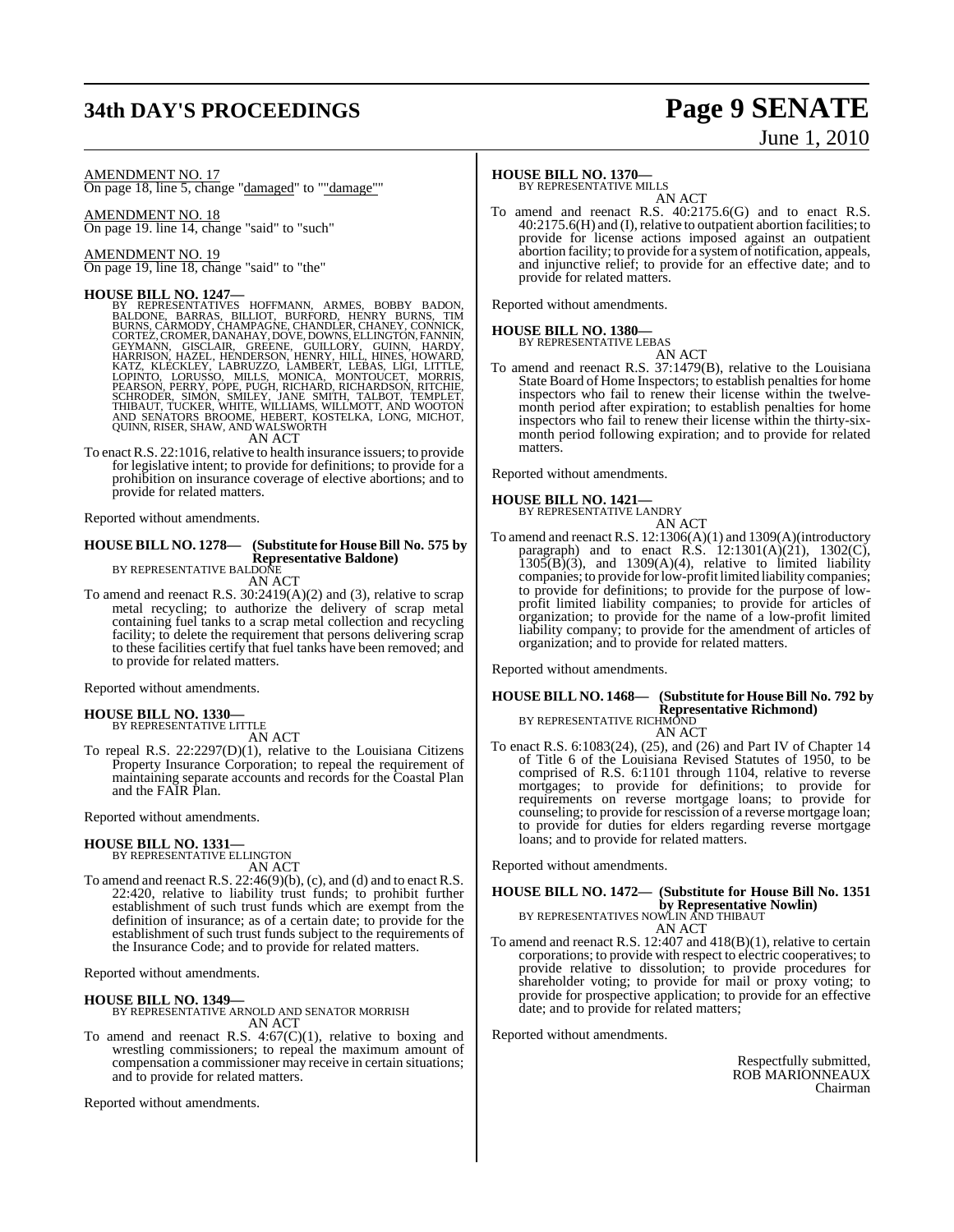### **Adoption of Legislative Bureau Report**

On motion of Senator Marionneaux, the Legislative Bureau amendments were adopted and the Bills and Joint Resolutions were read by title and passed to a third reading.

#### **Messages from the House**

The following Messages from the House were received and read as follows:

#### **Message from the House**

#### **PASSED SENATE BILLS AND JOINT RESOLUTIONS**

May 27, 2010

To the Honorable President and Members of the Senate:

I am directed to inform your honorable body that the House of Representatives has finally passed the following Senate Bills and Joint Resolutions:

#### **SENATE BILL NO. 83—** BY SENATOR APPEL

AN ACT

To amend and reenact R.S.  $17:24.4(F)(2)$  and  $(3)(a)$ , relative to the Louisiana Competency-Based Education Program; to provide with respect to test type options as part of the Louisiana Educational Assessment Program; and to provide for related matters.

Reported with amendments.

# **SENATE BILL NO. 45—** BY SENATOR APPEL

AN ACT

To enact Code of Criminal Procedure Art. 883.2(C), relative to restitution to victims; to provide for certain procedures; and to provide for related matters.

Reported with amendments.

# **SENATE BILL NO. 135—** BY SENATOR DUPLESSIS

AN ACT

To enact R.S. 22:978(A)(3) and (4), relative to health and accident insurance; to provide for notification to the insured of the policy renewal premium; to provide with respect to responses to written requests for quotes and utilization data; to provide for penalties; and to provide for related matters.

Reported with amendments.

# **SENATE BILL NO. 153—** BY SENATOR ERDEY

#### AN ACT

To amend and reenact R.S. 22:1061(3)(d)(i), 1073(B)(4), 1210(D), (E), and (F), 1213, and to enact R.S. 22:1061(4)(k), 1205(C)(6) and (D), relative to the Louisiana Health Plan; to provide for compliance with federal law for expanded coverage by the plan; to redefine certain terms relative to portability, availability, and renewability of health insurance coverage; to provide with respect to coverage of mental and nervous conditions, including alcohol and substance abuse, by the plan; to provider with respect to initial rates for federally and non-federally defined eligible individuals; to delete the six-month preexisting condition provision for federally defined eligible individuals; and to provide for related matters.

Reported with amendments.

# **Page 10 SENATE 34th DAY'S PROCEEDINGS**

#### **SENATE BILL NO. 193—**

BY SENATOR CLAITOR

AN ACT To amend and reenact Code of Criminal Procedure Art. 335.1, relative to bail; to provide for the wearing or carrying of a GPS tracking device; to provide for certain conditions; to provide for definitions; and to provide for related matters.

Reported with amendments.

# **SENATE BILL NO. 120—** BY SENATOR MARTINY

AN ACT

To amend and reenact R.S. 22:1443, relative to surety insurance; to provide for an increase in the minimum premium rate for commercial surety underwriters writing criminal bail bonds; and to provide for related matters.

Reported with amendments.

## **SENATE BILL NO. 216—**

BY SENATOR MOUNT

AN ACT To amend and reenact R.S. 40:2010.8(A)(2)(a) and (b), (6), (8), (10),  $(12)$ ,  $(13)$  and  $(21)$ , and to enact R.S.  $40:2010.8(A)(2)(c)$  and (d), relative to the nursing home resident's bill of rights; to provide for certain rights; and to provide for related matters.

Reported with amendments.

#### **SENATE BILL NO. 253—** BY SENATOR DORSEY

AN ACT

To enact R.S. 40:2021, relative to health care information; to provide for the dissemination of health care information by the Department of Health and Hospitals; and to provide for related matters.

Reported with amendments.

#### **SENATE BILL NO. 239—**

BY SENATOR BROOME AND REPRESENTATIVE BARROW AN ACT

To amend and reenact R.S. 40:1299.141(1) and (5), 1299.142(A)(1) and  $(B)(5)$  and  $1299.143(1)$  and  $(2)$ , relative to acquired immune deficiency syndrome; to correct certain terminology to ensure consistency with other statutes and the Louisiana Sanitary Code; to provide for definitions; to provide for blood and tissue storage facilities; and to provide for related matters.

Reported without amendments.

**SENATE BILL NO. 89—**

BY SENATOR LONG

- AN ACT
- To amend and reenact R.S. 17:1963(C), relative to the Louisiana School of Math, Science, and the Arts; to remove statutory placement of the school within the Department of Education; and to provide for related matters.

Reported without amendments.

**SENATE BILL NO. 111—** BY SENATOR LONG

AN ACT

To amend and reenact R. S. 17:1967, relative to the Louisiana School for Math, Science, and the Arts; to allow the school to admit high school sophomores on the same basis as juniors and seniors; and to provide for related matters.

Reported without amendments.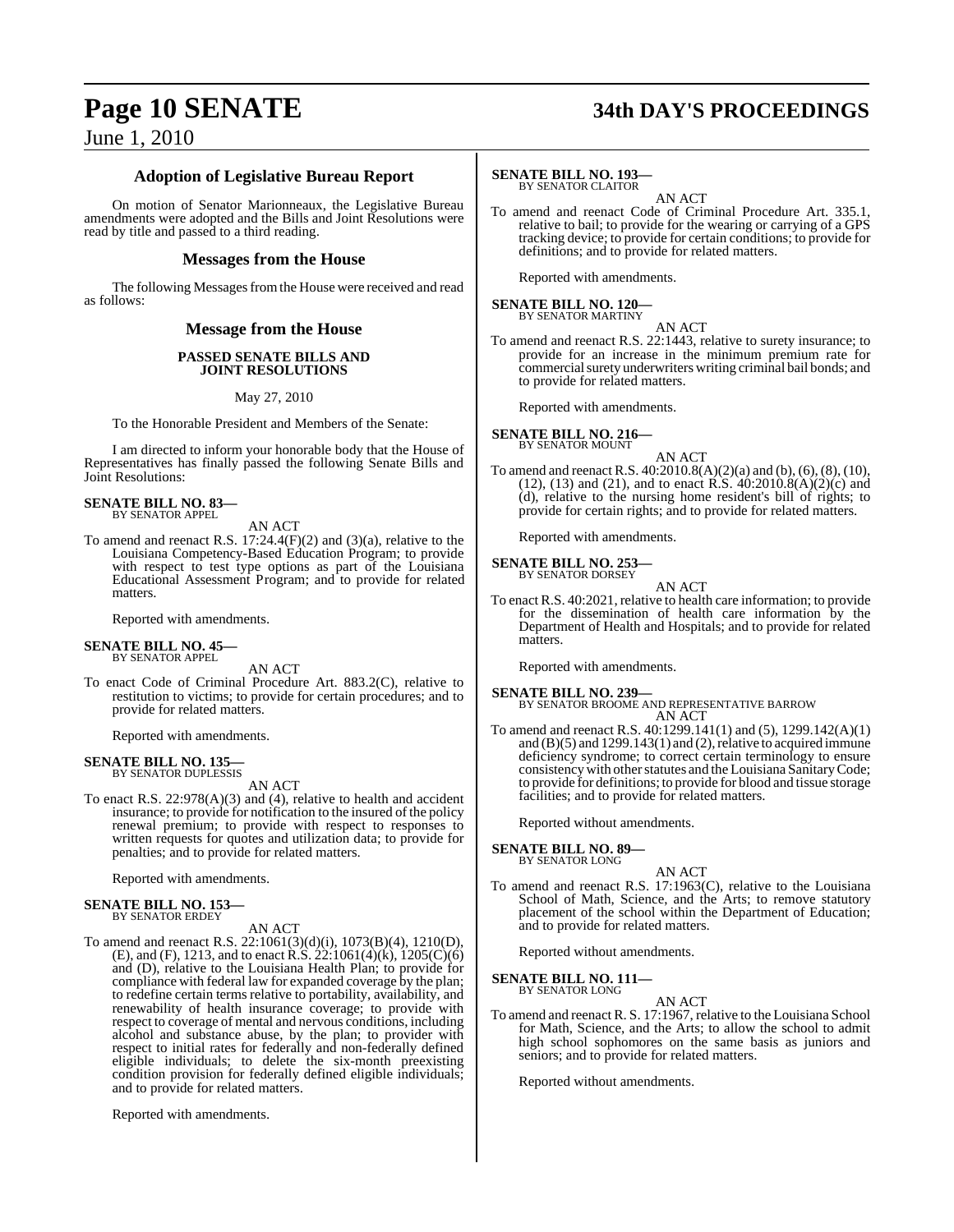# **34th DAY'S PROCEEDINGS Page 11 SENATE**

#### **SENATE BILL NO. 112—** BY SENATOR LONG

AN ACT

To enact R.S. 17:10.1(D), relative to the Louisiana school and district accountability system; to prohibit inclusion of certain student performance data in calculating school and district performance scores; and to provide for related matters.

Reported without amendments.

# **SENATE BILL NO. 127—** BY SENATOR ADLEY

AN ACT

To authorize and provide for the transfer of certain state properties; to provide for the acceptance of certain properties by the Department of Wildlife and Fisheries; to provide for the property descriptions; to provide for reservation of mineral rights; to provide terms and conditions; and to provide for related matters.

Reported without amendments.

#### **SENATE BILL NO. 172—** BY SENATOR N. GAUTREAUX

AN ACT

To authorize and provide for the transfer of certain state property in Vermilion Parish; to provide for the property descriptions; to provide for reservation of mineral rights; to provide terms and conditions; and to provide for related matters.

Reported without amendments.

#### **SENATE BILL NO. 182—**

BY SENATORS N. GAUTREAUX, ADLEY, APPEL, DONAHUE, DORSEY,<br>DUPLESSIS, LONG, MARIONNEAUX, MURRAY, NEVERS, RISER,<br>SHAW AND THOMPSON AND REPRESENTATIVES AUBERT,<br>CARMODY, CHANDLER, CHANEY, DIXON, DOWN AN ACT

To amend and reenact R.S.  $17:3048.1(O)(1)$ ,  $(2)$  and  $(3)$ , relative to the Taylor Opportunity Program for Students; to provide for certain awards and payments for Louisiana National Guardsmen; and to provide for related matters.

Reported without amendments.

**SENATE BILL NO. 210—** BY SENATORS MOUNT, MORRISH AND SMITH AN ACT

To authorize and provide for the transfer of certain state property; to authorize the transfer of certain state property in Calcasieu Parish; to provide for the property description; to provide for reservation of mineral rights; to provide terms and conditions; and to provide for related matters.

Reported without amendments.

# **SENATE BILL NO. 285—** BY SENATOR DONAHUE

#### AN ACT

To amend and reenact R.S. 17:100.1(C), relative to certain adjudicated students and students in the custody of the office of juvenile justice; to provide that students educated in secure care facilities under the jurisdiction of the office of juvenile justice are provided for and included in the minimum foundation program; to provide for the allocation of state and local minimumfoundation programformula funds attributable to such inclusion; and to provide for related matters.

Reported without amendments.

**SENATE BILL NO. 297—**<br>BY SENATORS DONAHUE, APPEL, CROWE, DUPLESSIS, MARTINY<br>AND QUINN AND REPRESENTATIVES BOBBY BADON, HENRY<br>BURNS, TIM BURNS, CARMODY, CARTER, CHAMPAGNE, CONNICK,<br>GISCLAIR, HARDY, HOFFMANN, KATZ, LABRUZZO AN ACT

To amend and reenact R.S. 17:221(I) and R.S. 36:649(D), to enact R.S. 17:1871(B)(8) and 3217.1(D), and to repeal R.S. 17:14, relative to adult education; to provide for the school attendance of certain students in adult education programs; to eliminate the division of adult and community education within the Department of Education; to transfer the responsibility for the provision of adult education programs from the State Board of Elementary and Secondary Education to the Board of Supervisors for Community and Technical Colleges and to provide with respect thereto; to provide for the powers, duties, and functions of the Board of Supervisors of Community and Technical Colleges; to provide for an effective date of such transfer; and to provide for related matters.

Reported without amendments.

**SENATE BILL NO. 397—** BY SENATOR RISER

AN ACT

To authorize and provide for the transfer of certain state properties in Caldwell Parish; to provide for the acceptance of certain properties by the Department of Wildlife and Fisheries; to provide for the property description; to provide for reservation of mineral rights; to provide terms and conditions; and to provide for related matters.

Reported without amendments.

**SENATE BILL NO. 527—**

BY SENATORS BROOME AND THOMPSON AN ACT

To enact R.S. 17:252(D), relative to student behavior and discipline; to provide relative to the model master plan for improving behavior and discipline within schools; to require certain classroom management training be provided to certain school personnel; and to provide for related matters.

Reported without amendments.

#### **SENATE BILL NO. 34—**

BY SENATOR MARTINY AND REPRESENTATIVE KATZ AN ACT

To enact R.S. 37:775(13), relative to the practice of dentistry; to provide for advertisements by dentists; to provide for disclosure requirements in advertisements; and to provide for related matters.

Reported without amendments.

#### **SENATE BILL NO. 246—**

BY SENATOR MCPHERSON AND REPRESENTATIVE THIBAUT AN ACT

To amend and reenact R.S. 22:885(B), relative to cancellation of an insurance policy by the insured; to provide with respect to the prohibition by the insurer to assess a penalty against the insured for cancellation prior to the expiration of any policy; and to provide for related matters.

Reported without amendments.

**SENATE BILL NO. 188—** BY SENATOR AMEDEE

AN ACT

To amend and reenact R.S. 26:82(A)(2), relative to requirements for the issuance of wholesale alcoholic beverage permits; to provide for requirements of delivery equipment; and to provide for related matters.

Reported without amendments.

June 1, 2010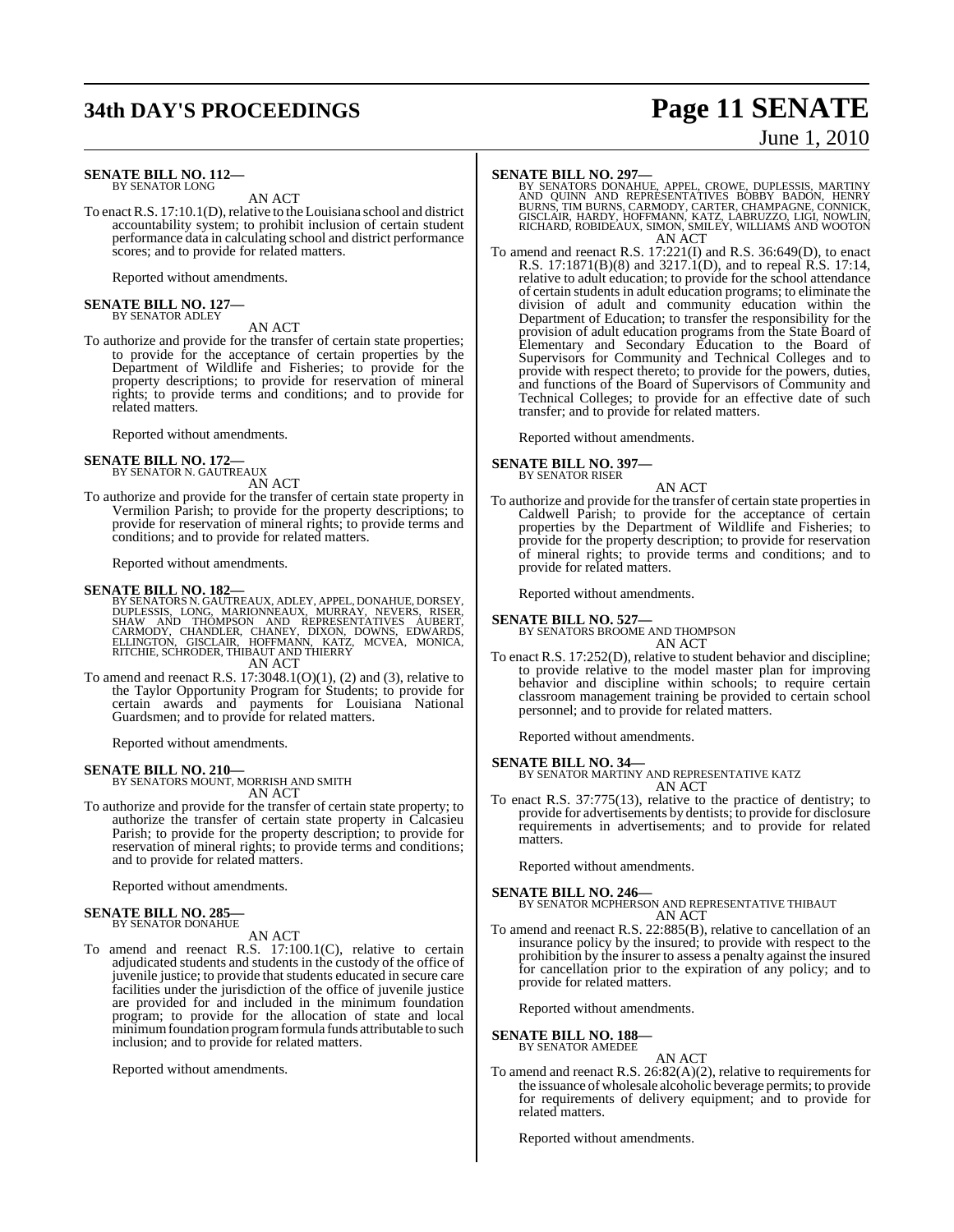#### **SENATE BILL NO. 260—** BY SENATOR NEVERS

AN ACT

To amend and reenact R.S. 13:783(D)(7), relative to certain elected officials in St. Tammany Parish, Tangipahoa Parish, and Washington Parish; to provide an automobile expense allowance for the clerk of the district court; and to provide for related matters.

Reported without amendments.

# **SENATE BILL NO. 19—** BY SENATOR MURRAY

AN ACT

To amend and reenact R.S.  $13:1222(A)$ , relative to motor vehicles for the office of the clerk of the civil district court for Orleans Parish; to increase the number of motor vehicles the clerk of the civil district court is authorized to purchase or lease; to provide for an effective date; and to provide for related matters.

Reported without amendments.

#### **SENATE BILL NO. 577** BY SENATOR CLAITOR

AN ACT

To amend and reenact R.S. 15:574.11(D), relative to judicial review of certain administrative decisions; to provide that the Board of Parole is the only proper defendant in petitions for judicial review of administrative decisions by the board; and to provide for related matters.

Reported without amendments.

#### **SENATE BILL NO. 35—**

BY SENATORS THOMPSON, LONG, NEVERS, RISER, SMITH AND WALSWORTH AND REPRESENTATIVES BURFORD, HENRY BURNS, CHANEY, GISCLAIR, GUILLORY, GUINN, HAZEL, HOWARD, LEBAS, LITTLE, MILLS, RITCHIE AND THIBAUT AN ACT

To enact R.S. 3:1(5), relative to agriculture definitions; to provide for the definition of sustainable agriculture; and to provide for related matters.

Reported without amendments.

#### **SENATE BILL NO. 107—** BY SENATOR RISER

AN ACT

To amend and reenact R.S. 23:1035(A), relative to persons covered by workers' compensation; to provide with respect to corporate officers, members of a limited liability company, and sole proprietors to elect not to be covered by workers' compensation; and to provide for related matters.

Reported without amendments.

#### **SENATE BILL NO. 162—** BY SENATOR ADLEY

AN ACT

To enact R.S. 29:732(F)(3), relative to price gouging during a declared state of emergency; to specify additional actions which would result in a violation; and to provide for related matters.

Reported without amendments.

#### **SENATE BILL NO. 194—** BY SENATOR DUPLESSIS

AN ACT

To amend and reenact R.S. 23:921(A)(1), relative to employment contracts; to provide for enforceability of restraint contracts which meet certain exceptions; and to provide for related matters.

Reported without amendments.

# **Page 12 SENATE 34th DAY'S PROCEEDINGS**

#### **SENATE BILL NO. 199—**

BY SENATORS MARTINY, APPEL, MORRELL AND QUINN AND<br>REPRESENTATIVES BILLIOT, CONNICK, GISCLAIR, LABRUZZO AND<br>TALBOT

AN ACT

To repeal R.S.  $33:1236(49)(f)(ix)$ , relative to the Twenty-Fourth Judicial District Court; to remove authorization for additional compensation from Jefferson Parish for the judge of Division "J"; and to provide for related matters.

Reported without amendments.

#### **SENATE BILL NO. 208—**

BY SENATOR MOUNT

AN ACT To amend and reenact R.S. 13:1904(C) and (D), relative to city courts; to provide relative to destruction of records; to provide for the destruction of certain records in the city court of Lake Charles; to authorize the clerk of court to destroy certain civil and criminal records; to provide for time limitations in the destruction of records; to provide for requirements prior to destruction; and to provide for related matters.

Reported without amendments.

**SENATE BILL NO. 209—** BY SENATOR MOUNT

AN ACT

To amend and reenact R.S. 13:2080.1(A), relative to city courts; to provide relative to the collection and disposition of court costs for the city court of Lake Charles; and to provide for related matters.

Reported without amendments.

**SENATE BILL NO. 68—**

BY SENATOR MCPHERSON AN ACT

To authorize and provide for the transfer of certain state property in Rapides Parish; to provide for the property description; to provide for reservation of mineral rights; to provide terms and conditions; and to provide for related matters.

Reported without amendments.

- **SENATE BILL NO. 605—** BY SENATOR MARTINY AND REPRESENTATIVES BILLIOT, GISCLAIR, LABRUZZO, LIGI, LOPINTO AND TEMPLET AN ACT
- To amend and reenact R.S.  $13:967(C)(1)$ , (J) and (L), to enact R.S. 13:967(M), and to repeal Act No. 77 of the 2009 Regular Session of the Legislature, relative to the Twenty-Fourth Judicial District; to provide for the establishment of an indigent transcript fund; to provide for court reporter fees; to provide for an effective date; and to provide for related matters.

Reported without amendments.

**SENATE BILL NO. 38—** BY SENATOR MARTINY

AN ACT

To enact R.S. 14:102.24, relative to cockfighting; to create the crime of participation in cockfighting; to provide for elements of the crime; to provide for definitions; to provide for penalties; and to provide for related matters.

Reported without amendments.

#### **SENATE BILL NO. 378—**

BY SENATORS MORRELL AND DORSEY AN ACT

To amend and reenact R.S. 46:1844(C)(3), relative to criminal procedure; to provide that a parent may refuse to allow their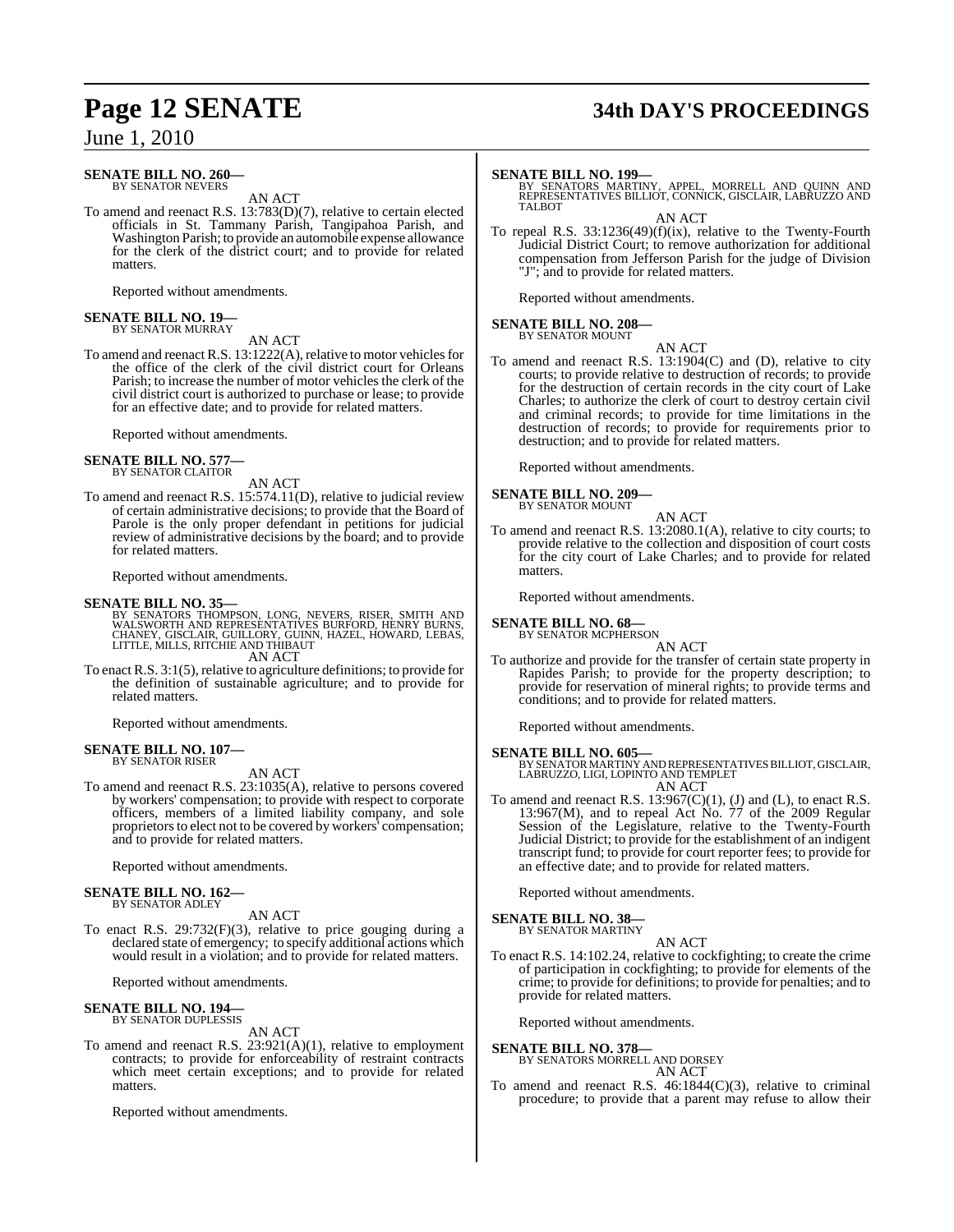# **34th DAY'S PROCEEDINGS Page 13 SENATE**

June 1, 2010

minor children to be interviewed by certain persons; to provide penalties for willful disregard of rights; and to provide for related matters.

Reported without amendments.

Respectfully submitted, ALFRED W. SPEER Clerk of the House of Representatives

#### **Message from the House**

#### **CONCURRING IN SENATE CONCURRENT RESOLUTIONS**

May 27, 2010

To the Honorable President and Members of the Senate:

I am directed to inform your honorable body that the House of Representatives has finally concurred in the following Senate Concurrent Resolutions:

#### **SENATE CONCURRENT RESOLUTION NO. 94—** BY SENATOR RISER

#### A CONCURRENT RESOLUTION

To commend William E. "Ed" Bobbitt upon his retirement after thirty-two years of serving this state and its citizens as a member of the Louisiana State Police.

Reported without amendments.

Respectfully submitted, ALFRED W. SPEER Clerk of the House of Representatives

#### **Introduction of Senate Resolutions**

Senator Dorsey asked for and obtained a suspension of the rules to read Senate Resolutions a first and second time.

#### **SENATE RESOLUTION NO. 101—** BY SENATOR DORSEY

A RESOLUTION

To commend and congratulate participants of YouthBuild Capital City upon their motivation to do well for themselves and become productive members of society and the workforce.

On motion of Senator Dorsey the resolution was read by title and adopted.

#### **SENATE RESOLUTION NO. 102—** BY SENATOR MOUNT

A RESOLUTION

To commend the Children's Miracle Network of Southwest Louisiana and to congratulate Erica Weldon on her selection as the 2010 Miracle Kid for the network.

On motion of Senator Mount the resolution was read by title and adopted.

#### **SENATE RESOLUTION NO. 103—** BY SENATOR KOSTELKA

A RESOLUTION

To express the sincere and heartfelt condolences of the Senate of the Legislature of Louisiana upon the death of Patricia Fae Foster.

On motion of Senator Kostelka the resolution was read by title and adopted.

#### **Introduction of Senate Concurrent Resolutions**

Senator Murray asked for and obtained a suspension of the rules to read Senate Concurrent Resolutions a first and second time.

#### **SENATE CONCURRENT RESOLUTION NO. 96—**

BY SENATOR MURRAY A CONCURRENT RESOLUTION

To memorialize the Congress of the United States to consider recommendations to amend the Stafford Act regarding disaster recovery for Louisiana.

The resolution was read by title. Senator Murray moved to adopt the Senate Concurrent Resolution.

#### **ROLL CALL**

The roll was called with the following result:

#### YEAS

Mr. President Gautreaux B Murray<br>Alario Heitmeier Nevers Alario Heitmeier<br>Amedee Jackson Amedee Jackson Peterson<br>Appel Kostelka Riser Broome Long Shaw<br>Cheek Marionneaux Smith Dorsey McPherson<br>
Duplessis Michot Duplessis Total - 22

Total - 0

Total - 17

Kostelka Riser<br>Long Shaw Marionneaux

**NAYS** 

#### ABSENT

Adley Gautreaux N Morrish<br>
Chabert Guillory Mount Chabert Guillory Mount Hebert<br>LaFleur Donahue Martiny Walsworth<br>Erdey Morrell Morrell

Crowe LaFleur Thompson

The Chair declared the Senate adopted the Senate Concurrent Resolution and ordered it sent to the House.

#### **Senate Resolutions on Second Reading**

**SENATE RESOLUTION NO. 99—** BY SENATOR MCPHERSON

### A RESOLUTION

To express support for consolidation of inpatient and outpatient services at Huey P. Long Medical Center to create a sustainable and economically feasible model, and to urge and request the governor, the Louisiana State University Board of Supervisors and the secretary of the Department of Health and Hospitals to take all actions necessary to streamline services and create a fiscally responsible, viable public medical center in central Louisiana capable of continuing its integral role in health workforce training and delivery of high quality direct patient care.

On motion of Senator McPherson the resolution was read by title and withdrawn from the files of the Senate.

#### **Rules Suspended**

Senator McPherson asked for and obtained a suspension of the rules to take up at this time: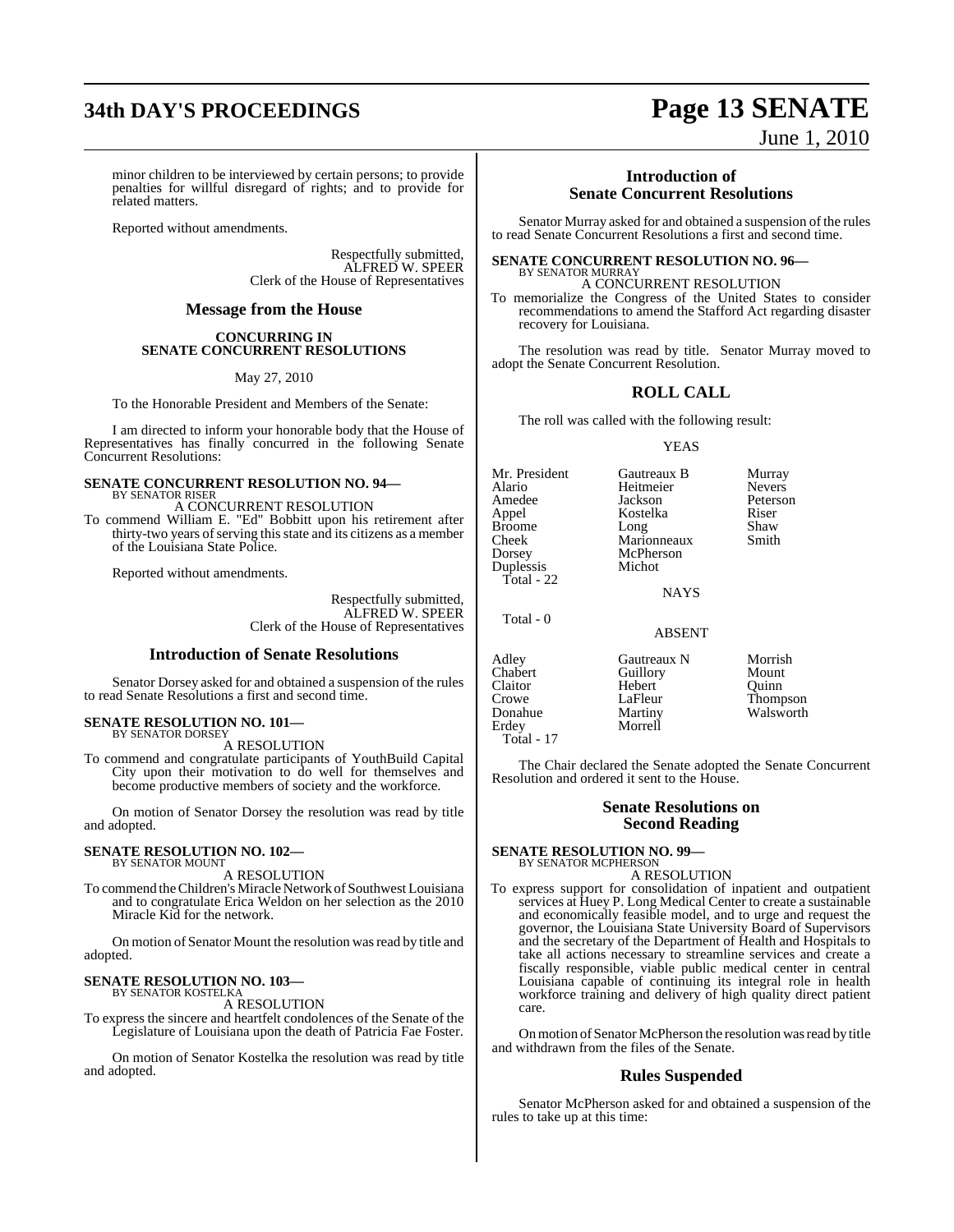#### **Introduction of Senate Resolutions**

Senator McPherson asked for and obtained a suspension of the rules to read Senate Resolutions a first and second time.

#### **SENATE RESOLUTION NO. 104—**

BY SENATOR MCPHERSON A RESOLUTION

To express support for consolidation of inpatient and outpatient services at Huey P. Long Medical Center to create a sustainable and economically feasible model, and to urge and request the governor, the Louisiana State University Board of Supervisors and the secretary of the Department of Health and Hospitals to take all actions necessary to streamline services and create a fiscally responsible, viable public medical center in central Louisiana capable of continuing its integral role in health workforce training and delivery of high quality direct patient care.

On motion of Senator McPherson the resolution was read by title and adopted.

#### **Senate Resolutions on Second Reading, Resumed**

**SENATE RESOLUTION NO. 100—** BY SENATOR WALSWORTH

A RESOLUTION

To commend and congratulate Peggy Wells on her installation as president of the Louisiana Federation of Business and Professional Women for 2010-2011.

The resolution was read by title and placed on the Calendar for a second reading.

#### **Senate Concurrent Resolutions on Second Reading**

# **SENATE CONCURRENT RESOLUTION NO. 95—**

BY SENATOR JACKSON A CONCURRENT RESOLUTION To commend Forrest Dunn, former member of the House of

Representatives on the occasion of his retirement as director of the Louisiana State Exhibit Museum in Shreveport.

The resolution was read by title. Senator Jackson moved to adopt the Senate Concurrent Resolution.

#### **ROLL CALL**

The roll was called with the following result:

#### **YEAS**

| Mr. President | Duplessis   | Michot        |
|---------------|-------------|---------------|
| Adley         | Gautreaux B | Mount         |
| Alario        | Hebert      | Murray        |
| Amedee        | Heitmeier   | <b>Nevers</b> |
| Appel         | Jackson     | Peterson      |
| Cheek         | Kostelka    | Riser         |
| Claitor       | Long        | Shaw          |
| Donahue       | Marionneaux | Smith         |
| Dorsey        | McPherson   |               |
| $Total - 26$  |             |               |

NAYS

Total - 0

# **Page 14 SENATE 34th DAY'S PROCEEDINGS**

#### ABSENT

Broome Guillory Quinn Chabert LaFleur Thompson<br>Crowe Martiny Walsworth Erdey Morrell<br>Gautreaux N Morrish Gautreaux N Total - 13

Walsworth

The Chair declared the Senate adopted the Senate Concurrent Resolution and ordered it sent to the House.

#### **Rules Suspended**

Senator Broome asked for and obtained a suspension of the rules to take up at this time:

#### **Senate Concurrent Resolutions on Second Reading, Subject to Call**

**SENATE CONCURRENT RESOLUTION NO. 97—** BY SENATOR BROOME A CONCURRENT RESOLUTION

To expressthe sincere and heartfelt condolences of the Legislature of Louisiana upon the untimely death of Brace Bennett Godfrey, Jr., Baton Rouge attorney, entrepreneur, and activist, and to celebrate a life of service devoted to his community and state.

The resolution was read by title. Senator Broome moved to adopt the Senate Concurrent Resolution.

#### **ROLL CALL**

The roll was called with the following result:

Kostelka

Thompson

#### YEAS

Mr. President Dorsey McPherson<br>Adley Duplessis Michot Adley Duplessis Michot Alario Gautreaux B Morrell Appel Hebert Murray Broome Heitmeier<br>Chabert Jackson Chabert Jackson Peterson Claitor Long Shaw<br>Crowe Marionneaux Smith Donahue Total - 32

Gautreaux N Mount<br>
Hebert Murray Marionneaux<br>Martiny

Total - 0

ABSENT

NAYS

Erdey Morrish Walsworth Guillory<br>LaFleur Total - 7

The Chair declared the Senate adopted the Senate Concurrent Resolution and ordered it sent to the House.

#### **Messages from the House**

The following Messages from the House were received and read as follows: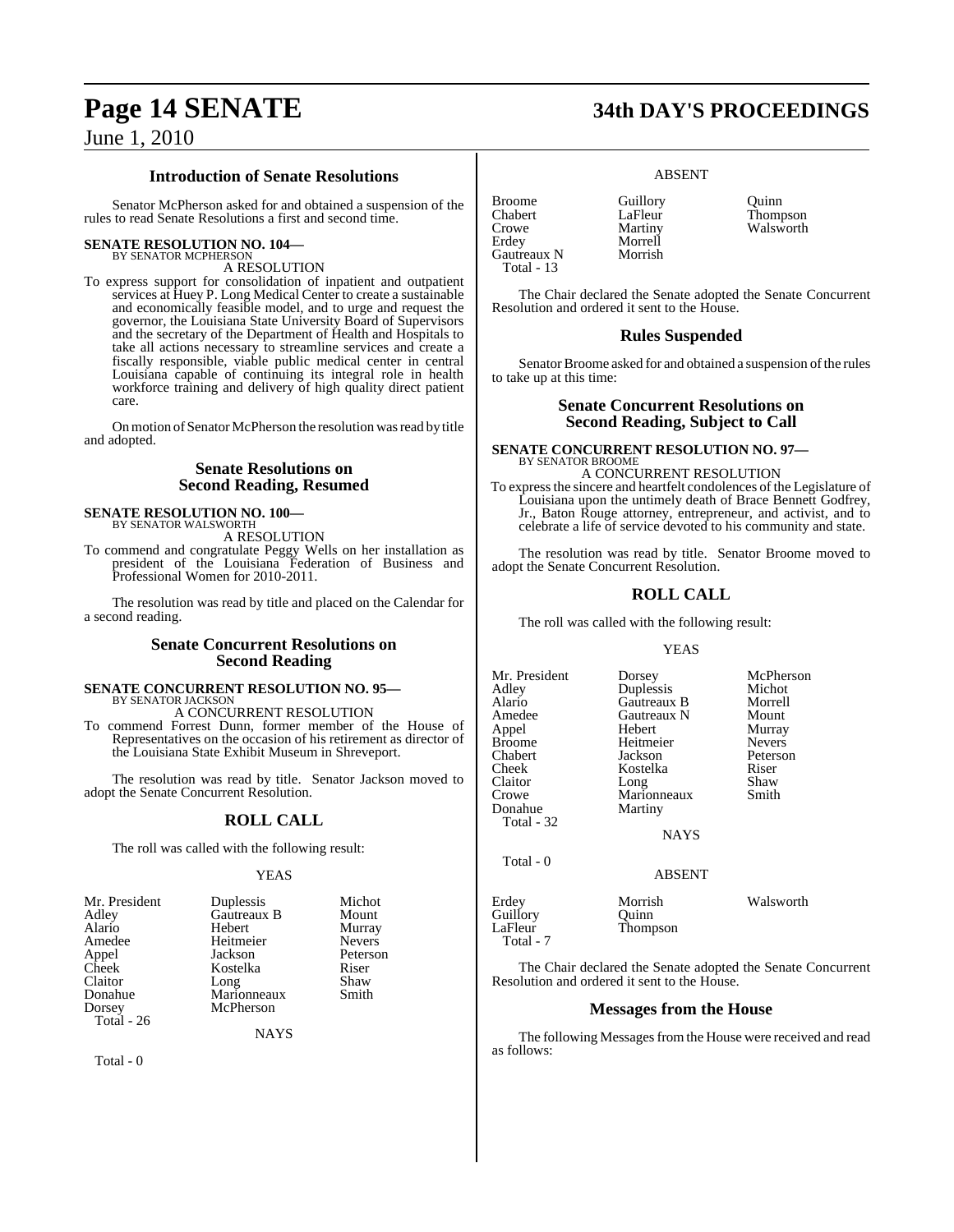#### **Message from the House**

**ASKING CONCURRENCE IN HOUSE CONCURRENT RESOLUTIONS**

May 27, 2010

To the Honorable President and Members of the Senate:

I am directed to inform your honorable body that the House of Representatives has finally passed and asks your concurrence in the following House Concurrent Resolutions:

HCR No. 205 HCR No. 208

Respectfully submitted, ALFRED W. SPEER Clerk of the House of Representatives

#### **House Concurrent Resolutions**

Senator Murray asked for and obtained a suspension of the rules to read House Concurrent Resolutions a first and second time.

# **HOUSE CONCURRENT RESOLUTION NO. 205—**

BY REPRESENTATIVE BROSSETT A CONCURRENT RESOLUTION

To memorialize the United States Congress to take such actions as are necessary to adopt and enact the Restoring Ecosystem Sustainability and Protection on the Delta (The RESPOND) Act currently before the congress.

The resolution was read by title. Senator Murray moved to concur in the House Concurrent Resolution.

#### **ROLL CALL**

The roll was called with the following result:

#### YEAS

| Mr. President<br>Adley | Gautreaux B<br>Gautreaux N | Morrell<br>Mount     |
|------------------------|----------------------------|----------------------|
| Alario                 | Hebert                     | Murray               |
| Amedee                 | Heitmeier                  | <b>Nevers</b>        |
| Appel                  | Jackson                    | Peterson             |
| <b>Broome</b>          | Kostelka                   | Riser                |
| Cheek                  | Marionneaux                | Shaw                 |
| Donahue                | Martiny                    | Smith                |
| Dorsey                 | McPherson                  |                      |
| Duplessis              | Michot                     |                      |
| Total - 28             |                            |                      |
|                        | NAYS                       |                      |
| Total - 0              |                            |                      |
|                        | <b>ABSENT</b>              |                      |
| Chabert                | Guillory                   | Quinn                |
| Claitor                | LaFleur<br>$\mathbf{r}$    | Thompson<br>$\cdots$ |

Crowe Long Walsworth<br>
Erdev Morrish Morrish Total - 11 The Chair declared the Senate concurred in the House

# Concurrent Resolution and ordered it returned to the House.

## **HOUSE CONCURRENT RESOLUTION NO. 208—** BY REPRESENTATIVE LEGER A CONCURRENT RESOLUTION

To urge and request British Petroleum to implement a transparency agenda and to publicly disclose any information deemed to be useful in estimating the spill flow rate and the total amount of oil leakage that are contributing daily to the damage caused by this massive release of oil into the Gulf of Mexico.

# **34th DAY'S PROCEEDINGS Page 15 SENATE** June 1, 2010

The resolution was read by title. Senator Peterson moved to concur in the House Concurrent Resolution.

#### **ROLL CALL**

The roll was called with the following result:

YEAS

| Mr. President | Duplessis   | Michot        |
|---------------|-------------|---------------|
| Adley         | Gautreaux B | Morrell       |
| Alario        | Gautreaux N | Mount         |
| Amedee        | Hebert      | Murray        |
| Appel         | Heitmeier   | <b>Nevers</b> |
| <b>Broome</b> | Jackson     | Peterson      |
| Cheek         | Kostelka    | Riser         |
| Crowe         | Marionneaux | Shaw          |
| Donahue       | Martiny     | Smith         |
| Dorsey        | McPherson   |               |
| Total - 29    |             |               |
|               | <b>NAYS</b> |               |
| Total - 0     |             |               |
|               | ABSENT      |               |
| Chabert       | LaFleur     | Thompson      |
| Claitor       | Long        | Walsworth     |
| Erdey         | Morrish     |               |
| Guillory      | Ouinn       |               |

The Chair declared the Senate concurred in the House Concurrent Resolution and ordered it returned to the House.

#### **House Bills and Joint Resolutions on Second Reading**

Guillory Total - 10

**HOUSE BILL NO. 391—** BY REPRESENTATIVE ROBIDEAUX AND SENATOR B. GAUTREAUX A JOINT RESOLUTION

Proposing to amend Article III, Section 2(A)(2) and Article XIII, Section 1(A) of the Constitution of Louisiana and to repeal Article X, Section 29(C), relative to Acts of the legislature relative to public retirement systems; to provide relative to the prefiling deadline for retirement legislation; to repeal the public notice requirement for retirement legislation; to provide for submission of the proposed amendment to the electors; and to provide for related matters.

The bill was read by title and referred by the President to the Committee on Senate and Governmental Affairs.

#### **HOUSE BILL NO. 666—**

BY REPRESENTATIVE NOWLIN AN ACT

To amend and reenact R.S. 47:337.13.1, relative to tax collection; to provide relative to the authority of local collectors to employ private counsel; to authorize the recovery of attorney fees under certain circumstances; to provide for certain limitations; to provide for an effective date; and to provide for related matters.

The bill was read by title and referred by the President to the Committee on Revenue and Fiscal Affairs.

**HOUSE BILL NO. 667—** BY REPRESENTATIVE NOWLIN

AN ACT

To enact R.S. 47:337.28.1, relative to collection of local sales and use tax; to prohibit certain arbitrary assessments by tax collectors; to define arbitrary assessment; to authorize the recovery of litigation costs under certain circumstances; and to provide for related matters.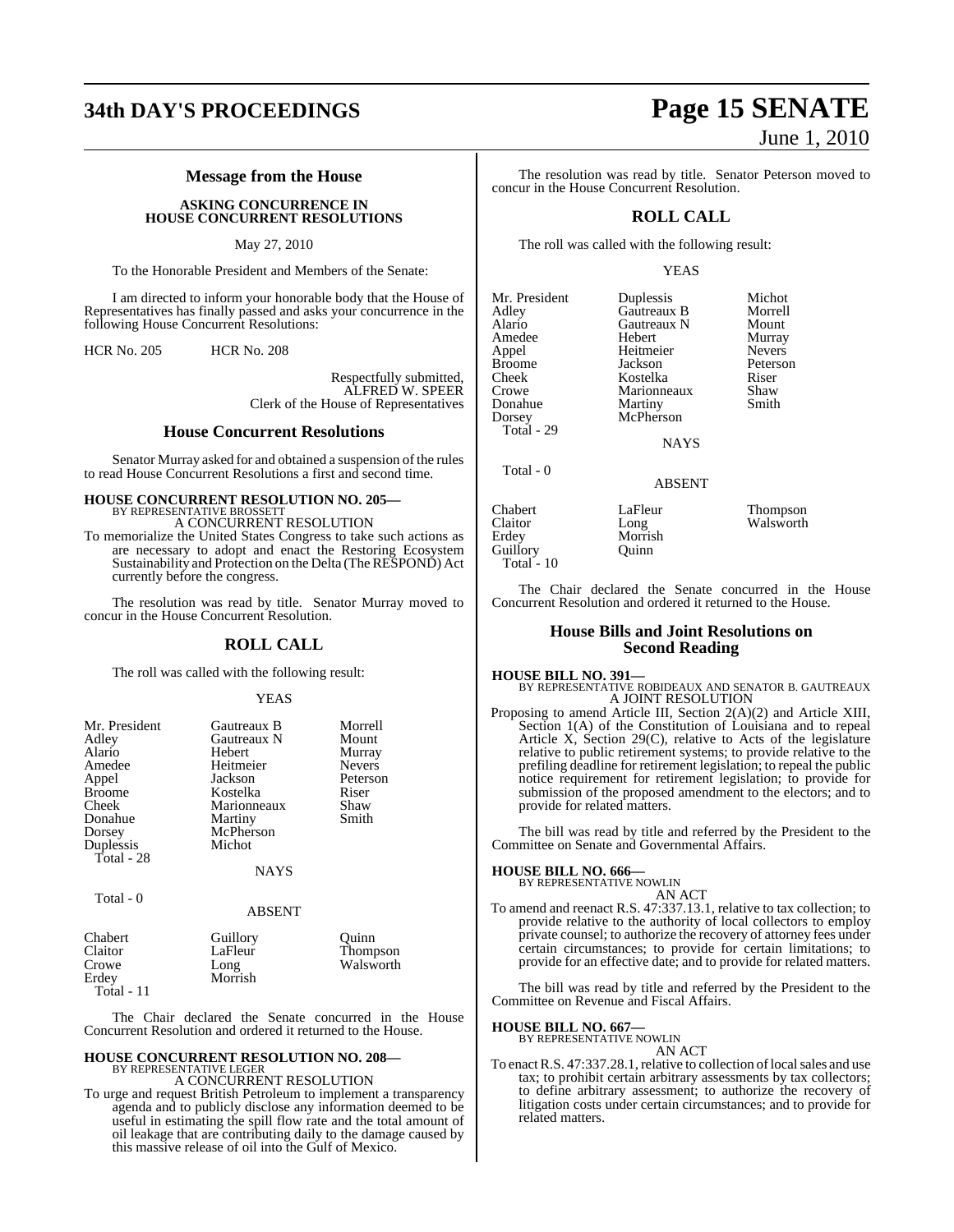The bill was read by title and referred by the President to the Committee on Revenue and Fiscal Affairs.

#### **HOUSE BILL NO. 923—** BY REPRESENTATIVE LEGER

AN ACT

To enact R.S. 17:100.10(H), relative to the Public School Facilities Financing Act; to provide with respect to the Recovery School District; to provide for use of outside legal counsel for certain purposes; and to provide for related matters.

The bill was read by title and referred by the President to the Committee on Education.

#### **HOUSE BILL NO. 1013—** BY REPRESENTATIVE RICHMOND

AN ACT

To enact R.S. 13:621.41(J) and 1343(C), relative to the Forty-First Judicial District Court and the Criminal District Court for the parish of Orleans; to provide for the implementation of the workforce development sentencing pilot project program for the reentry division of the Forty-First Judicial District Court and the reentry division of the Criminal District Court for the parish of Orleans; to provide for conditions and procedures; to provide for applicability; and to provide for related matters.

The bill was read by title and referred by the President to the Committee on Judiciary B.

#### **HOUSE BILL NO. 1479— (Substitute Bill for HB 1425 by Representative Monica)** BY REPRESENTATIVE MONICA

AN ACT

To amend and reenact R.S. 32:384 (D) and (E)(1)(b) and to enact R.S. 32: 384(E)(1)(d) and (F), relative to trailers and towed vehicles; to require trailers with a certain gross weight capacity to be equipped with a safety device; to provide for applicability; and to provide for related matters.

The bill was read by title and referred by the President to the Committee on Transportation, Highways and Public Works.

#### **HOUSE BILL NO. 1485— (Substitute for HouseBill No. 635 by Representative Mills)** BY REPRESENTATIVE MILLS

AN ACT

To enact Part XXIV-C of Chapter 5 of Title 40 of the Louisiana Revised Statutes of 1950, to be comprised of R.S. 40:1299.64.1 through 1299.64.6, relative to Louisiana Physician Order for Scope of Treatment; to provide for the Louisiana Physician Order for Scope of Treatment program and form; to provide for definitions; to provide for the promulgation of rules and regulations; and to provide for related matters.

The bill was read by title and referred by the President to the Committee on Health and Welfare.

# **HOUSE BILL NO. 1486— (Substitute for HouseBill No. 926 by**

Representative Little)<br>BURFORD, HENRY BURNS, ARMES, BOBBY BADON, BILLIOT,<br>BURFORD, HENRY BURNS, BURRELL, CARMODY, CHAMPAGNE,<br>EDWARDS, GISCLAIR, HARDY, HARRISON, HENDERSON, HENRY,<br>GIROD JACKSON, LITTLE, LORUSSO, NOWLIN, GAR

#### AN ACT

To enact Chapter 9-B of Title 30 of the Louisiana Revised Statutes of 1950, to be comprised of R.S. 30:961 through 963, relative to the use of surface water; to provide for definitions; to provide for cooperative endeavor agreements to withdraw running surface water; to provide for findings and purpose; to provide

for requirements for cooperative endeavor agreements to withdraw running surface water; to provide for the authority of the secretary of the Department of Natural Resources; to provide

The bill was read by title and referred by the President to the Committee on Natural Resources.

for legislative intent; and to provide for related matters.

#### **Reports of Committees**

The following reports of committees were received and read:

#### **REPORT OF COMMITTEE ON**

#### **LOCAL AND MUNICIPAL AFFAIRS**

Senator Jean-Paul "JP" Morrell, Chairman on behalf of the Committee on Local and Municipal Affairs, submitted the following report:

#### May 27, 2010

To the President and Members of the Senate:

I am directed by your Committee on Local and Municipal Affairs to submit the following report:

# **SENATE BILL NO. 269—** BY SENATOR BROOME

AN ACT

To amend and reenact R.S. 33:2740.9.1, relative to special taxing districts; to provide for the proportional sharing of direct benefits of capital improvements in municipalities located in parishes with capital improvement districts; and to provide for related matters.

Reported with amendments.

#### **HOUSE BILL NO. 146—**

BY REPRESENTATIVE BROSSETT AN ACT

To enact R.S. 33:9091.16, relative to Orleans Parish; to create the Seabrook Neighborhood Improvement and Security District within the parish; to provide relative to the purpose, governance, and powers and duties of the district; to provide for the imposition of a parcel fee and for the use thereof; and to provide for related matters.

Reported favorably.

#### **HOUSE BILL NO. 147—**

BY REPRESENTATIVE BROSSETT AN ACT

To enact R.S. 33:9080.4, relative to Orleans Parish; to create the Milneburg Neighborhood Improvement District within the parish; to provide relative to the purpose, governance, and powers and duties of the district; to provide for the imposition of a parcel fee and for the use thereof; and to provide for related matters.

Reported favorably.

# **HOUSE BILL NO. 149—** BY REPRESENTATIVE EDWARDS

AN ACT

To enact R.S. 33:4574.18, relative to the St. Helena Parish Tourist Commission; to authorize commission members to receive a per diem; to provide restrictions on the per diem; and to provide for related matters.

Reported favorably.

# **Page 16 SENATE 34th DAY'S PROCEEDINGS**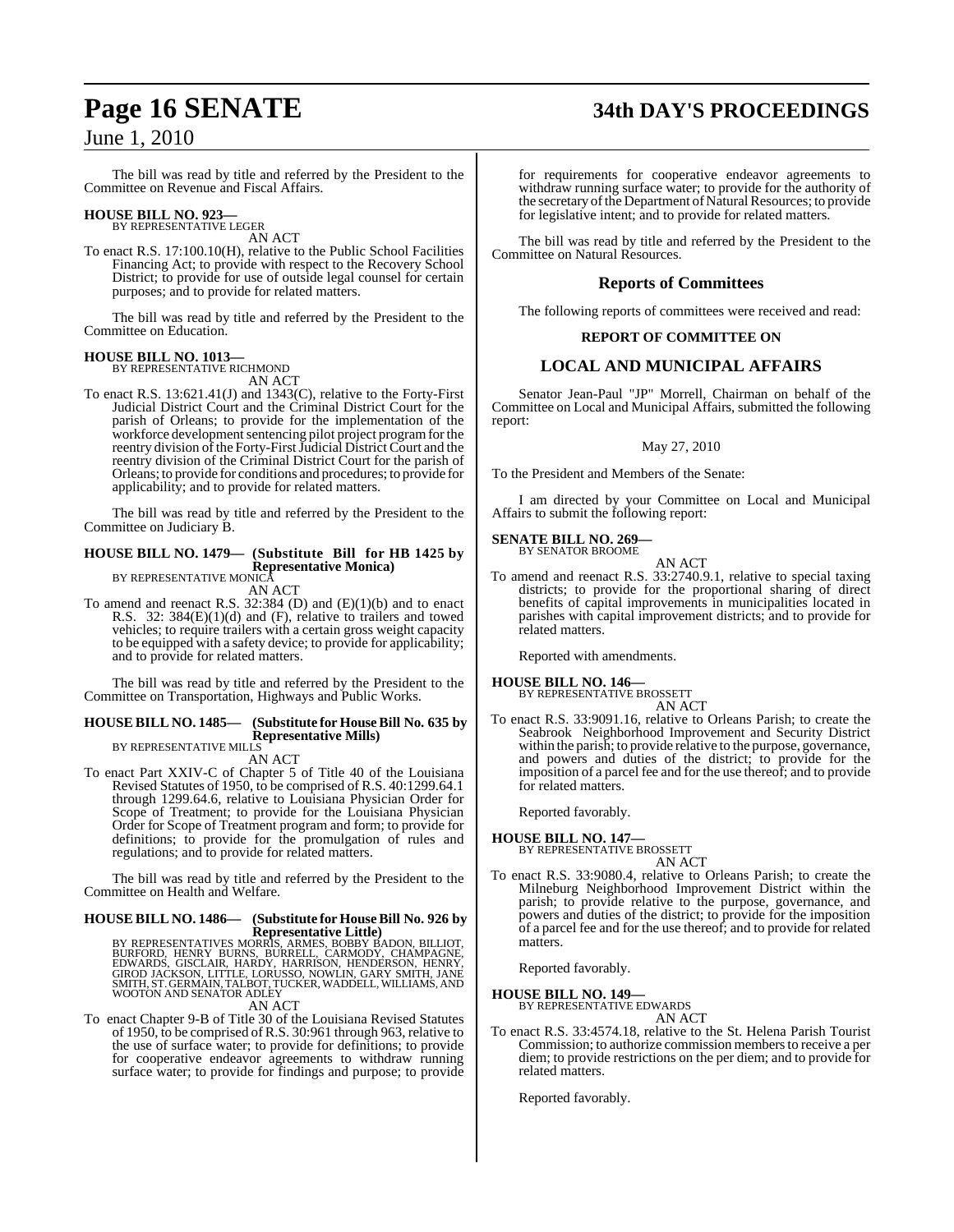# **34th DAY'S PROCEEDINGS Page 17 SENATE**

# June 1, 2010

**HOUSE BILL NO. 183—**

BY REPRESENTATIVE HENRY BURNS AN ACT

To amend and reenact R.S. 33:1448.1(C) and (D), relative to the Bossier Parish Retired Employees Insurance Fund; to provide for the investments and use of the Bossier Parish Retired Employees Insurance Fund; and to provide for related matters.

Reported favorably.

# **HOUSE BILL NO. 277—** BY REPRESENTATIVE SAM JONES

AN ACT

To enact Chapter 10-E of Title 33 of the Louisiana Revised Statutes of 1950, to be comprised of R.S. 33:4550.1 through 4550.12, relative to St. Mary Parish; to create and provide for the St. Mary Hydroelectric Authority as a political subdivision within such parish; to provide for the boundaries, governance, and powers and duties of the district; to provide for district funding, including the issuance of bonds and the use of district funds; and to provide for related matters.

Reported favorably.

**HOUSE BILL NO. 390—** BY REPRESENTATIVE DOWNS

AN ACT

To enact R.S. 33:4712.14, relative to naming a recreation center; to authorize the governing authority of the town of Farmerville to name the Farmerville Recreation Center in honor of Willie Davis, Jr.; and to provide for related matters.

Reported favorably.

#### **HOUSE BILL NO. 534—** BY REPRESENTATIVE CARTER

AN ACT

To enact R.S. 33:9097.8, relative to East Baton Rouge Parish; to create a crime prevention and improvement district for the Westminster and Pine Park Subdivisions; to provide the purpose and boundaries of the district; to provide for the governance of the district; to provide for the duties and powers of the district; to provide for the levy of a parcel fee within the district; to provide for indemnity and exculpation of board members; and to provide for related matters.

Reported favorably.

#### **HOUSE BILL NO. 560—** BY REPRESENTATIVE POPE

AN ACT

To amend and reenact R.S. 33:4766(E)(1), relative to the condemnation of dilapidated and dangerous structures; to provide relative to the enforcement of privileges and liens granted in favor of a parish or municipality for the costsincurred in the demolition, removal, repair, or maintenance of any such structure; to authorize a parish and municipality seeking to enforce a privilege or lien as a tax against immovable property to submit the attested bills for such costs to the tax assessor of the parish in which the property is located as an alternative to submitting any such bill to the director of administration; and to provide for related matters.

Reported favorably.

**HOUSE BILL NO. 716—** BY REPRESENTATIVE BARRAS

AN ACT

To amend and reenact R.S. 33:4574.1.1(I), relative to hotel occupancy taxes levied by the Iberia Parish Tourist Commission; to provide for dedication of tax revenues; and to provide for related matters.

Reported favorably.

## **HOUSE BILL NO. 858—**

BY REPRESENTATIVE GALLOT AN ACT

To amend and reenact R.S. 33:9038.32(C) and 9038.36, relative to economic development districts; to provide relative to districts created by local governmental subdivisions; to provide additional procedures with respect to the creation of such districts; to provide relative to district funding; to authorize the districts to dedicate a portion of tax proceeds to finance economic development projects; and to provide for related matters.

Reported favorably.

#### **HOUSE BILL NO. 911—** BY REPRESENTATIVE SIMON

AN ACT

To amend and reenact Paragraph (A)(7) of Section 2 of Act No. 180 of the 1984 Regular Session of the Legislature, as amended by Act No. 353 of the 1986 Regular Session of the Legislature, Act No. 999 of the 1991 Regular Session of the Legislature, Act No. 570 of the 1992 Regular Session of the Legislature, Act No. 440 of the 1997 Regular Session of the Legislature, and Act Nos. 562 and 1214 of the 2003 Regular Session of the Legislature, relative to hospital service districts; to provide relative to the St. Tammany Parish Hospital Service District No.1 to provide relative to the governing board of the district; to increase the maximum amount of per diem authorized to be paid to members of the board; to increase the number of meetings for which members may receive per diem; and to provide for related matters.

Reported favorably.

**HOUSE BILL NO. 941—**

BY REPRESENTATIVE MILLS AN ACT

To enact R.S. 33:4883, relative to the authority of local governmental subdivisions to install culverts; to provide authority for parishes and municipalities to install culverts in certain circumstances; to provide for adoption of ordinances relative to such installations; to provide for content of such ordinances; and to provide for related matters.

Reported with amendments.

Respectfully submitted, JEAN-PAUL "JP" MORRELL Chairman

#### **REPORT OF COMMITTEE ON**

#### **NATURAL RESOURCES**

Senator Nicholas "Nick" Gautreaux, Chairman on behalf of the Committee on Natural Resources, submitted the following report:

May 27, 2010

To the President and Members of the Senate:

I am directed by your Committee on Natural Resources to submit the following report:

**SENATE BILL NO. 382—** BY SENATOR MORRELL

AN ACT

To enact R.S. 49:214.11, relative to hurricane protection, flood control and coastal restoration; to provide relative to recovery for certain losses arising from integrated coastal protection; to provide terms and conditions; and to provide for related matters.

Reported favorably.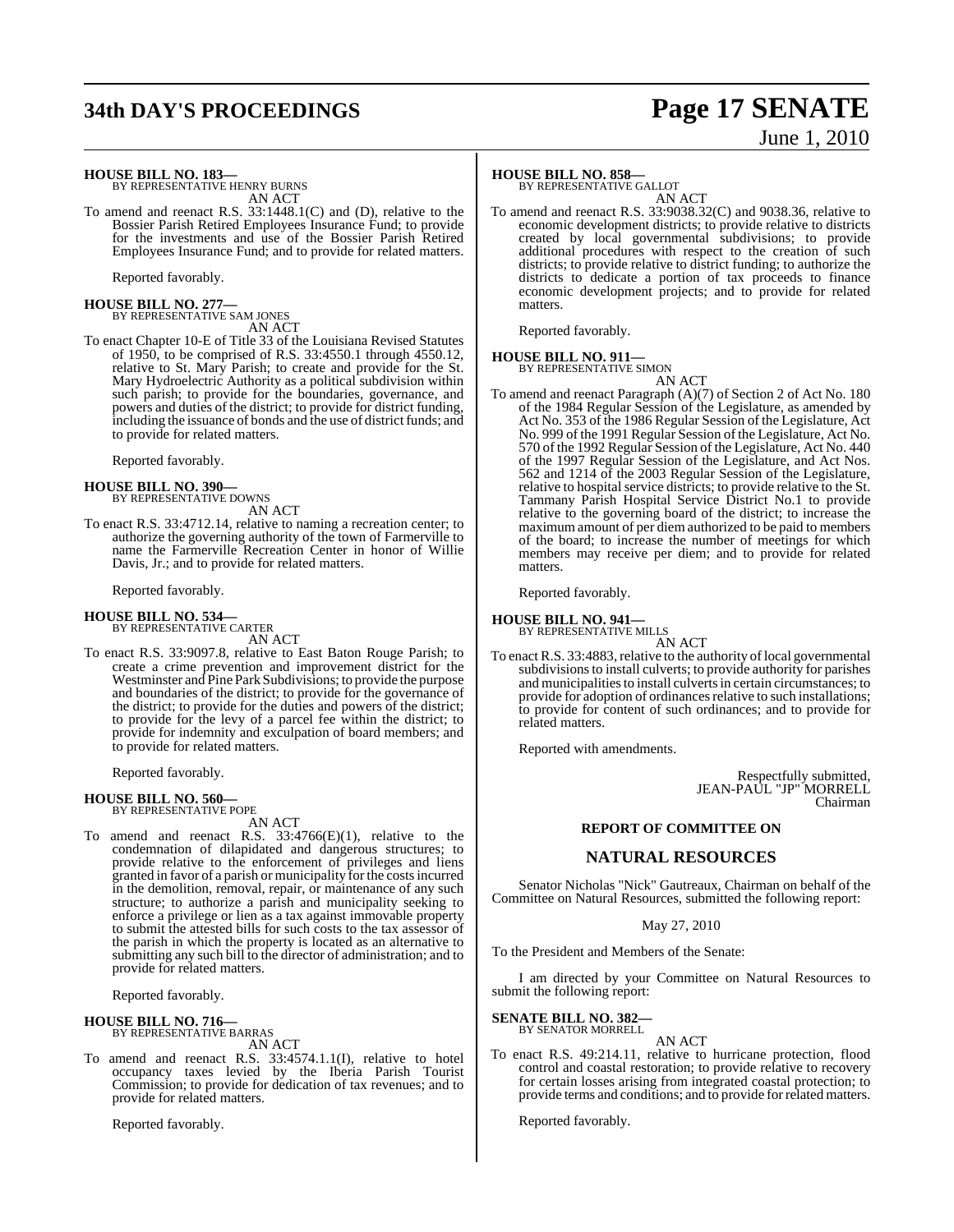#### **SENATE BILL NO. 562—** BY SENATOR CHABERT

AN ACT

To amend and reenact R.S. 25:1312(A), 1314, 1315, and 1316, and to repeal R.S. 25:1313(B)(3), R.S. 36:744(M) and 801.21, relative to the South Louisiana Wetlands Discovery Center, to remove the center from the Department of State Office; and to provide for related matters.

Reported favorably.

# **HOUSE CONCURRENT RESOLUTION NO. 190—** BY REPRESENTATIVE CONNICK

A CONCURRENT RESOLUTION

To urge and request the United States Army Corps of Engineers and Barack Obama, President of the United States, to expedite permitting for the state of Louisiana's coastal use permit application to dredge sand to be used to bolster our barrier islands in order to prevent oil from the Deepwater Horizon oil leak from entering our marshes.

Reported favorably.

# **HOUSE CONCURRENT RESOLUTION NO. 192—** BY REPRESENTATIVE HARDY

A CONCURRENT RESOLUTION

To urge and request the governor and the attorney general of the state to hastily determine who is at fault and then timely pursue actions against those responsible for the resulting oil spill caused by the explosion that occurred on the rig Deepwater Horizon.

Reported with amendments.

#### **HOUSE BILL NO. 656—**

BY REPRESENTATIVE GISCLAIR AN ACT

To amend and reenact R.S. 56:722.1, relative to the Lafourche Parish Game and Fish Commission; to authorize the commission to govern, regulate, and control Lake Long; and to provide for related matters.

Reported favorably.

**HOUSE BILL NO. 726—**<br>BY REPRESENTATIVES CORTEZ, BOBBY BADON, HENRY BURNS,<br>DOVE, FOIL, GISCLAIR, GUINN, HENDERSON, LITTLE, MONTOUCET,<br>MORRIS, ST. GERMAIN, AND WILLIAMS

AN ACT

To enact Subpart B of Part XIII of Chapter 2 of Title 33 of the Louisiana Revised Statutes of 1950, to be comprised of R.S. 33:1419.5 through 1419.10, relative to financial assistance to political subdivisions; to create the Alternative Fuel Vehicle Revolving Loan Fund Program within the Department of Natural Resources; to provide financial assistance to political subdivisions of the state for the costs of purchasing or converting all or a portion of the political subdivisions' fleets of motor vehicles to qualified clean fuel vehicles propelled by an alternative fuel; to provide for the forms of such financial assistance; to establish the Alternative Fuel Vehicle Revolving Loan Fund and to provide with respect thereto; to provide for an effective date; and to provide for related matters.

Reported favorably.

#### **HOUSE BILL NO. 844—**

BY REPRESENTATIVE GISCLAIR

AN ACT

To amend and reenact R.S. 49:214.30(A), relative to coastal use permits; to provide for consistency with the state's master plan for coastal protection and restoration activities under such permits; and to provide for related matters.

Reported with amendments.

# **Page 18 SENATE 34th DAY'S PROCEEDINGS**

#### **HOUSE BILL NO. 876—**

BY REPRESENTATIVES ST. GERMAIN AND DOVE AND SENATOR N. **GAUTREAUX** 

AN ACT

To amend and reenact R.S. 56:427(A) and 428(B), relative to oyster leases; to delineate responsibility for obtaining a survey of the lease area; to provide relative to a lease application fee; and to provide for related matters.

Reported favorably.

**HOUSE BILL NO. 1256—** BY REPRESENTATIVE CROMER AND SENATOR DONAHUE AN ACT

To enact R.S. 56:1847(64) and 1855(N), relative to the natural and scenic rivers program; to add Bayou Liberty in St. Tammany Parish; to provide for certain authorized activities; and to provide for related matters.

Reported favorably.

#### **HOUSE BILL NO. 1334—** BY REPRESENTATIVE LAMBERT

#### AN ACT To amend and reenact the heading of Subpart L of Part VII of Chapter 1 of Title 56 of the Louisiana Revised Statutes of 1950 and R.S. 56:638.1 through 638.5 and to repeal R.S. 56:57.2, as enacted by Act No. 283 of the 1987 Regular Session of the Legislature and as enacted by Act No. 891 of the 1987 Regular Session of the Legislature and R.S. 56:57.4, relative to fishery management, conservation, and sustainability; to provide that the Wildlife and Fisheries Commission is responsible for management of all fisheries in the state; to repeal the prohibition on state enforcement of federal laws relative to turtle excluder

devices; to repeal the prohibition on state enforcement of federal laws relative to fish excluder devices; and to provide for related

Reported with amendments.

matters.

Respectfully submitted, NICHOLAS "NICK" GAUTREAUX Chairman

#### **REPORT OF COMMITTEE ON**

#### **LABOR AND INDUSTRIAL RELATIONS**

Senator Neil Riser, Chairman on behalf of the Committee on Labor and Industrial Relations, submitted the following report:

May 27, 2010

To the President and Members of the Senate:

I am directed by your Committee on Labor and Industrial Relations to submit the following report:

#### **HOUSE BILL NO. 873—**

BY REPRESENTATIVE PATRICIA SMITH AN ACT

To amend and reenact R.S. 23:1170(A), 1171.1(C)(1), 1172(A), 1172.1(C), and 1172.2(D), relative to workers' compensation coverage; to require an increase in penalties for employers who fail to secure coverage; to provide for all fines collected to be deposited in the Workers' Compensation Administrative Fund; and to provide for related matters.

Reported favorably.

# **HOUSE BILL NO. 1129—** BY REPRESENTATIVE TALBOT

AN ACT

To amend and reenact R.S.  $23:1293(A)(1)$ , (3), and (5) and to enact R.S. 23:1293(A)(6), relative to confidential records regarding workers' compensation; to authorize the disclosure of specific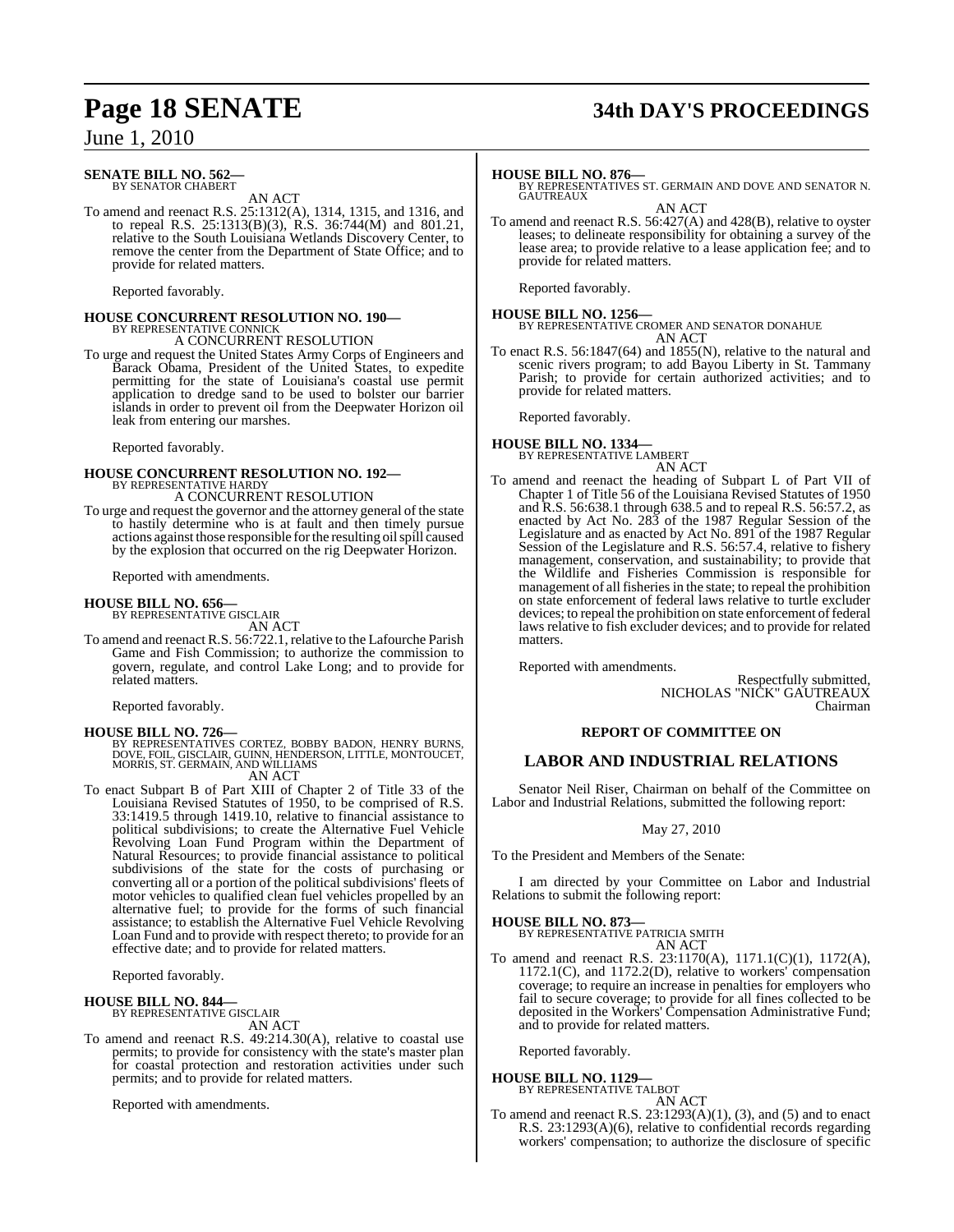# **34th DAY'S PROCEEDINGS Page 19 SENATE**

# June 1, 2010

information relating to an injured employee's claim; and to provide for related matters.

Reported favorably.

# **HOUSE BILL NO. 1199—** BY REPRESENTATIVE MORRIS

AN ACT

To amend and reenact R.S. 23:108(B)(1) and (C), 111(C)(10) and (11) and (F), and 113 and to enact  $\hat{R}$ .  $\hat{S}$ ,  $\hat{C}$  and  $\hat{S}$  and  $\hat{S}$  $111(C)(12)$ , relative to employment services; to provide penalties for violations; to provide a cause of action and legal recourse; to prohibit certain actions by employment services; to provide for penalties for unlicensed persons; and to provide for related matters.

Reported favorably.

Respectfully submitted, NEIL RISER Chairman

#### **REPORT OF COMMITTEE ON**

#### **EDUCATION**

Senator Ben W. Nevers, Chairman on behalf of the Committee on Education, submitted the following report:

#### May 27, 2010

To the President and Members of the Senate:

I am directed by your Committee on Education to submit the following report:

#### **SENATE BILL NO. 746—** BY SENATOR JACKSON

AN ACT

To amend and reenact R.S. 17:3129(C) and (E), and 3130(B)(1), and R.S. 39:28(C) and 32.1, and to enact R.S. 17:3129(F), relative to postsecondary education; to provide relative to funding institutions of postsecondary education; to provide for the powers of the Board of Regents; to provide for approval of the budget request forms; to require legislative approval of the formula adopted by the Board of Regents; and to provide for related matters.

Reported with amendments.

**HOUSE BILL NO. 216—** BY REPRESENTATIVES FOIL, THIBAUT, AND WILLIAMS AN ACT

To enact Part II of Chapter 43 of Title 17 of the Louisiana Revised Statutes of 1950, to be comprised of R.S. 17:4031, relative to the establishment of a school choice pilot program in certain parishes for certain students with exceptionalities; to provide for the purpose of the program; to provide program eligibility requirements for participating students and nonpublic schools; to provide for program administration, implementation, and reporting; and to provide for related matters.

Reported favorably.

#### **HOUSE BILL NO. 303—**

BY REPRESENTATIVES HENRY, BOBBY BADON, TIM BURNS,<br>CARMODY, CHAMPAGNE, CONNICK, GISCLAIR, HARDY, HINES,<br>LABRUZZO, LAMBERT, LIGI, NOWLIN, SMILEY, AND WOOTON AND<br>SENATORS APPEL, DONAHUE, DUPLESSIS, AND QUINN AN ACT

To enact R.S. 17:236.3, relative to the eligibility of students in stateapproved home study programs to participate in interscholastic athletics in certain high schools; to provide applicability; to

provide guidelines and conditions for participation; to provide limitations; to provide effectiveness; to provide an effective date; and to provide for related matters.

Reported favorably.

#### **HOUSE BILL NO. 332—** BY REPRESENTATIVE NOWLIN

AN ACT

To repeal R.S. 13:997 and Act No. 492 of the 1962 Regular Session of the Legislature, relative to the Natchitoches Parish Law Library Commission; to repeal such commission and the powers, rights, and duties of such commission; to provide for the transfer of any obligations, property, records, and employees of the commission; and to provide for related matters.

Reported favorably.

**HOUSE BILL NO. 405—**

BY REPRESENTATIVE DIXON

- AN ACT
- To amend and reenact R.S. 17:7(5), relative to the powers, duties, and responsibilities of the State Board of Elementary and Secondary Education; to provide that the board shall adopt guidelines for the use of seclusion, physical restraint, and mechanical restraint of certain students; and to provide for related matters.

Reported with amendments.

**HOUSE BILL NO. 420—** BY REPRESENTATIVE LEGER

AN ACT To amend and reenact R.S. 17:3995(A)(1) and (2) and to repeal R.S. 17:3995(A)(3), relative to charter school funding; to provide relative to the use of certain local revenues for computing and allocating the per pupil amount provided to all charter schools; to provide exceptions; to remove provisions requiring certain minimumper pupil funding amounts pursuant to the mostrecent legislatively approved minimum foundation program formula; to provide an effective date; and to provide for related matters.

Reported favorably.

**HOUSE BILL NO. 539—** BY REPRESENTATIVE KATZ AND SENATORS KOSTELKA, THOMPSON, AND WALSWORTH AN ACT

To authorize and provide for the sale of specified school property by the City of Monroe School Board; to authorize such sale at public auction or private sale; to require an ordinance providing for such sale; to provide for public notice and a public hearing; to provide for legal challenges to the sale; and to provide for related matters.

Reported favorably.

#### **HOUSE BILL NO. 709—**

BY REPRESENTATIVES BROSSETT, CARTER, CONNICK, HAZEL,<br>HINES,HUTTER,MICHAEL JACKSON,LAFONTA,LEGER,LIGI,MILLS,<br>RICHMOND,STIAES,AND WILLMOTT AN ACT

To amend and reenact R.S. 11:701(33)(c), the heading of Part II-B of Chapter 8 of Title 17 of the Louisiana Revised Statues of 1950, R.S. 17:1970.21, 1970.22(1) and (2), 1970.23(A), 1970.24(A),  $(B)(1)(a)$  through (c) and  $(2)(a)$ ,  $(C)$ ,  $(E)(1)(b)$ ,  $(d)$ ,  $(i)$ ,  $(m)$ , and (n) and  $(2)(f)$ , 1970.25(A), 1970.26(A)(2)(b), (B)(2), and  $(C)(1)$ (introductory paragraph) and  $(2)$ , and  $1970.27$ , R.S.  $36:651(D)(8)$ , and R.S. 42:1111(A)(3), relative to the New Orleans Center for the Creative Arts/Riverfront; to provide with respect to legislative intent; to provide relative the center's placement as a state agency in the Department of Education; to provide for a change in the center's name; to provide relative to student eligibility, board membership, terms, powers, duties, and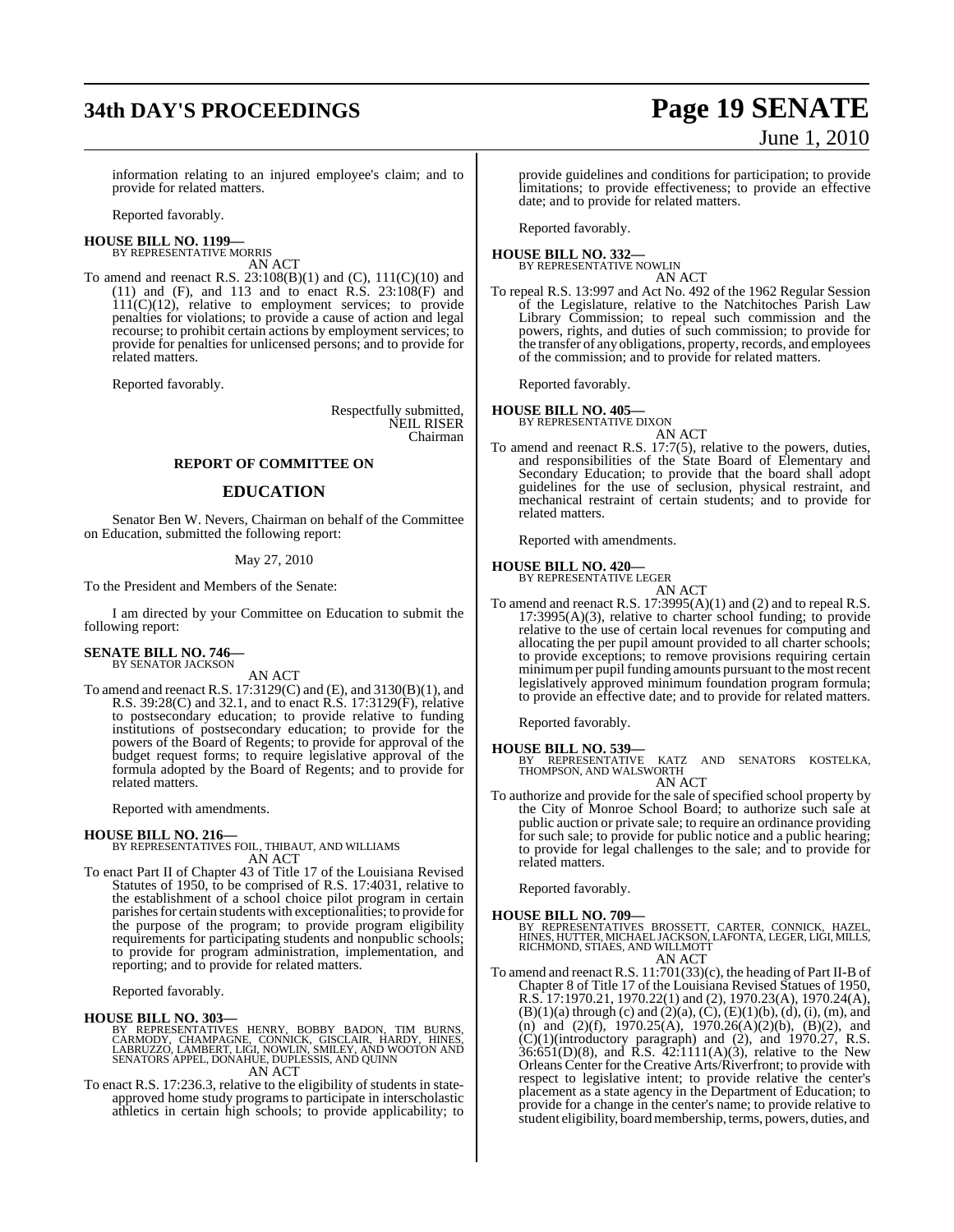faculty; to provide relative to funding, including the center's inclusion in the minimum foundation program formula; and to provide for related matters.

Reported with amendments.

#### **HOUSE BILL NO. 934—** BY REPRESENTATIVE NOWLIN

AN ACT

To amend and reenact R.S. 17:3367(C), relative to public postsecondary education management boards; to provide relative to the purposes for which public postsecondary education management boards shall use revenues from oil, gas, and mineral leases; to provide relative to certain capital projects; and to provide for related matters.

Reported favorably.

#### **HOUSE BILL NO. 942—**

BY REPRESENTATIVES CARTER, HENRY BURNS, CARMODY, FOIL,<br>GUILLORY, HARDY, HENRY, LABRUZZO, LANDRY, LIGI, MONICA,<br>PEARSON, RICHARD, RICHMOND, SMILEY, JANE SMITH, AND THIBAUT

AN ACT

To amend and reenact R.S.  $17:54(B)(1)(a)$  and  $(b)(iii)$  and  $(iv)$  and  $(C)$  and  $81(P)$ , to enact R.S.  $17:81(T)$  and  $(U)$ , and to repeal R.S.  $17:54(B)(1)(b)(v)$ , relative to the powers, duties, functions, and responsibilities of city, parish, and other local public school boards; to provide relative to prohibitions on the involvement of members of local school boards in personnel matters; to provide for the responsibilities of local school superintendents and school boards for personnel matters; to provide for the vote required for hiring and removal of a local school superintendent; and to provide for related matters.

Reported with amendments.

# **HOUSE BILL NO. 1170—** BY REPRESENTATIVE LANDRY

AN ACT

To enact R.S. 32:414.2(E), relative to commercial driver's license holders; to prohibit certain persons from operating school buses; and to provide for related matters.

Reported favorably.

# **HOUSE BILL NO. 1225—** BY REPRESENTATIVE DIXON

AN ACT

To enact R.S. 17:7(29), to provide relative to approval by the State Board of Elementary and Secondary Education of certain alternative schools and alternative education programs; to provide for a report to the House Committee on Education and the Senate Committee on Education by not later than September 15, 2010, relative to specific standards and criteria used by the board to approve schools; to provide guidelines for such report; to provide an effective date; and to provide for related matters.

Reported with amendments.

#### **HOUSE BILL NO. 1239—** BY REPRESENTATIVE DIXON

AN ACT

To enact R.S. 17:7(29), relative to the duties, functions, and responsibilities of the State Board of Elementary and Secondary Education; to require the State Board of Elementary and Secondary Education to develop and adopt rules and regulations relative to the physical abuse of public school teachers and other school employees by students; and to provide for related matters.

Reported favorably.

Respectfully submitted, BEN W. NEVERS Chairman

# **Page 20 SENATE 34th DAY'S PROCEEDINGS**

#### **REPORT OF COMMITTEE ON**

#### **TRANSPORTATION, HIGHWAYS AND PUBLIC WORKS**

Senator William Joseph McPherson, Jr., Chairman on behalf of the Committee on Transportation, Highways and Public Works, submitted the following report:

May 27, 2010

To the President and Members of the Senate:

I am directed by your Committee on Transportation, Highways and Public Works to submit the following report:

#### **SENATE BILL NO. 708—** BY SENATOR CHABERT

AN ACT

To amend and reenact R.S.  $38:2212(A)(1)(d)(v)(aa)$  and (bb), relative to public contracts for levees which are not maintained with federal funds; to change the termination date for contracts awarded for certain projects providing for the restoration and rehabilitation of certain levees under certain circumstances or agreements for certain mitigation on public lands; to provide terms and conditions; to provide an effective date; and to provide for related matters.

Reported with amendments.

# **SENATE BILL NO. 775—** BY SENATOR CHABERT

AN ACT

To amend and reenact R.S. 48:972, relative to bridges; provides relative to free passage for publicly owned vehicles over toll bridges; and to provide for related matters.

Reported favorably.

## **HOUSE CONCURRENT RESOLUTION NO. 38—** BY REPRESENTATIVE SAM JONES A CONCURRENT RESOLUTION

To urge and request the Department of Transportation and Development to study reducing the size of the Department of Transportation and Development, rectifying inequities in the distribution of state highway miles among parishes, and empowering local governments through the "right-sizing" of the state highway system.

Reported with amendments.

#### **HOUSE BILL NO. 298—**

BY REPRESENTATIVE BALDONE AN ACT

To amend and reenact R.S. 32:197 and 329(B) and to enact R.S.  $32:329(C)$ ,  $(D)$ ,  $(E)$ ,  $(F)$ , and  $(G)$ , relative to bicycles and roadways; to provide relative to light requirements on the rear of bicycles; to provide for installation requirements; to allow persons riding bicycles upon a roadway the option of riding a bicycle on the improved shoulder under certain circumstances; and to provide for related matters.

Reported favorably.

#### **HOUSE BILL NO. 694—**

BY REPRESENTATIVE SAM JONES AN ACT

To enact R.S. 38:329.3(I), relative to the St. Mary Levee District; to provide for the transfer of certain property from the Atchafalaya Basin Levee District to the St. Mary Levee District; and to provide for related matters.

Reported with amendments.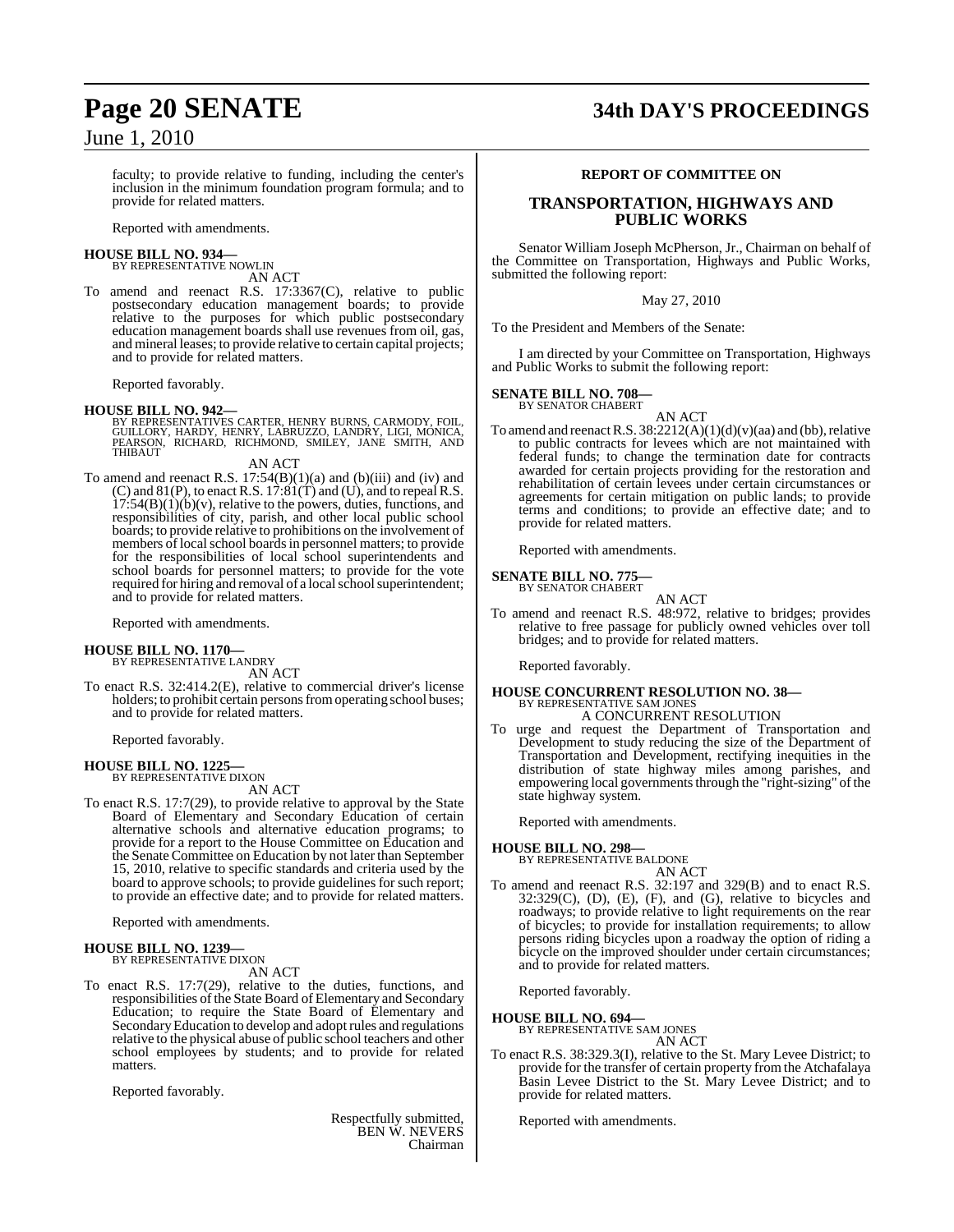# **34th DAY'S PROCEEDINGS Page 21 SENATE** June 1, 2010

#### **HOUSE BILL NO. 897—**

BY REPRESENTATIVE FOIL AN ACT

To amend and reenactR.S. 30:2054(B)(8) andR.S. 32:1306(C)(3)(a) and (4), relative to motor vehicle inspection and maintenance programs; to require certain motor vehicle inspections in certain ozone nonattainment areas; and to provide for related matters.

Reported favorably.

# **HOUSE BILL NO. 1023—** BY REPRESENTATIVE FOIL

AN ACT

To enact R.S. 48:461.1(10), (11), and (12), 461.2(C), and 461.6(C), relative to outdoor advertising; to provide for definitions; to allow certain outdoor advertising to be considered legal and conforming; to permit new display sign technologies under certain circumstances; to provide for certain procedures relative to outdoor advertising subject to expropriation by the state; to provide for related matters.

Reported with amendments.

# **HOUSE BILL NO. 1206—** BY REPRESENTATIVE EDWARDS

AN ACT

To amend and reenact R.S. 32:412.2(A)(2), relative to disabled veterans; to decrease the disability threshold for exemption from driver's license fees; and to provide for related matters.

Reported favorably.

**HOUSE BILL NO. 1231—**<br>BY REPRESENTATIVES PERRY, AUSTIN BADON, BARRAS, BILLIOT,<br>HENRY BURNS, TIM BURNS, CARTER, CHAMPAGNE, DOERGE,<br>DOWNS, GISCLAIR, GUILLORY, HILL, HOFFMANN, SAM JONES,<br>KATZ, LABRUZZO, LEGER, LIGI, LITTLE,

#### AN ACT

To amend and reenact R.S. 32:414(B)(1), relative to driver's license suspension; to provide for the suspension of driving privileges of persons convicted of certain crimes; and to provide forrelated matters.

Reported favorably.

#### **HOUSE BILL NO. 1236—**

BY REPRESENTATIVES LEGER, AUSTIN BADON, BARRAS, BILLIOT,<br>HENRY BURNS, TIM BURNS, CARTER, CHAMPAGNE, DOERGE,<br>DOWNS, GISCLAIR, GUILLORY, HILL, HOFFMANN, HOWARD,<br>LABRUZZO, LIGI, LITTLE, MILLS, POPE, PUGH, RICHARD, JANE<br>SMITH, AN ACT

To enact R.S. 32:667(J), relative to driver's licenses; to provide for driver's license suspension for removal of ignition interlock device; and to provide for related matters.

Reported with amendments.

#### **HOUSE BILL NO. 1240—**

BY REPRESENTATIVES PERRY, AUSTIN BADON, BARRAS, BILLIOT, HENRY BURNS, TIM BURNS, CARTER, CHAMPAGNE, GUILLORY,<br>HOFFMANN, KATZ, LABRUZZO, LEGER, LIGI, MILLS, POPE, PUGH,<br>RICHARD, JANE SMITH, TALBOT, TEMPLET, THIBAUT, AND WHITE<br>AND SENATORS ALARIO, APPEL, BROOME, GUILLORY, LONG,<br>MA AN ACT

To enact R.S.  $32:667(I)(4)$ , relative to driver's licenses; to provide for ignition interlock code on certain driver's licenses; and to provide for related matters.

Reported favorably.

## **HOUSE BILL NO. 1274—**

BY REPRESENTATIVE MONICA AN ACT

To amend and reenact R.S. 32:414(B)(2)(b), relative to driver's license suspension; to provide for a restricted driver's license after a certain amount of time following driver's license suspension; to provide for the installment of interlock devices; and to provide for related matters.

Reported favorably.

#### **HOUSE BILL NO. 1304—**

BY REPRESENTATIVE HILL

AN ACT To amend and reenact R.S. 56:1948.5(57) and to enact R.S. 56:1948.5(63), relative to highways; to designate a section of certain highways as the Myths and Legends Byways and the Cane River National Heritage Trail Scenic Byway; and to provide for related matters.

Reported favorably.

**HOUSE BILL NO. 1410—**<br>BY REPRESENTATIVES MICHAEL JACKSON, ARNOLD, BARROW,<br>BROSSETT, HENRY BURNS, BURRELL, CARMODY, CARTER, DIXON,<br>DOWNS, EDWARDS, FOIL, HARDY, HARRISON, HINES, ROSALIND<br>JONES, LEGER, MONTOUCET, NORTON, PUG WILLIAMS

AN ACT

To enact Chapter 35 of Title 48 of the Louisiana Revised Statutes of 1950, to be comprised of R.S. 48:2171 through 2189, relative to the development of transportation infrastructure; to authorize the creation of the Louisiana Intrastate Rail Compact; to provide for the powers and duties of such compact; to authorize the compact to issue bonds and raise revenues subject to voter approval; to provide the mechanism for entities to become a part of the Louisiana Intrastate Rail Compact under certain circumstances; and to provide for related matters.

Reported with amendments.

#### **HOUSE BILL NO. 1470— (Substitute for HouseBill No. 938 by Representative Michael Jackson)** BY REPRESENTATIVE MICHAEL JACKSON

AN ACT

To amend and reenact R.S. 32:1305(C) and to enact R.S. 32:1304(H) and 1306.1, relative to motor vehicles; to require certain vehicles to be inspected in certain parishes; to authorize an increased fee for inspection and maintenance programs in parishes in the nonattainment area; to permit local option elections in parishes in the nonattainment area; to provide relative to the conduct of such elections and the costs thereof; to exempt certain parishes; and to provide for related matters.

Reported with amendments.

Respectfully submitted, JOE MCPHERSON. Chairman

#### **Senate Bills and Joint Resolutions on Second Reading**

#### **SENATE BILL NO. 805— (Substitute of Senate Bill No. 272 by Senator Dorsey)** BY SENATOR DORSEY

AN ACT

To enact Chapter 2-B of Code Title XII of Code Book III of Title 9 of the Louisiana Revised Statutes of 1950, to be comprised of R.S. 9:3579.1 through 3579.4, relative to the Louisiana Tax Refund Anticipation Loan Act; to provide for restrictions; to provide for registration; to provide for disclosure; to provide for powers of the commissioner of financial institutions; and to provide for related matters.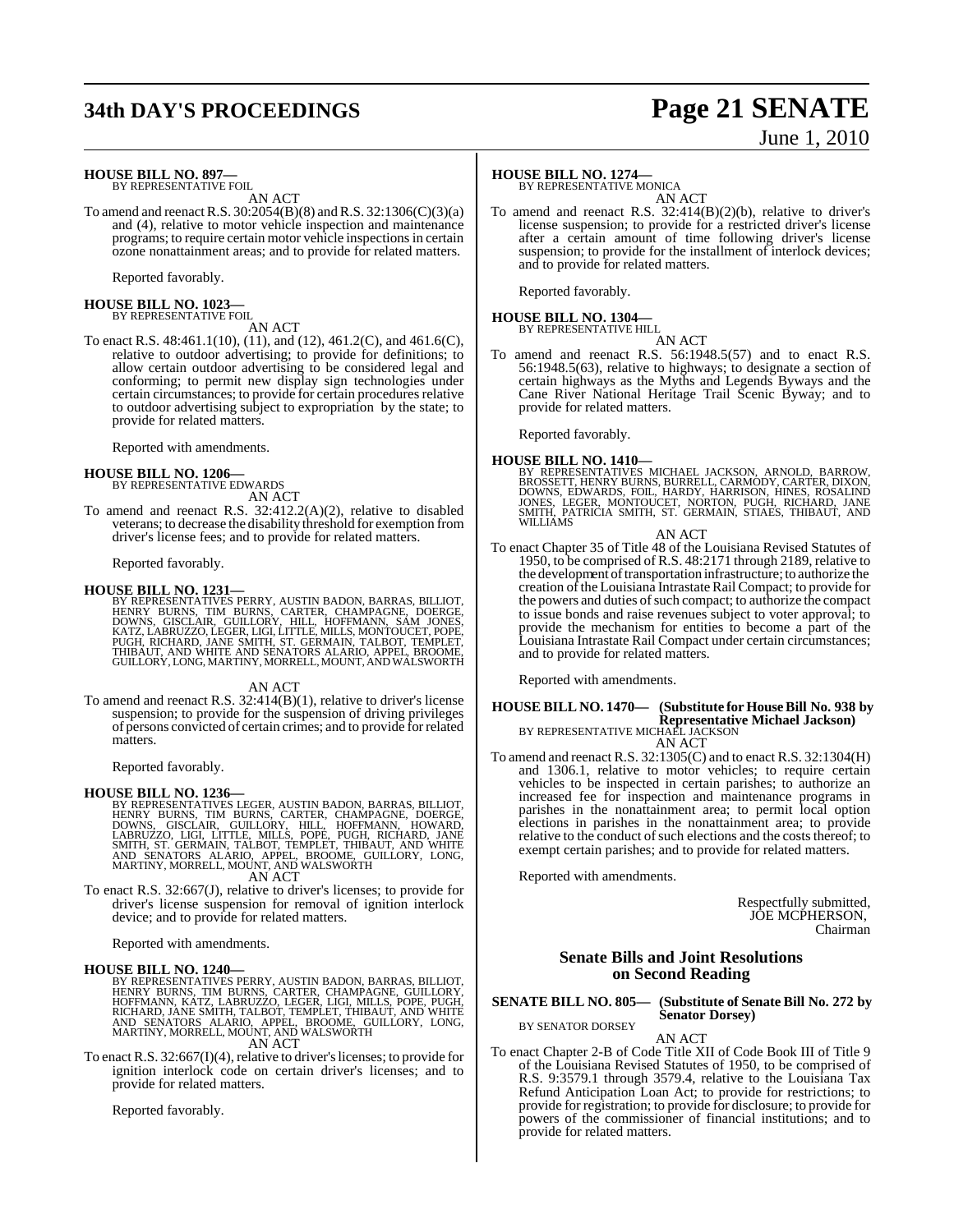On motion of Senator Dorsey the bill was read by title, ordered engrossed and passed to a third reading.

## **SENATE BILL NO. 806— (Substitute of Senate Bill No. 766 by Senator McPherson)** BY SENATOR MCPHERSON

AN ACT

To enact Part II of Chapter 58 of Title 46 of the Louisiana Revised Statutes of 1950, to be comprised of R.S. 46:2745 and 2746, relative to reimbursement methodology for mental health services; to direct the Department of Health and Hospitals to establish a common reimbursement methodology for community mental health centers and community mental health clinics; to direct the department to promulgate rules and regulations relative to the uniform reimbursement methodology; and to provide for related matters.

On motion of Senator Mount the bill was read by title, ordered engrossed and passed to a third reading.

## **Rules Suspended**

Senator Hebert asked for and obtained a suspension of the rules to recall Senate Bill No. 645 from the Committee on Senate and Governmental Affairs.

#### **SENATE BILL NO. 645—** BY SENATOR HEBERT

AN ACT

To amend and reenact the introductory paragraphs ofR.S. 13:477 and  $(16)$ , 621.16, and 999, R.S. 15:85.2(A), 571.11(C) and (G), R.S. 16:2(F), 51(A)(16), 351, 352, 354, and 359, and R.S. 40:1502.1(C)(2)(c), to enactR.S. 13:477(43) and (44), 623, 624, 625, 996.67, 996.68, 999.1 and 999.2, R.S. 15:85.3 and 85.4, R.S. 16:51(A)(43) and (44), Part XXXVIII of Chapter 2 of Title 16 of the Louisiana Revised Statutes of 1950, to be comprised of R.S. 16:931 through 933 and Part XXXIX of Chapter 2 of Title 16 of the Louisiana Revised Statutes of 1950, to be comprised of R.S. 941 through 943, and to repeal R.S. 16:355, 356, 357, 358, 358.1, 358.2, and 360, relative to the creation of new judicial districts out of the Sixteenth Judicial District; to create the Forty-Third Judicial District and the Forty-Fourth Judicial District; to provide that Iberia Parish shall comprise the Sixteenth Judicial District; to provide that St. Martin Parish shall comprise the Forty-Third Judicial District; to provide that St. MaryParish shall comprise the Forty-Fourth Judicial District; to provide for transfer of cases; to provide for a judicial expense fund for the Forty-Third Judicial District and the Forty-Fourth Judicial District; to provide for assistant district attorneys for the Sixteenth, Forty-Third, and Forty-Fourth Judicial Districts; to provide for salaries; to provide for law clerks; to provide for a referendum election in the parish of St. Martin on approving the creation of the Forty-Third Judicial District; to provide for a referendum election in the parish of St. Mary on approving the creation of the Forty-Fourth Judicial District; to provide for the office of a judge of the Forty-Third and Forty-Fourth Judicial Districts, including term of office, election, division of court, and jurisdiction; to provide for the election of a district attorney for the Forty-Third Judicial District and the Forty-Fourth Judicial District; to provide for the clerk of court for the Forty-Third Judicial District and the Forty-Fourth Judicial District; to provide for the sheriff for the Forty-Third Judicial District and the Forty-Fourth Judicial District; and to provide for related matters.

On motion of Senator Hebert the bill was read by title and withdrawn from the files of the Senate.

# **Page 22 SENATE 34th DAY'S PROCEEDINGS**

#### **Senate Concurrent Resolutions Returned from the House of Representatives with Amendments**

#### **SENATE CONCURRENT RESOLUTION NO. 12—** BY SENATOR MOUNT A CONCURRENT RESOLUTION

To recognize the distinct group of legislators representing in whole or in part the parishes of Allen, Beauregard, Cameron, Calcasieu, Jefferson Davis and Vernon as the Southwest Legislative Delegation.

The resolution was read by title. Returned from the House of Representatives with amendments:

#### **HOUSE FLOOR AMENDMENTS**

Amendments proposed by Representative Tucker to Original Senate Concurrent Resolution No. 12 by Senator Mount

#### AMENDMENT NO. 1

On page 1, between lines 14 and 15, insert the following: "BE IT FURTHER RESOLVED by the Legislature of Louisiana that the Southwest Legislative Delegation shall not be provided any funding, office space, equipment, or staff by the legislature or either house or any agency thereof."

Senator Mount moved to concur in the amendments proposed by the House.

#### **ROLL CALL**

The roll was called with the following result:

#### YEAS

| Mr. President | Dorsey        | McPherson     |
|---------------|---------------|---------------|
| Adley         | Duplessis     | Michot        |
| Alario        | Gautreaux B   | Morrell       |
| Amedee        | Gautreaux N   | Mount         |
| Appel         | Hebert        | Murray        |
| Broome        | Heitmeier     | <b>Nevers</b> |
| Chabert       | Jackson       | Peterson      |
| Cheek         | Kostelka      | Riser         |
| Claitor       | Long          | Shaw          |
| Crowe         | Marionneaux   | Smith         |
| Donahue       | Martiny       |               |
| Total - 32    |               |               |
|               | <b>NAYS</b>   |               |
| Total - 0     |               |               |
|               | <b>ABSENT</b> |               |
| Erdev         | Morrish       | Walsworth     |
| Guillory      | Quinn         |               |
| LaFleur       | Thompson      |               |
| Total - 7     |               |               |

The Chair declared the amendments proposed by the House were concurred in. Senator Mount moved to reconsider the vote by which the amendments were concurred in and laid the motion on the table.

## **SENATE CONCURRENT RESOLUTION NO. 17—** BY SENATOR DONAHUE A CONCURRENT RESOLUTION

To direct the Louisiana SentencingCommission to complete its work and provide the legislature with recommendations during the 2010 Regular Session that will improve public safety and be cost-effective to taxpayers.

The resolution was read by title. Returned from the House of Representatives with amendments: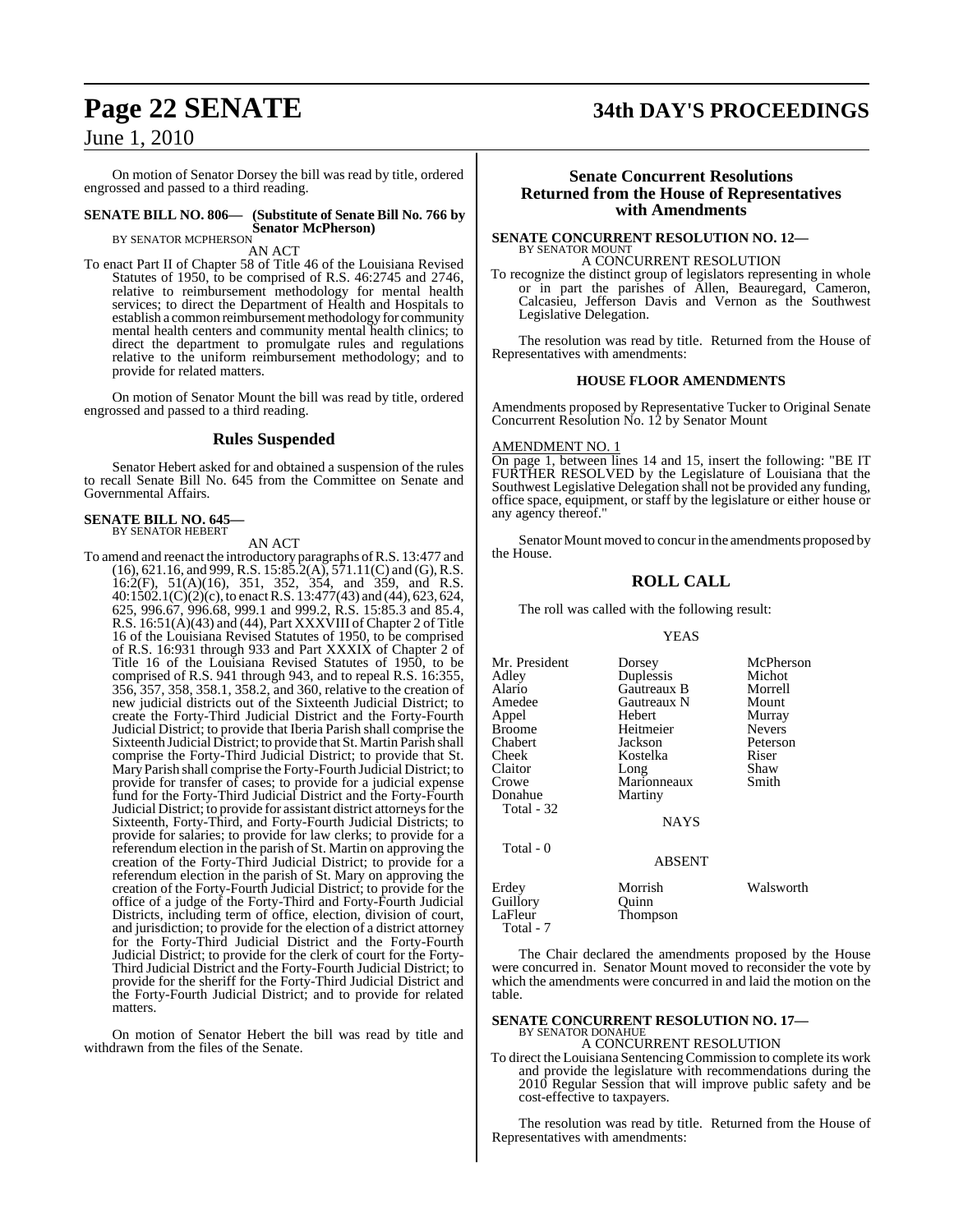# **34th DAY'S PROCEEDINGS Page 23 SENATE**

June 1, 2010

#### **HOUSE COMMITTEE AMENDMENTS**

Amendments proposed by House Committee on Administration of CriminalJustice to Original Senate Concurrent Resolution No. 17 by Senator Donahue

#### AMENDMENT NO. 1

On page 1, delete lines 2 through 4 in their entirety and insert the following: "To direct the Louisiana Sentencing Commission to develop the necessary data base to be used in the analysis of the present sentencing laws and practices, and the subsequent development, testing, and justification of data driven recommendations that are in the best interest of the citizens of the state, and make its initial recommendations to the legislature by March 1, 2012, that will improve public safety and be cost effective to taxpayers."

#### AMENDMENT NO. 2

On page 2, delete lines 6 and 7 in their entirety

#### AMENDMENT NO. 3

Total - 8

On page 2, deletes lines 12 through 15 in their entirety and insert the following: "THEREFORE, BE IT RESOLVED that the Legislature of Louisiana hereby directs the Louisiana Sentencing Commission to develop the necessary data base to be used in the analysis of the present sentencing laws and practices, and the subsequent development, testing, and justification of data driven recommendations that are in the best interest of the citizens of the state, and make its initial recommendations to the legislature by March 1, 2012, that will improve public safety and be cost effective to taxpayers."

Senator Donahue moved to concur in the amendments proposed by the House.

#### **ROLL CALL**

The roll was called with the following result:

#### YEAS

| Mr. President | Dorsey        | Michot        |
|---------------|---------------|---------------|
| Adley         | Duplessis     | Morrell       |
| Alario        | Gautreaux B   | Mount         |
| Amedee        | Gautreaux N   | Murray        |
| Appel         | Hebert        | <b>Nevers</b> |
| <b>Broome</b> | Heitmeier     | Peterson      |
| Chabert       | Jackson       | Riser         |
| Cheek         | Kostelka      | Shaw          |
| Claitor       | Marionneaux   | Smith         |
| Crowe         | Martiny       |               |
| Donahue       | McPherson     |               |
| Total - 31    |               |               |
|               | <b>NAYS</b>   |               |
|               |               |               |
| Total - 0     | <b>ABSENT</b> |               |
|               |               |               |
| Erdey         | Long          | Thompson      |
| Guillory      | Morrish       | Walsworth     |
| LaFleur       | Ouinn         |               |

The Chair declared the amendments proposed by the House were concurred in. Senator Donahue moved to reconsider the vote by which the amendments were concurred in and laid the motion on the table.

#### **Senate Bills and Joint Resolutions Returned from the House of Representatives with Amendments**

**SENATE BILL NO. 503—** BY SENATOR CLAITOR

AN ACT

To amend and reenact R.S. 15:1177(A)(1)(b), relative to judicial review of certain administrative actions; to provide that the Department of Public Safety and Corrections is the only proper party defendant involving the judicial review of department's administrative decisions; and to provide for related matters.

The bill was read by title. Returned from the House of Representatives with amendments:

#### **HOUSE COMMITTEE AMENDMENTS**

Amendments proposed by House Committee on Administration of Criminal Justice to Reengrossed Senate Bill No. 503 by Senator Claitor

AMENDMENT NO. 1

On page 2, line 1, change " $(1)(a)$ " to " $(1)$ " and delete the remainder of the line

## AMENDMENT NO. 2

On page 2, between lines 1 and 2, insert asterisks "\* \* \*"

#### **LEGISLATIVE BUREAU AMENDMENTS**

Amendments proposed by Legislative Bureau to Reengrossed Senate Bill No. 503 by Senator Claitor

AMENDMENT NO. 1

Total - 5

On page 2, line 9, and before "**the**" change "**Subsection,**" to "**Section,**"

Senator Claitor moved to concur in the amendments proposed by the House.

#### **ROLL CALL**

The roll was called with the following result:

#### YEAS

| Mr. President | Duplessis     | Michot        |
|---------------|---------------|---------------|
| Adley         | Erdey         | Morrell       |
| Alario        | Gautreaux B   | Morrish       |
| Amedee        | Gautreaux N   | Mount         |
| Appel         | Hebert        | Murray        |
| <b>Broome</b> | Heitmeier     | <b>Nevers</b> |
| Chabert       | Jackson       | Peterson      |
| Cheek         | Kostelka      | Riser         |
| Claitor       | Long          | Shaw          |
| Crowe         | Marionneaux   | Smith         |
| Donahue       | Martiny       |               |
| Dorsey        | McPherson     |               |
| Total - 34    |               |               |
|               | <b>NAYS</b>   |               |
| Total - 0     |               |               |
|               | <b>ABSENT</b> |               |
| Guillory      | Ouinn         | Walsworth     |
| LaFleur       | Thompson      |               |

The Chair declared the amendments proposed by the House were concurred in. Senator Claitor moved to reconsider the vote by which the amendments were concurred in and laid the motion on the table.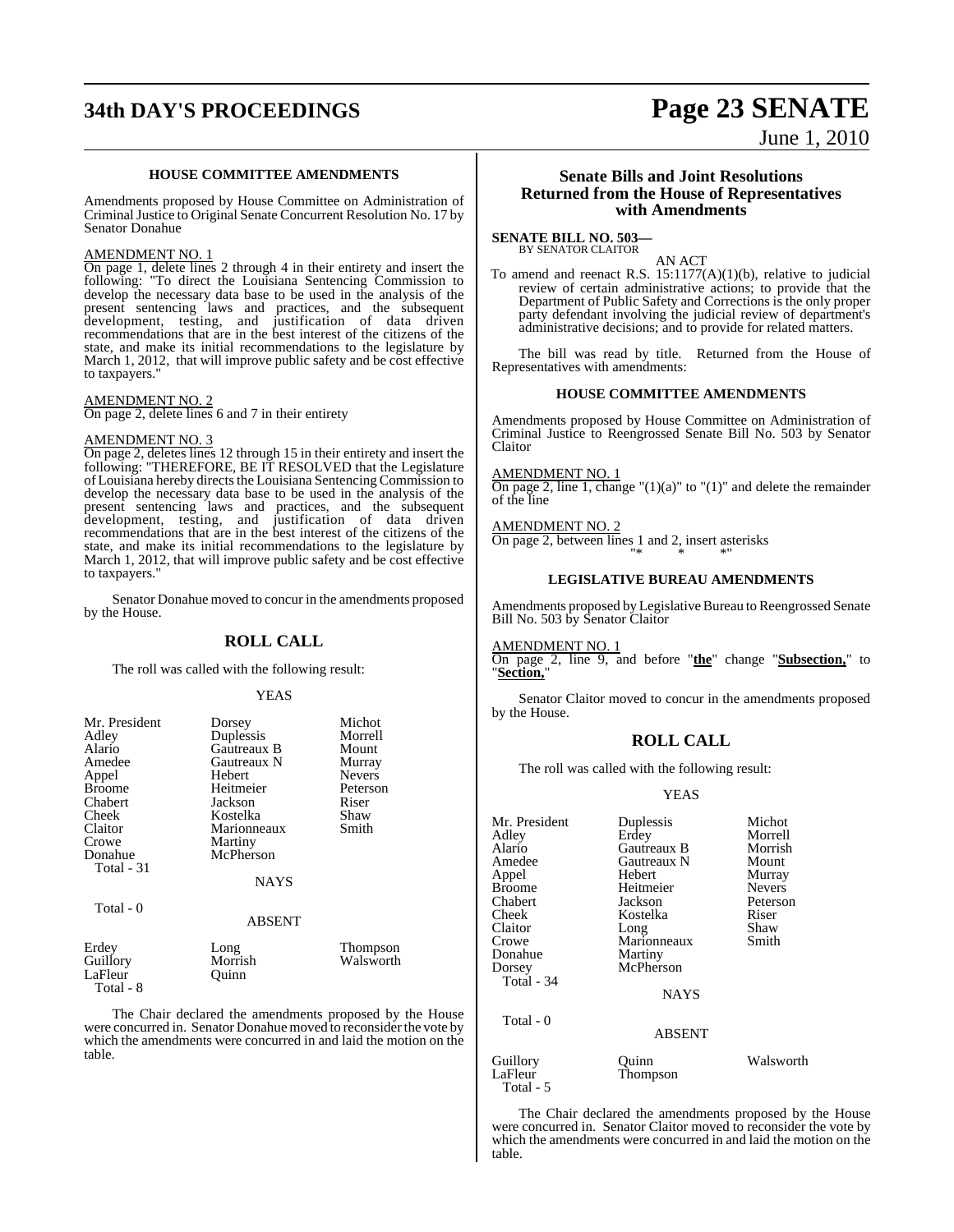#### **SENATE BILL NO. 590—** BY SENATOR MCPHERSON

AN ACT

To amend and reenact R.S. 37:2418(F)(2) and to enact R.S. 37:2418(F)(4), relative to physical therapist assistants; to provide for supervision requirements; and to provide for related matters.

The bill was read by title. Returned from the House of Representatives with amendments:

#### **HOUSE COMMITTEE AMENDMENTS**

Amendments proposed by House Committee on Health and Welfare to Reengrossed Senate Bill No. 590 by Senator McPherson

AMENDMENT NO. 1 On page 1, line 12, after "**a**" delete "**licensed**"

AMENDMENT NO. 2 On page 1, line 14, after "**each**" delete "**licensed**"

AMENDMENT NO. 3 On page 1, line 15, after "**of**" delete "**licensed**"

AMENDMENT NO. 4 On page 2, line 2, after "**assistants**" insert "**or technicians or any combination thereof**"

AMENDMENT NO. 5 On page 2, line 3, change "**permittees**" to "**provisional licensees**"

AMENDMENT NO. 6 On page 2, line 5, after "**supervising**" delete "**licensed**"

AMENDMENT NO. 7 On page 2, delete lines 7 and 8 in their entirety and insert the following:

"**(c) A supervising physical therapist shall be readily accessible by beeper or telephone and available to the patient by the next scheduled treatment session upon request of the patient or physical therapist assistant.**"

AMENDMENT NO. 8 On page 2, line 12, after "**A**" delete "**licensed**"

AMENDMENT NO. 9

On page 2, line 13, after "**conferences**" insert "**and observe treatment**"

AMENDMENT NO. 10

On page 2, delete lines 16 and 17 in their entirety and insert the following: "**conferences shall occur at least every sixth treatment day or every thirty days, whichever occurs first.**

**(f) A supervising physical therapist shall treat and reassess the patient at least every sixth treatment day or every thirty days, whichever occurs first.**

**(g) A supervising physicaltherapistshalltreatthe patient for his final treatment session where feasible and write a discharge** summary.

AMENDMENT NO. 11 On page 2, line 23, after "**a**" delete "**licensed**"

#### **LEGISLATIVE BUREAU AMENDMENTS**

Amendments proposed by Legislative Bureau to Reengrossed Senate Bill No. 590 by Senator McPherson

#### AMENDMENT NO. 1

In House Committee Amendment No. 10 proposed by the House Committee on Health and Welfare, on page 1, line 31, change "**where**" to "**when**"

# **Page 24 SENATE 34th DAY'S PROCEEDINGS**

#### AMENDMENT NO. 2 On page 1, line 15, following "**safely**" change "**,**" to "**;**"

AMENDMENT NO. 3 On page 2, line 5, following "**and**" change "**will**" to "**shall**"

#### AMENDMENT NO. 4

On page 2, line 15, following "**practice**" and before "**however**" change "**,**" to "**;**"

#### **HOUSE FLOOR AMENDMENTS**

Amendments proposed by Representative Mills to Reengrossed Senate Bill No. 590 by Senator McPherson

#### AMENDMENT NO. 1

Delete House Committee Amendment No. 9 proposed by the House Committee on Health and Welfare and adopted by the House of Representatives on May 25, 2010

Senator McPherson moved to concur in the amendments proposed by the House.

## **ROLL CALL**

The roll was called with the following result:

#### **YEAS**

| Mr. President<br>Adley<br>Alario<br>Amedee<br>Appel<br><b>Broome</b><br>Chabert<br><b>Cheek</b><br>Claitor<br>Crowe<br>Donahue<br><b>Total</b> - 33 | Dorsey<br>Duplessis<br>Erdey<br>Gautreaux B<br>Gautreaux N<br>Hebert<br>Heitmeier<br>Jackson<br>Kostelka<br>Long<br>Marionneaux<br><b>NAYS</b> | McPherson<br>Michot<br>Morrell<br>Morrish<br>Mount<br>Murray<br><b>Nevers</b><br>Peterson<br>Riser<br>Shaw<br>Smith |
|-----------------------------------------------------------------------------------------------------------------------------------------------------|------------------------------------------------------------------------------------------------------------------------------------------------|---------------------------------------------------------------------------------------------------------------------|
| Total - 0                                                                                                                                           | <b>ABSENT</b>                                                                                                                                  |                                                                                                                     |
| Guillory<br>LaFleur<br>Total - 6                                                                                                                    | Martiny<br>Ouınn                                                                                                                               | Thompson<br>Walsworth                                                                                               |

The Chair declared the amendments proposed by the House

were concurred in. Senator McPherson moved to reconsider the vote by which the amendments were concurred in and laid the motion on the table.

#### **SENATE BILL NO. 669—**

BY SENATOR HEBERT

AN ACT To amend and reenact R.S.  $22:1547(I)(2)$  and 1573(G) and to enact R.S. 22:1557(A)(4) and 1574, relative to insurance producers; to provide with respect to biannual renewal of surplus lines broker license; to provide for commissions; to provide for carry forward of continuing education hours; to provide for producer training requirements to sell long-term care insurance; and to provide for related matters.

On motion of Senator Hebert, the bill was read by title and returned to the Calendar, subject to call.

**SENATE BILL NO. 36—**<br>BY SENATORS THOMPSON, LONG, NEVERS, RISER, SMITH AND WALSWORTH

AN ACT

To enact R.S. 3:2093(10) and 2095.1, relative to the Louisiana Board of Animal Health; to require the board to adopt rules and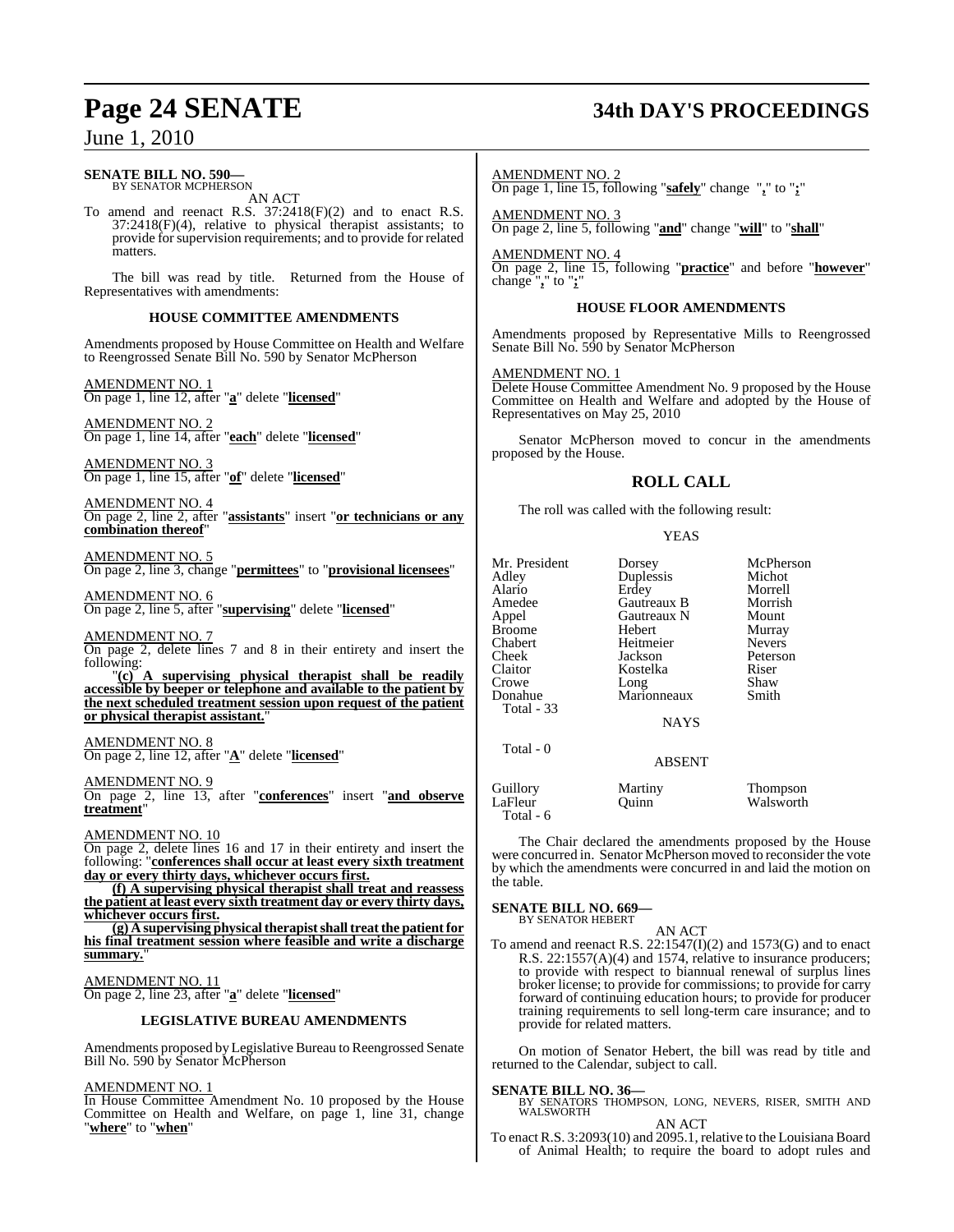# **34th DAY'S PROCEEDINGS Page 25 SENATE**

# June 1, 2010

regulations establishing standards governing the care and wellbeing of bovine, equine, ovine, caprine, porcine, and poultry; to prohibit local ordinances, laws, subdivision restrictions or regulations establishing standards applicable to the care and well-being of bovine, equine, ovine, caprine, porcine, and poultry; and to provide for related matters.

On motion of Senator Mount, the bill was read by title and returned to the Calendar, subject to call.

#### **SENATE BILL NO. 40—** BY SENATOR LONG

AN ACT

To repeal R.S. 13:997, relative to the Natchitoches Parish Law Library Commission; to abolish such commission; to transfer the property, assets, and revenues of the commission to the Tenth Judicial District Court; and to provide for related matters.

The bill was read by title. Returned from the House of Representatives with amendments:

#### **HOUSE FLOOR AMENDMENTS**

Amendments proposed by Representative Nowlin to Engrossed Senate Bill No. 40 by Senator Long

#### AMENDMENT NO. 1

On page 1, line 2, after "13:997" delete the comma "," and insert "and Act No. 492 of the 1962 Regular Session of the Legislature,"

#### AMENDMENT NO. 2

Total - 6

On page 1, line 7, after "13:997" delete the remainder of the line and insert "and Act No. 492 of the 1962 Regular Session of the Legislature are hereby repealed in their entirety."

Senator Long moved to concur in the amendments proposed by the House.

### **ROLL CALL**

The roll was called with the following result:

#### YEAS

| Mr. President | Dorsey        | Martiny       |
|---------------|---------------|---------------|
| Adley         | Duplessis     | Michot        |
| Alario        | Erdey         | Morrell       |
| Amedee        | Gautreaux B   | Morrish       |
| Appel         | Gautreaux N   | Mount         |
| <b>Broome</b> | Hebert        | Murray        |
| Chabert       | Heitmeier     | <b>Nevers</b> |
| Cheek         | Jackson       | Peterson      |
| Claitor       | Kostelka      | Riser         |
| Crowe         | Long          | Shaw          |
| Donahue       | Marionneaux   | Smith         |
| Total - 33    | <b>NAYS</b>   |               |
| Total - 0     | <b>ABSENT</b> |               |
| Guillory      | McPherson     | Thompson      |
| LaFleur       | Ouinn         | Walsworth     |

The Chair declared the amendments proposed by the House were concurred in. Senator Long moved to reconsider the vote by which the amendments were concurred in and laid the motion on the table.

#### **SENATE BILL NO. 81—**

BY SENATORS MARTINY AND THOMPSON AN ACT

To amend and reenact R.S. 14:95.2(C)(4) and R.S. 40:1379.3(C)(10) and  $(N)(11)$ , relative to concealed handguns; to provide for prohibitions on statewide concealed handgun permits; to provide exception in criminal acts; to provide for certain qualifications; and to provide for related matters.

The bill was read by title. Returned from the House of Representatives with amendments:

#### **HOUSE COMMITTEE AMENDMENTS**

Amendments proposed by House Committee on Administration of Criminal Justice to Reengrossed Senate Bill No. 81 by Senator Martiny

AMENDMENT NO. 1 On page 1, line 2, delete "R.S.  $40:1379.3(C)(10)$  and  $(N)(11)$ ," and insert "R.S. 40:1379.3(N)(11),"

AMENDMENT NO. 2 On page 1, line 4, delete "to provide for certain qualifications;"

AMENDMENT NO. 3 On page 2, line 1, delete "R.S. 40:1379.3(C)(10) and (N)(11) are" and insert "R.S. 40:1379.3(N)(11) is"

#### AMENDMENT NO. 4

On page 2, delete lines 6 through 14 in their entirety

#### **HOUSE FLOOR AMENDMENTS**

Amendments proposed by Representative Wooton to Reengrossed Senate Bill No. 81 by Senator Martiny

#### AMENDMENT NO. 1

On page 1, line 4, change "exception in criminal acts;" to "for exceptions;"

#### AMENDMENT NO. 2

On page 2, line 10, change "felony offense" to "crime"

#### AMENDMENT NO. 3

On page 2, delete line 11 in its entirety and insert the following: "term of one year or greater. A conviction, plea of guilty, or plea of"

#### AMENDMENT NO. 4

On page 2, at the end of line 13, insert the following:"However, a person who has been convicted of a violation of 18 USC 491(a) shall be permitted to qualify for a concealed handgun permit if fifteen or more years has elapsed between the date of application and the successful completion or service of any sentence, deferred adjudication, or period of probation or parole.

Senator Martiny moved to reject the amendments proposed by the House.

#### **ROLL CALL**

The roll was called with the following result:

#### YEAS

Mr. President Duplessis Michot<br>Adley Erdey Morrell Adley Erdey Morrell Alario Gautreaux B Morrish Amedee Gautreaux N<br>Appel Hebert Appel Hebert Murray Broome Heitmeier Nevers Chabert Jackson Peterson Cheek Kostelka Riser<br>Claitor Long Shaw Long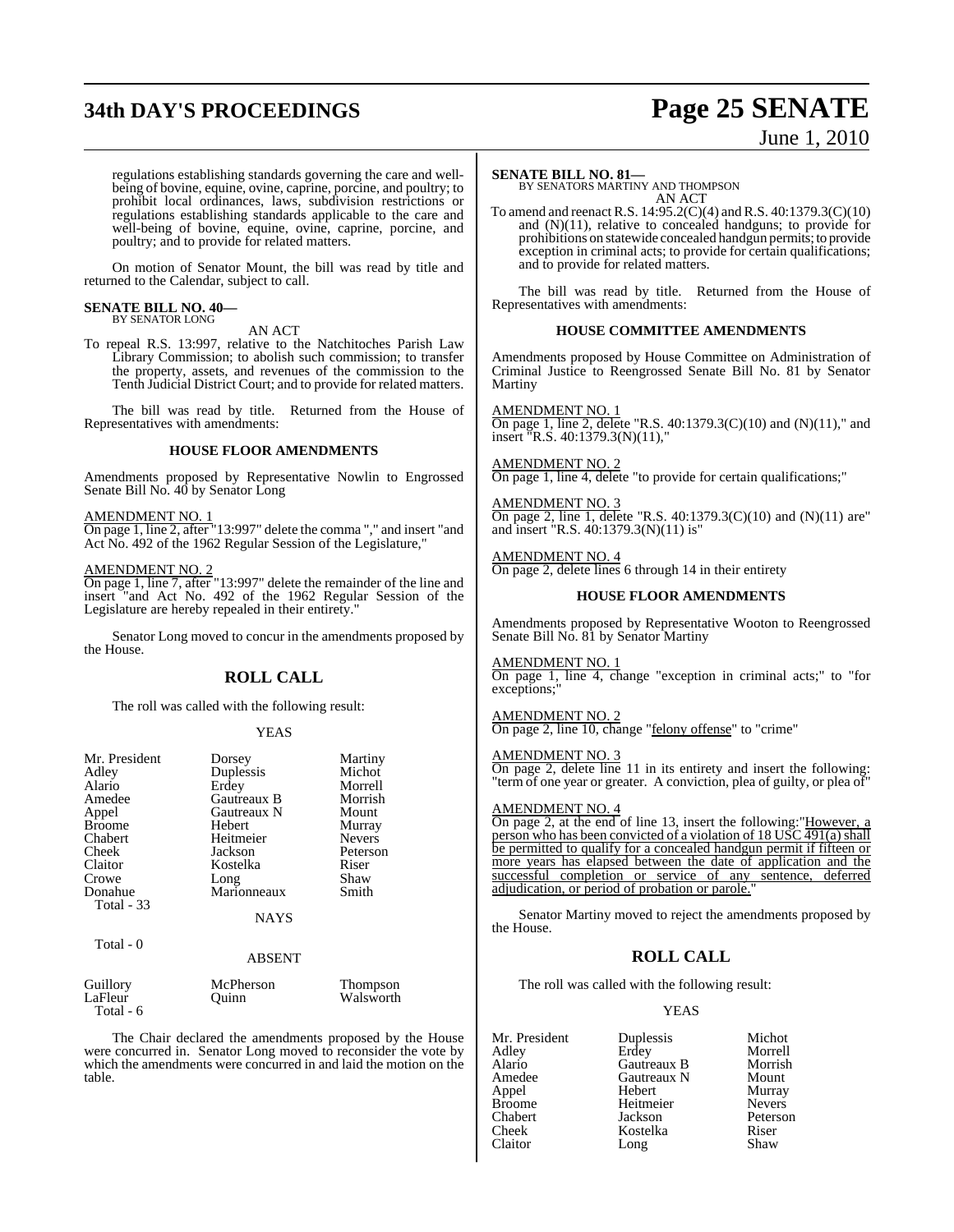| Crowe<br>Donahue<br>Dorsey<br>Total - 34 | Marionneaux<br>Martiny<br>McPherson<br><b>NAYS</b> | Smith     |
|------------------------------------------|----------------------------------------------------|-----------|
| Total - 0                                | <b>ABSENT</b>                                      |           |
| Guillory<br>LaFleur<br>Total - 5         | Ouinn<br>Thompson                                  | Walsworth |

The Chair declared the amendments proposed by the House were rejected. Senator Martiny moved to reconsider the vote by which the amendments were rejected and laid the motion on the table.

#### **SENATE BILL NO. 105—** BY SENATOR RISER

AN ACT

To enact R.S. 49:191(5)(b) and to repeal R.S. 49:191(3)(g), relative to the Louisiana Workforce Commission; to provide for the recreation of the Louisiana Workforce Commission and the statutory entities made a part of the commission by law; to provide for the effective termination date for all statutory authority for the existence of such statutory entities; and to provide for related matters.

The bill was read by title. Returned from the House of Representatives with amendments:

#### **HOUSE COMMITTEE AMENDMENTS**

Amendments proposed by House Committee on Labor and Industrial Relations to Reengrossed Senate Bill No. 105 by Senator Riser

#### AMENDMENT NO. 1

On page 1, line 14 after "July 1," delete "2016" and insert "2015"

Senator Riser moved to concur in the amendments proposed by the House.

#### **ROLL CALL**

The roll was called with the following result:

#### YEAS

| Mr. President | Duplessis     | McPherson     |
|---------------|---------------|---------------|
| Adley         | Erdey         | Michot        |
| Alario        | Gautreaux B   | Morrell       |
| Amedee        | Gautreaux N   | Morrish       |
| Appel         | Hebert        | Mount         |
| <b>Broome</b> | Heitmeier     | Murray        |
| Chabert       | Jackson       | <b>Nevers</b> |
| Cheek         | Kostelka      | Peterson      |
| Crowe         | Long          | Riser         |
| Donahue       | Marionneaux   | Shaw          |
| Dorsey        | Martiny       | Smith         |
| Total - 33    |               |               |
|               | <b>NAYS</b>   |               |
| Total - 0     |               |               |
|               | <b>ABSENT</b> |               |

| Claitor     | LaFleur | Thompson  |
|-------------|---------|-----------|
| Guillory    | Ouinn   | Walsworth |
| Total - $6$ |         |           |

The Chair declared the amendments proposed by the House were concurred in. Senator Riser moved to reconsider the vote by which the amendments were concurred in and laid the motion on the table.

# **Page 26 SENATE 34th DAY'S PROCEEDINGS**

#### **SENATE BILL NO. 118—** BY SENATOR LONG

AN ACT

To amend and reenact Code of Civil Procedure Article 4843(F), relative to city courts; to increase the civil jurisdictional amount in dispute in the city court of Winnfield; and to provide for related matters.

The bill was read by title. Returned from the House of Representatives with amendments:

#### **HOUSE FLOOR AMENDMENTS**

Amendments proposed by Representative Greene to Engrossed Senate Bill No. 118 by Senator Long

#### AMENDMENT NO. 1

On page 1, line 2, change "Article 4843(F)" to "Article 4843(D), (F), and (G)"

#### AMENDMENT NO. 2

On page 1, line 3, after "Winnfield" and before the semi-colon ";" insert "and the city court of Baton Rouge"

#### **MENDMENT NO. 3**

On page 1, line 6 change "Article 4843(F) is" to Article 4843(D), (F), and  $(\breve{G})$  are"

#### AMENDMENT NO. 4

On page 1, between lines 10 and 11, insert the following:

"D. In the City Court of Baton Rouge and the City Court of Houma, the civil jurisdiction is concurrent with the district court in cases where the amount in dispute, or the value of the property involved, does not exceed twenty thousand dollars. \* \* \*"

#### AMENDMENT NO. 5

On page 1, between lines 14 and 15, insert the following:

"G. In the City Court of Baton Rouge," the City Court of Leesville, the City Court of Minden, the City Court of Springhill, and the City Court of Slidell, the civil jurisdiction is concurrent with the district court in cases where the amount in dispute, or the value of the property involved, does not exceed thirty-five thousand dollars."

#### **HOUSE FLOOR AMENDMENTS**

Amendments proposed by Representative Rosalind Jones to Engrossed Senate Bill No. 118 by Senator Long

#### AMENDMENT NO. 1

On page 1, line 2, change "4843(F)" to "4843(E) and (F)"

#### AMENDMENT NO. 2

On page 1, line 3, after "Winnfield" and before the semicolon ";" insert "and the city court of Monroe"

#### AMENDMENT NO. 3

On page 1, line 6, change "4843 $(F)$  is" to "4843 $(E)$  and  $(F)$  are"

#### AMENDMENT NO. 4

On page 1, between lines 10 and 11, insert the following:

"E. In the City Court of Abbeville, the City Court of Baker, the City Court of Bogalusa, the City Court of Bunkie, the City Court of Eunice, the CityCourt of Kaplan, the CityCourt of Lake Charles, the City Court of Marksville, the City Court of Monroe, the City Court of Natchitoches, a city court in New Orleans, the City Court of Opelousas, the City Court of Plaquemine, the City Court of Port Allen, the City Court of Ruston, the City Court of Shreveport, the City Court of Sulphur, the City Court of Winnsboro, and the City Court of Zachary, the civil jurisdiction is concurrent with the district court in cases where the amount in dispute, or the value of the property involved, does not exceed twenty-five thousand dollars."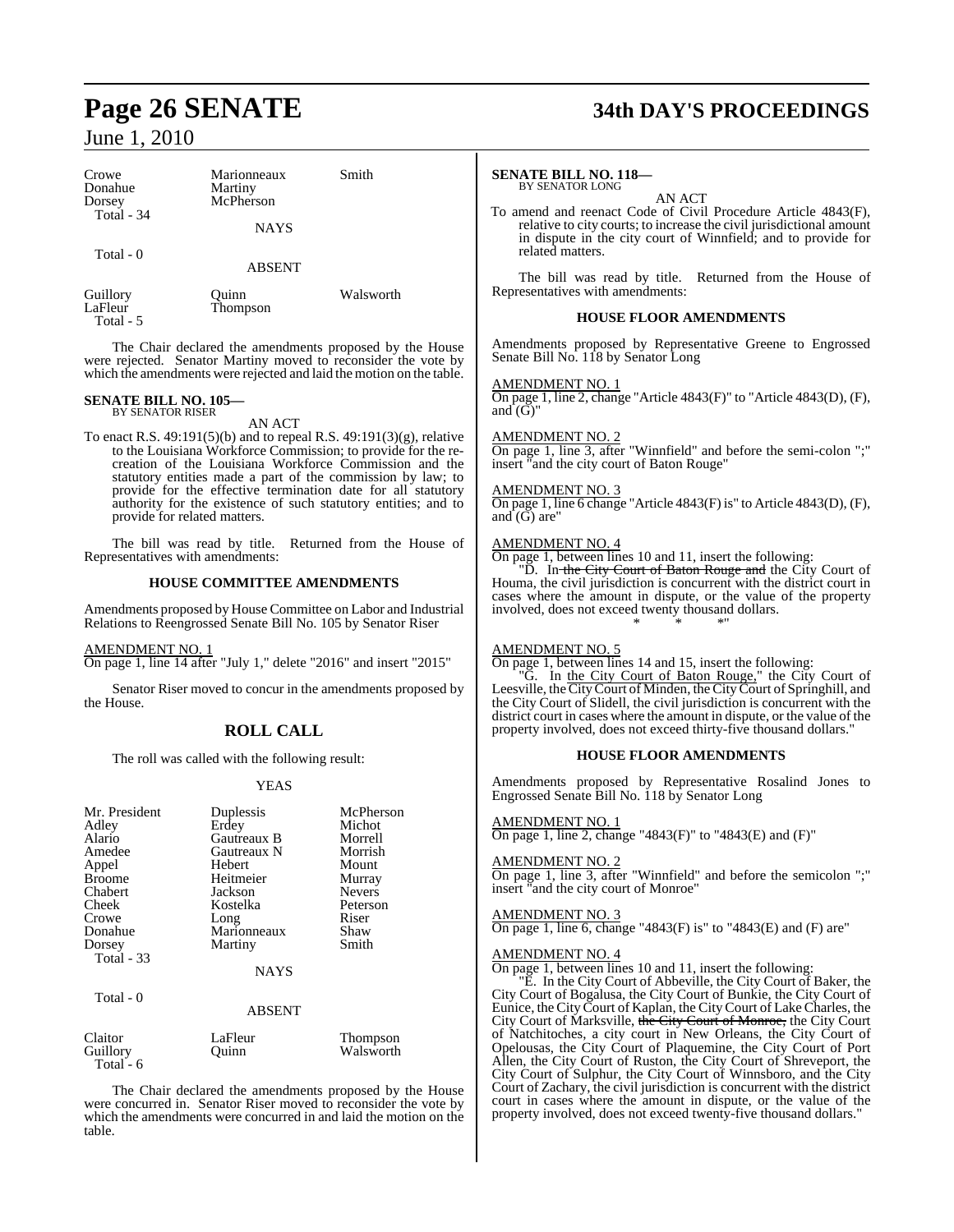# **34th DAY'S PROCEEDINGS Page 27 SENATE**

#### AMENDMENT NO. 5

On page 1, line 11, after "and the" and before "City" insert "City" Court of Monroe, the"

Senator Long moved to concur in the amendments proposed by the House.

#### **ROLL CALL**

The roll was called with the following result:

#### YEAS

| Mr. President<br>Adlev<br>Alario<br>Amedee<br>Appel<br>Broome<br>Chabert<br>Cheek<br>Claitor<br>Crowe<br>Donahue<br>Total - 33 | Dorsey<br>Duplessis<br>Erdey<br>Gautreaux B<br>Gautreaux N<br>Hebert<br>Heitmeier<br>Jackson<br>Long<br>Marionneaux<br>Martiny<br><b>NAYS</b> | McPherson<br>Michot<br>Morrell<br>Morrish<br>Mount<br>Murray<br><b>Nevers</b><br>Peterson<br>Riser<br>Shaw<br>Smith |
|--------------------------------------------------------------------------------------------------------------------------------|-----------------------------------------------------------------------------------------------------------------------------------------------|---------------------------------------------------------------------------------------------------------------------|
| Kostelka<br>Total - 1                                                                                                          | <b>ABSENT</b>                                                                                                                                 |                                                                                                                     |
| Guillory<br>LaFleur                                                                                                            | Ouinn<br>Thompson                                                                                                                             | Walsworth                                                                                                           |

The Chair declared the amendments proposed by the House were concurred in. Senator Long moved to reconsider the vote by which the amendments were concurred in and laid the motion on the table.

# **SENATE BILL NO. 301—** BY SENATOR WALSWORTH

Total - 5

AN ACT

To amend and reenact R.S. 23:1553(B)(6) and (7) and (G), relative to the Incumbent Worker Training Program; to provide with respect to the Incumbent Worker Training Account; and to provide for related matters.

On motion of Senator Broome, the bill was read by title and returned to the Calendar, subject to call.

#### **SENATE BILL NO. 376—**

BY SENATORS MORRELL, CROWE AND DORSEY AND<br>REPRESENTATIVES ABRAMSON, BALDONE, HENRY BURNS,<br>GISCLAIR,HINES,GIRODJACKSON,MICHAELJACKSON,LAMBERT, LEGER, LORUSSO, GARY SMITH, JANE SMITH, PATRICIA SMITH, WHITE AND WILLIAMS

#### AN ACT

To amend and reenact R.S. 46:1844(W)(1)(b) and to enact R.S. 46:1844(W)(1)(c), relative to criminal procedure; to provide for confidentiality of minors who are crime victims; and to provide for related matters.

The bill was read by title. Returned from the House of Representatives with amendments:

#### **HOUSE COMMITTEE AMENDMENTS**

Amendments proposed by House Committee on Administration of Criminal Justice to Engrossed Senate Bill No. 376 by Senator Morrell

#### AMENDMENT NO. 1

On page 1, line 17, after "disclose" and before "the" insert a comma "," and insert "except during trial,"

June 1, 2010

#### **HOUSE FLOOR AMENDMENTS**

Amendments proposed by Representative Leger to Engrossed Senate Bill No. 376 by Senator Morrell

#### AMENDMENT NO. 1

On page 2, line 10, after "provisions of" and before "of this Paragraph" change "Subparagraph (a)" to "<del>Subparagraph</del> Subparagraphs (a) and  $(b)$ "

Senator Morrell moved to concur in the amendments proposed by the House.

#### **ROLL CALL**

The roll was called with the following result:

#### YEAS

| Mr. President<br>Adley<br>Alario<br>Amedee | Dorsey<br>Duplessis<br>Erdey<br>Gautreaux N | McPherson<br>Michot<br>Morrell<br>Morrish |
|--------------------------------------------|---------------------------------------------|-------------------------------------------|
| Appel                                      | Hebert                                      | Mount                                     |
| <b>Broome</b>                              | Heitmeier                                   | Murray                                    |
| Chabert                                    | Jackson                                     | <b>Nevers</b>                             |
| Cheek                                      | Kostelka                                    | Peterson                                  |
| Claitor                                    | Long                                        | Riser                                     |
| Crowe                                      | Marionneaux                                 | Shaw                                      |
| Donahue                                    | Martiny                                     | Smith                                     |
| <b>Total - 33</b>                          |                                             |                                           |
|                                            | <b>NAYS</b>                                 |                                           |
| Total - 0                                  |                                             |                                           |
|                                            | <b>ABSENT</b>                               |                                           |
| Gautreaux B<br>Guillory<br>Total - 6       | LaFleur<br>Ouinn                            | <b>Thompson</b><br>Walsworth              |

The Chair declared the amendments proposed by the House were concurred in. Senator Morrell moved to reconsider the vote by which the amendments were concurred in and laid the motion on the table.

#### **SENATE BILL NO. 639—** BY SENATOR MURRAY

AN ACT To amend and reenact R.S.  $23:1371(A)$ ,  $(B)$ , and  $(C)$ , 1371.1(introductory paragraph), 1373(A), 1377(A) and (C)(3), and 1378(A) and (F) and to enact R.S. 23:1371.1(5), (6), and (7) and 1371.2, relative to the Workers' Compensation Second Injury Fund; to provide for a focus on re-employment and retention of employees; to provide for definitions; to provide as to the frequency of meetings of the board; to provide relative to interest earned by the fund; to provide for reimbursement in accordance with the fund; to provide as to when an employer has "knowledge" of a preexisting permanent partial disability; to provide conditions for reimbursement; to provide for reporting to the National Council on Compensation Insurance; to provide with respect to condition diagnoses; and to provide for related matters.

The bill was read by title. Returned from the House of Representatives with amendments:

#### **HOUSE COMMITTEE AMENDMENTS**

Amendments proposed by House Committee on Labor and Industrial Relations to Reengrossed Senate Bill No. 639 by Senator Murray

#### AMENDMENT NO. 1

On page 1, line 4, delete "and 1371.2" and insert in lieu thereof a comma "," and "1371.2 and 1377(F)"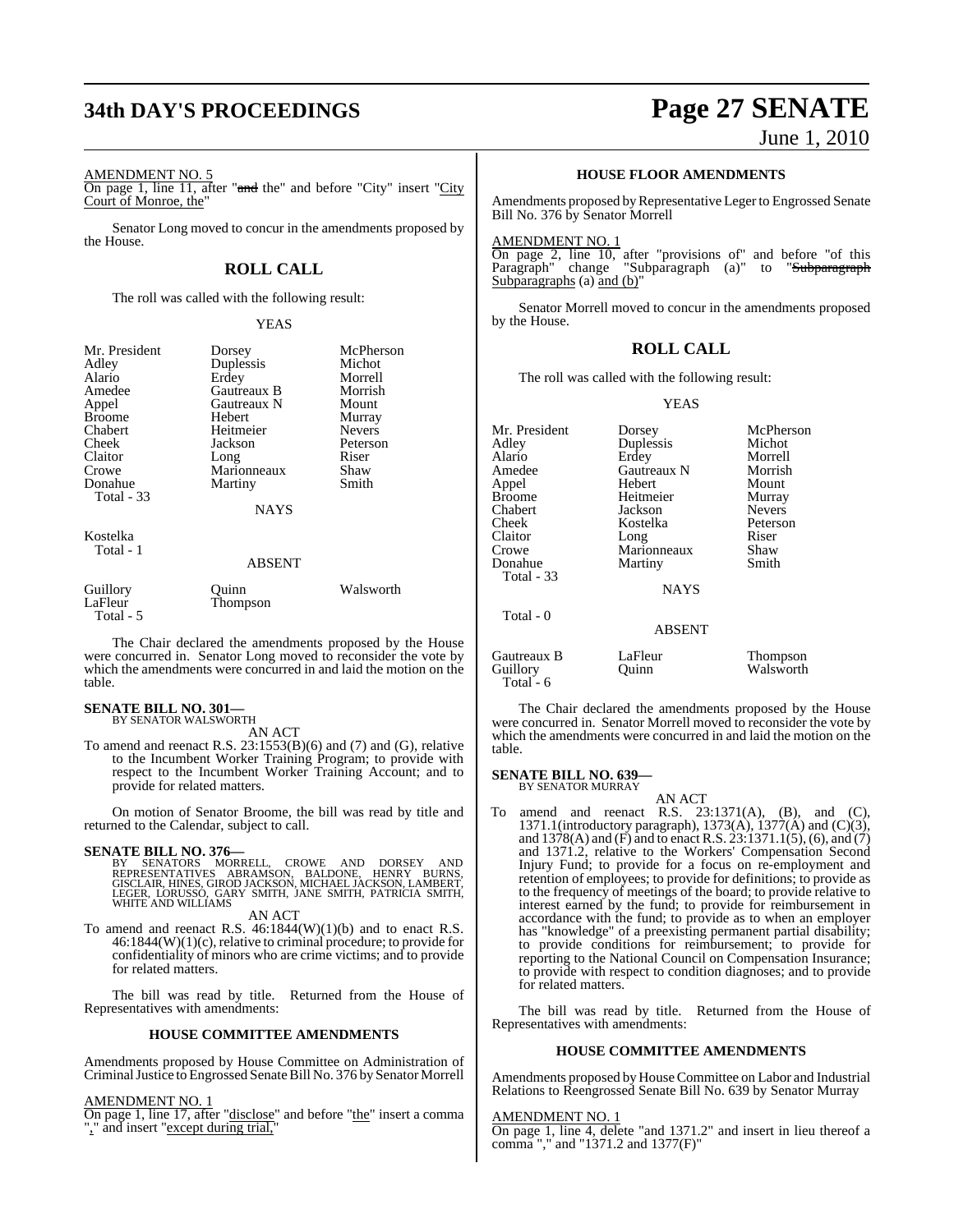# **Page 28 SENATE 34th DAY'S PROCEEDINGS**

AMENDMENT NO.

On page 4, line 10, delete "Monies" and insert in lieu thereof the following: "**Except as provided in Subsection F of this Section, monies**"

AMENDMENT NO. 3

On page 4, between lines 22 and 23, insert the following:

"**F. The board may enter into reimbursement agreements, at the recommendation of the director, with property and casualty insurers, self-insured employers, or group self-insurance funds which have made an overpayment to the fund**."

AMENDMENT NO. 4 On page 11, line 25, delete "**rebuttable**"

#### **LEGISLATIVE BUREAU AMENDMENTS**

Amendments proposed by Legislative Bureau to Reengrossed Senate Bill No. 639 by Senator Murray

## AMENDMENT NO. 1

In House Committee Amendment No. 1 proposed by the House Committee on Labor and Industrial Relations, on line 2, following "line 4" insert "and on line 15"

AMENDMENT NO. 2 On page 8, line 13, change "**Where the**" to "**The**"

AMENDMENT NO. 3 On page 8, line 17, change "**When, prior**" to "**Prior**"

AMENDMENT NO. 4 On page 8, line 20, change "**Where the**" to "**The**"

AMENDMENT NO. 5 On page 8, line 24, change "**Whereby the**" to "**The**"

#### AMENDMENT NO. 6

On page 11, between lines 15 and 16, insert:

"(ii) If written approval is obtained, an order approving the settlement shall be obtained within one hundred eighty days from the date that approval is issued after which time the written approval shall be null and the self-insurer or insurer must again obtain written approval to settle the claim. The board shall respond to requests for written approval within forty-five days of receipt of the request.

(iii) If an employer, if self-insured, or the insurer seeks authority to enter into a compromise settlement in connection with the settlement of a third-party claim, the board shall respond within three working days unless the settlement contemplates payment by the insurer or self-insurer of additional amounts which exceed fifty thousand dollars. If the settlement contemplates additional amounts which exceed fifty thousand dollars, the board shall respond within forty-five days of receipt of the request.

(iv) Ifthe board does not issue a written response within the time provided in Items (ii) and (iii), the request shall be deemed approved unless the employer or insurer does not comply with rules promulgated pursuant to Item (v) of this Paragraph.

(v) The director of the Office of Workers' Compensation Administration shall establish and promulgate, in accordance with the Administrative Procedure Act, such rules and regulations governing the submission of requests for approval as well as response from the board as may be deemed necessary and which are not inconsistent with the laws of this state.

(b)(i) Except in cases of a settlement in connection with the settlement of a third-party claim, if the self-insurer or insurer fails to obtain written approval from the board as provided in Subparagraph (a) of this Paragraph or fails to submit the settlement to the judge for approval as provided in Subparagraph (a) of this Paragraph, the fund shall not reimburse such self-insurer or insurer for the final settlement amount.

(ii) In cases of a settlement in connection with the settlement of a third-party claim, if the self-insurer or insurer failsto obtain written approval from the board as provided in Subparagraph (a) of this Paragraph or fails to submit the settlement to the judge for approval as provided in Subparagraph (a) of this Paragraph, the fund shall not reimburse such self-insurer or insurer for the final settlement amount and twenty-five percent of the unpaid reimbursements due or ten thousand dollars, whichever is greater.

(iii) As used in this Section, "final settlement amount" shall mean only additional funds contemplated to be paid by the insurer or self-insurer.

(c) The board shall not be a party to any lump sum compromise settlement with the employee.

(d) In the event that the board issues a written denial of the settlement, the property or casualty insurer, self-insured employer, or group self-insurance fund may appeal pursuant to Subsection E. The appeal shall be placed on the preference docket of the appropriate district court and shall be heard on the earliest practicable date.

#### AMENDMENT NO

On page 11, line 20, following "Where" and before "the" delete ", however.

Senator Murray moved to reject the amendments proposed by the House.

#### **ROLL CALL**

The roll was called with the following result:

#### YEAS

| Mr. President<br>Adley<br>Alario<br>Amedee<br>Appel<br><b>Broome</b><br>Chabert<br>Cheek<br>Claitor<br>Crowe<br>Donahue<br>Total - 33 | Dorsey<br>Duplessis<br>Erdey<br>Gautreaux N<br>Hebert<br>Heitmeier<br>Jackson<br>Kostelka<br>Long<br>Marionneaux<br>Martiny<br><b>NAYS</b> | McPherson<br>Michot<br>Morrell<br>Morrish<br>Mount<br>Murray<br><b>Nevers</b><br>Peterson<br>Riser<br>Shaw<br>Smith |
|---------------------------------------------------------------------------------------------------------------------------------------|--------------------------------------------------------------------------------------------------------------------------------------------|---------------------------------------------------------------------------------------------------------------------|
| Total - 0                                                                                                                             | <b>ABSENT</b>                                                                                                                              |                                                                                                                     |
| Gautreaux B<br>Guillory<br>Total - 6                                                                                                  | LaFleur<br>Ouınn                                                                                                                           | <b>Thompson</b><br>Walsworth                                                                                        |

The Chair declared the amendments proposed by the House were rejected. Senator Murray moved to reconsider the vote by which the amendments were rejected and laid the motion on the table.

#### **SENATE BILL NO. 654—** BY SENATOR HEBERT

AN ACT

To enact Chapter 34 of Title 13 of the Louisiana Revised Statutes of 1950, comprised of R.S.13:5401, relative to the courts and judicial procedure; to provide authorization for judicial district courts to enter into intergovernmental agreements to jointly operate programs funded by state and federal funds in order to share administrative costs; and to provide for related matters.

On motion of Senator Hebert, the bill was read by title and returned to the Calendar, subject to call.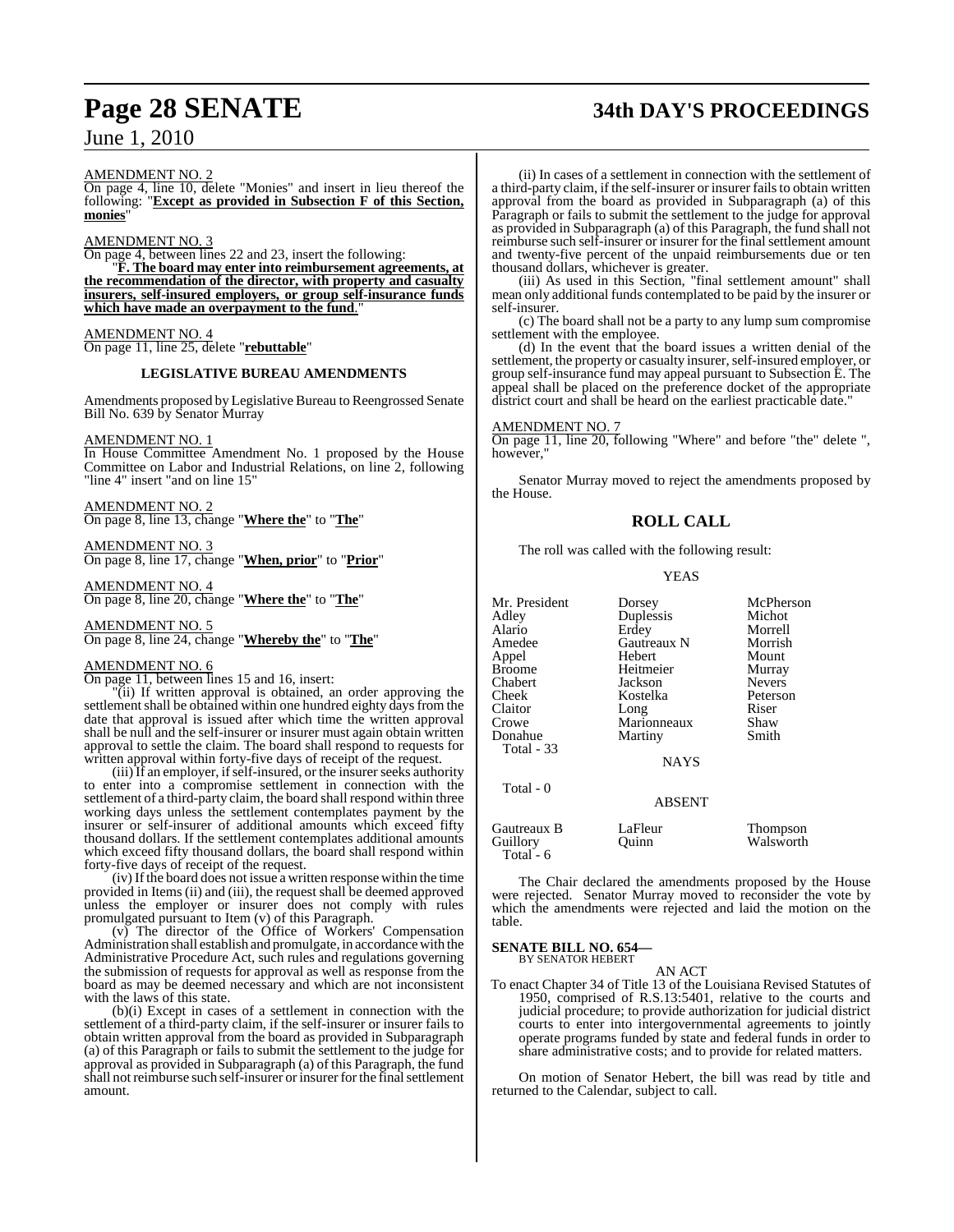# **34th DAY'S PROCEEDINGS Page 29 SENATE**

## June 1, 2010

#### **Senate Bills and Joint Resolutions Returned from the House of Representatives with Amendments, Subject to Call**

#### **Called from the Calendar**

Senator Marionneaux asked that Senate Bill No. 342 be called from the Calendar.

**SENATE BILL NO. 342—** BY SENATORS MARIONNEAUX AND THOMPSON AN ACT

To amend and reenact R.S. 51:1423(A), (D) and (E), and to enact R.S. 51:1423(F), relative to gift certificates; to provide for cash redemption of remaining value under a certain amount; to eliminate certain exemptions; and to provide for related matters.

#### **HOUSE COMMITTEE AMENDMENTS**

Amendments proposed by House Committee on Commerce to Reengrossed Senate Bill No. 342 by Senator Marionneaux

#### AMENDMENT NO. 1

On page 1, line 2, after "reenact" delete the remainder of the line in its entirety and delete lines 3 and 4 in their entirety and insert in lieu thereof " $R.S. 51:1423(A)$  and (D), relative to gift certificates; to repeal a certain exemption; and to provide for related matters."

#### AMENDMENT NO. 2

On page 1, delete lines 6 and 7 in their entirety and insert in lieu thereof the following:

Section 1. R.S. 51:1423(A) and (D) are hereby amended and reenacted to read as follows:"

#### AMENDMENT NO. 3

On page 2, delete lines 3 through 6 in their entirety and insert in lieu thereof the following:

"D. The provisions of this Section shall not apply to any of the following gift certificates:"

#### AMENDMENT NO. 4

On page 2, delete lines 13 through 15 in their entirety and insert a set of asterisks

"\* \* \*"

#### **HOUSE FLOOR AMENDMENTS**

Amendments proposed by Representative Thibaut to Reengrossed Senate Bill No. 342 by Senator Marionneaux

#### AMENDMENT NO. 1

Delete House Committee Amendment Nos. 1 through 4 proposed by the House Committee on Commerce and adopted by the House of Representatives on May 11, 2010.

#### AMENDMENT NO. 2

On page 1, line 2, after "To" delete the remainder of the line in its entirety and delete lines 3 and 4 in their entirety and insert in lieu thereof "repeal R.S. 51:1423(D)(3), relative to gift certificates; to repeal a certain exemption; and to provide for related matters."

#### AMENDMENT NO. 3

On page 1, delete lines 6 through 17 in their entirety and on page 2, delete lines 1 through 15 in their entirety and insert in lieu thereof the following:

"Section 1. R.S. 51:1423(D)(3) is hereby repealed in its entirety."

#### **HOUSE FLOOR AMENDMENTS**

Amendments proposed by Representative Arnold to Reengrossed Senate Bill No. 342 by Senator Marionneaux

#### AMENDMENT NO. 1

In House Floor Amendment No. 2 proposed by Representative Thibaut and adopted by the House on May 20, 2010, on page 1, line 6, before "repeal" insert "enact R.S. 51:1423(F) and to"

#### AMENDMENT NO. 2

In House Floor Amendment No. 3 proposed by Representative Thibaut and adopted by the House on May 20, 2010, delete line 11 in its entirety and insert in lieu thereof the following:

'Section 1. R.S. 51:1423(F) is hereby enacted to read as follows:

§1423. Deceptive trade practices; gift certificates; expiration date \* \* \*

F. The provisions of this Section shall not apply to general use prepaid cards as defined in Title IV of the Credit Card Accountability, Responsibility, and Disclosure Act of 2009, 15 U.S.C. 1693 et seq., which are issued by federally insured depository institutions.

Section 2. R.S. 51:1423(D)(3) is hereby repealed in its entirety."

Senator Marionneaux moved to concur in the amendments proposed by the House.

#### **ROLL CALL**

The roll was called with the following result:

YEAS

Mr. President Duplessis Michot<br>Adley Erdey Morrell Adley Erdey Morrell Amedee Hebert Mount Appel Heitmeier Murray Broome Jackson Nevers<br>Chabert Kostelka Peterson Chabert Kostelka Peterson Cheek Long Riser Claitor Marionneaux Shaw Donahue Martiny Smith<br>
Dorsey McPherson Total - 32

Total - 0

**Alaricaux N** Morrish<br> **Hebert** Mount **McPherson** 

NAYS

#### ABSENT

Thompson

Crowe LaFleur Walsworth<br>Cautreaux B Quinn Gautreaux B<br>Guillory Total - 7

The Chair declared the amendments proposed by the House were concurred in. Senator Marionneaux moved to reconsider the vote by which the amendments were concurred in and laid the motion on the table.

#### **Called from the Calendar**

Senator Marionneaux asked that Senate Bill No. 343 be called from the Calendar.

#### **SENATE BILL NO. 343—**

BY SENATOR MARIONNEAUX

AN ACT To amend and reenact Code of Civil Procedure Articles 283, 3061, 3228, and 3396.18(B), and R.S. 9:1514(A)(1), (2) and (4) and  $(B)$ , 1551(B), 1552(C) and (D), 2156(C)(10), 2157, 2431(7) and 3839, andR.S. 23:638, and R.S. 33:1501, 4545.23, 4546.16, and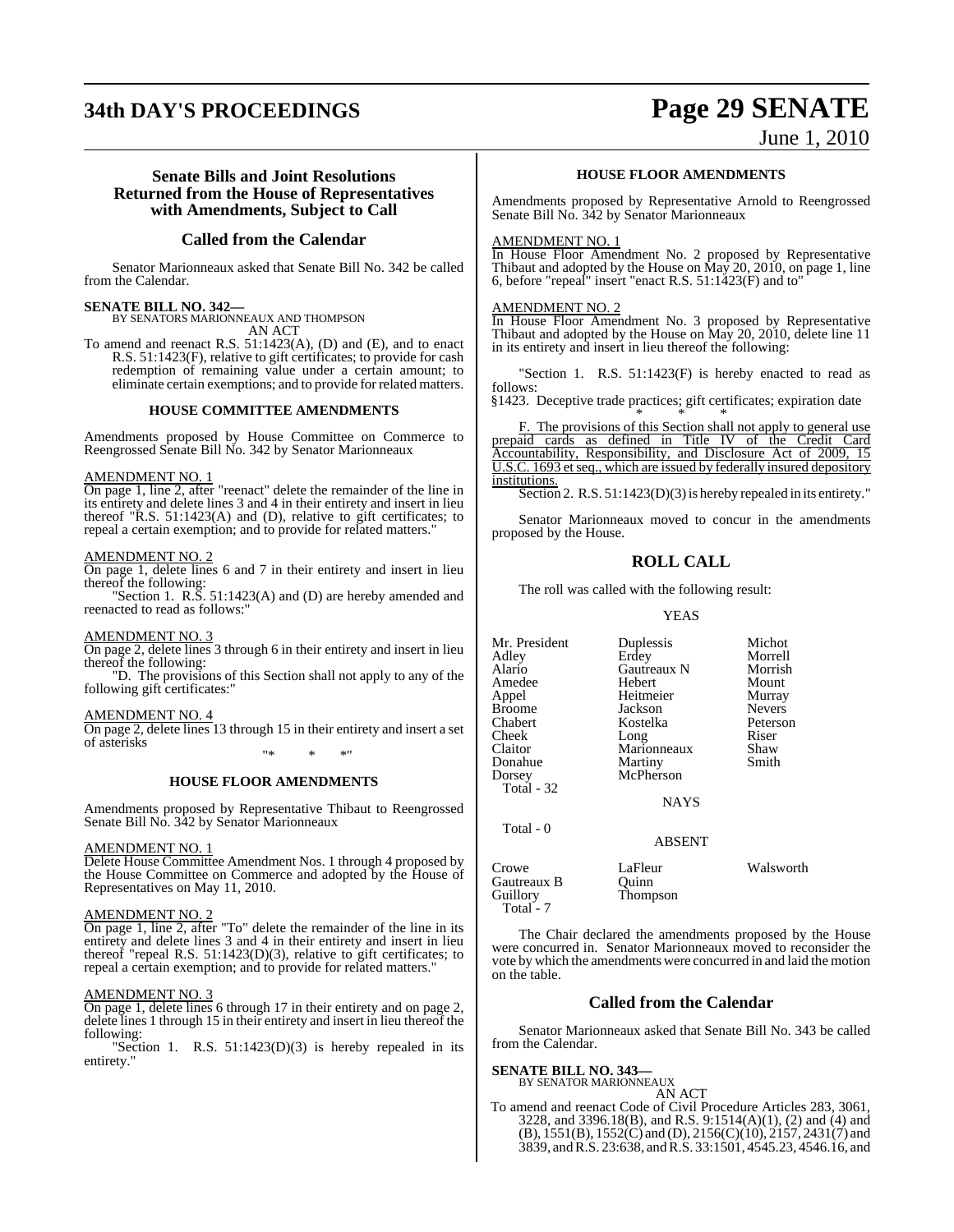# **Page 30 SENATE 34th DAY'S PROCEEDINGS**

June 1, 2010

R.S. 47:55(2), 1673, and 2451; and to repeal Code of Civil Procedure Articles 2951, 2953 and 2954, and R.S. 6:653.4(F), 765(C), and 767(E), and R.S. 8:814, and R.S. 9:1552(E), 2432 through 2439, and 2449(C), and R.S. 12:603(F), and R.S. 40:33(H); all relating to inheritance taxes; and to provide for related matters.

The bill was read by title. Returned from the House of Representatives with amendments:

#### **HOUSE COMMITTEE AMENDMENTS**

Amendments proposed by House Committee on Civil Law and Procedure to Engrossed Senate Bill No. 343 by Senator Marionneaux

AMENDMENT NO. 1 On page 3, line 13, change "such" to "the"

AMENDMENT NO. 2 On page 3, line 14, change "such" to "the"

AMENDMENT NO. 3 On page 3, line 26, change "such" to "the"

AMENDMENT NO. 4 On page 3, line 29, change "said" to "the"

AMENDMENT NO. 5 On page 4, line 4, change "such" to "the"

AMENDMENT NO. 6 On page 4, line 7, change "such" to "a"

AMENDMENT NO. 7 On page 4, line 8, change "such" to "the"

AMENDMENT NO. 8 On page 4, line 10, change "the major child or children" to "a major child"

AMENDMENT NO. 9 On page 4, line 11, change "such" to "the"

AMENDMENT NO. 10 On page 4, line 13, change "such" to "a"

AMENDMENT NO. 11 On page 4, line 14, change "such" to "the"

AMENDMENT NO. 12 On page 4, line 23, change "In event of such payment, the" to "The"

AMENDMENT NO. 13 On page 4, at the beginning of line 24, change "it" to "payment"

AMENDMENT NO. 14 On page 5, line 14, change "\$500" to "five hundred dollars"

AMENDMENT NO. 15 On page 5, line 19, delete "contained"

AMENDMENT NO. 16 On page 5, line 20, delete "Louisiana" and at the end of the line, change "Such" to "The"

AMENDMENT NO. 17 On page 5, line 21, delete "Louisiana"

AMENDMENT NO. 18 On page 5, line 25, change "such affidavits" to "an affidavit" AMENDMENT NO. 19 On page 6, line 1, delete "Louisiana"

AMENDMENT NO. 20 On page 6, line 4, change "without inventory or appraisement or advertisement or judicial" to "without inventory, appraisement, advertisement, or judicial"

AMENDMENT NO. 21 On page 6, line 5, delete "to such persons" and after "upon" and before "terms" change "such" to "the"

AMENDMENT NO. 22  $\overline{On}$  page 6, at the beginning of line 6, change "such price as said" to "a price the"

AMENDMENT NO. 23 On page 6, line 19, change "said" to "the"

AMENDMENT NO. 24 On page 7, line 1, change "Sub-part" to "Subpart"

AMENDMENT NO. 25 On page 7, line 23, change "such" to "the"

AMENDMENT NO. 26 On page 7, line 24, delete "such"

AMENDMENT NO. 27 On page 7, line 26, change "such" to "the"

AMENDMENT NO. 28 On page 7, line 29, change "that such other person claims to be entitled to such" to "claiming to be entitled to the"

AMENDMENT NO. 29 On page 8, line 3, change "such trustee or such" to "the trustee or"

AMENDMENT NO. 30 On page  $8$ , at the beginning of line 4, change "said" to "the"

AMENDMENT NO. 31 On page 8, line 5, change "his or her" to "the" and delete "such"

AMENDMENT NO. 32 On page 8, at the beginning of line 8, change "such" to "the"

AMENDMENT NO. 33 On page 8, at the end of line 12, change "such" to " $a$ "

AMENDMENT NO. 34 On page 8, line 25, change "Such" to "The"

AMENDMENT NO. 35 On page 10, line 10, change "said" to "the"

AMENDMENT NO. 36 On page 10, line 11, change the semicolon ";" to a period "." and delete "or"

AMENDMENT NO. 37 On page 10, line 13, change the semicolon ";" to a period "." and delete "or"

AMENDMENT NO. 38 On page 10, line 17, change the semicolon ";" to a period "." and delete "or"

Senator Marionneaux moved to concur in the amendments proposed by the House.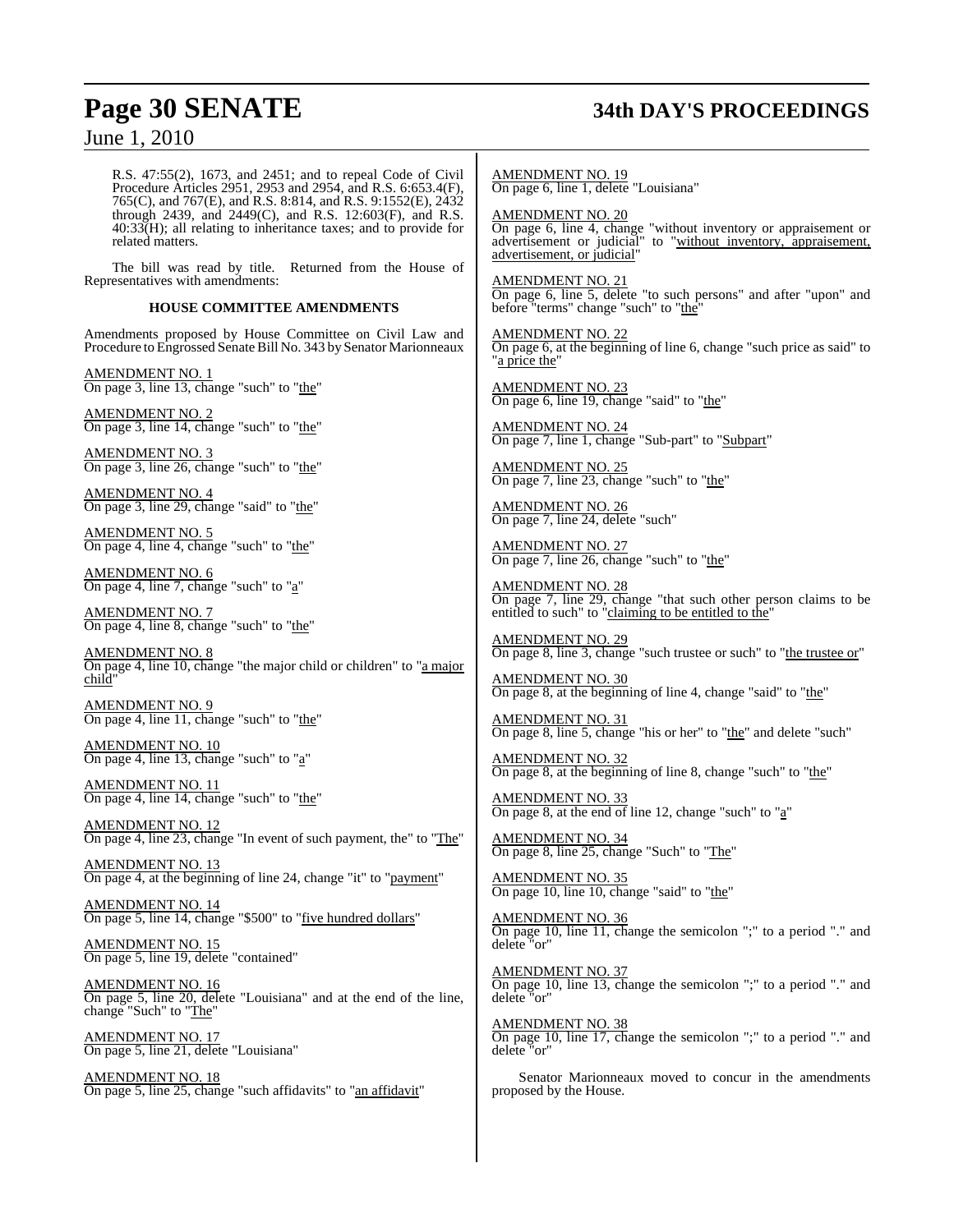# **34th DAY'S PROCEEDINGS Page 31 SENATE**

## **ROLL CALL**

The roll was called with the following result:

#### YEAS

| Mr. President<br>Adley<br>Alario<br>Amedee<br>Appel<br><b>Broome</b><br>Chabert<br>Cheek<br>Claitor<br>Crowe<br>Dorsey<br>Total $-31$<br>Total - 0 | Duplessis<br>Erdey<br>Gautreaux N<br>Hebert<br>Heitmeier<br>Jackson<br>Kostelka<br>Long<br>Marionneaux<br>Martiny<br>Michot<br><b>NAYS</b><br><b>ABSENT</b> | Morrell<br>Morrish<br>Mount<br>Murray<br><b>Nevers</b><br>Peterson<br>Riser<br>Shaw<br>Smith |
|----------------------------------------------------------------------------------------------------------------------------------------------------|-------------------------------------------------------------------------------------------------------------------------------------------------------------|----------------------------------------------------------------------------------------------|
| Donahue<br>Gautreaux B                                                                                                                             | LaFleur<br>McPherson                                                                                                                                        | Thompson<br>Walsworth                                                                        |

Total<sup>-</sup>8 The Chair declared the amendments proposed by the House were concurred in. Senator Marionneaux moved to reconsider the vote by which the amendments were concurred in and laid the motion on the table.

#### **Called from the Calendar**

Senator Heitmeier asked that Senate Bill No. 318 be called from the Calendar.

#### **SENATE BILL NO. 318—** BY SENATOR HEITMEIER

Guillory Quinn

AN ACT

To enact R.S. 51:1905.2, relative to deceptive practices in soliciting charitable contributions; to require certain notification on donation receptacles of commercial businesses; to provide for violations; and to provide for related matters.

The bill was read by title. Returned from the House of Representatives with amendments:

#### **HOUSE FLOOR AMENDMENTS**

Amendments proposed by Representative Arnold to Engrossed Senate Bill No. 318 by Senator Heitmeier

AMENDMENT NO. 1

On page 1, delete line 8 in its entirety and insert in lieu thereof the following:

"**A. Any person who is not affiliated with or acting on behalf of a charitable organization, who places,**"

Senator Heitmeier moved to concur in the amendments proposed by the House.

#### **ROLL CALL**

The roll was called with the following result:

#### YEAS

| Mr. President | Dorsey      |
|---------------|-------------|
| Adlev         | Duplessis   |
| Alario        | Erdev       |
| Amedee        | Gautreaux N |
| Appel         | Hebert      |

sey McPherson<br>
essis Michot Michot ey Morrell<br>treaux N Morrish ert Mount

June 1, 2010

| <b>Broome</b> | Heitmeier     | Murray          |
|---------------|---------------|-----------------|
| Chabert       | Jackson       | <b>Nevers</b>   |
| Cheek         | Kostelka      | Peterson        |
| Claitor       | Long          | Riser           |
| Crowe         | Marionneaux   | Shaw            |
| Donahue       | Martiny       | Smith           |
| Total - 33    | <b>NAYS</b>   |                 |
| Total - 0     | <b>ABSENT</b> |                 |
| Gautreaux B   | LaFleur       | <b>Thompson</b> |
| Guillory      | <b>Duinn</b>  | Walsworth       |

The Chair declared the amendments proposed by the House were concurred in. Senator Heitmeier moved to reconsider the vote by which the amendments were concurred in and laid the motion on the table.

#### **Rules Suspended**

#### **Senate Resolutions on Second Reading Reported by Committees**

**SENATE RESOLUTION NO. 11-**<br>BY SENATOR GUILLORY

Total - 6

A RESOLUTION

To amend and re-adopt Senate Rule No. 9.1(A) of the Rules of Order of the Senate, relative to the prefiling of instruments; to require that legislation relative to retirement be prefiled not later than five o'clock p.m. of the sixtieth calendar day prior to the start of the regular session.

Reported with amendments by the Committee on Senate and Governmental Affairs.

#### **SENATE COMMITTEE AMENDMENTS**

Amendments proposed by Senate Committee on Senate and Governmental Affairs to Original Senate Resolution No. 11 by Senator Guillory

<u>AMENDMENT NO. 1</u> On page 1, line 4, change "sixtieth" to "forty-fifth"

AMENDMENT NO. 2 On page 1, line 12, change "**sixtieth**" to "**forty-fifth**"

On motion of Senator Kostelka, the committee amendment was adopted.

On motion of Senator Kostelka the amended resolution was read by title and returned to the Calendar, subject to call.

#### **Senate Concurrent Resolutions to be Adopted, Subject to Call**

#### **Called from the Calendar**

Senator Marionneaux asked that Senate Concurrent Resolution No. 75 be called from the Calendar.

# **SENATE CONCURRENT RESOLUTION NO. 75—** BY SENATOR MARIONNEAUX

A CONCURRENT RESOLUTION To direct the Office of Mental Health to include certain requirements for contracts of a term of more than three years in duration entered into by the Department of Health and Hospitals for the privatization of services currently provided by facilities operated by the Office of Mental Health, provide the method of source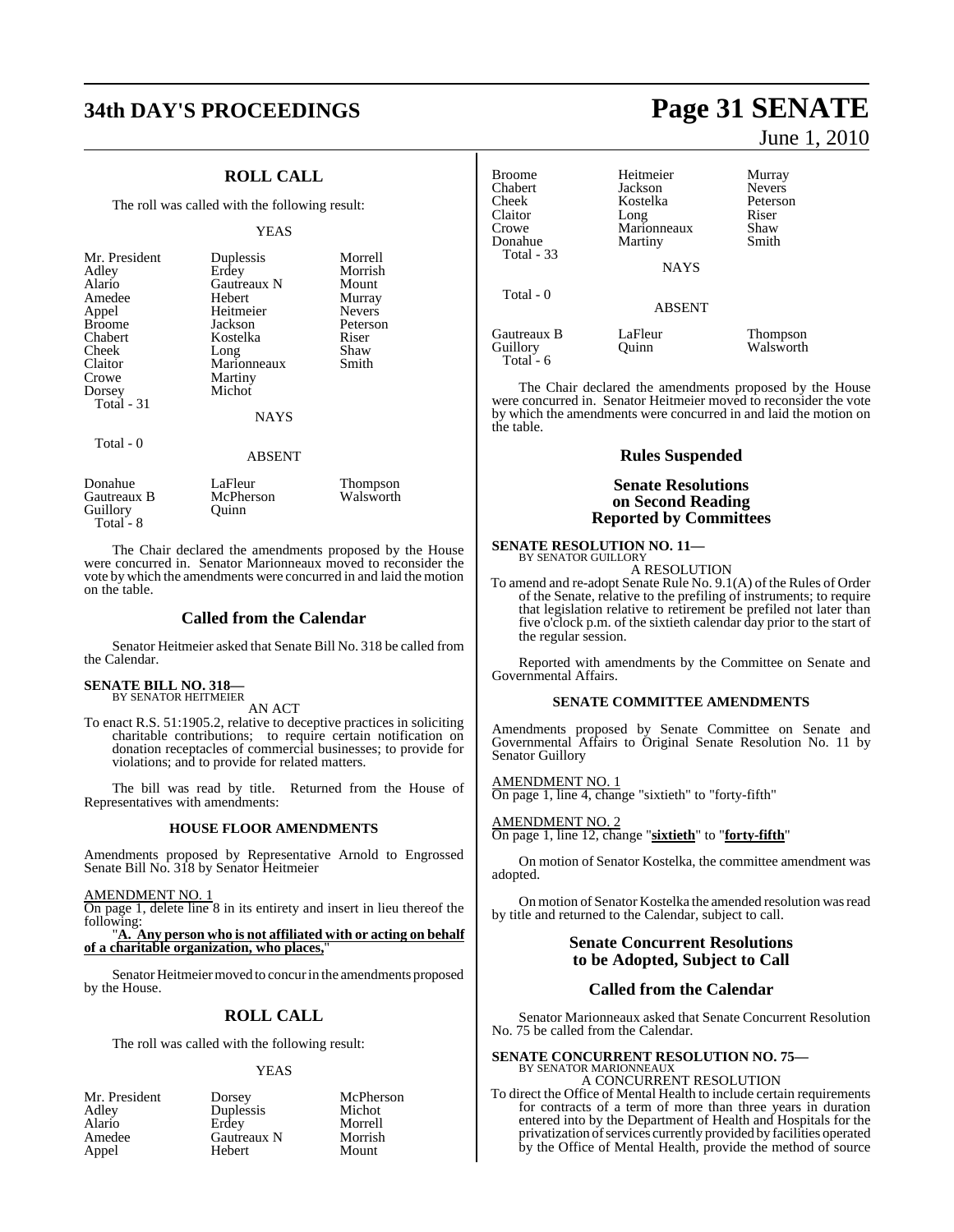selection, and evaluation factors to be included in a request for proposals, to require legislative approval, and to direct the Department of Health and Hospitals to submit certain reports to the Senate and House committees on health and welfare.

#### **Floor Amendments**

Senator Marionneaux proposed the following amendments.

#### **SENATE FLOOR AMENDMENTS**

Amendments proposed by Senator Marionneaux to Original Senate Concurrent Resolution No. 75 by Senator Marionneaux

#### AMENDMENT NO. 1

Delete Senate Committee Amendment No. 4, proposed by the Senate Committee on Health and Welfare and adopted by the Senate on May 24, 2010, on page 1, line 10, in its entirety.

#### AMENDMENT NO. 2

Delete Senate Committee Amendment No. 5, proposed by the Senate Committee on Health and Welfare and adopted by the Senate on May 24, 2010, on page 1, lines 12 and 13, in their entirety.

#### AMENDMENT NO. 3

Delete Senate Committee Amendment No. 9, proposed by the Senate Committee on Health and Welfare and adopted by the Senate on May 24, 2010, on page 1, line 24, in its entirety.

#### AMENDMENT NO. 4

Delete Senate Committee Amendment No. 10, proposed by the Senate Committee on Health and Welfare and adopted by the Senate on May 24, 2010, on page 1, line 26, in its entirety.

## AMENDMENT NO. 5

Delete Senate Committee Amendment No. 17, proposed by the Senate Committee on Health and Welfare and adopted by the Senate on May 24, 2010, on page 2, lines 10 through 18, in their entirety.

#### AMENDMENT NO. 6

Delete Senate Committee Amendment No. 18, proposed by the Senate Committee on Health and Welfare and adopted by the Senate on May 24, 2010, on page 2, line 16, in its entirety.

On motion of Senator Marionneaux, the amendments were adopted.

The resolution was read by title. Senator Marionneaux moved to adopt the amended Senate Concurrent Resolution.

#### **ROLL CALL**

The roll was called with the following result:

#### YEAS

| Mr. President | Duplessis   | Michot        |
|---------------|-------------|---------------|
| Adley         | Erdey       | Morrell       |
| Alario        | Gautreaux N | Morrish       |
| Amedee        | Hebert      | Mount         |
| Appel         | Heitmeier   | Murray        |
| Broome        | Jackson     | <b>Nevers</b> |
| Chabert       | Kostelka    | Peterson      |
| Cheek         | Long        | Riser         |
| Claitor       | Marionneaux | Shaw          |
| Crowe         | Martiny     | Smith         |
| Dorsey        | McPherson   |               |
| Total - 32    |             |               |
|               | <b>NAYS</b> |               |

Total - 0

# **Page 32 SENATE 34th DAY'S PROCEEDINGS**

#### ABSENT

Thompson

Donahue LaFleur Walsworth<br>Cautreaux B Ouinn Gautreaux B<br>Guillory Total<sup>-</sup>7

The Chair declared the Senate had adopted the amended Senate Concurrent Resolution and ordered it engrossed and sent to the House.

#### **Senate Bills and Joint Resolutions on Third Reading and Final Passage**

#### **Bagneris Rule**

Senator Nevers moved to suspend the rules to temporarily pass over controversial Senate Bills on Third Reading and Final Passage with the intention of taking them up later, in their regular order.

Without objection, so ordered.

#### **SENATE BILL NO. 66—** BY SENATOR MORRELL

AN ACT

To amend and reenact R.S. 17:3991(B)(4) and to enact R.S.  $17:3991(C)(1)(d)$ , relative to charter schools; to provide relative to authorization for certain charter schools to establish an enrollment preference for students residing in the immediate neighborhood surrounding the school; to provide relative to the determination of the geographic boundaries of each such neighborhood; to provide for effectiveness; and to provide for related matters.

The bill was read by title. Senator Morrell moved the final passage of the bill.

#### **ROLL CALL**

The roll was called with the following result:

#### YEAS

| Mr. President<br>Adley<br>Alario<br>Amedee<br>Appel<br><b>Broome</b><br>Chabert<br>Cheek<br>Claitor<br>Crowe<br>Donahue<br>Total - 32 | Dorsey<br>Duplessis<br>Erdey<br>Gautreaux N<br>Hebert<br>Heitmeier<br>Jackson<br>Kostelka<br>Long<br>Marionneaux<br>Martiny<br><b>NAYS</b> | Michot<br>Morrell<br>Morrish<br>Mount<br>Murray<br><b>Nevers</b><br>Peterson<br>Riser<br>Shaw<br>Smith |
|---------------------------------------------------------------------------------------------------------------------------------------|--------------------------------------------------------------------------------------------------------------------------------------------|--------------------------------------------------------------------------------------------------------|
| Total - 0<br>Gautreaux B<br>Guillory                                                                                                  | <b>ABSENT</b><br>McPherson<br>Ouinn                                                                                                        | Walsworth                                                                                              |
| LaFleur<br>Total - 7                                                                                                                  | Thompson                                                                                                                                   |                                                                                                        |

The Chair declared the bill was passed and ordered it sent to the House. Senator Morrell moved to reconsider the vote by which the bill was passed and laid the motion on the table.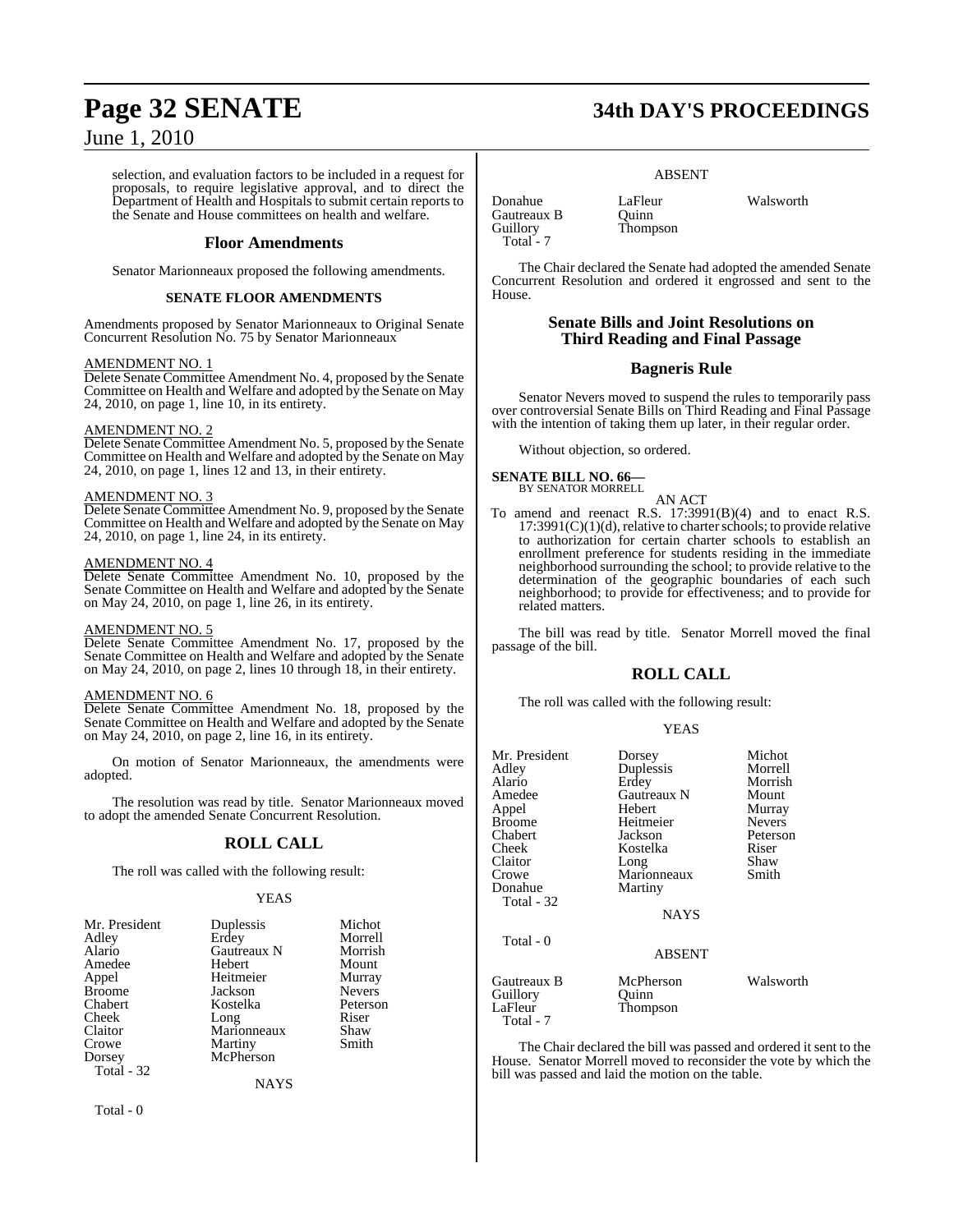# **34th DAY'S PROCEEDINGS Page 33 SENATE**

#### **SENATE BILL NO. 141—** BY SENATOR HEBERT

AN ACT

To amend and reenact R.S. 33:9037(A), 9038.35, and 9038.38(P), relative to tax increment finance; to authorize joint ventures or cooperative endeavors among public entities utilizing tax increment finance; and to provide for related matters.

The bill was read by title. Senator Hebert moved the final passage of the bill.

#### **ROLL CALL**

The roll was called with the following result:

#### YEAS

Morrell Morrish Mount Murray Nevers Peterson<br>Riser

| Mr. President     | Duplessis   | Morre  |
|-------------------|-------------|--------|
| Adley             | Erdey       | Morri  |
| Alario            | Gautreaux N | Moun   |
| Amedee            | Hebert      | Murra  |
| Appel             | Heitmeier   | Never  |
| <b>Broome</b>     | Jackson     | Peters |
| Chabert           | Long        | Riser  |
| Cheek             | Marionneaux | Shaw   |
| Claitor           | Martiny     | Smith  |
| Crowe             | McPherson   |        |
| Dorsey            | Michot      |        |
| <b>Total</b> - 31 |             |        |
|                   | <b>NAYS</b> |        |
| Donahue           |             |        |
| Total - 1         |             |        |

#### ABSENT

| Gautreaux B | LaFleur  | Walsworth |
|-------------|----------|-----------|
| Guillory    | Ouinn    |           |
| Kostelka    | Thompson |           |
| Total - 7   |          |           |

The Chair declared the bill was passed and ordered it sent to the House. Senator Hebert moved to reconsider the vote by which the bill was passed and laid the motion on the table.

#### **SENATE BILL NO. 221—** BY SENATOR APPEL

AN ACT

To enact Chapter 46 of Title 33 of the Louisiana Revised Statutes of 1950, to be comprised of R.S. 33:9661, relative to political subdivisions; to prohibit a political subdivision from imposing a tax or fee on certain persons or legal entities in certain circumstances; to provide for enforcement; and to provide for related matters.

#### **Floor Amendments**

Senator Morrell proposed the following amendments.

#### **SENATE FLOOR AMENDMENTS**

Amendments proposed by Senator Morrell to Engrossed Senate Bill No. 221 by Senator Appel

## AMENDMENT NO. 1

On page 2, after line 16, insert the following: "**D. The provisions of this Section shall not be applicable to the Town of Grand Isle in Jefferson Parish.**"

On motion of Senator Morrell, the amendments were adopted.

The bill was read by title. Senator Appel moved the final passage of the amended bill.

# June 1, 2010

## **ROLL CALL**

The roll was called with the following result:

#### YEAS

| Mr. President | Duplessis     | Michot          |
|---------------|---------------|-----------------|
| Adley         | Erdey         | Morrell         |
| Alario        | Gautreaux N   | Morrish         |
| Amedee        | Hebert        | Mount           |
| Appel         | Heitmeier     | Murray          |
| <b>Broome</b> | Jackson       | <b>Nevers</b>   |
| Cheek         | Kostelka      | Peterson        |
| Claitor       | LaFleur       | Riser           |
| Crowe         | Marionneaux   | Shaw            |
| Donahue       | Martiny       | Smith           |
| Dorsey        | McPherson     |                 |
| Total - 32    |               |                 |
|               | <b>NAYS</b>   |                 |
| Long          |               |                 |
| Total - 1     |               |                 |
|               | <b>ABSENT</b> |                 |
| Chabert       | Guillory      | <b>Thompson</b> |
| Gautreaux B   | Ouinn         | Walsworth       |
|               |               |                 |

The Chair declared the amended bill was passed, ordered reengrossed and sent to the House. Senator Appel moved to reconsider the vote by which the bill was passed and laid the motion on the table.

#### **SENATE BILL NO. 471—** BY SENATOR MICHOT

Total - 6

AN ACT

To amend and reenact R.S. 30:2483(E) and 2484(A)(1) and (7) and to enact R.S. 30:2486(F) and Chapter 64 of Title 46 of the Louisiana Revised Statutes of 1950, to be comprised of R.S. 46:2901, relative to special treasury funds; to remove the cap on the Oil Spill Contingency Fund in certain circumstances; to provide for the use of monies in the Oil Spill Contingency Fund during declared emergencies or disasters; to provide for the collection of the oil spill contingency fee during declared emergencies or disasters; to create the Health Care Stabilization Fund; to provide for deposit of certain monies into the Health Care Stabilization Fund; to provide for the uses of monies in the Health Care Stabilization Fund; to provide for an effective date; and to provide for related matters.

#### **Floor Amendments**

Senator Marionneaux sent up floor amendments.

#### **SENATE FLOOR AMENDMENTS**

Amendments proposed by Senator Marionneaux on behalf of the Legislative Bureau to Engrossed Senate Bill No. 471 by Senator Michot

AMENDMENT NO. 1

On page 2, line 11, following "**provided**" and before "**,**" change "**herein**" to "**in this Section**"

On motion of Senator Marionneaux, the amendments were adopted.

#### **Floor Amendments**

Senator Michot proposed the following amendments.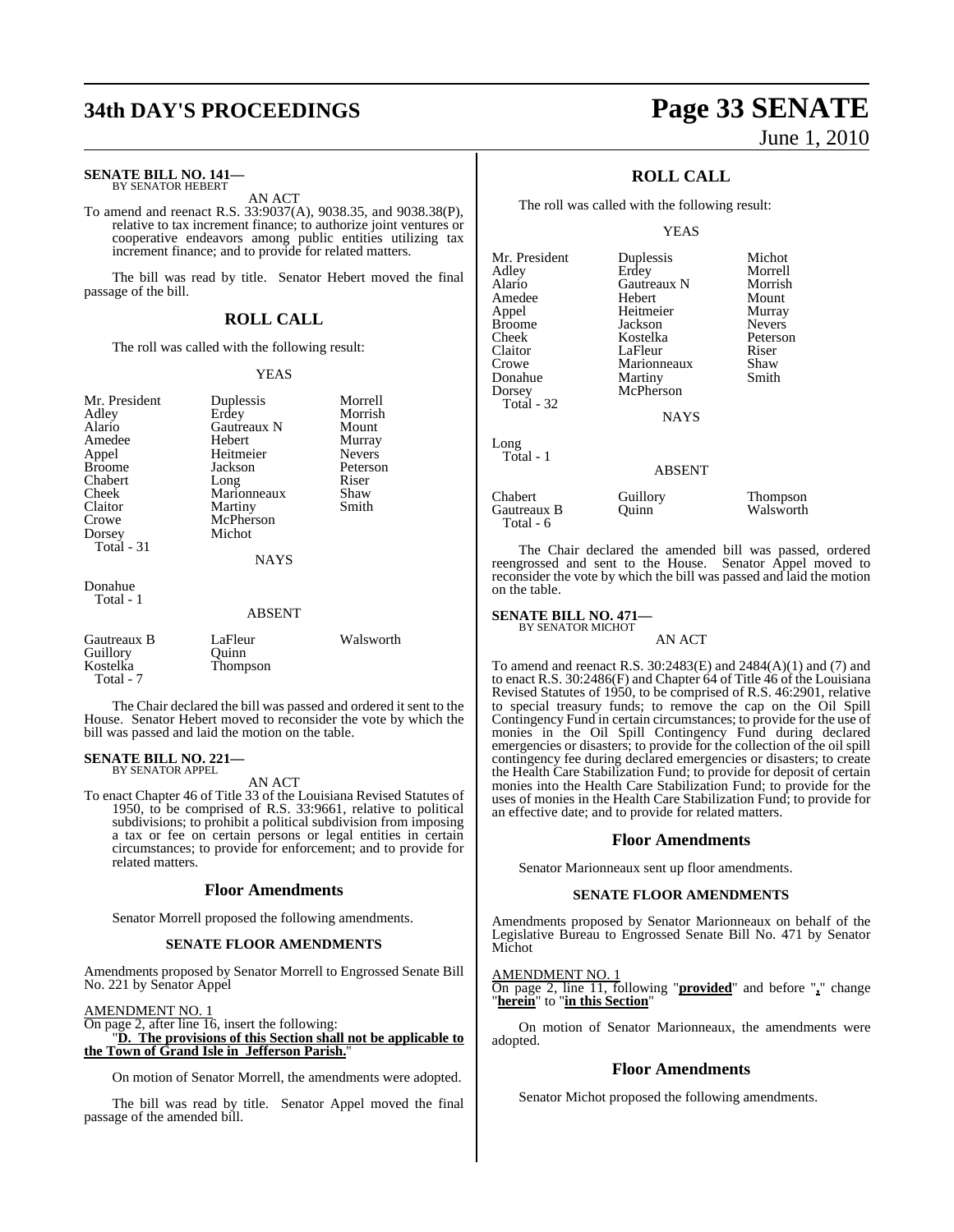#### **SENATE FLOOR AMENDMENTS**

Amendments proposed by Senator Michot to Engrossed Senate Bill No. 471 by Senator Michot

#### AMENDMENT NO. 1

On page 1, delete line 3 and at the beginning of line 4 delete "comprised of R.S. 46:2901"

#### AMENDMENT NO. 2

On page 1, delete lines 8 through 10 and insert the following: "emergencies or disasters; to provide for an effective"

#### AMENDMENT NO. 3

On page 3, delete lines 16 through 29 and on page 4, delete lines 1 through 8

AMENDMENT NO. 4 On page 3, line 9, change "Section 3." to "Section 2."

On motion of Senator Michot, the amendments were adopted.

The bill was read by title. Senator Michot moved the final passage of the amended bill.

## **ROLL CALL**

The roll was called with the following result:

#### YEAS

| Mr. President<br>Adley<br>Alario<br>Amedee<br>Appel<br><b>Broome</b><br>Chabert<br>Cheek | Duplessis<br>Erdey<br>Gautreaux N<br>Hebert<br>Heitmeier<br>Jackson<br>Kostelka<br>LaFleur | Michot<br>Morrell<br>Morrish<br>Mount<br>Murray<br><b>Nevers</b><br>Peterson<br>Riser |
|------------------------------------------------------------------------------------------|--------------------------------------------------------------------------------------------|---------------------------------------------------------------------------------------|
| Claitor                                                                                  | Long                                                                                       | Shaw                                                                                  |
| Crowe                                                                                    | Marionneaux                                                                                | Smith                                                                                 |
| Donahue                                                                                  | Martiny                                                                                    |                                                                                       |
| Dorsey<br>Total $-34$                                                                    | McPherson                                                                                  |                                                                                       |
|                                                                                          | <b>NAYS</b>                                                                                |                                                                                       |
| Total - 0                                                                                | <b>ABSENT</b>                                                                              |                                                                                       |
| Gautreaux B<br>Guillory<br>Total - 5                                                     | Ouinn<br>Thompson                                                                          | Walsworth                                                                             |

The Chair declared the amended bill was passed, ordered reengrossed and sent to the House. Senator Michot moved to reconsider the vote by which the bill was passed and laid the motion on the table.

#### **SENATE BILL NO. 692—** BY SENATOR MORRELL

AN ACT

To enact R.S. 32:57(I) and R.S. 38:330.12.1, relative to the Non-Flood Protection Asset Management Authority; to provide relative to the authority of and the disposition of penalties for citations issued by police officers of the Non-Flood Protection Asset Management Authority; and to provide for related matters.

# **Page 34 SENATE 34th DAY'S PROCEEDINGS**

#### **Floor Amendments**

Senator Morrell proposed the following amendments.

#### **SENATE FLOOR AMENDMENTS**

Amendments proposed by Senator Morrell to Engrossed Senate Bill No. 692 by Senator Morrell

AMENDMENT NO. 1

On page On page 2, line 4, change "**Orleans Levee District**" to "Non-Flood Protection Asset Management Authority" and change "**district**" to "**Orleans Levee District**"

AMENDMENT NO. 2 On page 2, line 5, delete "**to police officers of the Orleans Levee District**"

AMENDMENT NO. 3 On page 2, line 11, change "**Orleans Levee District**" to "**Non-Flood Protection Asset Management Authority**"

AMENDMENT NO. 4 On page 2, line 15, delete "**employed by the Orleans Levee District**" and insert "**of the Non-Flood Protection Asset Management Authority**"

On motion of Senator Morrell, the amendments were adopted.

The bill was read by title. Senator Morrell moved the final passage of the amended bill.

### **ROLL CALL**

The roll was called with the following result:

#### YEAS

| Mr. President     | Duplessis          | Michot        |
|-------------------|--------------------|---------------|
| Adley             | Erdey              | Morrell       |
| Alario            | <b>Gautreaux N</b> | Morrish       |
| Amedee            | Hebert             | Mount         |
| Appel             | Heitmeier          | Murray        |
| <b>Broome</b>     | Jackson            | <b>Nevers</b> |
| Chabert           | LaFleur            | Peterson      |
| Cheek             | Long               | Riser         |
| Crowe             | Marionneaux        | Shaw          |
| Donahue           | Martiny            | Smith         |
| Dorsey            | McPherson          | Walsworth     |
| <b>Total</b> - 33 |                    |               |
|                   | <b>NAYS</b>        |               |
| Claitor           |                    |               |
| Total - 1         |                    |               |
|                   | ABSENT             |               |

Gautreaux B Kostelka Thompson Guillory Quinn Total - 5

The Chair declared the amended bill was passed, ordered reengrossed and sent to the House. Senator Morrell moved to reconsider the vote by which the bill was passed and laid the motion on the table.

# **SENATE BILL NO. 699—** BY SENATOR PETERSON

AN ACT To enact Part XV of Chapter 4 of Subtitle II of Title 39 of the Louisiana Revised Statutes of 1950, to be comprised of R.S.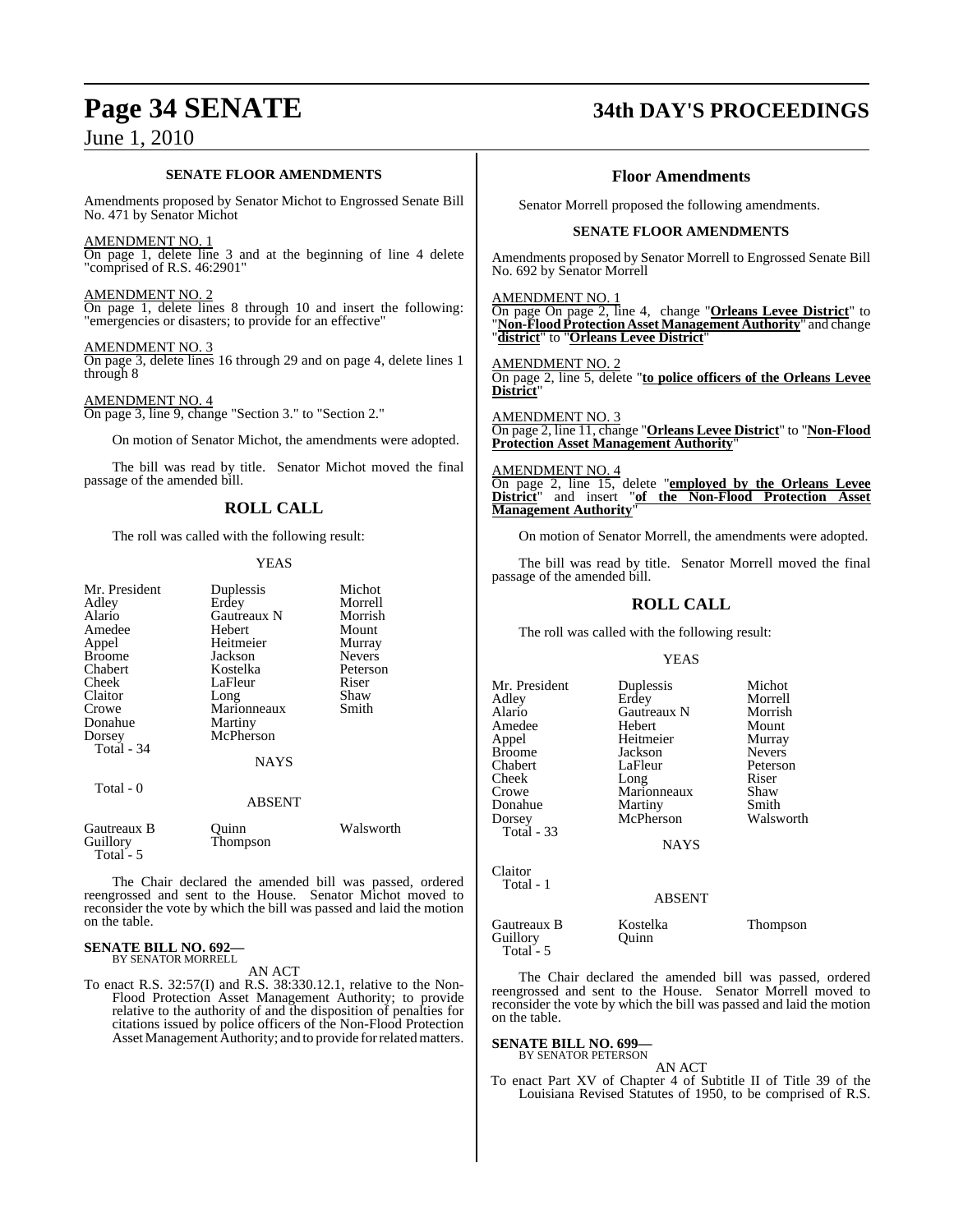# **34th DAY'S PROCEEDINGS Page 35 SENATE**

39:1051, relative to local financing; to authorize public entities to create public benefit corporations and enter into contracts with such public benefit corporations for the planning, renovation, construction, leasing, subleasing, management and improvement of public properties and facilities; to exempt such public entities from limitations on property dispositions relating to surplus property in connection with the alienation or disposition of public properties and facilities to public benefit corporations created by such public entities provided that such property remains dedicated for public purposes; to authorize such public entities to enter into financing arrangements with their public benefit corporations and other private parties providing additional funds to such public benefit corporations to construct new facilities and/or to renovate existing public properties or facilities; and to provide for related matters.

#### **Floor Amendments**

Senator Marionneaux sent up floor amendments.

#### **SENATE FLOOR AMENDMENTS**

Amendments proposed by Senator Marionneaux on behalf of the Legislative Bureau to Engrossed Senate Bill No. 699 by Senator Peterson

AMENDMENT NO. 1 On page 2, line 6, before "**renovation**" change "**and/or**" to "**and**"

AMENDMENT NO. 2 On page 2, line 15, following "**new**" and before "**the**" change "**and/or**" to "**and**"

AMENDMENT NO. On page 2, line 18, following "**limitation**" and before "**sales**" delete "**,**"

AMENDMENT NO. 4 On page 2, line 19, following "**lease-leasebacks**" and before "**and**" insert "**,**"

#### AMENDMENT NO. 5

On page 3, line 2, following "**make**" and before "**to guarantee**" change "**and/or**" to "**and**"

AMENDMENT NO. 6

On page 3, line 14, following "**construction**" and before "**renovation**" change "**and/or**" to "**and**"

AMENDMENT NO. 7 On page 3, line 18, following "**facilities**" and before "**the renovation**" change "**and/or**" to "**and**"

AMENDMENT NO. 8 On page 3, line 20, following "**financings**" and before "**partnerships**" change "**and/or**" to "**and**"

AMENDMENT NO. 9 On page 4, line 17, following "**the**" and before "**set**" change "**meaning**" to "**meanings**"

On motion of Senator Marionneaux, the amendments were adopted.

The bill was read by title. Senator Peterson moved the final passage of the amended bill.

## **ROLL CALL**

The roll was called with the following result:

#### YEAS

Adley Erdey Michot

June 1, 2010

Alario Gautreaux N Morrell<br>Amedee Guillory Morrish Amedee Guillory<br>Appel Hebert Appel Hebert Mount Heitmeier Murray<br>Iackson Nevers Chabert Jackson Nevers Cheek Kostelka Peterson Claitor LaFleur Riser<br>Crowe Long Shaw Crowe Long Shaw<br>Donahue Marionneaux Smith Donahue Marionneaux<br>Dorsey Martiny Dorsey Martiny Walsworth<br>
Duplessis McPherson McPherson Total - 35 **NAYS**  Total - 0 ABSENT

Mr. President Quinn<br>
Gautreaux B Thompson Gautreaux B Total - 4

The Chair declared the amended bill was passed, ordered reengrossed and sent to the House. Senator Peterson moved to reconsider the vote by which the bill was passed and laid the motion on the table.

# **SENATE BILL NO. 701—** BY SENATOR MARIONNEAUX

AN ACT

To enact R.S. 17:221.4(C) and (D), relative to education; to provide relative to options available to certain high school dropouts pursuant to court order; and to provide for related matters.

#### **Floor Amendments**

Senator Marionneaux sent up floor amendments.

#### **SENATE FLOOR AMENDMENTS**

Amendments proposed by Senator Marionneaux on behalf of the Legislative Bureau to Engrossed Senate Bill No. 701 by Senator **Marionneaux** 

AMENDMENT NO. 1 On page 1, line 6, following "R.S. 17:221.4(C)" and before "hereby" change "is" to "and (D) are

AMENDMENT NO. 2 On page 1, line 12, following "**(1)**" and before "**in**" change "**Reenroll**" to "**Reenroll**"

AMENDMENT NO. 3 On page 2, line 3, following "**shall**" and before "**to**" change "**only apply**" to "**apply only**"

On motion of Senator Marionneaux, the amendments were adopted.

The bill was read by title. Senator Marionneaux moved the final passage of the amended bill.

## **ROLL CALL**

The roll was called with the following result:

#### YEAS

Mr. President Erdey Michot<br>Adley Gautreaux N Morrell Adley Gautreaux N Morrell Amedee Hebert Mount Appel Heitmeier Murray Broome Jackson Nevers<br>Chabert Kostelka Peterson Kostelka

Alarian<br>
Hebert Mount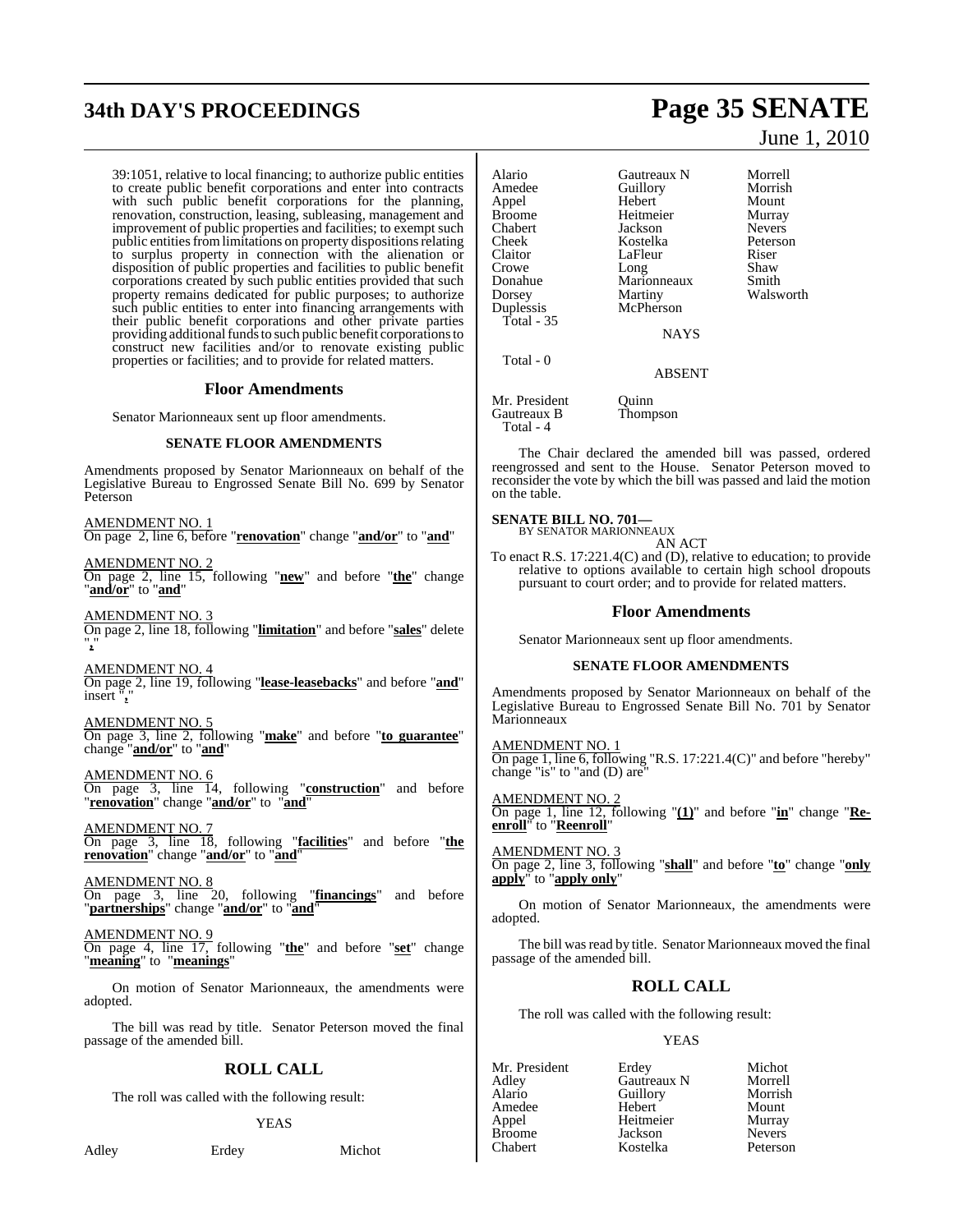Cheek LaFleur Riser<br>Claitor Long Shaw Claitor Long Shaw<br>Crowe Marionneaux Smith Crowe Marionneaux<br>Dorsey Martiny Duplessis Total - 35

Total - 0

**NAYS** 

ABSENT

Gautreaux B Total - 4

Donahue Quinn<br>Gautreaux B Thompson

The Chair declared the amended bill was passed, ordered reengrossed and sent to the House. Senator Marionneaux moved to reconsider the vote by which the bill was passed and laid the motion on the table.

# **SENATE BILL NO. 747—** BY SENATOR JACKSON

AN ACT

To enact R.S. 40:600.66(C) and R.S. 49:220.10, relative to housing needs in declared disaster areas as a result of hurricanes Katrina and Rita; to provide with respect to Road Home Program applicants whose claims were denied because of unresolved succession and inheritance issues; to provide for an effective date; and to provide for related matters.

#### **Floor Amendments**

Senator Marionneaux sent up floor amendments.

#### **SENATE FLOOR AMENDMENTS**

Amendments proposed by Senator Marionneaux on behalf of the Legislative Bureau to Engrossed Senate Bill No. 747 by Senator **Jackson** 

#### AMENDMENT NO. 1

On page 2, line 3, following "**(a)**" and before "**signing**" change "**Upon**" to "**The**"

AMENDMENT NO. 2

On page 2, line 5, following "**(b)**" and before "**sale**" change "**Upon**" to "**The**"

AMENDMENT NO. 3

On page 2, line 26, change "**(1)**" and before "**signing**" change "**Upon**" to "**The**"

#### AMENDMENT NO. 4

On page 2, line 28, change "**(2)**" and before "**sale**" change "**Upon**" to "**The**"

On motion of Senator Marionneaux, the amendments were adopted.

#### **Floor Amendments**

Senator Jackson proposed the following amendments.

#### **SENATE FLOOR AMENDMENTS**

Amendments proposed by Senator Jackson to Engrossed Senate Bill No. 747 by Senator Jackson

AMENDMENT NO. 1 On page, line 2, after "40:600.66(C)" insert ", (D) and (E)"

AMENDMENT NO. 2

# **Page 36 SENATE 34th DAY'S PROCEEDINGS**

On page 1, line 5, after "issues;" insert "to provide certain terms, conditions, and procedures; to provide relative to disbursal of certain funding;"

#### AMENDMENT NO. 3

On page 1, line 8, delete "is" and insert ", (D) and (E) are"

#### AMENDMENT NO. 4

On page 2, between lines 15 and 16, insert

"**D. Road Home funding for those applicants listed in part "C" of R.S. 40: 600.66 shall only be dispensed in accordance with revised program rules for the Road Home Program, as reflected in a duly amended Action Plan approved by the United States Department of Housing and Urban Development. In the event that the United States Department of Housing and Urban Development does not approve such amended Action Plan authorizing the use of funds in accordance with the provisions of R.S. 40:600.66(C) and of R.S. 49:220.10, those provisionsshall be with effect.**

**E. Nothing in either R.S. 40:600.66(C) or of R.S. 49:220.10 shall be deemed to create any right or cause of action.**"

On motion of Senator Jackson, the amendments were adopted.

The bill was read by title. Senator Murray moved the final passage of the amended bill.

## **ROLL CALL**

The roll was called with the following result:

#### YEAS

| Mr. President | Duplessis     | McPherson     |
|---------------|---------------|---------------|
| Adley         | Erdey         | Michot        |
| Alario        | Gautreaux N   | Morrell       |
| Amedee        | Guillory      | Morrish       |
| Appel         | Hebert        | Mount         |
| Broome        | Heitmeier     | Murray        |
| Chabert       | Jackson       | <b>Nevers</b> |
| Cheek         | Kostelka      | Peterson      |
| Claitor       | LaFleur       | Riser         |
| Crowe         | Long          | Shaw          |
| Donahue       | Marionneaux   | Smith         |
| Dorsey        | Martiny       | Walsworth     |
| Total - 36    |               |               |
|               | <b>NAYS</b>   |               |
| Total - 0     |               |               |
|               | <b>ABSENT</b> |               |

Gautreaux B Quinn Thompson Total - 3

The Chair declared the amended bill was passed, ordered reengrossed and sent to the House. Senator Murray moved to reconsider the vote by which the bill was passed and laid the motion on the table.

#### **SENATE BILL NO. 768—**

BY SENATOR MCPHERSON AN ACT

To enact R.S. 32:473.1(D), relative to motor vehicles; to provide relative to the rotation call list in connection with removal of an abandoned motor vehicle; and to provide for related matters.

The bill was read by title. Senator McPherson moved the final passage of the bill.

## **ROLL CALL**

The roll was called with the following result:

Martiny Walsworth<br>
McPherson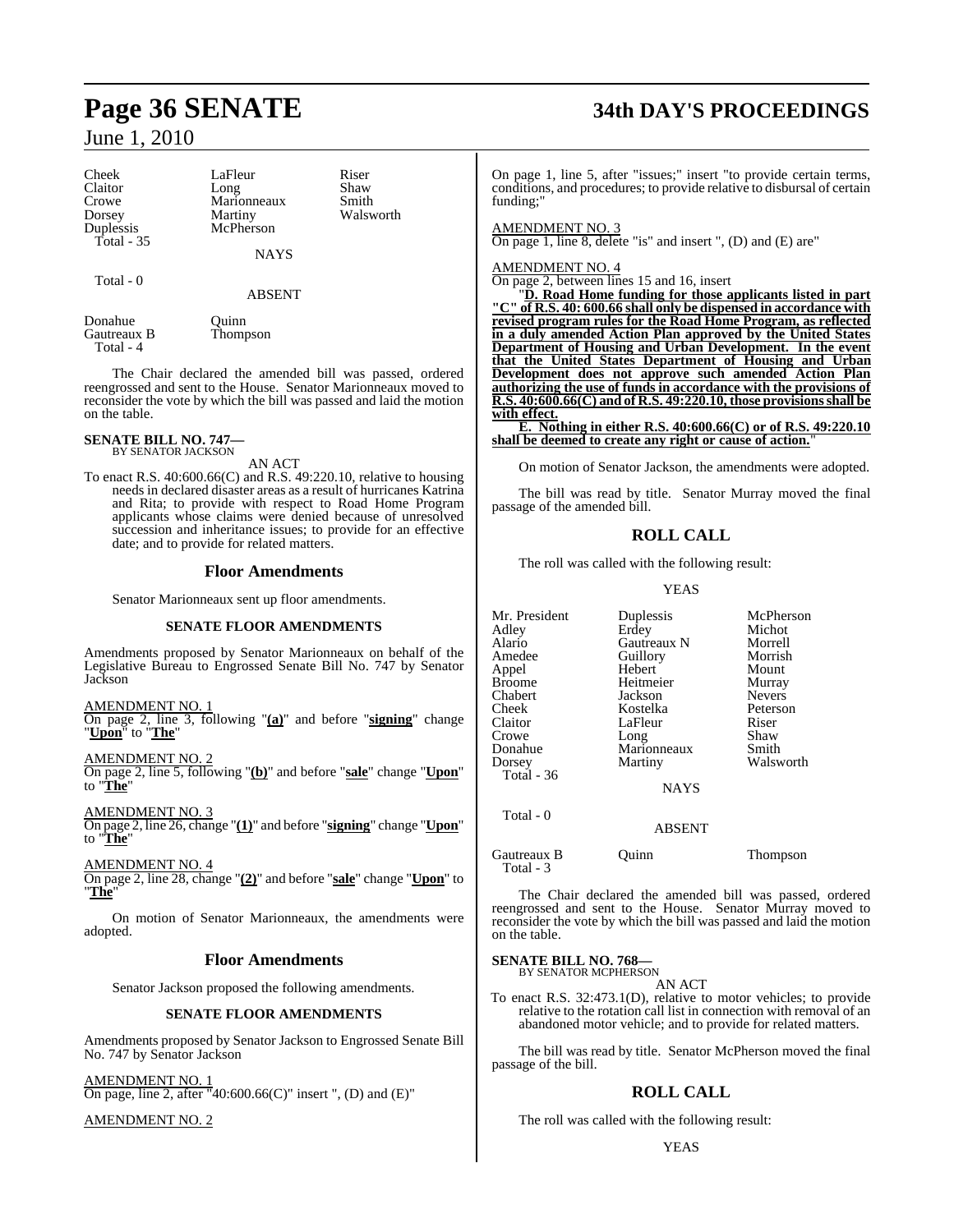# **34th DAY'S PROCEEDINGS Page 37 SENATE**

| Mr. President<br>Adley<br>Alario<br>Amedee<br>Appel<br><b>Broome</b><br>Chabert<br>Cheek<br>Claitor<br>Crowe<br>Donahue<br>Dorsey<br>Total - 34<br>Total - 0 | Duplessis<br>Erdey<br>Guillory<br>Hebert<br>Heitmeier<br>Jackson<br>Kostelka<br>LaFleur<br>Long<br>Marionneaux<br>Martiny<br>McPherson<br><b>NAYS</b> | Michot<br>Morrell<br>Morrish<br>Mount<br>Murray<br>Peterson<br>Riser<br>Shaw<br>Smith<br>Walsworth |
|--------------------------------------------------------------------------------------------------------------------------------------------------------------|-------------------------------------------------------------------------------------------------------------------------------------------------------|----------------------------------------------------------------------------------------------------|
|                                                                                                                                                              | <b>ABSENT</b>                                                                                                                                         |                                                                                                    |
| Gautreaux B<br>Gautreaux N                                                                                                                                   | Nevers<br>Ouinn                                                                                                                                       | Thompson                                                                                           |

The Chair declared the bill was passed and ordered it sent to the House. Senator McPherson moved to reconsider the vote by which the bill was passed and laid the motion on the table.

# **SENATE BILL NO. 772—** BY SENATOR MORRELL

Total - 5

AN ACT

To amend and reenact R.S. 36:801.1(A) and R.S. 38:330.12(A) and to enact R.S. 36:509(P) and R.S. 38:330.12.1, relative to the New Orleans Lakefront Airport; to create the New Orleans Lakefront Airport Authority; to provide for transfer of the management, control, and maintenance of the airport facility to the authority; to provide for the powers, duties, and functions of the authority exercised through a board of commissioners of the authority; to provide for the membership of the board of commissioners; and to provide for related matters.

The bill was read by title. Senator Morrell moved the final passage of the bill.

### **ROLL CALL**

The roll was called with the following result:

#### YEAS

| Mr. President<br>Adley<br>Alario<br>Amedee<br>Appel<br><b>Broome</b><br>Chabert<br>Cheek<br>Claitor<br>Crowe<br>Duplessis<br>Erdey<br><b>Total - 35</b><br>Total - 0 | Gautreaux N<br>Guillory<br>Hebert<br>Heitmeier<br>Jackson<br>Kostelka<br>LaFleur<br>Long<br>Marionneaux<br>Martiny<br>McPherson<br>Michot<br><b>NAYS</b><br><b>ABSENT</b> | Morrell<br>Morrish<br>Mount<br>Murray<br><b>Nevers</b><br>Peterson<br>Riser<br>Shaw<br>Smith<br>Thompson<br>Walsworth |
|----------------------------------------------------------------------------------------------------------------------------------------------------------------------|---------------------------------------------------------------------------------------------------------------------------------------------------------------------------|-----------------------------------------------------------------------------------------------------------------------|
| Donahue<br>Dorsey<br>Total - 4                                                                                                                                       | Gautreaux B<br>Ouınn                                                                                                                                                      |                                                                                                                       |
|                                                                                                                                                                      |                                                                                                                                                                           |                                                                                                                       |

The Chair declared the bill was passed and ordered it sent to the House. Senator Morrell moved to reconsider the vote by which the bill was passed and laid the motion on the table.

#### **SENATE BILL NO. 750—**

BY SENATOR MURRAY

AN ACT To amend and reenact R.S. 13:3105(A) and to enact R.S. 13:996.67, relative to courts and judicial procedure; to provide for the Civil District Court for the parish of Orleans; to authorize the Civil District Court for the parish of Orleans and the clerk of court of the Civil District Court for the parish of Orleans to impose additional costs of court and service charges in certain civil matters under certain circumstances; to provide for the collection of such costs and charges; to establish a judicial building fund; to provide for the dedication and disbursement of such funds; to provide procedures and conditions; to provide for the compensation of jurors in civil cases triable by a jury in the Civil District Court for the parish of Orleans; to increase such compensation; and to provide for related matters.

#### **Floor Amendments**

Senator Marionneaux sent up floor amendments.

#### **SENATE FLOOR AMENDMENTS**

Amendments proposed by Senator Marionneaux on behalf of the Legislative Bureau to Engrossed Senate Bill No. 750 by Senator Murray

AMENDMENT NO. 1

On page 2, line 7, following "**may be**" and before "**the maximum**" change "**up to and include**" to "**any amount up to and including**"

AMENDMENT NO. 2 On page 3, line 3, following "**Subparagraph (2)(e)**" and before "**shall be**" insert "**of this Subsection**"

AMENDMENT NO. 3 On page 4, line 29, following "**Section**" and before "**, then**" change "**within four years of August 15, 2010**" to "**by August 15, 2014**"

On motion of Senator Marionneaux, the amendments were adopted.

The bill was read by title. Senator Murray moved the final passage of the amended bill.

#### **ROLL CALL**

The roll was called with the following result:

#### YEAS

| Mr. President<br>Adlev<br>Alario<br>Amedee<br>Appel<br>Broome<br>Chabert<br>Cheek<br>Claitor<br>Crowe<br>Donahue<br>Dorsey<br>Total - 34 | Duplessis<br>Erdey<br><b>Gautreaux N</b><br>Guillory<br>Hebert<br>Heitmeier<br>Jackson<br>Kostelka<br>Long<br>Marionneaux<br>Martiny<br>McPherson<br><b>NAYS</b> | Michot<br>Morrell<br>Morrish<br>Mount<br>Murray<br><b>Nevers</b><br>Peterson<br>Shaw<br>Smith<br>Thompson |
|------------------------------------------------------------------------------------------------------------------------------------------|------------------------------------------------------------------------------------------------------------------------------------------------------------------|-----------------------------------------------------------------------------------------------------------|
| Total - 0                                                                                                                                | <b>ABSENT</b>                                                                                                                                                    |                                                                                                           |
| Gautreaux B<br>LaFleur<br>Total - 5                                                                                                      | Quinn<br>Riser                                                                                                                                                   | Walsworth                                                                                                 |

# June 1, 2010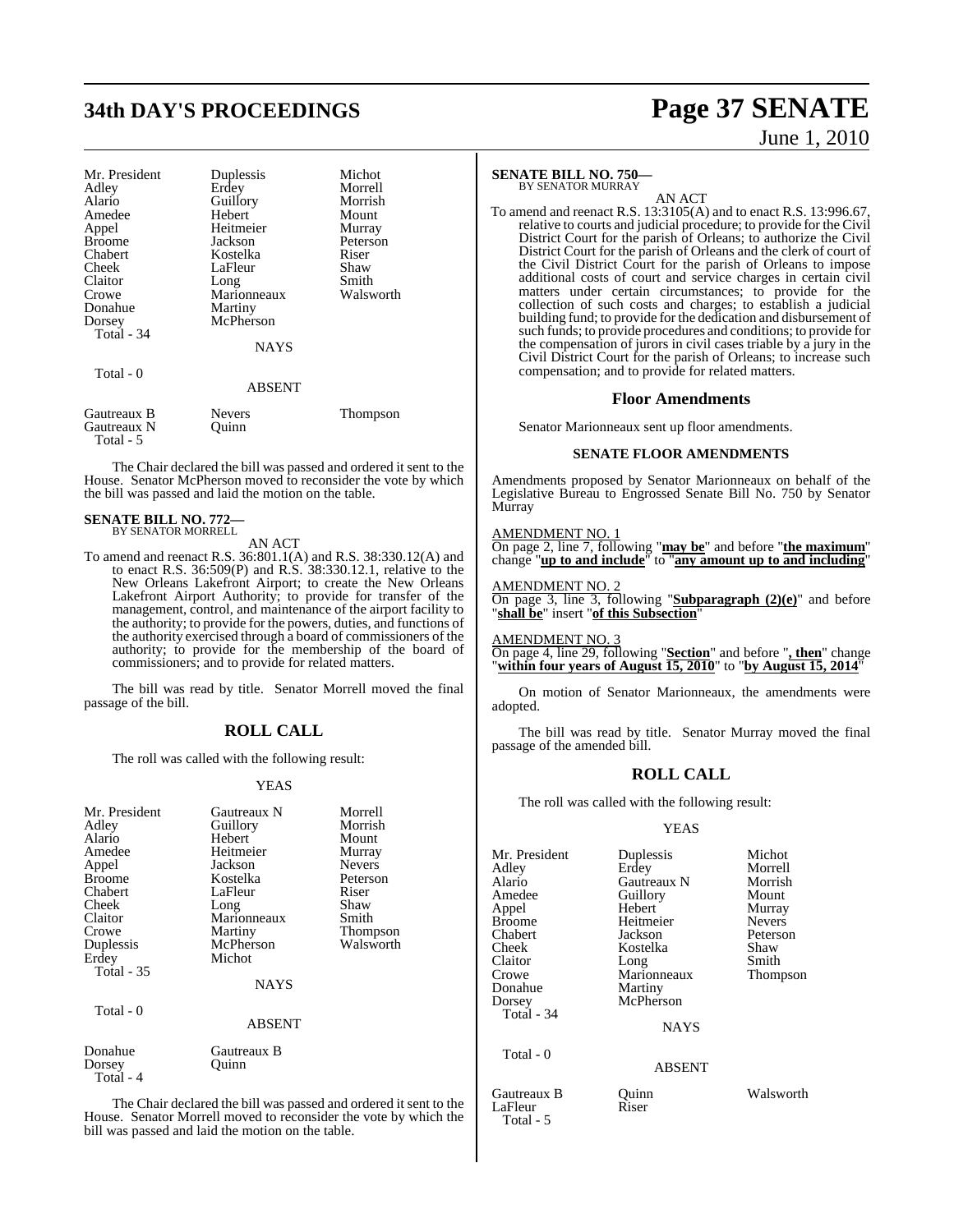The Chair declared the amended bill was passed, ordered reengrossed and sent to the House. Senator Murray moved to reconsider the vote by which the bill was passed and laid the motion on the table.

#### **SENATE BILL NO. 804— (Substitute of Senate Bill No. 754 by Senator Morrell)**

BY SENATOR MORRELL

AN ACT

To amend and reenact R.S. 36:801.1(A), R.S. 38:330.12 and 330.12.1, to enact R.S. 36:509(P) and R.S. 38:330.12.1, and to repeal R.S. 36:509(P), relative to non-flood protection assets, functions, and activities within a levee district within the jurisdiction of an authority; to provide for the management and control of such assets; to create the Non-flood Protection Asset Management Authoritywithin theDepartment of Transportation and Development and as a political subdivision; to transfer management of such assets from the division of administration to the authority; to provide for the powers, duties, and functions of the authority; to provide for a board of commissioners of the authority; to provide for membership of the board of commissioners; and to provide for related matters.

The bill was read by title. Senator Morrell moved the final passage of the bill.

#### **ROLL CALL**

The roll was called with the following result:

#### YEAS

| Mr. President<br>Adley<br>Appel<br><b>Broome</b><br>Chabert<br>Cheek<br>Dorsey<br>Duplessis<br>Total - 24 | Guillory<br>Hebert<br>Heitmeier<br>Jackson<br>LaFleur<br>Long<br>Marionneaux<br>McPherson | Morrell<br>Morrish<br>Murray<br><b>Nevers</b><br>Peterson<br>Shaw<br>Smith<br>Thompson |
|-----------------------------------------------------------------------------------------------------------|-------------------------------------------------------------------------------------------|----------------------------------------------------------------------------------------|
|                                                                                                           | <b>NAYS</b>                                                                               |                                                                                        |
| Alario<br>Amedee<br>Claitor<br>Total - 8                                                                  | Crowe<br>Donahue<br>Kostelka<br><b>ABSENT</b>                                             | Martiny<br>Mount                                                                       |
| Erdey<br>Gautreaux B<br>Gautreaux N<br>Total - 7                                                          | Michot<br>Quinn<br>Riser                                                                  | Walsworth                                                                              |

The Chair declared the bill was passed and ordered it sent to the House. Senator Morrell moved to reconsider the vote by which the bill was passed and laid the motion on the table.

#### **SENATE BILL NO. 82—** BY SENATOR GUILLORY

AN ACT

To amend and reenact R.S. 18:59.2(B), relative to registrars of voters; to provide relative to authorized positions in the office of the registrar of voters in St. Landry Parish; and to provide for related matters.

The bill was read by title. Senator Guillory moved the final passage of the bill.

# **Page 38 SENATE 34th DAY'S PROCEEDINGS**

## **ROLL CALL**

The roll was called with the following result:

YEAS

| Mr. President     | Erdey       | Michot        |
|-------------------|-------------|---------------|
| Adley             | Gautreaux N | Morrell       |
| Alario            | Guillory    | Morrish       |
| Amedee            | Hebert      | Mount         |
| Appel             | Heitmeier   | Murray        |
| <b>Broome</b>     | Jackson     | <b>Nevers</b> |
| Chabert           | Kostelka    | Peterson      |
| Cheek             | LaFleur     | Riser         |
| Crowe             | Long        | Shaw          |
| Donahue           | Marionneaux | Smith         |
| Dorsey            | Martiny     | Thompson      |
| Duplessis         | McPherson   | Walsworth     |
| Total - 36        |             |               |
|                   | <b>NAYS</b> |               |
| Cl <sub>air</sub> |             |               |

Total - 1

Gautreaux B Quinn Total - 2

The Chair declared the bill was passed and ordered it sent to the House. Senator Guillory moved to reconsider the vote by which the bill was passed and laid the motion on the table.

ABSENT

#### **SENATE BILL NO. 507—** BY SENATOR JACKSON

AN ACT To amend and reenact R.S. 42:1132(D), 1134(N), and 1157(A)(1) and  $(3)$  and to enact Chapter  $46$  of Title  $33$  of the Louisiana Revised Statutes of 1950, to be comprised of R.S. 33:9661 through 9669, relative to the regulation of lobbying; to provide for the regulation of lobbying of local government; to provide for the reporting of certain expenditures by principals and employers of lobbyists; to provide definitions; to provide for registration, reporting, and disclosure; to provide for administration and enforcement; to provide for penalties; and to provide for related matters.

#### **Floor Amendments**

Senator Marionneaux sent up floor amendments.

#### **SENATE FLOOR AMENDMENTS**

Amendments proposed by Senator Marionneaux on behalf of the Legislative Bureau to Engrossed Senate Bill No. 507 by Senator Jackson

AMENDMENT NO. 1

On page 9, line 29, following "**mailing**" and before "**documents**" change "**said**" to "**the**"

On motion of Senator Marionneaux, the amendments were adopted.

#### **Floor Amendments**

Senator Jackson proposed the following amendments.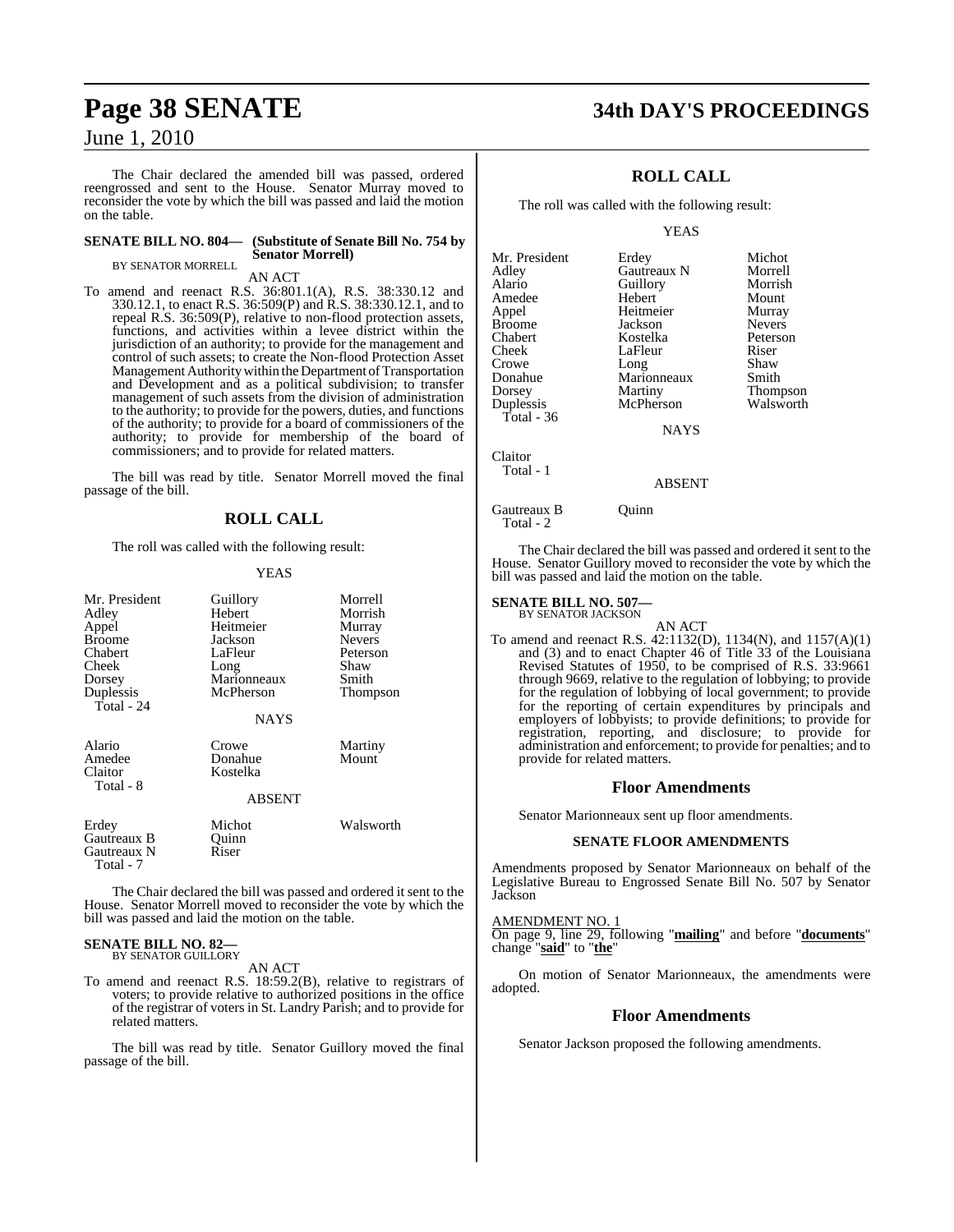# **34th DAY'S PROCEEDINGS Page 39 SENATE**

# June 1, 2010

#### **SENATE FLOOR AMENDMENTS**

Amendments proposed by Senator Jackson to Engrossed Senate Bill No. 507 by Senator Jackson

#### AMENDMENT NO. 1

On page 4, delete line 29 and insert the following:

"**(7)(a) "Lobbyist" means either of the following:**

**(i) Any person who is employed or engaged for compensation to act in a representative capacity for the purpose of lobbying if lobbying constitutes one of the principal duties of such employment or engagement and makes an expenditure in excess**

**of five hundred dollars in the aggregate within the calendar year. (ii) Any person who acts in a representative capacity and makes an expenditure in excess of five hundred dollars in the aggregate within the calendar year.**

**(b) However, "lobbyist" shall not mean any person who does not make any direct act or have any direct communication with a local governmental official for the purpose of influencing a local governmental action.**"

#### AMENDMENT NO. 2

On page 5, delete lines 1 through 14

On motion of Senator Jackson, the amendments were adopted.

On motion of Senator Jackson, the amended bill was read by title and returned to its regular order in Third Reading and Final Passage.

#### **SENATE BILL NO. 515—** BY SENATOR KOSTELKA

AN ACT

To amend and reenact R.S.  $44:4.1(B)(10)$  and  $(25)$ , relative to public records; to provide relative to exceptions to public records law for certain records; and to provide for related matters.

The bill was read by title. Senator Kostelka moved the final passage of the bill.

#### **ROLL CALL**

The roll was called with the following result:

#### YEAS

| Mr. President<br>Adley<br>Alario<br>Amedee<br>Appel<br><b>Broome</b><br>Chabert<br>Cheek<br>Claitor<br>Crowe<br>Donahue<br>Dorsey<br>Total - 36 | Duplessis<br>Erdey<br>Gautreaux N<br>Guillory<br>Hebert<br>Heitmeier<br>Jackson<br>Kostelka<br>Long<br>Marionneaux<br>Martiny<br>McPherson | Michot<br>Morrell<br>Morrish<br>Mount<br>Murray<br><b>Nevers</b><br>Peterson<br>Riser<br>Shaw<br>Smith<br>Thompson<br>Walsworth |
|-------------------------------------------------------------------------------------------------------------------------------------------------|--------------------------------------------------------------------------------------------------------------------------------------------|---------------------------------------------------------------------------------------------------------------------------------|
|                                                                                                                                                 | <b>NAYS</b>                                                                                                                                |                                                                                                                                 |
| Total - 0                                                                                                                                       | <b>ABSENT</b>                                                                                                                              |                                                                                                                                 |
| Gautreaux B<br>Total - 3                                                                                                                        | LaFleur                                                                                                                                    | Juınn                                                                                                                           |

The Chair declared the bill was passed and ordered it sent to the House. Senator Kostelka moved to reconsider the vote by which the bill was passed and laid the motion on the table.

#### **SENATE BILL NO. 554—**

BY SENATOR GUILLORY AN ACT

To enact R.S. 15:569(D) and R.S. 49:967(E) and (F), relative to the Administrative Procedure Act; to provide that the Administrative Procedure Act does not apply to certain actions of the Department of Public Safety and Corrections; and to provide for related matters.

The bill was read by title. Senator Guillory moved the final passage of the bill.

#### **ROLL CALL**

The roll was called with the following result:

#### YEAS

| Mr. President | Erdey         | Morrell       |
|---------------|---------------|---------------|
| Adley         | Gautreaux N   | Morrish       |
| Alario        | Guillory      | Mount         |
| Amedee        | Hebert        | Murray        |
| Appel         | Heitmeier     | <b>Nevers</b> |
| <b>Broome</b> | Jackson       | Peterson      |
| Chabert       | Kostelka      | Riser         |
| Cheek         | LaFleur       | Shaw          |
| Claitor       | Long          | Smith         |
| Crowe         | Marionneaux   | Thompson      |
| Donahue       | Martiny       | Walsworth     |
| Dorsey        | McPherson     |               |
| Duplessis     | Michot        |               |
| Total - 37    |               |               |
|               | NAYS          |               |
| Total - 0     |               |               |
|               | <b>ABSENT</b> |               |
| Gautreaux B   | Ouinn)        |               |

Total - 2

The Chair declared the bill was passed and ordered it sent to the House. Senator Guillory moved to reconsider the vote by which the bill was passed and laid the motion on the table.

#### **SENATE BILL NO. 563—**

BY SENATOR CHEEK AN ACT

To enact R.S. 46:2742(D), relative to the nursing home reimbursement methodology; to provide for certain monies collected by the Department of Health and Hospitals to be deposited into the Medicaid Trust Fund for the Elderly; and to provide for related matters.

The bill was read by title. Senator Cheek moved the final passage of the bill.

#### **ROLL CALL**

The roll was called with the following result:

#### YEAS

| Mr. President | Erdey               | Michot        |
|---------------|---------------------|---------------|
| Adley         | Gautreaux N         | Morrell       |
| Alario        | Guillory            | Morrish       |
| Appel         | Hebert              | Mount         |
| Broome        | Heitmeier           | Murray        |
| Chabert       | Jackson             | <b>Nevers</b> |
| Cheek         | Kostelka            | Riser         |
| Claitor       | LaFleur             | Shaw          |
| Crowe         |                     | Smith         |
| Donahue       | Long<br>Marionneaux | Thompson      |
|               |                     |               |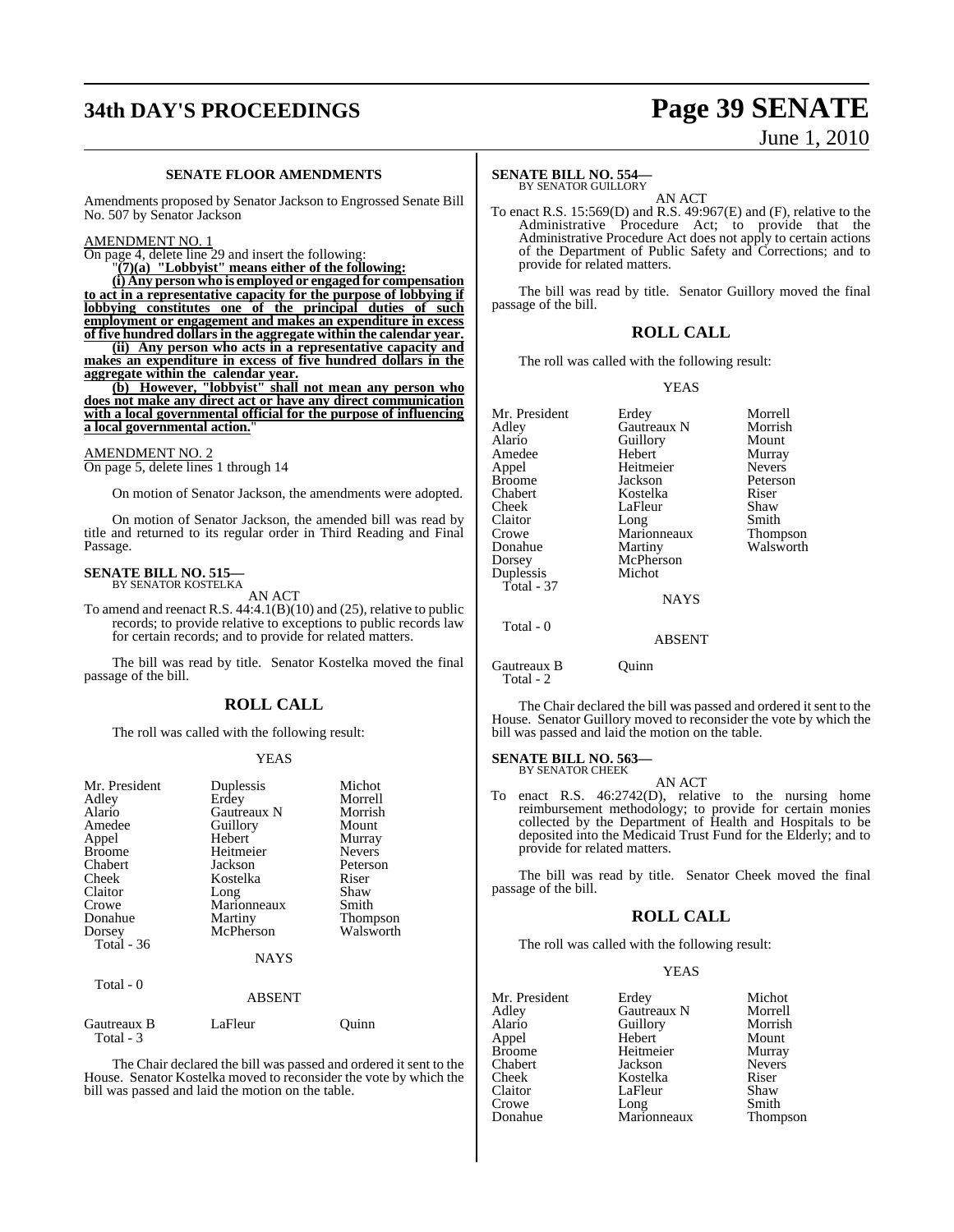| Dorsey<br>Duplessis<br>Total - $35$ | Martiny<br>McPherson | Walsworth |
|-------------------------------------|----------------------|-----------|
|                                     | <b>NAYS</b>          |           |
| Total - 0                           | <b>ABSENT</b>        |           |

Amedee Peterson<br>Gautreaux B Quinn Gautreaux B Total - 4

The Chair declared the bill was passed and ordered it sent to the House. Senator Cheek moved to reconsider the vote by which the bill was passed and laid the motion on the table.

# **SENATE BILL NO. 593—** BY SENATOR ADLEY

AN ACT

To amend and reenact R.S. 44:5, relative to public records; to provide for the application of public records law to records of the office of the governor; to provide exceptions; and to provide for related matters.

On motion of Senator Adley Senate Bill No. 593, was made Special Order of the Day No. 1 on Thursday, June 3, 2010.

#### **Senate Bills and Joint Resolutions on Third Reading and Final Passage, Subject to Call**

#### **Called from the Calendar**

Senator Cheek asked that Senate Bill No. 523 be called from the Calendar.

#### **SENATE BILL NO. 523—** BY SENATOR CHEEK

AN ACT

To enact Subpart E of Part VII of Chapter 5 of Title 40 of the Louisiana Revised Statutes, to be comprised of R.S. 40:1236.21 through 1236.31, relative to emergency medical services; to provide for the creation of the statewide ambulance service district; to provide for the purpose and object of the district; to provide for a board of commissioners; to provide for powers and duties of the board of commissioners; to provide for domicile of the district; to provide for rules and regulations; to provide for the authority to incur debt and issue general bonds; to provide for legislative findings; and to provide for related matters.

#### **Floor Amendments**

Senator Marionneaux sent up floor amendments.

#### **SENATE FLOOR AMENDMENTS**

Amendments proposed by Senator Marionneaux on behalf of the Legislative Bureau to Engrossed Senate Bill No. 523 by Senator Cheek

AMENDMENT NO. 1 On page 2, line 13, following "**there**" and before "**sufficient**" change "**exists**" to "**exist**"

AMENDMENT NO. 2 On page 2, line 17, following "**(7)**" and before "**Louisiana**" change "**That the**" to "**The**"

AMENDMENT NO. 3 On page 4, line 19, following "**its**" and before "**chairman**" change

"**member's**" to "**members**"

On motion of Senator Marionneaux, the amendments were adopted.

# **Page 40 SENATE 34th DAY'S PROCEEDINGS**

The bill was read by title. Senator Cheek moved the final passage of the amended bill.

## **ROLL CALL**

The roll was called with the following result:

#### YEAS

| Mr. President | Erdey       | Morrell       |
|---------------|-------------|---------------|
| Adley         | Gautreaux N | Morrish       |
| Alario        | Guillory    | Mount         |
| Amedee        | Hebert      | Murray        |
| Appel         | Heitmeier   | <b>Nevers</b> |
| <b>Broome</b> | Jackson     | Peterson      |
| Chabert       | Kostelka    | Riser         |
| Cheek         | LaFleur     | Shaw          |
| Claitor       | Long        | Smith         |
| Crowe         | Marionneaux | Thompson      |
| Donahue       | Martiny     | Walsworth     |
| Dorsey        | McPherson   |               |
| Duplessis     | Michot      |               |
| Total - 37    |             |               |
|               | <b>NAYS</b> |               |
| Total - 0     |             |               |
|               | ARSENT      |               |

Gautreaux B Quinn

Total - 2

The Chair declared the amended bill was passed, ordered reengrossed and sent to the House. Senator Cheek moved to reconsider the vote by which the bill was passed and laid the motion on the table.

#### **Called from the Calendar**

Senator Cheek asked that Senate Bill No. 710 be called from the Calendar.

#### **SENATE BILL NO. 710—** BY SENATOR CHEEK

AN ACT

To enact R.S. 22:1874(A)(5), relative to billing by contracted health care providers; to provide with respect to the payment to any new provider to the contracted network of providers; and to provide for related matters.

#### **Floor Amendments**

Senator Marionneaux sent up floor amendments.

#### **SENATE FLOOR AMENDMENTS**

Amendments proposed by Senator Marionneaux on behalf of the Legislative Bureau to Engrossed Senate Bill No. 710 by Senator Cheek

#### AMENDMENT NO. 1

On page 1, line 10, following "**(b)**" and before "**are**" insert "**of this Paragraph**"

AMENDMENT NO. 2

On page 2, line 8, following "**days**" and before "**receipt**" change "**of**" to "**after**"

#### AMENDMENT NO. 3

On page 2, line 17, following "**(a)**" and before "**shall**" insert "**of this Paragraph**"

On motion of Senator Marionneaux, the amendments were adopted.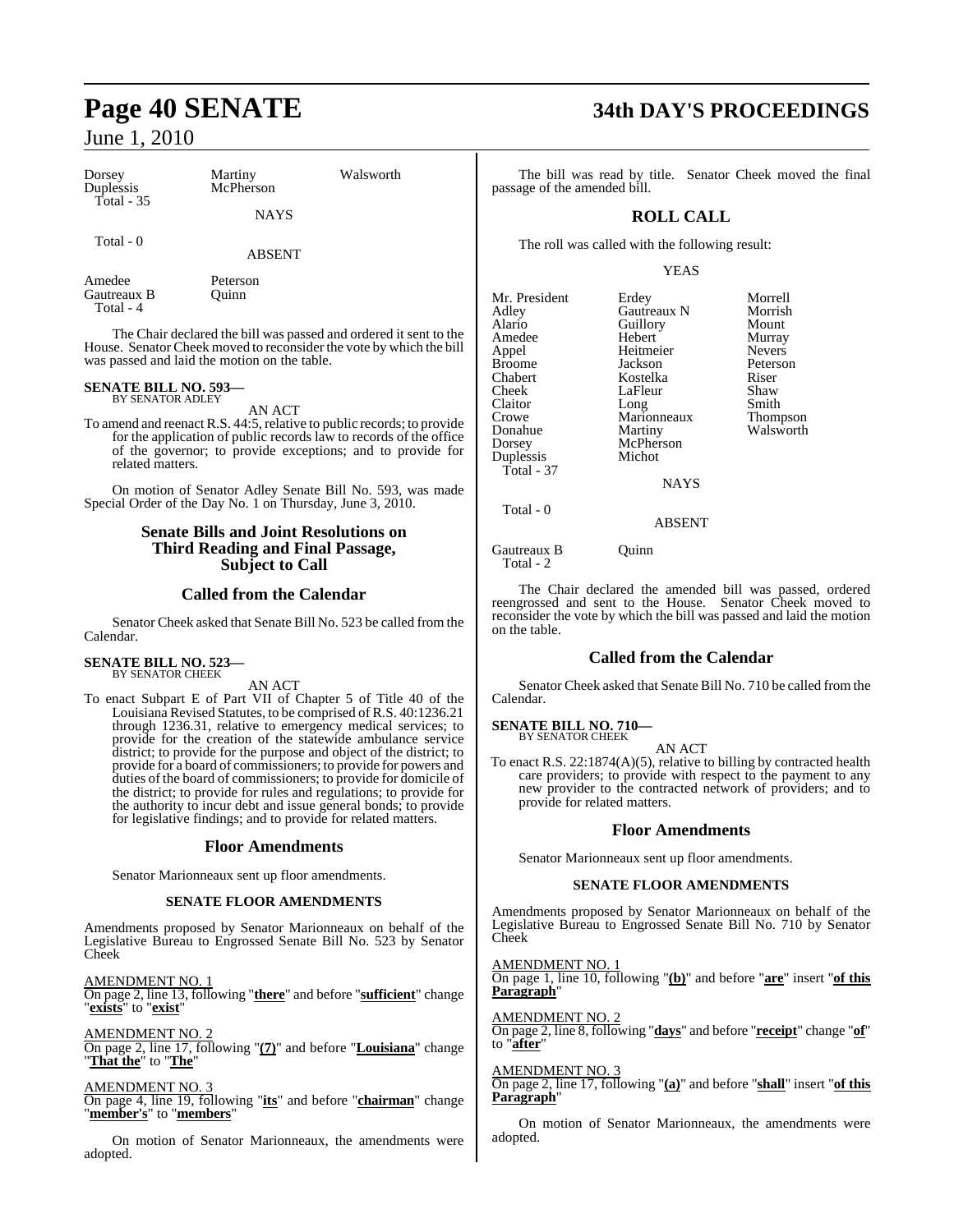# **34th DAY'S PROCEEDINGS Page 41 SENATE**

#### **Floor Amendments**

Senator Cheek proposed the following amendments.

#### **SENATE FLOOR AMENDMENTS**

Amendments proposed by Senator Cheek to Engrossed Senate Bill No. 710 by Senator Cheek

#### AMENDMENT NO. 1

On page 2, between lines 19 and 20, insert the following:

"**(d) If, upon compliance with Subparagraph (a) of this Paragraph, a health insurance issuer, completesthe credentialing process on the new physician and determines that the physician does not meet the issuer's credentialing requirements either of the following may occur:**

**(i) The health insurance issuer may recover from the physician or the physician group an amount equal to the difference between appropriate paymentsfor in-networkbenefits and out-of-network benefits provided that the health insurance issuer has notified the applicant physician of the adverse determination and provided that the health insurance issuer has initiated action regarding such recovery within thirty days of the adverse determination.**

**(ii) The physician or the physician group may retain any deductible, coinsurance or copayment collected or in the process of being collected as of the date of receipt of the issuer's determination, so long as the amount is not in excess of the amount owed by the insured or enrollee for out-of-network** services.

#### AMENDMENT NO. 2

On page 2, after line 20, insert the following: "Section 2. This Actshall become effective on January 1, 2011."

On motion of Senator Cheek, the amendments were adopted.

The bill was read by title. Senator Cheek moved the final passage of the amended bill.

#### **ROLL CALL**

The roll was called with the following result:

#### YEAS

| Mr. President<br>Adley<br>Alario<br>Amedee<br>Appel<br><b>Broome</b><br>Chabert<br>Cheek<br>Claitor<br>Crowe<br>Donahue<br>Dorsey<br>Duplessis<br>Total - 37 | Erdey<br>Gautreaux N<br>Guillory<br>Hebert<br>Heitmeier<br>Jackson<br>Kostelka<br>LaFleur<br>Long<br>Marionneaux<br>Martiny<br>McPherson<br>Michot<br><b>NAYS</b> | Morrell<br>Morrish<br>Mount<br>Murray<br><b>Nevers</b><br>Peterson<br>Riser<br>Shaw<br>Smith<br>Thompson<br>Walsworth |
|--------------------------------------------------------------------------------------------------------------------------------------------------------------|-------------------------------------------------------------------------------------------------------------------------------------------------------------------|-----------------------------------------------------------------------------------------------------------------------|
| Total - 0                                                                                                                                                    | <b>ABSENT</b>                                                                                                                                                     |                                                                                                                       |

Gautreaux B Quinn Total - 2

The Chair declared the amended bill was passed, ordered reengrossed and sent to the House. Senator Cheek moved to reconsider the vote by which the bill was passed and laid the motion on the table.

#### **Called from the Calendar**

Senator Cheek asked that Senate Bill No. 769 be called from the Calendar.

#### **SENATE BILL NO. 769—** BY SENATOR CHEEK

AN ACT

To amend and reenact R.S. 40:1563.1(A)(16) and to enact R.S. 14:51.1 and R.S. 40:1563.1(A)(17), relative to arson and use of explosives; to provide relative to injury to persons; to provide relative to injury to firefighters, law enforcement officers, and first responders; to provide for authority to make arrests; and to provide for related matters.

#### **Floor Amendments**

Senator Cheek proposed the following amendments.

#### **SENATE FLOOR AMENDMENTS**

Amendments proposed by Senator Cheek to Engrossed Senate Bill No. 769 by Senator Cheek

#### AMENDMENT NO. 1

On page 1, line 11, after "**or**" and before "**moveable**" insert "**other**" and after "**moveable**" delete "**whereby:**" and insert "**belonging to another if either of the following occurs:**"

#### AMENDMENT NO. 2

On page 1, line 13, change "**explosion; or**" to "**explosion.**"

On motion of Senator Cheek, the amendments were adopted.

The bill was read by title. Senator Cheek moved the final passage of the amended bill.

#### **ROLL CALL**

The roll was called with the following result:

#### YEAS

| Mr. President<br>Adley<br>Alario<br>Amedee<br>Appel<br>Broome<br>Chabert<br>Cheek<br>Claitor<br>Donahue<br>Dorsey<br>Duplessis<br>Total - 36<br>Total - 0 | Erdey<br>Gautreaux N<br>Guillory<br>Hebert<br>Heitmeier<br>Jackson<br>Kostelka<br>LaFleur<br>Long<br>Marionneaux<br>Martiny<br>McPherson<br><b>NAYS</b> | Michot<br>Morrell<br>Morrish<br>Mount<br>Murray<br><b>Nevers</b><br>Peterson<br>Riser<br>Shaw<br>Smith<br>Thompson<br>Walsworth |
|-----------------------------------------------------------------------------------------------------------------------------------------------------------|---------------------------------------------------------------------------------------------------------------------------------------------------------|---------------------------------------------------------------------------------------------------------------------------------|
|                                                                                                                                                           | <b>ABSENT</b>                                                                                                                                           |                                                                                                                                 |
| Crowe<br>Total - 3                                                                                                                                        | Gautreaux B                                                                                                                                             | Ouınn                                                                                                                           |

The Chair declared the amended bill was passed, ordered reengrossed and sent to the House. Senator Cheek moved to reconsider the vote by which the bill was passed and laid the motion on the table.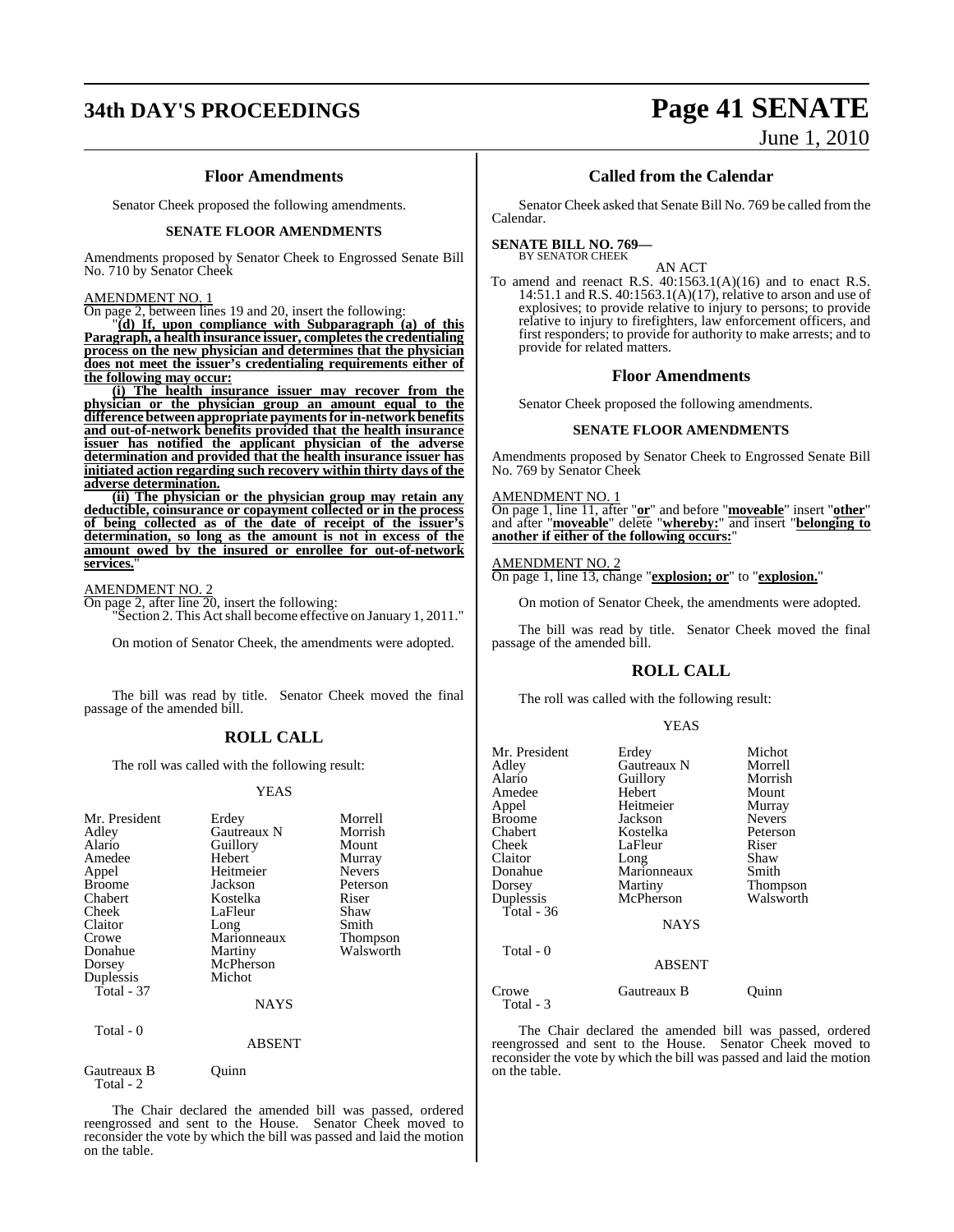# **Page 42 SENATE 34th DAY'S PROCEEDINGS**

## **Called from the Calendar**

Senator Cheek asked that Senate Bill No. 780 be called from the Calendar.

## **SENATE BILL NO. 780—**

- BY SENATORS CHEEK, DORSEY, DUPLESSIS AND MOUNT AND REPRESENTATIVE BURFORD AN ACT
- To amend and reenact R.S. 15:543.1 and to enact R.S. 15:553, relative to sex offenders; to provide for lifetime registration; to prohibit certain types of employment of sex offenders; to provide for penalties; and to provide for related matters.

#### **Floor Amendments**

Senator Marionneaux sent up floor amendments.

#### **SENATE FLOOR AMENDMENTS**

Amendments proposed by Senator Marionneaux on behalf of the Legislative Bureau to Engrossed Senate Bill No. 780 by Senator Cheek

AMENDMENT NO. 1 On page 2, line 8, following "every" and before "days" change "90" to "ninety"

AMENDMENT NO. 2

On page 8, line 19, following "**pursuant**" and before "**Chapter**" insert "**to**"

AMENDMENT NO. 3

On page 9, line 18, following "**shall**" and before "**to**" change "**only apply**" to "**apply only**"

On motion of Senator Marionneaux, the amendments were adopted.

#### **Floor Amendments**

Senator Cheek proposed the following amendments.

#### **SENATE FLOOR AMENDMENTS**

Amendments proposed by Senator Cheek to Engrossed Senate Bill No. 780 by Senator Cheek

AMENDMENT NO. 1

On page 1, line 2, after "reenact" delete "R.S. 15:543.1" and insert "R.S. 15:529.1(A)(1)(a) and 543.1"

AMENDMENT NO. 2

On page 1, line 3, change "lifetime registration;" to "sentencing for second sexual offense;

AMENDMENT NO. 2

On page 1, line 6, after "Section 1." change "R.S. 15:543.1 is" to "R.S.  $15:529.1(A)(1)(a)$  and 543.1 are"

#### AMENDMENT NO. 3

On page 1, between lines 7 and 8 insert the following:

"§529.1. Sentences for second and subsequent offenses; certificate of warden or clerk of court in the state of Louisiana as evidence

 $A.(1)$ 

 $(a)$  $(i)$  If the second felony is such that upon a first conviction the offender would be punishable by imprisonment for any termlessthan his natural life, then the sentence to imprisonment shall be for a determinate term not less than one-half the longest term and not more than twice the longest term prescribed for a first conviction; **or**

**(ii) If the second felony and the prior felony are felonies defined in R.S. 15:541 as sex offenses involving victims who are under the age of eighteen at the time of the commission of the offenses, the person shall be imprisoned for the remainder of his natural life, without benefit of parole, probation, or suspension of sentence. The provisions of this Subparagraph shall only apply to second felony offenses occurring on or after August 15, 2010.**

\* \* \*"

#### AMENDMENT NO. 4

On page 9, delete lines 18 and 19 and insert the following: "**F. The provisions of this Section shall only apply to person ordered by the court to register as a sex offender on or after August 15, 2010.**"

On motion of Senator Cheek, the amendments were adopted.

The bill was read by title. Senator Cheek moved the final passage of the amended bill.

## **ROLL CALL**

The roll was called with the following result:

YEAS

| Mr. President | Erdey         | Michot        |
|---------------|---------------|---------------|
| Adley         | Gautreaux N   | Morrell       |
| Alario        | Guillory      | Morrish       |
| Amedee        | Hebert        | Mount         |
| Appel         | Heitmeier     | Murray        |
| <b>Broome</b> | Jackson       | <b>Nevers</b> |
| Chabert       | Kostelka      | Riser         |
| Cheek         | LaFleur       | Shaw          |
| Claitor       | Long          | Smith         |
| Crowe         | Marionneaux   | Thompson      |
| Dorsey        | Martiny       | Walsworth     |
| Duplessis     | McPherson     |               |
| Total - $35$  |               |               |
|               | <b>NAYS</b>   |               |
| Total - 0     |               |               |
|               | <b>ABSENT</b> |               |
|               |               |               |

Donahue Peterson<br>Gautreaux B Quinn Gautreaux B Total - 4

The Chair declared the amended bill was passed, ordered reengrossed and sent to the House. Senator Cheek moved to reconsider the vote by which the bill was passed and laid the motion on the table.

## **Explanation of Vote**

Senator Donahue stated he appeared as absent on the vote on Senate Bill No. 780. He intended to vote yea and asked that the Official Journal so state.

### **House Concurrent Resolutions on Second Reading Reported by Committees**

## **HOUSE CONCURRENT RESOLUTION NO. 48—** BY REPRESENTATIVE RICHMOND A CONCURRENT RESOLUTION

To urge and request the Judicial Council to study and make recommendations for inclusion by the Supreme Court of Louisiana in the uniform rules of state court guidelines for the qualifications and standards governing the use of interpreters in the courts for non-English-speaking principal parties in interest, defendants, and witnesses in proceedings before the court.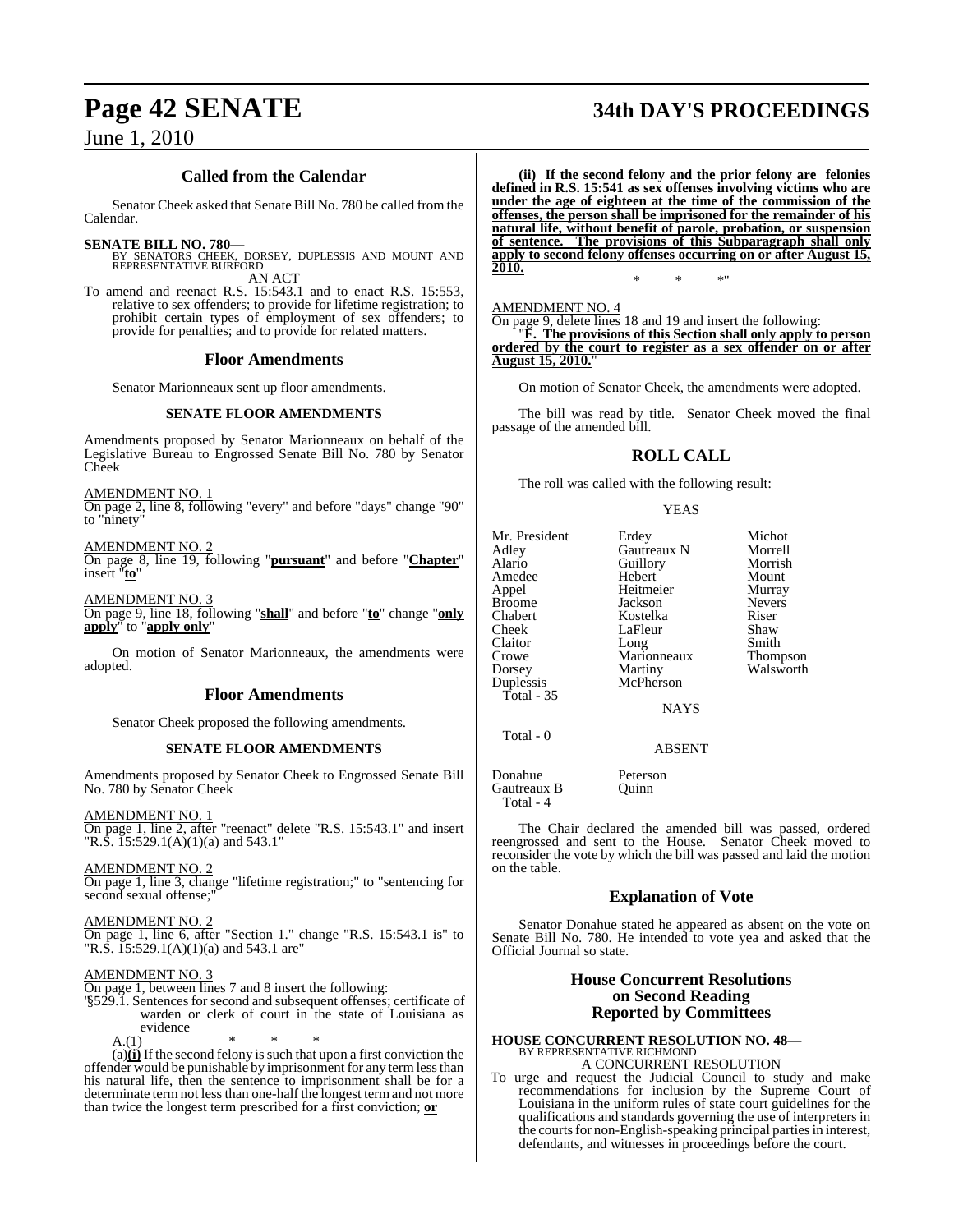# **34th DAY'S PROCEEDINGS Page 43 SENATE**

Reported favorably by the Committee on Judiciary A.

The resolution was read by title. Senator Murray moved to concur in the House Concurrent Resolution.

#### **ROLL CALL**

The roll was called with the following result:

#### YEAS

| Mr. President | Erdey       | Morrell         |
|---------------|-------------|-----------------|
| Adley         | Gautreaux N | Morrish         |
| Alario        | Hebert      | Mount           |
| Amedee        | Heitmeier   | Murray          |
| Appel         | Jackson     | <b>Nevers</b>   |
| <b>Broome</b> | Kostelka    | Peterson        |
| Chabert       | LaFleur     | Riser           |
| Cheek         | Long        | Shaw            |
| Claitor       | Marionneaux | Smith           |
| Donahue       | Martiny     | <b>Thompson</b> |
| Dorsey        | McPherson   | Walsworth       |
| Duplessis     | Michot      |                 |
| Total - 35    |             |                 |
|               | <b>NAYS</b> |                 |
|               |             |                 |

#### Total - 0

#### ABSENT

| Crowe       | Guillory |
|-------------|----------|
| Gautreaux B | Ouinn    |
| Total - 4   |          |

The Chair declared the Senate concurred in the House Concurrent Resolution and ordered it returned to the House.

#### **House Concurrent Resolutions on Third Reading and Final Passage**

## **HOUSE CONCURRENT RESOLUTION NO. 7—** BY REPRESENTATIVE LEGER A CONCURRENT RESOLUTION

To suspend until sixty days after final adjournment of the 2011 Regular Session of the Legislature of Louisiana the provisions of R.S. 49:214.6.6, relative to the Infrastructure Priority Program.

The resolution was read by title. Senator Peterson moved to concur in the House Concurrent Resolution.

#### **ROLL CALL**

The roll was called with the following result:

#### YEAS

| Mr. President     | Erdey       | Morrell       |
|-------------------|-------------|---------------|
| Adley             | Gautreaux N | Morrish       |
| Alario            | Guillory    | Mount         |
| Amedee            | Heitmeier   | Murray        |
| Appel             | Jackson     | <b>Nevers</b> |
| <b>Broome</b>     | Kostelka    | Peterson      |
| Chabert           | LaFleur     | Riser         |
| Cheek             | Long        | Shaw          |
| Crowe             | Marionneaux | Smith         |
| Donahue           | Martiny     | Thompson      |
| Dorsey            | McPherson   | Walsworth     |
| Duplessis         | Michot      |               |
| <b>Total - 35</b> |             |               |
|                   | NAYS        |               |

Total - 0

# June 1, 2010

#### ABSENT

Claitor Hebert<br>Gautreaux B Ouinn Gautreaux B Total - 4

The Chair declared the Senate concurred in the House Concurrent Resolution and ordered it returned to the House.

## **House Bills and Joint Resolutions on Third Reading and Final Passage**

#### **Bagneris Rule**

Senator Nevers moved to suspend the rules to temporarily pass over controversial House Bills on Third Reading and Final Passage with the intention of taking them up later, in their regular order.

Without objection, so ordered.

# **HOUSE BILL NO. 211—** BY REPRESENTATIVE PUGH

AN ACT

To enact R.S. 32:299(A)(3), relative to off-road vehicles; to provide that off-road vehicles can be driven by certain persons on university and college streets; and to provide for related matters.

The bill was read by title. Senator Long moved the final passage of the bill.

#### **ROLL CALL**

The roll was called with the following result:

#### YEAS

| Erdey         | Morrell                          |
|---------------|----------------------------------|
| Gautreaux N   | Morrish                          |
|               | Mount                            |
| Hebert        | Murray                           |
| Heitmeier     | <b>Nevers</b>                    |
| Jackson       | Peterson                         |
| Kostelka      | Riser                            |
| LaFleur       | Shaw                             |
| Long          | Smith                            |
| Marionneaux   | Thompson                         |
|               | Walsworth                        |
|               |                                  |
| Michot        |                                  |
|               |                                  |
| <b>NAYS</b>   |                                  |
|               |                                  |
| <b>ABSENT</b> |                                  |
|               | Guillory<br>Martiny<br>McPherson |

Gautreaux B Quinn

Total - 2

The Chair declared the bill was passed and ordered it returned to the House. Senator Long moved to reconsider the vote by which the bill was passed and laid the motion on the table.

# **HOUSE BILL NO. 356—** BY REPRESENTATIVE CHAMPAGNE

AN ACT

To designate U.S. 90, a future I-49 Corridor, at its intersection with Louisiana Highway 675 interchange in Iberia Parish as the George T. Gros Memorial Overpass; and to provide for related matters.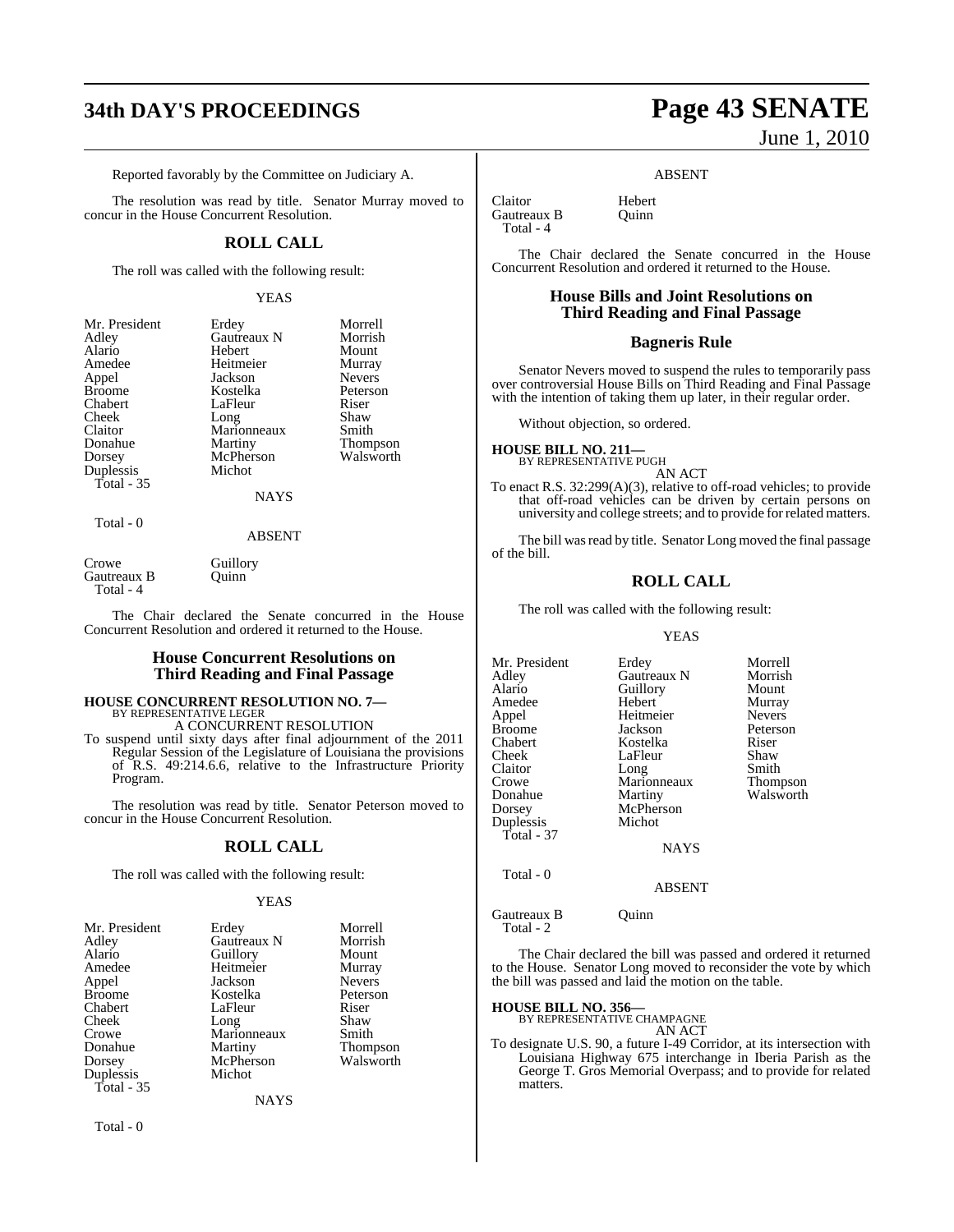#### **Floor Amendments**

Senator Hebert proposed the following amendments.

#### **SENATE FLOOR AMENDMENTS**

Amendments proposed by Senator Hebert to Engrossed House Bill No. 356 by Representative Champagne

#### AMENDMENT NO. 1

On page 1, delete lines 2 and 3, and insert:

"To urge and request the Department of Transportation and Development to work with the city of New Iberia and the parish of Iberia on the possibility of naming the Jefferson Street Bridge the George T. Gros Memorial Bridge; and to"

On page 1, line 6, after "Section 1." delete the remainder of the line and delete lines 7 through 9, and insert:

"The Department of Transportation and Development is hereby urged and requested to work with the city of New Iberia and the parish of Iberia on the possibility of naming the Jefferson Street Bridge the George T. Gros Memorial Bridge."

On motion of Senator Hebert, the amendments were adopted.

The bill was read by title. Senator Hebert moved the final passage of the amended bill.

#### **ROLL CALL**

The roll was called with the following result:

#### YEAS

| Mr. President | Erdey         | Morrell         |
|---------------|---------------|-----------------|
| Adley         | Gautreaux N   | Morrish         |
| Alario        | Guillory      | Mount           |
| Amedee        | Hebert        | Murray          |
| Appel         | Heitmeier     | <b>Nevers</b>   |
| <b>Broome</b> | Jackson       | Peterson        |
| Chabert       | Kostelka      | Riser           |
| Cheek         | LaFleur       | Shaw            |
| Claitor       | Long          | Smith           |
| Crowe         | Marionneaux   | <b>Thompson</b> |
| Donahue       | Martiny       | Walsworth       |
| Dorsey        | McPherson     |                 |
| Duplessis     | Michot        |                 |
| Total - $37$  |               |                 |
|               | <b>NAYS</b>   |                 |
| Total - 0     |               |                 |
|               | <b>ABSENT</b> |                 |

Gautreaux B Quinn Total - 2

The Chair declared the amended bill was passed and ordered it returned to the House. Senator Hebert moved to reconsider the vote by which the bill was passed and laid the motion on the table.

# **HOUSE BILL NO. 372—** BY REPRESENTATIVE PEARSON

AN ACT

To repeal R.S. 32:63.1, relative to speed limits; to repeal provisions relative to speed limits on Interstate 10 in St. Tammany Parish.

The bill was read by title. Senator Crowe moved the final passage of the bill.

# **Page 44 SENATE 34th DAY'S PROCEEDINGS**

### **ROLL CALL**

The roll was called with the following result:

#### YEAS

| Mr. President     | Gautreaux N   | Morrell         |
|-------------------|---------------|-----------------|
| Adley             | Guillory      | Morrish         |
| Alario            | Hebert        | Mount           |
| Amedee            | Heitmeier     | Murray          |
| Broome            | Jackson       | <b>Nevers</b>   |
| Chabert           | Kostelka      | Peterson        |
| Cheek             | LaFleur       | Riser           |
| Claitor           | Long          | Shaw            |
| Crowe             | Marionneaux   | Smith           |
| Dorsey            | Martiny       | <b>Thompson</b> |
| Duplessis         | McPherson     | Walsworth       |
| Erdey             | Michot        |                 |
| <b>Total - 35</b> |               |                 |
|                   | <b>NAYS</b>   |                 |
| Total - 0         |               |                 |
|                   | <b>ABSENT</b> |                 |
|                   |               |                 |

Appel Gautreaux B<br>Donahue Quinn Donahue Total - 4

The Chair declared the bill was passed and ordered it returned to the House. Senator Crowe moved to reconsider the vote by which the bill was passed and laid the motion on the table.

# **HOUSE BILL NO. 8—** BY REPRESENTATIVE WILLIAMS

AN ACT

To enact Code of Criminal Procedure Article 228.4, relative to the disposal of noncontraband unclaimed property seized in certain criminal investigations; to provide for the disposal of noncontraband unclaimed property seized in criminal investigations; to provide for the procedure for petitioning the court for the disposal of the noncontraband unclaimed property; to provide for the distribution of proceeds derived from the disposal of the noncontraband unclaimed property; and to provide for related matters.

#### **Floor Amendments**

Senator Adley proposed the following amendments.

#### **SENATE FLOOR AMENDMENTS**

Amendments proposed by Senator Adley to Reengrossed House Bill No. 8 by Representative Williams

#### AMENDMENT NO. 1

On page 2, between lines 21 and 22, insert the following:

5) All items of property designated by the court for sale shall be sold either by public sale, without appraisal, or by public auction conducted by a licensed auctioneer, without appraisal."

#### AMENDMENT NO. 2

On page 2, at the beginning of line 22, change " $(5)$ " to " $(6)$ "

# AMENDMENT NO. 3

On page 3, at the beginning of line 4, change " $(6)$ " to " $(7)$ "

On motion of Senator Adley, the amendments were adopted.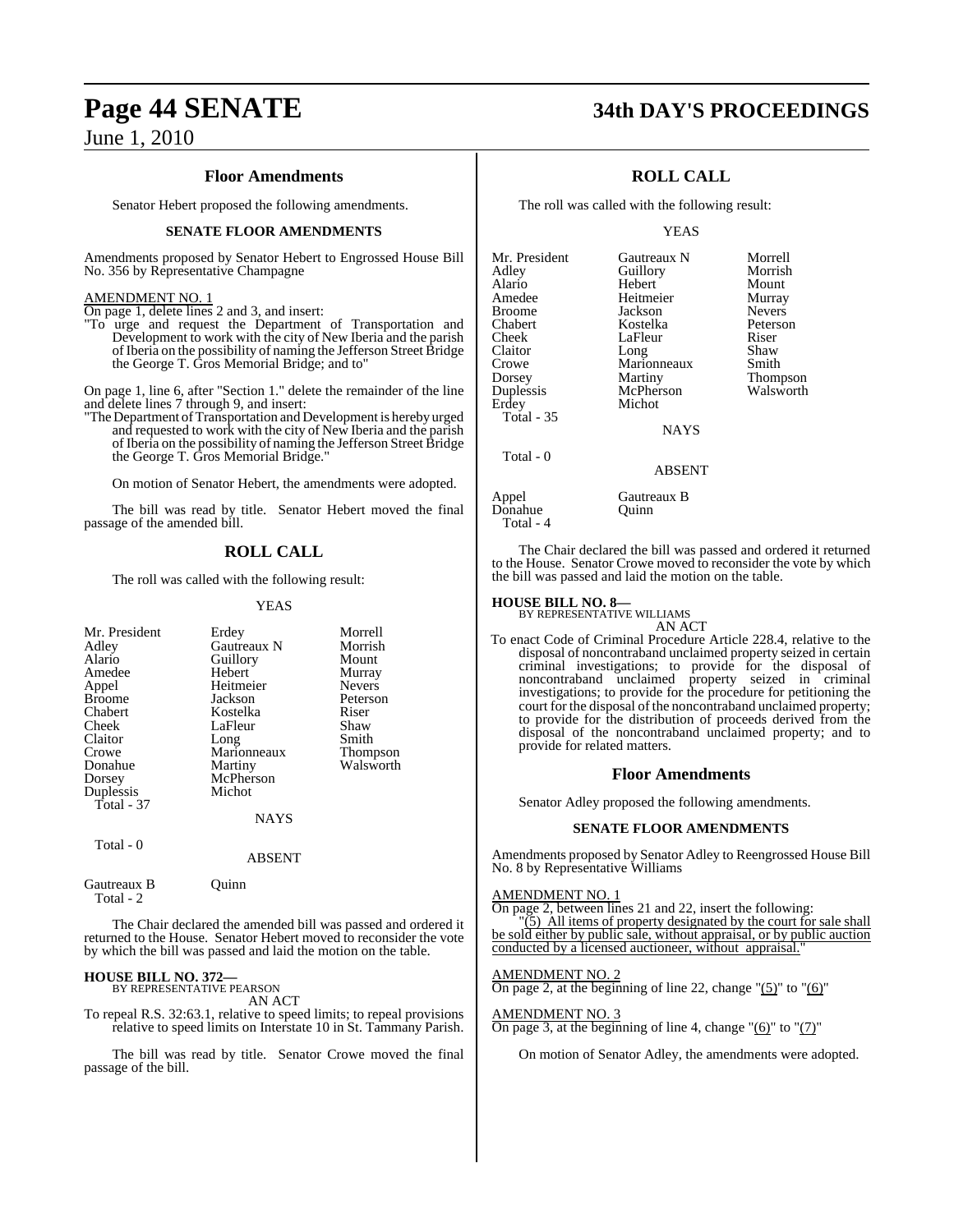# **34th DAY'S PROCEEDINGS Page 45 SENATE**

#### **Floor Amendments**

Senator Claitor proposed the following amendments.

#### **SENATE FLOOR AMENDMENTS**

Amendments proposed by Senator Claitor to Reengrossed House Bill No. 8 by Representative Williams

#### AMENDMENT NO. 1

On page, 2 after line 27, insert the following: "(c) Ten percent to the Indigent Defender Board for the district in which the matter arose.

On motion of Senator Claitor, the amendments were adopted.

The bill was read by title. Senator Guillory moved the final passage of the amended bill.

#### **ROLL CALL**

The roll was called with the following result:

#### YEAS

| Mr. President | Erdey              | Morrell       |
|---------------|--------------------|---------------|
| Adley         | <b>Gautreaux N</b> | Morrish       |
| Alario        | Guillory           | Mount         |
| Amedee        | Hebert             | Murray        |
| Appel         | Heitmeier          | <b>Nevers</b> |
| <b>Broome</b> | Jackson            | Peterson      |
| Chabert       | Kostelka           | Riser         |
| Cheek         | LaFleur            | Shaw          |
| Claitor       | Long               | Smith         |
| Crowe         | Marionneaux        | Thompson      |
| Donahue       | Martiny            | Walsworth     |
| Dorsey        | McPherson          |               |
| Duplessis     | Michot             |               |
| Total - 37    |                    |               |
|               | NAYS               |               |
| Total - 0     |                    |               |
|               | <b>ABSENT</b>      |               |
|               |                    |               |

Gautreaux B Quinn

Total - 2

The Chair declared the amended bill was passed and ordered it returned to the House. Senator Guillory moved to reconsider the vote by which the bill was passed and laid the motion on the table.

#### **HOUSE BILL NO. 10—**

BY REPRESENTATIVE WOOTON AN ACT

To enact R.S. 49:191(5)(b) and to repeal R.S. 49:191(3)(b), relative to the Department of Public Safety and Corrections, including provisions to provide for the re-creation of the Department of Public Safety and Corrections and the statutory entities made a part of the department by law; to provide for the effective termination date for all statutory authority for the existence of such statutory entities; and to provide for related matters.

The bill was read by title. Senator Martiny moved the final passage of the bill.

#### **ROLL CALL**

The roll was called with the following result:

#### YEAS

| Mr. President | Erdev       | Michot  |
|---------------|-------------|---------|
| Adlev         | Gautreaux B | Morrell |
| Alario        | Gautreaux N | Morrish |

June 1, 2010

| Amedee        | Guillory    | Mount         |
|---------------|-------------|---------------|
| Appel         | Hebert      | Murray        |
| <b>Broome</b> | Heitmeier   | <b>Nevers</b> |
| Chabert       | Jackson     | Peterson      |
| Cheek         | Kostelka    | Riser         |
| Claitor       | LaFleur     | Shaw          |
| Crowe         | Long        | Smith         |
| Donahue       | Marionneaux | Thompson      |
| Dorsey        | Martiny     | Walsworth     |
| Duplessis     | McPherson   |               |
| Total - 38    |             |               |
|               | <b>NAYS</b> |               |
| $Total - 0$   |             |               |

ABSENT

Quinn Total - 1

The Chair declared the bill was passed and ordered it returned to the House. Senator Martiny moved to reconsider the vote by which the bill was passed and laid the motion on the table.

#### **HOUSE BILL NO. 14—**

BY REPRESENTATIVE MONTOUCET AN ACT

To amend and reenact Code of Civil Procedure Article 4843(C), (D), (E), (F), and (G), relative to the civil jurisdiction of city courts; to increase the civil jurisdictional amount in dispute in the City Court of Baker, in the City Court of Baton Rouge, in the City Court of Crowley, in the City Court of Rayne, and in the City Court of Zachary; and to provide for related matters.

The bill was read by title. Senator Morrish moved the final passage of the bill.

#### **ROLL CALL**

The roll was called with the following result:

#### YEAS

| Mr. President<br>Adley<br>Alario<br>Amedee<br>Appel<br><b>Broome</b><br>Chabert | Erdey<br>Gautreaux B<br>Gautreaux N<br>Guillory<br>Hebert<br>Heitmeier<br>Jackson | Michot<br>Morrell<br>Morrish<br>Mount<br>Murray<br><b>Nevers</b><br>Peterson |
|---------------------------------------------------------------------------------|-----------------------------------------------------------------------------------|------------------------------------------------------------------------------|
| Cheek                                                                           | Kostelka                                                                          | Riser                                                                        |
| Claitor                                                                         | LaFleur                                                                           | Shaw                                                                         |
| Crowe                                                                           | Long                                                                              | Smith                                                                        |
| Donahue                                                                         | Marionneaux                                                                       | Thompson                                                                     |
| Dorsey                                                                          | Martiny                                                                           | Walsworth                                                                    |
| Duplessis                                                                       | McPherson                                                                         |                                                                              |
| Total - 38                                                                      |                                                                                   |                                                                              |
|                                                                                 | <b>NAYS</b>                                                                       |                                                                              |
| Total - 0                                                                       |                                                                                   |                                                                              |

Quinn Total - 1

The Chair declared the bill was passed and ordered it returned to the House. Senator Morrish moved to reconsider the vote by which the bill was passed and laid the motion on the table.

ABSENT

## **HOUSE BILL NO. 28—** BY REPRESENTATIVE WOOTON AND SENATOR MARTINY AN ACT

To enact Code of Criminal Procedure Article 957, relative to emergency sessions of court; to authorize the release of certain defendants on bail through an unsecured personal surety without proof of security interest under certain conditions; to provide for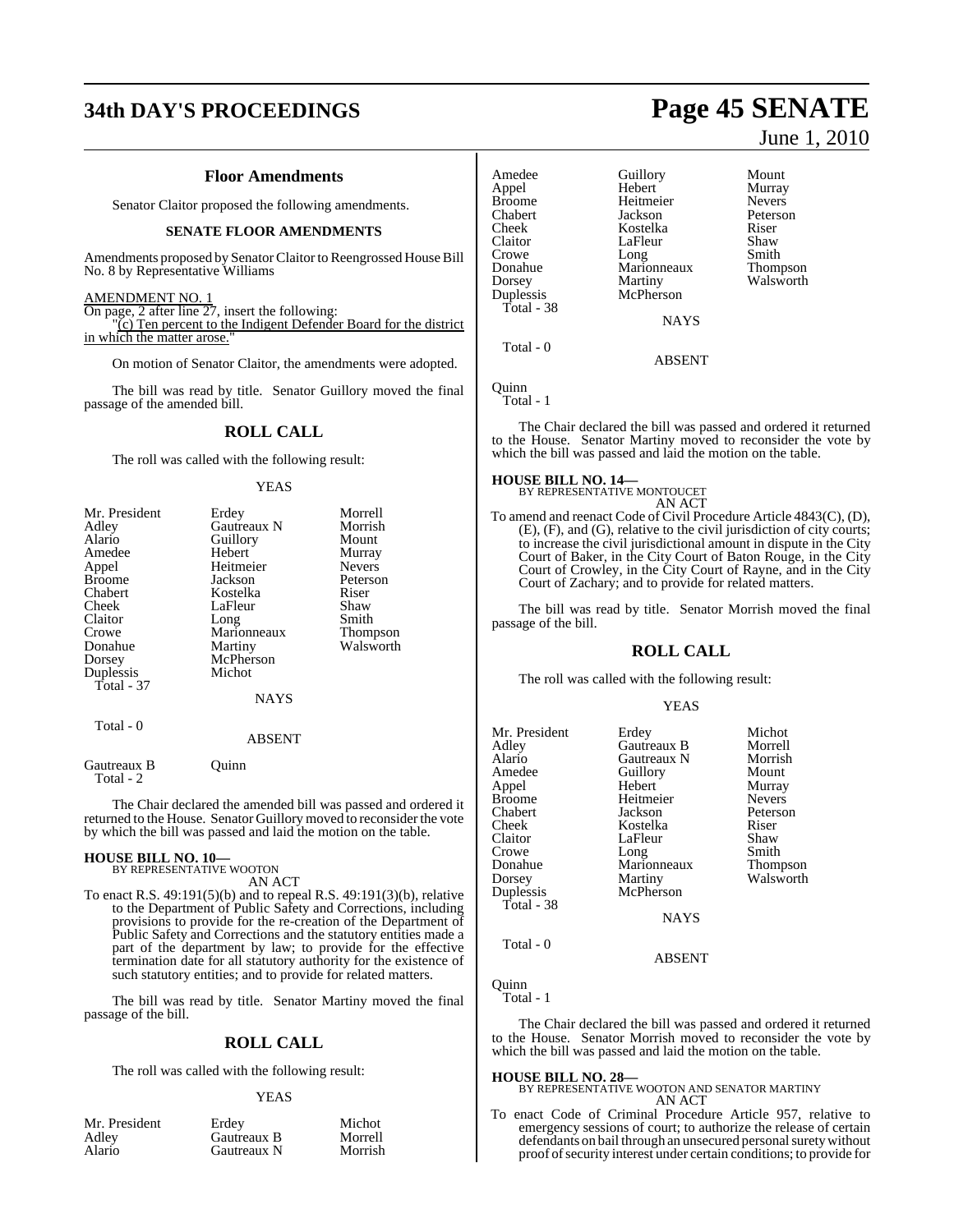the conditions and criteria for the release of defendants without proof of security; to provide for applicability; and to provide for related matters.

The bill was read by title. Senator Martiny moved the final passage of the bill.

#### **ROLL CALL**

The roll was called with the following result:

#### YEAS

| Mr. President | Erdey       | Michot          |
|---------------|-------------|-----------------|
| Adley         | Gautreaux B | Morrell         |
| Alario        | Gautreaux N | Morrish         |
| Amedee        | Guillory    | Mount           |
| Appel         | Hebert      | Murray          |
| <b>Broome</b> | Heitmeier   | <b>Nevers</b>   |
| Chabert       | Jackson     | Peterson        |
| Cheek         | Kostelka    | Riser           |
| Claitor       | LaFleur     | Shaw            |
| Crowe         | Long        | Smith           |
| Donahue       | Marionneaux | <b>Thompson</b> |
| Dorsey        | Martiny     | Walsworth       |
| Duplessis     | McPherson   |                 |
| Total - 38    |             |                 |
|               | <b>NAYS</b> |                 |
| Total - 0     |             |                 |

#### ABSENT

Quinn

Total - 1

The Chair declared the bill was passed and ordered it returned to the House. Senator Martiny moved to reconsider the vote by which the bill was passed and laid the motion on the table.

# **HOUSE BILL NO. 31—** BY REPRESENTATIVE KLECKLEY

AN ACT

To amend and reenact the heading of Part III-E of Title 19 of the Louisiana Revised Statutes of 1950, R.S. 19:134, 134.1(A), and 134.2(3)(b) and (c), relative to expropriation by a declaration of taking; to authorize the city of Lake Charles to expropriate property by a declaration of taking for certain purposes; to provide procedures for the expropriation by a declaration of taking; and to provide for related matters.

The bill was read by title. Senator Mount moved the final passage of the bill.

#### **ROLL CALL**

The roll was called with the following result:

#### YEAS

| Mr. President<br>Adley | Erdey<br>Gautreaux B | Michot<br>Morrell |
|------------------------|----------------------|-------------------|
| Alario                 | Gautreaux N          | Morrish           |
| Amedee                 | Guillory             | Mount             |
| Appel                  | Hebert               | Murray            |
| <b>Broome</b>          | Heitmeier            | <b>Nevers</b>     |
| Chabert                | Jackson              | Peterson          |
| Cheek                  | Kostelka             | Riser             |
| Claitor                | LaFleur              | Smith             |
| Crowe                  | Long                 | <b>Thompson</b>   |
| Donahue                | Marionneaux          | Walsworth         |
| Dorsey                 | Martiny              |                   |
| Duplessis              | McPherson            |                   |
| Total - 37             |                      |                   |

# **Page 46 SENATE 34th DAY'S PROCEEDINGS**

**NAYS** 

ABSENT

Quinn Shaw

Total - 2

Total - 0

The Chair declared the bill was passed and ordered it returned to the House. Senator Mount moved to reconsider the vote by which the bill was passed and laid the motion on the table.

# **HOUSE BILL NO. 113—** BY REPRESENTATIVE CHANDLER

AN ACT

To enact R.S. 13:783(F)(7), relative to the expenses of the clerk's office; to provide with respect to expenses of the offices of clerks of court inCaldwell Parish, Franklin Parish, Grant Parish, LaSalle Parish, and Winn Parish; to require the payment of medical insurance premium costs for certain retired personnel; to provide for eligibility; and to provide for related matters.

The bill was read by title. Senator Long moved the final passage of the bill.

#### **ROLL CALL**

The roll was called with the following result:

YEAS

| Mr. President<br>Adlev<br>Alario<br>Amedee<br>Appel<br>Broome<br>Chabert<br>Cheek<br>Crowe<br>Donahue<br>Dorsey<br>Duplessis | Erdey<br>Gautreaux B<br>Gautreaux N<br>Guillory<br>Hebert<br>Heitmeier<br>Jackson<br>Kostelka<br>Long<br>Marionneaux<br>Martiny<br>McPherson | Michot<br>Morrell<br>Morrish<br>Mount<br><b>Nevers</b><br>Peterson<br>Riser<br>Smith<br>Thompson<br>Walsworth |
|------------------------------------------------------------------------------------------------------------------------------|----------------------------------------------------------------------------------------------------------------------------------------------|---------------------------------------------------------------------------------------------------------------|
| Total - 34                                                                                                                   | <b>NAYS</b>                                                                                                                                  |                                                                                                               |
| Total - 0                                                                                                                    | <b>ABSENT</b>                                                                                                                                |                                                                                                               |
| Claitor<br>LaFleur<br>Total - 5                                                                                              | Murray<br>Ouinn                                                                                                                              | Shaw                                                                                                          |

The Chair declared the bill was passed and ordered it returned to the House. Senator Long moved to reconsider the vote by which the bill was passed and laid the motion on the table.

**HOUSE BILL NO. 135—**

BY REPRESENTATIVE ABRAMSON

AN ACT To amend and reenact Code of Civil Procedure Article 2164, relative to appeals; to provide relative to sanctions for frivolous appeals and writ applications; to provide for attorney fees; and to provide for related matters.

The bill was read by title. Senator Claitor moved the final passage of the bill.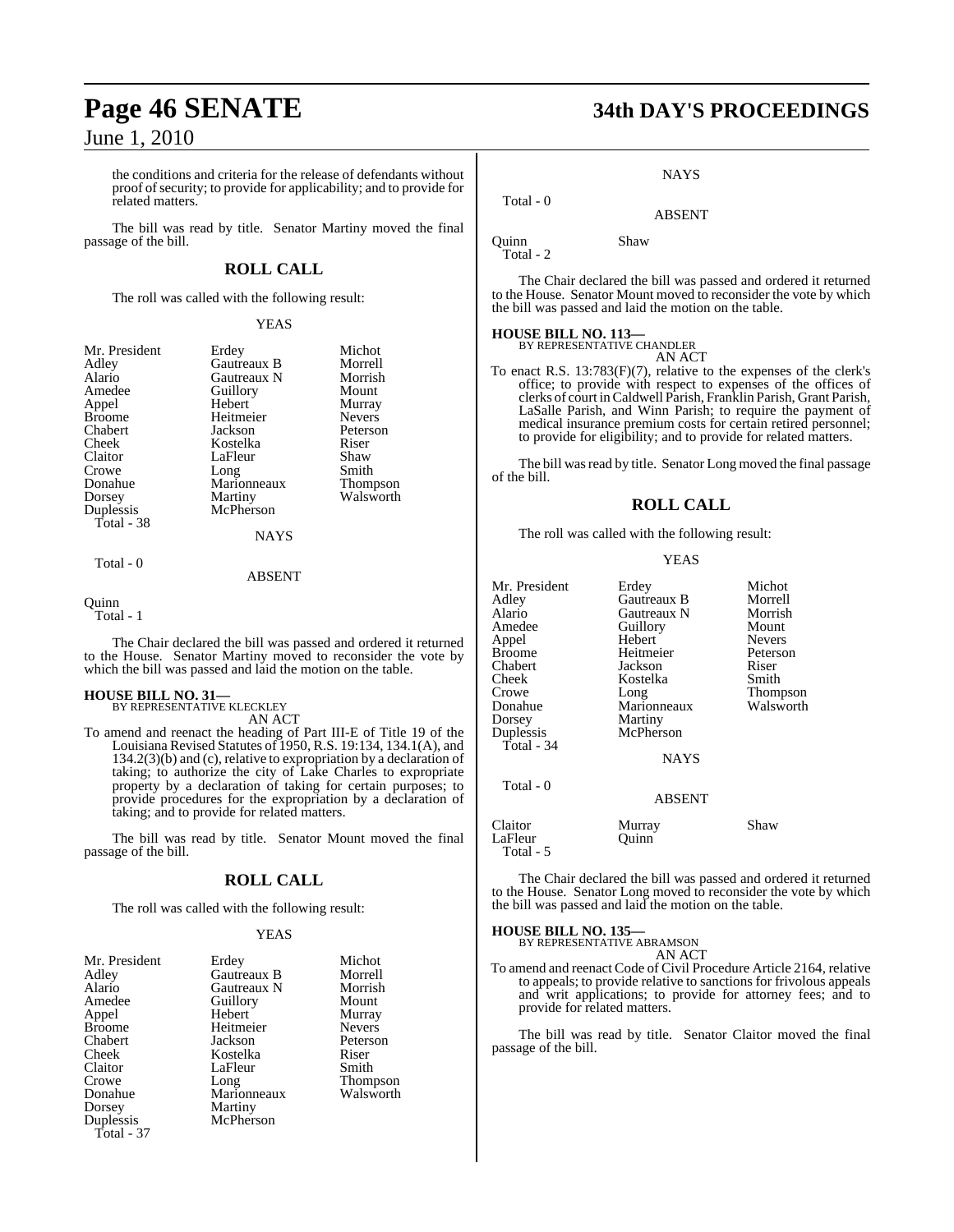# **34th DAY'S PROCEEDINGS Page 47 SENATE**

## **ROLL CALL**

The roll was called with the following result:

#### YEAS

|             | Michot            |
|-------------|-------------------|
| Gautreaux B | Morrell           |
| Gautreaux N | Morrish           |
|             | Mount             |
| Hebert      | Murray            |
| Heitmeier   | <b>Nevers</b>     |
| Jackson     | Peterson          |
| Kostelka    | Riser             |
| LaFleur     | Shaw              |
| Long        | Smith             |
| Marionneaux | Thompson          |
| Martiny     | Walsworth         |
| McPherson   |                   |
|             |                   |
| NAYS        |                   |
|             | Erdey<br>Guillory |

Total - 0

ABSENT

Quinn

Total - 1

The Chair declared the bill was passed and ordered it returned to the House. Senator Claitor moved to reconsider the vote by which the bill was passed and laid the motion on the table.

# **HOUSE BILL NO. 137—** BY REPRESENTATIVE ABRAMSON

AN ACT

To amend and reenact Code of Civil Procedure Articles 44(B), 596, 1293(B), 1313(A)(4) and (B), 1462(B) and (C), 3652, 3656, 3662, 5152, and R.S.13:3471(8), relative to the continuous revision of the Code of Civil Procedure; to provide for service by private persons; to provide for class action prescription; to provide for service by electronic means; to provide for the right of a surety to plead discussion; to provide for discovery of electronic information; and to provide for related matters.

The bill was read by title. Senator Claitor moved the final passage of the bill.

#### **ROLL CALL**

The roll was called with the following result:

#### YEAS

| Mr. President<br>Adley<br>Alario<br>Amedee<br>Appel<br><b>Broome</b><br>Chabert<br>Cheek | Erdey<br>Gautreaux B<br>Gautreaux N<br>Guillory<br>Hebert<br>Heitmeier<br>Jackson<br>Kostelka | Michot<br>Morrell<br>Morrish<br>Mount<br>Murray<br><b>Nevers</b><br>Peterson<br>Riser |
|------------------------------------------------------------------------------------------|-----------------------------------------------------------------------------------------------|---------------------------------------------------------------------------------------|
| Claitor                                                                                  | LaFleur                                                                                       | Shaw                                                                                  |
| Crowe                                                                                    | Long                                                                                          | Smith                                                                                 |
| Donahue                                                                                  | Marionneaux                                                                                   | <b>Thompson</b>                                                                       |
| Dorsey                                                                                   | Martiny                                                                                       | Walsworth                                                                             |
| Duplessis                                                                                | McPherson                                                                                     |                                                                                       |
| Total - 38                                                                               |                                                                                               |                                                                                       |
|                                                                                          | <b>NAYS</b>                                                                                   |                                                                                       |
| Total - 0                                                                                |                                                                                               |                                                                                       |
|                                                                                          | <b>ABSENT</b>                                                                                 |                                                                                       |

#### Quinn Total - 1

# June 1, 2010

Morrish Mount Murray Nevers Peterson<br>Riser

Thompson Walsworth

The Chair declared the bill was passed and ordered it returned to the House. Senator Claitor moved to reconsider the vote by which the bill was passed and laid the motion on the table.

# **HOUSE BILL NO. 142—** BY REPRESENTATIVE ABRAMSON

AN ACT

To amend and reenact Title VIII of Book III of the Louisiana Civil Code, to be comprised of Civil Code Articles 2660 through  $2667$ , relative to the contract of exchange; to provide for the definition of exchange; to provide for rights and obligations of the parties to a contract of exchange; to provide for rights of the party evicted in exchange; to provide for rescission for lesion in exchange; to provide for application of the rules of sale in exchange; and to provide for related matters

The bill was read by title. Senator Claitor moved the final passage of the bill.

#### **ROLL CALL**

The roll was called with the following result:

#### YEAS

| Mr. President<br>Adley<br>Alario<br>Amedee<br>Appel<br><b>Broome</b><br>Chabert<br>Cheek<br>Claitor<br>Crowe<br>Donahue<br>Dorsey<br>Duplessis<br>Total - 38 | Erdey<br>Gautreaux B<br>Gautreaux N<br>Guillory<br>Hebert<br>Heitmeier<br>Jackson<br>Kostelka<br>LaFleur<br>Long<br>Marionneaux<br>Martiny<br>McPherson<br><b>NAYS</b> | Michot<br>Morrell<br>Morrish<br>Mount<br>Murray<br><b>Nevers</b><br>Peterso<br>Riser<br>Shaw<br>Smith<br><b>Thomps</b><br>Walswo |
|--------------------------------------------------------------------------------------------------------------------------------------------------------------|------------------------------------------------------------------------------------------------------------------------------------------------------------------------|----------------------------------------------------------------------------------------------------------------------------------|
|                                                                                                                                                              |                                                                                                                                                                        |                                                                                                                                  |

ABSENT

Quinn Total - 1

Total - 0

The Chair declared the bill was passed and ordered it returned to the House. Senator Claitor moved to reconsider the vote by which the bill was passed and laid the motion on the table.

#### **HOUSE BILL NO. 150—**

BY REPRESENTATIVE LIGI AN ACT

To enact R.S. 15:255(N), relative to the mayor's court of the city of Kenner; to provide for the allocation of monies collected in the witness fee fund; to provide for the use of such monies; to prohibit the reduction of monies in the fund below fifty thousand dollars; and to provide for related matters.

The bill was read by title. Senator Martiny moved the final passage of the bill.

#### **ROLL CALL**

The roll was called with the following result:

#### YEAS

| Mr. President | Erdev       | Morrell       |
|---------------|-------------|---------------|
| Adlev         | Gautreaux B | Morrish       |
| Alario        | Gautreaux N | Mount         |
| Amedee        | Guillory    | Murray        |
| Appel         | Hebert      | <b>Nevers</b> |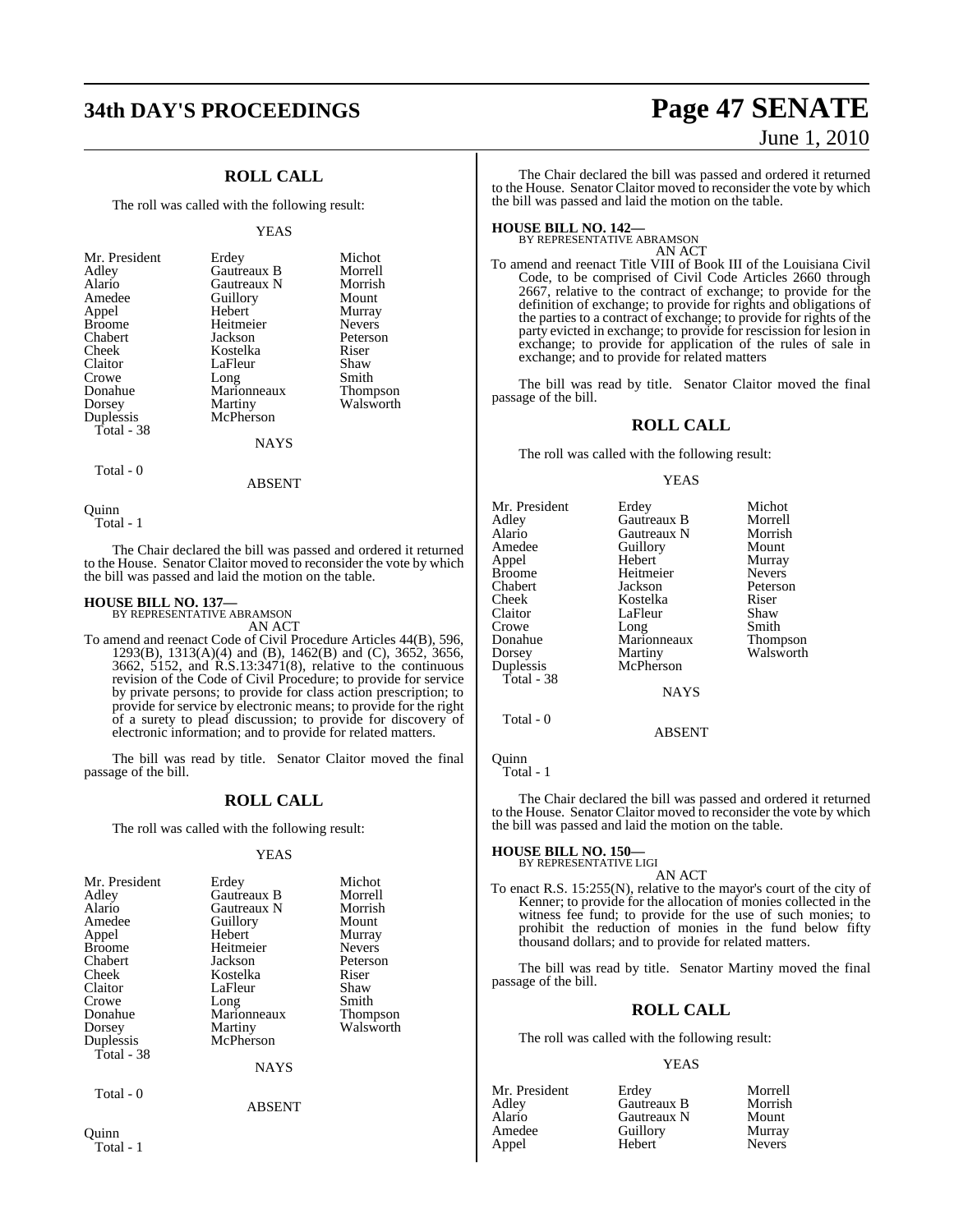Broome Heitmeier Peterson<br>Chabert Jackson Riser Crowe Marionneaux<br>
Donahue Martiny Duplessis Total - 37

Chabert Jackson Riser Cheek Kostelka Shaw<br>Claitor LaFleur Smith Claitor LaFleur Smith<br>Crowe Marionneaux Thompson Donahue Martiny Walsworth<br>Dorsey McPherson McPherson<br>Michot

**NAYS** 

Long Total - 1

#### ABSENT

Quinn

Total - 1

The Chair declared the bill was passed and ordered it returned to the House. Senator Martiny moved to reconsider the vote by which the bill was passed and laid the motion on the table.

- **HOUSE BILL NO. 255—** BY REPRESENTATIVES WOOTON, ARMES, BALDONE, GUINN, HARDY, LEGER, MCVEA, MILLS, POPE, RICHARD, JANE SMITH, ST. GERMAIN, AND WILLIAMS AND SENATOR MARTINY AN ACT
- To amend and reenact R.S. 15:574.4 and to enact R.S. 15:574.4.1 through 574.4.3, relative to parole; to provide for technical changes to the parole statutes; to direct the Louisiana State Law Institute to redesignate the provisions of R.S. 15:574.4.1 and 574.4.2 as R.S. 15:574.4 and 574.4.5; and to provide for related matters.

#### **Floor Amendments**

Senator Martiny proposed the following amendments.

#### **SENATE FLOOR AMENDMENTS**

Amendments proposed by Senator Martiny to Reengrossed House Bill No. 255 by Representative Wooton

#### AMENDMENT NO. 1

On page 11, line 25, change "interstate compact agreement provided for in R.S. 15:574.14" to "Interstate Compact for Adult Offender Supervision provided for in R.S. 15:574.31 through 574.44

On motion of Senator Martiny, the amendments were adopted.

The bill was read by title. Senator Martiny moved the final passage of the amended bill.

### **ROLL CALL**

The roll was called with the following result:

#### YEAS

| Mr. President | Erdey       | Michot        |
|---------------|-------------|---------------|
| Adley         | Gautreaux B | Morrell       |
| Alario        | Gautreaux N | Morrish       |
| Amedee        | Guillory    | Mount         |
| Appel         | Hebert      | Murray        |
| <b>Broome</b> | Heitmeier   | <b>Nevers</b> |
| Chabert       | Jackson     | Peterso       |
| Cheek         | Kostelka    | Riser         |
| Claitor       | LaFleur     | Shaw          |
| Crowe         | Long        | Smith         |
| Donahue       | Marionneaux | <b>Thomps</b> |
| Dorsey        | Martiny     | Walswo        |
| Duplessis     | McPherson   |               |
| Total - 38    |             |               |

Gautreaux N Morrish<br>
Guillory Mount Murray<br>Nevers Peterson<br>Riser Marionneaux Thompson<br>Martiny Walsworth Walsworth

# **Page 48 SENATE 34th DAY'S PROCEEDINGS**

**NAYS** 

ABSENT

Quinn Total - 1

Total - 0

The Chair declared the amended bill was passed and ordered it returned to the House. Senator Martiny moved to reconsider the vote by which the bill was passed and laid the motion on the table.

# **HOUSE BILL NO. 319—** BY REPRESENTATIVE LANDRY

AN ACT

To amend and reenact Children's Code Article 1243(A), relative to intrafamily adoptions; to expand the class of petitioners; and to provide for related matters.

The bill was read by title. Senator Guillory moved the final passage of the bill.

## **ROLL CALL**

The roll was called with the following result:

#### YEAS

| Mr. President<br>Adley<br>Alario<br>Amedee<br>Appel<br><b>Broome</b><br>Chabert<br>Cheek<br>Claitor | Erdey<br>Gautreaux B<br>Gautreaux N<br>Guillory<br>Hebert<br>Heitmeier<br>Jackson<br>Kostelka<br>LaFleur | Michot<br>Morrell<br>Morrish<br>Mount<br>Murray<br><b>Nevers</b><br>Peterson<br>Riser<br>Shaw |
|-----------------------------------------------------------------------------------------------------|----------------------------------------------------------------------------------------------------------|-----------------------------------------------------------------------------------------------|
|                                                                                                     |                                                                                                          |                                                                                               |
|                                                                                                     |                                                                                                          |                                                                                               |
| Crowe                                                                                               | Long                                                                                                     | Smith                                                                                         |
| Donahue                                                                                             | Marionneaux                                                                                              | Thompson                                                                                      |
| Dorsey                                                                                              | Martiny                                                                                                  | Walsworth                                                                                     |
| Duplessis                                                                                           | McPherson                                                                                                |                                                                                               |
| Total - 38                                                                                          | <b>NAYS</b>                                                                                              |                                                                                               |

ABSENT

Quinn

Total - 0

Total - 1

The Chair declared the bill was passed and ordered it returned to the House. Senator Guillory moved to reconsider the vote by which the bill was passed and laid the motion on the table.

### **HOUSE BILL NO. 397—**

BY REPRESENTATIVE LANDRY AN ACT

To amend and reenact Children's Code Articles 1131(E)(1) and (G) and  $1243.2(A)(1)$  and  $(C)$ , relative to records checks in adoption proceedings; to provide for uniformity in records checks proceduresin agency, private, and intrafamily adoptions; and to provide for related matters.

The bill was read by title. Senator Guillory moved the final passage of the bill.

## **ROLL CALL**

The roll was called with the following result:

#### YEAS

Mr. President Erdey McPherson<br>Adley Gautreaux B Michot Gautreaux B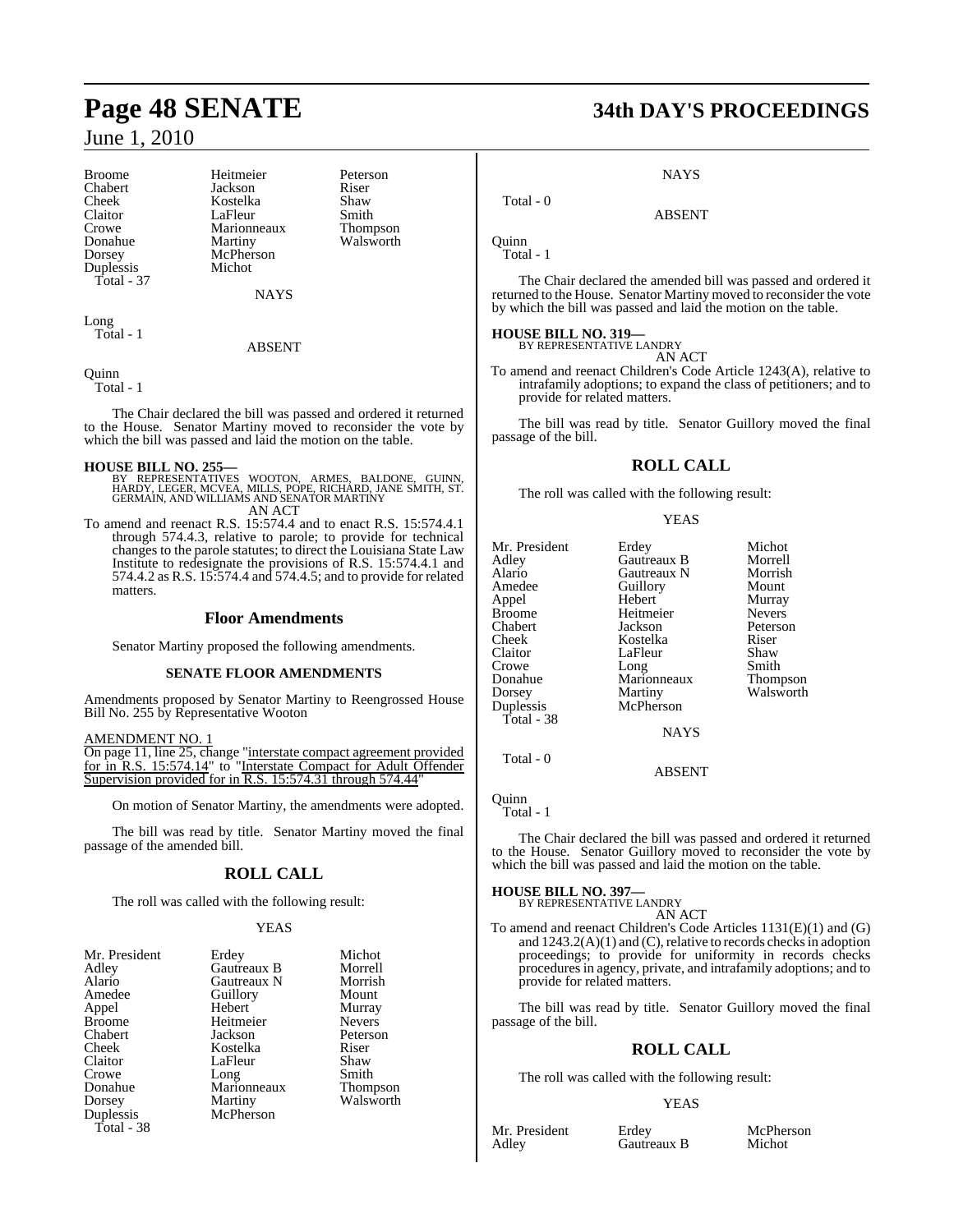# **34th DAY'S PROCEEDINGS Page 49 SENATE**

| Alario              | Gautreaux N   | Morrell       |
|---------------------|---------------|---------------|
| Appel               | Guillory      | Morrish       |
| <b>Broome</b>       | Hebert        | Murray        |
| Chabert             | Heitmeier     | <b>Nevers</b> |
| Cheek               | Jackson       | Peterson      |
| Claitor             | Kostelka      | Riser         |
| Crowe               | LaFleur       | Shaw          |
| Donahue             | Long          | Smith         |
| Dorsey              | Marionneaux   | Thompson      |
| Duplessis           | Martiny       | Walsworth     |
| Total $-36$         |               |               |
|                     | <b>NAYS</b>   |               |
| Total $-0$          |               |               |
|                     | <b>ABSENT</b> |               |
| Amedee<br>Total - 3 | Mount         | Ouinn         |

The Chair declared the bill was passed and ordered it returned to the House. Senator Guillory moved to reconsider the vote by which the bill was passed and laid the motion on the table.

#### **Senator Marionneaux in the Chair**

# **HOUSE BILL NO. 640—** BY REPRESENTATIVE HAZEL

AN ACT

To enact R.S. 15:544(D)(3)(e), relative to sex offender registration and notification; to provide with respect to the duration of sex offender registration and notification periods; to amend the definition of "clean record"; and to provide for related matters.

The bill was read by title. Senator Martiny moved the final passage of the bill.

#### **ROLL CALL**

The roll was called with the following result:

#### YEAS

| Mr. President<br>Adley<br>Alario<br>Amedee<br>Appel<br><b>Broome</b><br>Chabert<br>Cheek<br>Crowe<br>Donahue<br>Dorsey<br>Duplessis | Gautreaux B<br>Gautreaux N<br>Guillory<br>Hebert<br>Heitmeier<br>Jackson<br>Kostelka<br>LaFleur<br>Long<br>Marionneaux<br>Martiny<br>McPherson<br>Michot | Morrell<br>Morrish<br>Mount<br>Murray<br><b>Nevers</b><br>Peterson<br>Riser<br>Shaw<br>Smith<br>Thompson<br>Walsworth |
|-------------------------------------------------------------------------------------------------------------------------------------|----------------------------------------------------------------------------------------------------------------------------------------------------------|-----------------------------------------------------------------------------------------------------------------------|
| Erdey                                                                                                                               |                                                                                                                                                          |                                                                                                                       |
| <b>Total - 37</b>                                                                                                                   | <b>NAYS</b>                                                                                                                                              |                                                                                                                       |
| Total - 0                                                                                                                           | <b>ABSENT</b>                                                                                                                                            |                                                                                                                       |

Claitor Quinn Total - 2

The Chair declared the bill was passed and ordered it returned to the House. Senator Martiny moved to reconsider the vote by which the bill was passed and laid the motion on the table.

#### **HOUSE BILL NO. 645—**

BY REPRESENTATIVES ABRAMSON AND TIM BURNS AN ACT

To amend and reenact R.S. 9:5647, relative to powers of attorney; to clarify the application of the five-year prescriptive period for

# June 1, 2010

actions to set aside certain recorded documents; to provide for retroactive application; and to provide for related matters.

The bill was read by title. Senator Claitor moved the final passage of the bill.

## **ROLL CALL**

The roll was called with the following result:

YEAS

| Erdey       | Michot        |
|-------------|---------------|
| Gautreaux B | Morrell       |
| Gautreaux N | Morrish       |
| Guillory    | Mount         |
| Hebert      | Murray        |
| Heitmeier   | <b>Nevers</b> |
| Jackson     | Peterson      |
| Kostelka    | Riser         |
| LaFleur     | Shaw          |
| Long        | Smith         |
| Marionneaux | Thompson      |
| Martiny     | Walsworth     |
| McPherson   |               |
|             |               |
| <b>NAYS</b> |               |
|             |               |

Total - 0

Quinn Total - 1

The Chair declared the bill was passed and ordered it returned to the House. Senator Claitor moved to reconsider the vote by which the bill was passed and laid the motion on the table.

ABSENT

#### **HOUSE BILL NO. 782—**

BY REPRESENTATIVE CROMER AN ACT

To amend and reenact R.S. 19:351 and 352(A), relative to expropriation by a declaration of taking; to provide for definitions; to authorize the parish of St. Tammany to expropriate property by a declaration of taking for certain purposes; to repeal the termination date regarding the authority of expropriation by a declaration of taking; and to provide for related matters.

The bill was read by title. Senator Donahue moved the final passage of the bill.

#### **ROLL CALL**

The roll was called with the following result:

YEAS

| Mr. President<br>Adley<br>Alario<br>Appel<br><b>Broome</b><br>Chabert<br>Cheek<br>Claitor<br>Crowe<br>Donahue<br>Dorsey<br>Duplessis<br>Erdey<br><b>Total - 37</b> | Gautreaux B<br>Gautreaux N<br>Guillory<br>Hebert<br>Heitmeier<br>Jackson<br>Kostelka<br>LaFleur<br>Long<br>Marionneaux<br>Martiny<br>McPherson<br>Michot | Morrell<br>Morrish<br>Mount<br>Murray<br><b>Nevers</b><br>Peterson<br>Riser<br>Shaw<br>Smith<br>Thompson<br>Walsworth |
|--------------------------------------------------------------------------------------------------------------------------------------------------------------------|----------------------------------------------------------------------------------------------------------------------------------------------------------|-----------------------------------------------------------------------------------------------------------------------|
|--------------------------------------------------------------------------------------------------------------------------------------------------------------------|----------------------------------------------------------------------------------------------------------------------------------------------------------|-----------------------------------------------------------------------------------------------------------------------|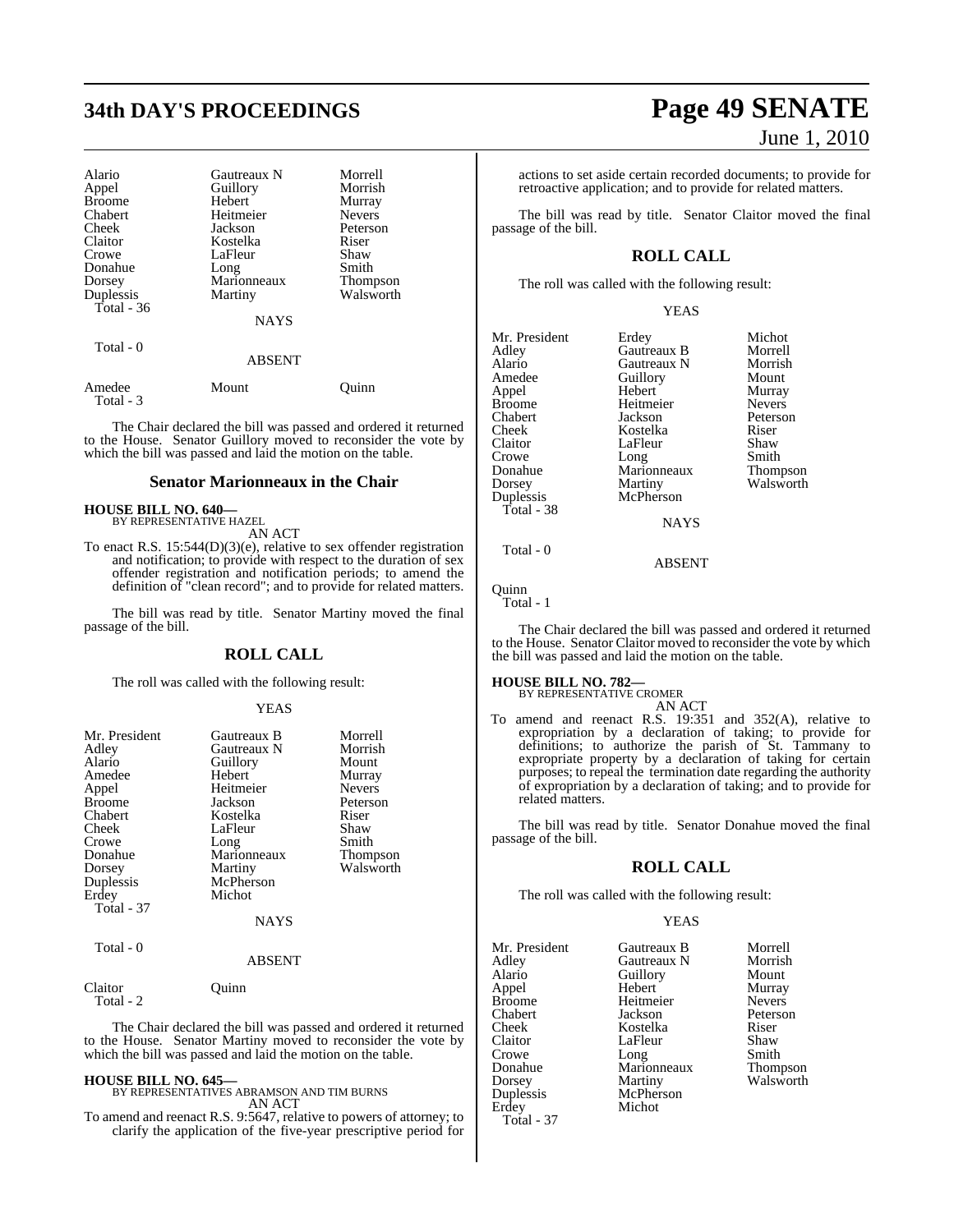# **Page 50 SENATE 34th DAY'S PROCEEDINGS**

June 1, 2010

#### **NAYS**

#### Total - 0

## ABSENT

Amedee Quinn Total - 2

The Chair declared the bill was passed and ordered it returned to the House. Senator Donahue moved to reconsider the vote by which the bill was passed and laid the motion on the table.

# **HOUSE BILL NO. 828—** BY REPRESENTATIVE CORTEZ

AN ACT

To enactR.S. 9:203(E)(8), relative to marriage officiants, judges, and justices of the peace; to provide for the extension of authority for certain federal magistrate judges to preside over a marriage ceremony for a specified period of time; and to provide for related matters.

The bill was read by title. Senator Michot moved the final passage of the bill.

#### **ROLL CALL**

The roll was called with the following result:

#### YEAS

| Mr. President<br>Adley<br>Alario<br>Amedee<br>Appel<br>Broome<br>Chabert<br>Cheek<br>Claitor<br>Crowe<br>Donahue<br>Dorsey<br>Duplessis<br><b>Total - 37</b> | Erdey<br>Gautreaux B<br>Gautreaux N<br>Guillory<br>Hebert<br>Heitmeier<br>Jackson<br>Kostelka<br>Long<br>Marionneaux<br>Martiny<br>McPherson<br>Michot<br><b>NAYS</b> | Morrell<br>Morrish<br>Mount<br>Murray<br><b>Nevers</b><br>Peterson<br>Riser<br>Shaw<br>Smith<br>Thompson<br>Walsworth |
|--------------------------------------------------------------------------------------------------------------------------------------------------------------|-----------------------------------------------------------------------------------------------------------------------------------------------------------------------|-----------------------------------------------------------------------------------------------------------------------|
| Total - 0                                                                                                                                                    | ABSENT                                                                                                                                                                |                                                                                                                       |
| LaFleur<br>Total - 2                                                                                                                                         | Ouinn                                                                                                                                                                 |                                                                                                                       |
|                                                                                                                                                              | The Chair declared the bill was nassed and ordered it re                                                                                                              |                                                                                                                       |

e Chair declared the bill was passed and ordered it returned to the House. Senator Michot moved to reconsider the vote by which the bill was passed and laid the motion on the table.

## **HOUSE BILL NO. 892—**

BY REPRESENTATIVE ST. GERMAIN AN ACT

To amend and reenact R.S. 30:2153(5), relative to solid waste management; to provide for the definition of a solid waste disposal facility; and to provide for related matters.

The bill was read by title. Senator Amedee moved the final passage of the bill.

#### **ROLL CALL**

The roll was called with the following result:

#### YEAS

Mr. President Erdey Michot<br>Adley Gautreaux B Morrell Gautreaux B

| Alario<br>Amedee<br>Appel<br>Broome<br>Chabert<br>Cheek<br>Claitor<br>Crowe<br>Donahue<br>Dorsey<br>Duplessis | Gautreaux N<br>Guillory<br>Hebert<br>Heitmeier<br>Jackson<br>Kostelka<br>LaFleur<br>Long<br>Marionneaux<br>Martiny<br>McPherson | Morrish<br>Mount<br>Murray<br><b>Nevers</b><br>Peterson<br>Riser<br>Shaw<br>Smith<br>Thompson<br>Walsworth |
|---------------------------------------------------------------------------------------------------------------|---------------------------------------------------------------------------------------------------------------------------------|------------------------------------------------------------------------------------------------------------|
|                                                                                                               |                                                                                                                                 |                                                                                                            |
| Total - 38                                                                                                    |                                                                                                                                 |                                                                                                            |
|                                                                                                               | <b>NAYS</b>                                                                                                                     |                                                                                                            |
| Total - 0                                                                                                     | ABSENT                                                                                                                          |                                                                                                            |

Quinn

Total - 1

The Chair declared the bill was passed and ordered it returned to the House. Senator Amedee moved to reconsider the vote by which the bill was passed and laid the motion on the table.

#### **HOUSE BILL NO. 898**

BY REPRESENTATIVE ST. GERMAIN AN ACT

To enact R.S. 49:191(5)(b) and to repeal R.S. 49:191(3)(h), relative to the Department of Environmental Quality, including provisions to provide for the re-creation of the Department of Environmental Quality and the statutory entities made a part of the department by law; to provide for the effective termination date for all statutory authority for the existence of such statutory entities; and to provide for related matters.

The bill was read by title. Senator Amedee moved the final passage of the bill.

### **ROLL CALL**

The roll was called with the following result:

#### YEAS

| Mr. President | Erdey              | Michot          |
|---------------|--------------------|-----------------|
| Adley         | <b>Gautreaux B</b> | Morrell         |
| Alario        | Gautreaux N        | Morrish         |
|               |                    |                 |
| Amedee        | Guillory           | Mount           |
| Appel         | Hebert             | Murray          |
| <b>Broome</b> | Heitmeier          | <b>Nevers</b>   |
| Chabert       | Jackson            | Peterson        |
| Cheek         | Kostelka           | Riser           |
| Claitor       | LaFleur            | Shaw            |
| Crowe         | Long               | Smith           |
| Donahue       | Marionneaux        | <b>Thompson</b> |
| Dorsey        | Martiny            | Walsworth       |
| Duplessis     | McPherson          |                 |
| Total - 38    |                    |                 |
|               | NAYS               |                 |
| Total - 0     |                    |                 |

ABSENT

Total - 1

The Chair declared the bill was passed and ordered it returned to the House. Senator Amedee moved to reconsider the vote by which the bill was passed and laid the motion on the table.

#### **Mr. President in the Chair**

Quinn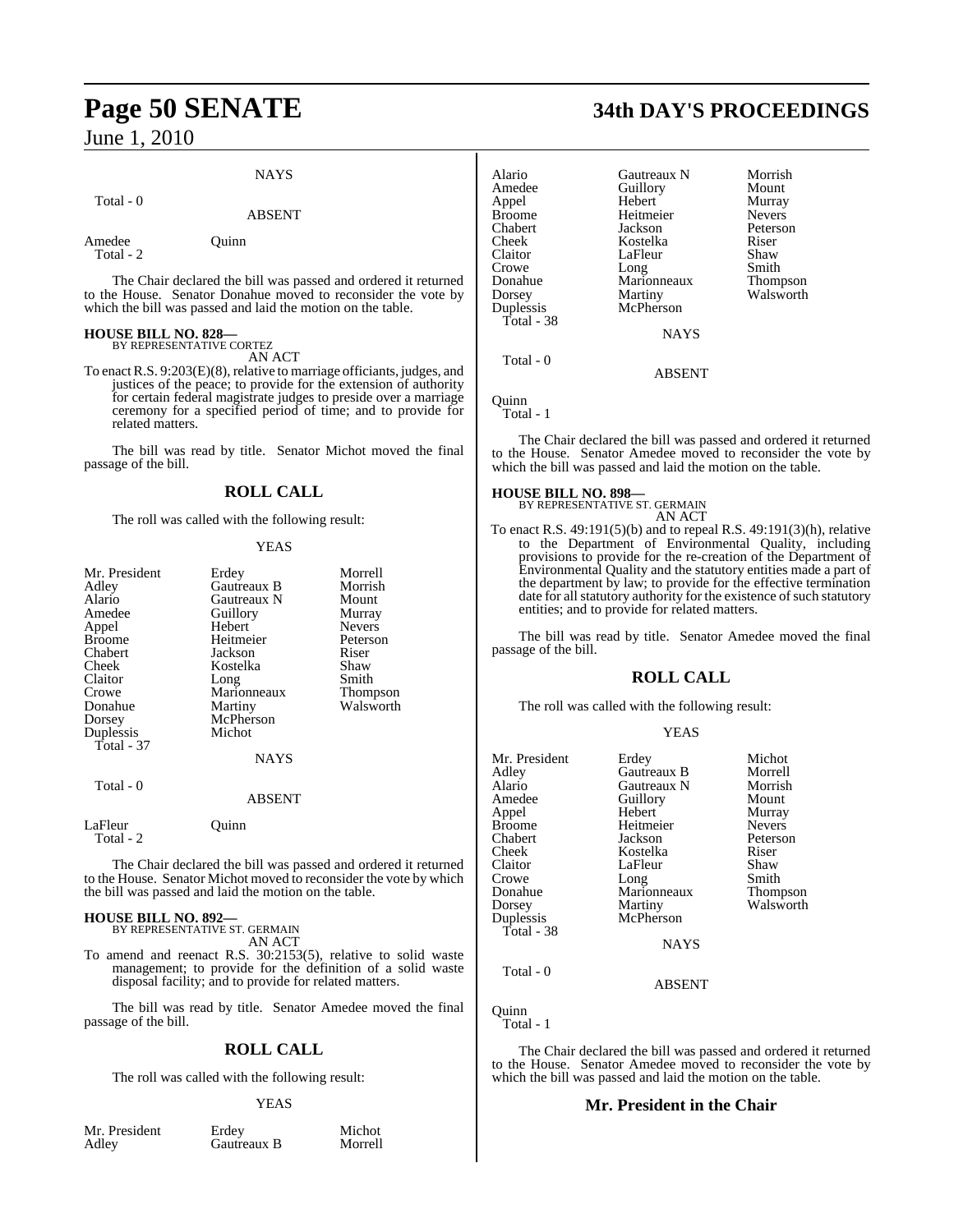# **34th DAY'S PROCEEDINGS Page 51 SENATE**

#### **HOUSE BILL NO. 907—**

BY REPRESENTATIVE ARNOLD AN ACT

To amend and reenact R.S. 26:273(A)(2), relative to wholesaler dealer's permits; to provide for limitations of issuance of wholesaler dealer's permits; to provide with respect to exceptions; and to provide for related matters.

The bill was read by title. Senator Martiny moved the final passage of the bill.

#### **ROLL CALL**

The roll was called with the following result:

#### YEAS

| Mr. President      | Erdey       | McPherson       |
|--------------------|-------------|-----------------|
| Adley              | Gautreaux B | Michot          |
| Alario             | Gautreaux N | Morrell         |
| Amedee             | Guillory    | Morrish         |
| Appel              | Hebert      | Mount           |
| <b>Broome</b>      | Heitmeier   | Murray          |
| Chabert            | Jackson     | <b>Nevers</b>   |
| Cheek              | Kostelka    | Peterson        |
| Claitor            | LaFleur     | Riser           |
| Donahue            | Long        | Shaw            |
| Dorsey             | Marionneaux | Smith           |
| Duplessis          | Martiny     | <b>Thompson</b> |
| Total - 36         |             |                 |
|                    | <b>NAYS</b> |                 |
| Total - 0          |             |                 |
|                    | ABSENT      |                 |
| Crowe<br>Total - 3 | Ouınn       | Walsworth       |

The Chair declared the bill was passed and ordered it returned to the House. Senator Martiny moved to reconsider the vote by which the bill was passed and laid the motion on the table.

**HOUSE BILL NO. 913—**<br>BY REPRESENTATIVES CHAMPAGNE, BALDONE, BARRAS, BILLIOT,<br>HENRY BURNS, CARMODY, CARTER, CHANDLER, CORTEZ, DOWNS,<br>FANNIN, FOIL, GISCLAIR, GUINN, HARRISON, HAZEL, HOFFMANN,<br>SAM JONES, KATZ, LANDRY, LIGI, TUCKER, AND WHITE

#### AN ACT

To amend and reenact R.S.  $30:2011(A)(3)$  and  $(D)(4)$  and  $(23)$ , 2074(A)(4), 2397,R.S. 33:4548.13, and R.S. 40:2821(B)(2) and  $2824(B)$ , to enact Chapter 14 of Subtitle II of Title 30 of the Louisiana Revised Statutes of 1950, to be comprised of R.S. 30:2301 through 2306, and R.S. 39:1022(C), and to repeal R.S. 30:2078 through 2088, relative to certain loans for water infrastructure from the revolving loan funds; to provide for the Department of Environmental Quality; to provide for the powers and duties of the secretary of the Department of Environmental Quality; to redesignate the Municipal Facilities Revolving Loan Fund as the Clean Water State Revolving Fund; to provide for notices of intention to issue certain bonds; and to provide for related matters.

The bill was read by title. Senator Hebert moved the final passage of the bill.

#### **ROLL CALL**

The roll was called with the following result:

#### YEAS

| Mr. President | Erdev       | Michot  |
|---------------|-------------|---------|
| Adley         | Gautreaux B | Morrell |
| Alario        | Gautreaux N | Morrish |

Amedee Guillory Mount<br>Appel Hebert Murray Appel Hebert Murray Broome Heitmeier<br>Chabert Iackson Chabert Jackson Peterson Claitor LaFleur Shaw<br>Crowe Long Smith Crowe Long Smith<br>Donahue Marionneaux Thompson Dorsey Martiny Walsworth<br>
Duplessis McPherson Total - 38

Kostelka Marionneaux McPherson **NAYS** 

Total - 0

ABSENT

Quinn Total - 1

The Chair declared the bill was passed and ordered it returned to the House. Senator Hebert moved to reconsider the vote by which the bill was passed and laid the motion on the table.

#### **HOUSE BILL NO. 1060—**

BY REPRESENTATIVE RICHMOND AN ACT

To amend and reenact R.S.  $13:847(A)(1)$  through (8) and to repeal R.S. 13:846(A)(1)(b) and  $847(A)(9)$  through (38), (B), and (C), relative to fees charged and received in criminal cases; to consolidate the fees charged by the clerks of the district courts, except Orleans Parish, in criminal matters; to increase certain fees the clerks of court charge in criminal matters; to repeal certain fees the clerks of court charge in criminal matters; and to provide for related matters.

The bill was read by title. Senator Murray moved the final passage of the bill.

#### **ROLL CALL**

The roll was called with the following result:

#### YEAS

| Mr. President      | Gautreaux B        | Michot        |
|--------------------|--------------------|---------------|
| Adley              | Gautreaux N        | Morrell       |
| Alario             | Guillory           | Morrish       |
| Amedee             | Hebert             | Mount         |
| Appel              | Heitmeier          | Murray        |
| Broome             | Jackson            | <b>Nevers</b> |
| Chabert            | Kostelka           | Peterson      |
| Cheek              | LaFleur            | Shaw          |
| Dorsey             | Long               | Smith         |
| Duplessis          | Martiny            | Thompson      |
| Erdey              | McPherson          |               |
| Total - 32         | <b>NAYS</b>        |               |
| Claitor<br>Donahue | Riser<br>Walsworth |               |
| Total - 4          | <b>ABSENT</b>      |               |
| Crowe<br>Total - 3 | Marionneaux        | Ouınn         |

The Chair declared the bill was passed and ordered it returned to the House. Senator Murray moved to reconsider the vote by which

the bill was passed and laid the motion on the table.

June 1, 2010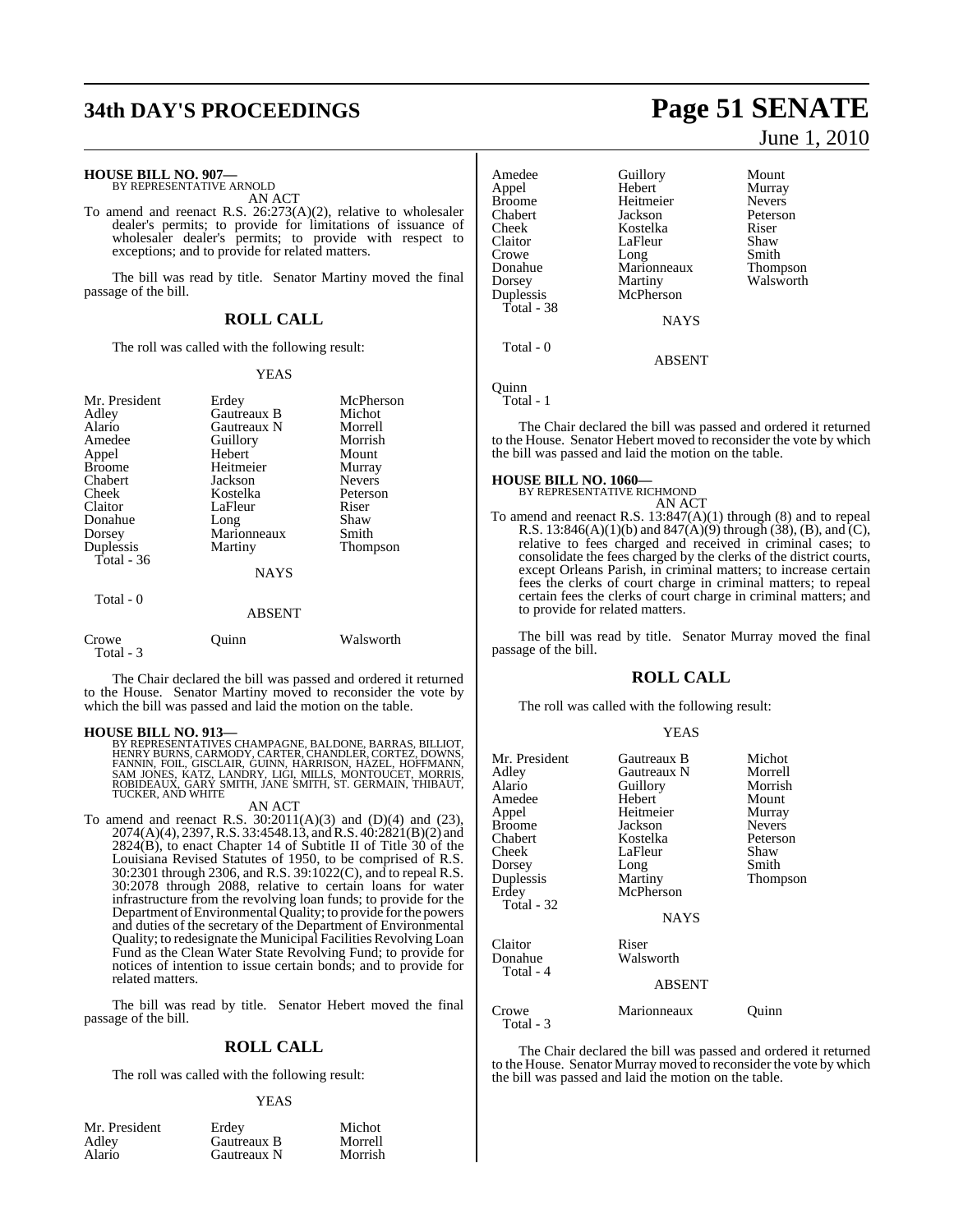#### **HOUSE BILL NO. 1163—**

BY REPRESENTATIVE ST. GERMAIN AN ACT

To enact R.S. 30:2022(D), relative to issuance of permits by the Department of Environmental Quality; to require written summaries of certain permit renewals, extensions, and modifications; to provide for preliminary review of certain draft permits, modifications, and revisions by permit applicants; and to provide for related matters.

#### **Floor Amendments**

Senator Amedee proposed the following amendments.

#### **SENATE FLOOR AMENDMENTS**

Amendments proposed by Senator Amedee to Reengrossed House Bill No. 1163 by Representative St. Germain

#### AMENDMENT NO

On page 2, line 5, after "air quality permit" delete the remainder of the line.

#### AMENDMENT NO. 2

On page 2, at the beginning of line 6, delete "is publicly noticed."

On motion of Senator Amedee, the amendments were adopted.

The bill was read by title. Senator Amedee moved the final passage of the amended bill.

## **ROLL CALL**

The roll was called with the following result:

#### **YEAS**

| Mr. President<br>Adley<br>Alario<br>Amedee<br><b>Broome</b><br><b>Chabert</b><br>Cheek<br>Claitor<br>Donahue | Gautreaux B<br>Gautreaux N<br>Guillory<br>Hebert<br>Heitmeier<br>Jackson<br>Kostelka<br>LaFleur<br>Long | Michot<br>Morrell<br>Morrish<br>Mount<br>Murray<br><b>Nevers</b><br>Peterson<br>Riser<br>Shaw |
|--------------------------------------------------------------------------------------------------------------|---------------------------------------------------------------------------------------------------------|-----------------------------------------------------------------------------------------------|
|                                                                                                              |                                                                                                         |                                                                                               |
|                                                                                                              |                                                                                                         |                                                                                               |
|                                                                                                              |                                                                                                         |                                                                                               |
|                                                                                                              |                                                                                                         |                                                                                               |
| Dorsey                                                                                                       | Marionneaux                                                                                             | Smith                                                                                         |
| Duplessis                                                                                                    | Martiny                                                                                                 | <b>Thompson</b>                                                                               |
| Erdey                                                                                                        | McPherson                                                                                               | Walsworth                                                                                     |
| Total - 36                                                                                                   |                                                                                                         |                                                                                               |
|                                                                                                              | <b>NAYS</b>                                                                                             |                                                                                               |
|                                                                                                              |                                                                                                         |                                                                                               |

Total - 0

Total - 3

#### ABSENT

Appel Crowe Quinn

The Chair declared the amended bill was passed and ordered it returned to the House. Senator Amedee moved to reconsider the vote by which the bill was passed and laid the motion on the table.

# **HOUSE BILL NO. 4—** BY REPRESENTATIVE DOERGE

AN ACT

To amend and reenact R.S. 33:1448(G)(1) and to enact R.S.  $33:1448(Y)$ , relative to the premium costs of group hospital and health insurance for retired sheriffs and retired deputy sheriffs in Webster Parish; to provide for eligibility for payment of premium costs; and to provide for related matters.

The bill was read by title. Senator Adley moved the final passage of the bill.

# **Page 52 SENATE 34th DAY'S PROCEEDINGS**

## **ROLL CALL**

The roll was called with the following result:

#### YEAS

| Mr. President | Erdey       | Michot        |
|---------------|-------------|---------------|
| Adley         | Gautreaux B | Morrell       |
| Alario        | Gautreaux N | Morrish       |
| Amedee        | Guillory    | Mount         |
| Appel         | Hebert      | Murray        |
| <b>Broome</b> | Heitmeier   | <b>Nevers</b> |
| Chabert       | Jackson     | Peterson      |
| Cheek         | Kostelka    | Riser         |
| Claitor       | LaFleur     | Shaw          |
| Crowe         | Long        | Smith         |
| Donahue       | Marionneaux | Thompson      |
| Dorsey        | Martiny     | Walsworth     |
| Duplessis     | McPherson   |               |
| Total - 38    |             |               |
|               | <b>NAYS</b> |               |

Total - 0

Quinn Total - 1

The Chair declared the bill was passed and ordered it returned to the House. Senator Adley moved to reconsider the vote by which the bill was passed and laid the motion on the table.

ABSENT

#### **Senator Broome in the Chair**

#### **HOUSE BILL NO. 100—**

BY REPRESENTATIVE ARNOLD AN ACT

To enact R.S. 49:191(5)(b) and to repeal R.S. 49:191(3)(e), relative to the Department of Economic Development, including provisions to provide for the re-creation of the Department of Economic Development and the statutory entities made a part of the department by law; to provide for the effective termination date for all statutory authority for the existence of such statutory entities; and to provide for related matters.

The bill was read by title. Senator Duplessis moved the final passage of the bill.

## **ROLL CALL**

The roll was called with the following result:

#### YEAS

Mr. President Erdey Michot<br>Adley Gautreaux B Morrell Adley Gautreaux B Morrell Amedee Guillory Mount<br>Appel Hebert Murray Appel Hebert Murray Broome Heitmeier<br>Chabert Jackson Chabert Jackson Peterson Cheek Kostelka Riser Crowe Long Smith<br>Donahue Marionneaux Thompson Donahue Marionneaux<br>Dorsey Martiny Duplessis McPherson Total - 38

Gautreaux N LaFleur Shaw<br>Long Smith

Walsworth

**NAYS** 

Total - 0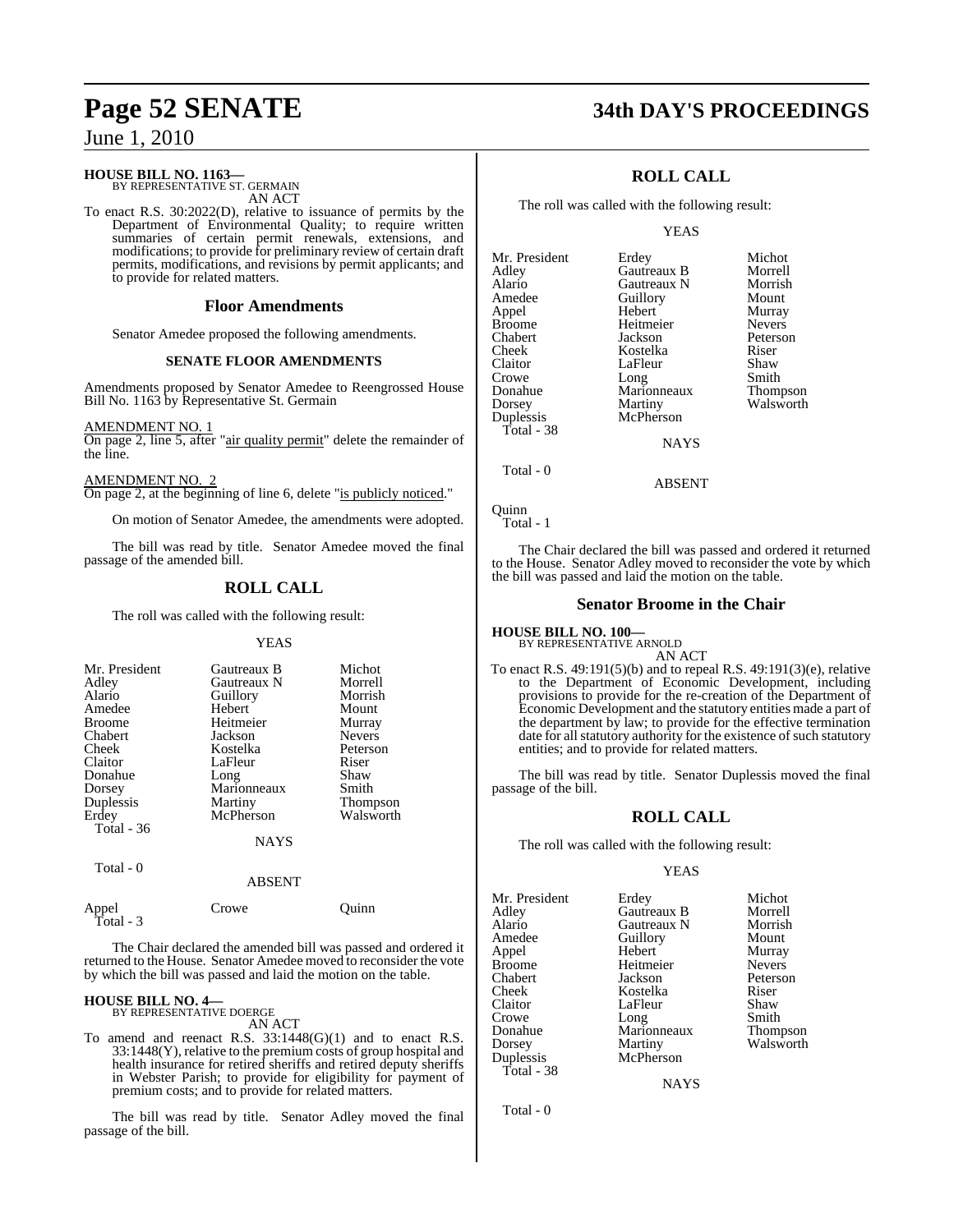# **34th DAY'S PROCEEDINGS Page 53 SENATE**

#### ABSENT

**Ouinn** 

Total - 1

The Chair declared the bill was passed and ordered it returned to the House. Senator Duplessis moved to reconsider the vote by which the bill was passed and laid the motion on the table.

#### **HOUSE BILL NO. 114—** BY REPRESENTATIVE MILLS

AN ACT

To repeal R.S. 40:1005(A)(5), relative to the Prescription Monitoring Program Advisory Council; to remove the president of the Louisiana State Board of Examiners of Psychologists from the Prescription Monitoring Program Advisory Council.

The bill was read by title. Senator Mount moved the final passage of the bill.

#### **ROLL CALL**

The roll was called with the following result:

#### YEAS

| Mr. President | Erdey       | Michot          |
|---------------|-------------|-----------------|
| Adley         | Gautreaux B | Morrell         |
| Alario        | Gautreaux N | Morrish         |
| Amedee        | Guillory    | Mount           |
| Appel         | Hebert      | Murray          |
| <b>Broome</b> | Heitmeier   | <b>Nevers</b>   |
| Chabert       | Jackson     | Peterson        |
| Cheek         | Kostelka    | Riser           |
| Claitor       | LaFleur     | Shaw            |
| Crowe         | Long        | Smith           |
| Donahue       | Marionneaux | <b>Thompson</b> |
| Dorsey        | Martiny     | Walsworth       |
| Duplessis     | McPherson   |                 |
| Total - 38    |             |                 |
|               | <b>NAYS</b> |                 |
| Total - 0     |             |                 |

#### ABSENT

**Ouinn** 

Total - 1

The Chair declared the bill was passed and ordered it returned to the House. Senator Mount moved to reconsider the vote by which the bill was passed and laid the motion on the table.

#### **HOUSE BILL NO. 153—** BY REPRESENTATIVE LAFONTA

AN ACT

To amend and reenact R.S. 40:2018.1(G), relative to the Louisiana Commission on HIV, AIDS, and Hepatitis C; to provide for a termination date; and to provide for related matters.

The bill was read by title. Senator Murray moved the final passage of the bill.

### **ROLL CALL**

The roll was called with the following result:

#### YEAS

| Mr. President | Gautreaux B | Morrell       |
|---------------|-------------|---------------|
| Adley         | Gautreaux N | Morrish       |
| Alario        | Guillory    | Mount         |
| Amedee        | Hebert      | Murray        |
| Appel         | Heitmeier   | <b>Nevers</b> |
| <b>Broome</b> | Jackson     | Peterson      |

June 1, 2010

| Cheek      | Kostelka      | Riser           |
|------------|---------------|-----------------|
| Claitor    | LaFleur       | Shaw            |
| Crowe      | Long          | Smith           |
| Donahue    | Marionneaux   | <b>Thompson</b> |
| Dorsey     | Martiny       | Walsworth       |
| Duplessis  | McPherson     |                 |
| Erdey      | Michot        |                 |
| Total - 37 |               |                 |
|            | <b>NAYS</b>   |                 |
| Total - 0  |               |                 |
|            | <b>ABSENT</b> |                 |
| Chabert    | )uinn         |                 |

Total - 2

The Chair declared the bill was passed and ordered it returned to the House. Senator Murray moved to reconsider the vote by which the bill was passed and laid the motion on the table.

# **HOUSE BILL NO. 197—** BY REPRESENTATIVE MILLS

AN ACT To amend and reenact R.S. 40:1005(A)(5) and 1013(C) and to enact R.S.  $40:1003(6)(e)$  and  $1005(A)(26)$ , relative to the Prescription Monitoring Program; to further define "dispenser"; to provide for the membership of the Prescription Monitoring Program Advisory Council; to provide with respect to the levying and collection of fees by the Louisiana Board of Pharmacy; and to provide for related matters.

The bill was read by title. Senator Mount moved the final passage of the bill.

#### **ROLL CALL**

The roll was called with the following result:

#### YEAS

| Mr. President<br>Adley<br>Alario<br>Amedee<br>Appel<br>Broome<br>Chabert<br>Cheek<br>Claitor<br>Crowe<br>Donahue<br>Dorsey<br>Duplessis<br>Total - 38 | Erdey<br>Gautreaux B<br>Gautreaux N<br>Guillory<br>Hebert<br>Heitmeier<br>Jackson<br>Kostelka<br>LaFleur<br>Long<br>Marionneaux<br>Martiny<br>McPherson | Michot<br>Morrell<br>Morrish<br>Mount<br>Murray<br><b>Nevers</b><br>Peterson<br>Riser<br>Shaw<br>Smith<br>Thompson<br>Walsworth |
|-------------------------------------------------------------------------------------------------------------------------------------------------------|---------------------------------------------------------------------------------------------------------------------------------------------------------|---------------------------------------------------------------------------------------------------------------------------------|
|                                                                                                                                                       | <b>NAYS</b>                                                                                                                                             |                                                                                                                                 |
| Total - 0                                                                                                                                             |                                                                                                                                                         |                                                                                                                                 |

ABSENT

**Ouinn** 

Total - 1

The Chair declared the bill was passed and ordered it returned to the House. Senator Mount moved to reconsider the vote by which the bill was passed and laid the motion on the table.

#### **HOUSE BILL NO. 204—**

BY REPRESENTATIVE CORTEZ AN ACT

To amend and reenact R.S. 22:972(A), relative to health and accident insurance policies; to increase the amount of time before a form for such a policy is deemed approved before the commissioner of insurance's approval; and to provide for related matters.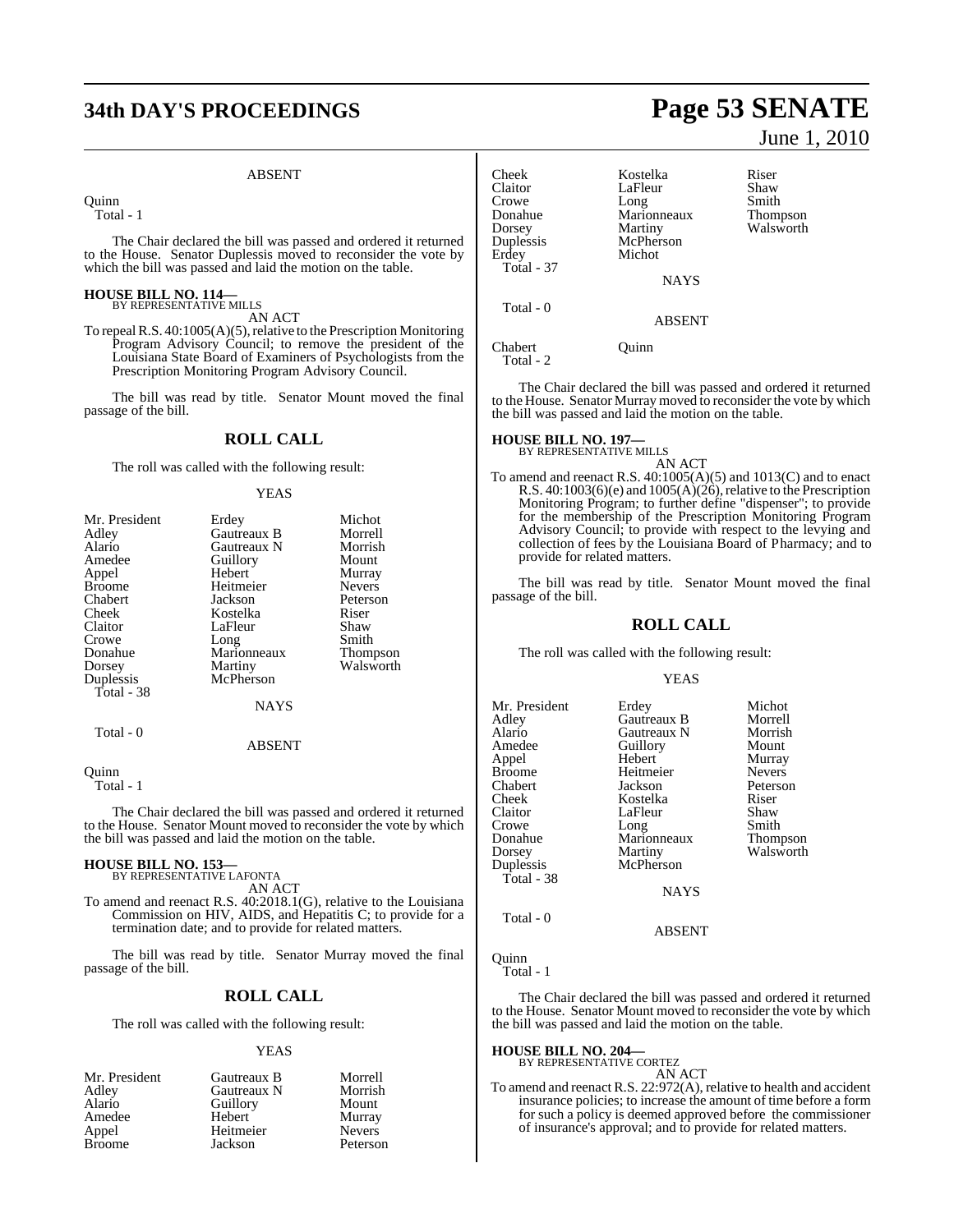The bill was read by title. Senator LaFleur moved the final passage of the bill.

#### **ROLL CALL**

The roll was called with the following result:

#### YEAS

| Mr. President | Erdey               | Morrell       |
|---------------|---------------------|---------------|
| Adley         | Gautreaux B         | Morrish       |
| Alario        | Gautreaux N         | Mount         |
| Amedee        | Guillory            | Murray        |
| Appel         | Hebert              | <b>Nevers</b> |
| <b>Broome</b> | Heitmeier           | Peterson      |
| Chabert       | Jackson             | Riser         |
| Cheek         | LaFleur             | Shaw          |
| Claitor       |                     | Smith         |
| Crowe         | Long<br>Marionneaux | Thompson      |
| Donahue       | Martiny             | Walsworth     |
| Dorsey        | McPherson           |               |
| Duplessis     | Michot              |               |
| Total - 37    |                     |               |
|               | <b>NAYS</b>         |               |

Total - 0

# ABSENT

Kostelka Quinn Total - 2

The Chair declared the bill was passed and ordered it returned to the House. Senator LaFleur moved to reconsider the vote by which the bill was passed and laid the motion on the table.

# **HOUSE BILL NO. 312—** BY REPRESENTATIVE SMILEY

AN ACT

To amend and reenact R.S. 40:1097, relative to the donation of blood by certain minors; to provide for the criteria that must be met in order for certain minors to donate blood; to provide for consent; to provide restrictions upon compensation for blood donation by certain minors; and to provide for related matters.

The bill was read by title. Senator Claitor moved the final passage of the bill.

## **ROLL CALL**

The roll was called with the following result:

#### YEAS

| Mr. President         | Erdey         | Morrell       |
|-----------------------|---------------|---------------|
| Adley                 | Gautreaux B   | Morrish       |
| Alario                | Gautreaux N   | Mount         |
| Amedee                | Hebert        | Murray        |
| Appel                 | Heitmeier     | <b>Nevers</b> |
| <b>Broome</b>         | Jackson       | Peterson      |
| Chabert               | Kostelka      | Riser         |
| Cheek                 | LaFleur       | Shaw          |
| Claitor               | Long          | Smith         |
| Crowe                 | Marionneaux   | Thompson      |
| Donahue               | Martiny       | Walsworth     |
| Dorsey                | McPherson     |               |
| Duplessis             | Michot        |               |
| Total - 37            |               |               |
|                       | <b>NAYS</b>   |               |
| Total - 0             |               |               |
|                       | <b>ABSENT</b> |               |
| Guillory<br>Total - 2 | uınn          |               |

# **Page 54 SENATE 34th DAY'S PROCEEDINGS**

The Chair declared the was passed and ordered it returned to the House. Senator Claitor moved to reconsider the vote by which the bill was passed and laid the motion on the table.

# **HOUSE BILL NO. 324—** BY REPRESENTATIVE CORTEZ

AN ACT

To amend and reenact R.S. 49:316.1(A)(2)(a) and (c), relative to the Department of Insurance; to authorize that department to accept credit and debit cards for payment of obligations owed to the state through use of a private third-party processor with a convenience fee charged by such processor; and to provide for related matters.

The bill was read by title. Senator LaFleur moved the final passage of the bill.

#### **ROLL CALL**

The roll was called with the following result:

#### YEAS

| Mr. President<br>Alario<br>Chabert<br>Cheek<br>Dorsey<br>Duplessis<br>Gautreaux B<br>Total - 20 | Guillory<br>Hebert<br>Jackson<br>Kostelka<br>LaFleur<br>Long<br>Michot<br><b>NAYS</b> | Morrish<br>Murray<br><b>Nevers</b><br>Peterson<br>Shaw<br>Smith |
|-------------------------------------------------------------------------------------------------|---------------------------------------------------------------------------------------|-----------------------------------------------------------------|
| Appel<br>Claitor<br>Crowe<br>Donahue<br>Total - 11                                              | Erdey<br>Gautreaux N<br>Marionneaux<br>Martiny<br><b>ABSENT</b>                       | Mount<br>Riser<br>Thompson                                      |
| Adley<br>Amedee<br><b>Broome</b>                                                                | Heitmeier<br>McPherson<br>Morrell                                                     | Ouinn<br>Walsworth                                              |

The Chair declared the bill was passed and ordered it returned to the House. Senator LaFleur moved to reconsider the vote by which the bill was passed and laid the motion on the table.

#### **HOUSE BILL NO. 340—**

Total - 8

BY REPRESENTATIVE ARNOLD AN ACT

To amend and reenact R.S. 9:1123.115(A) and to enact R.S. 9:1121.111, relative to the Louisiana Condominium Act; to require an advance be put in escrow accounts when purchasing a condominium unit; and to provide for related matters.

The bill was read by title. Senator Appel moved the final passage of the bill.

### **ROLL CALL**

The roll was called with the following result:

#### YEAS

| Mr. President | Erdey       | Michot        |
|---------------|-------------|---------------|
| Adley         | Gautreaux B | Morrell       |
| Alario        | Gautreaux N | Morrish       |
| Amedee        | Guillory    | Mount         |
| Appel         | Hebert      | Murray        |
| <b>Broome</b> | Heitmeier   | <b>Nevers</b> |
| Chabert       | Jackson     | Peterson      |
| Cheek         | Kostelka    | Riser         |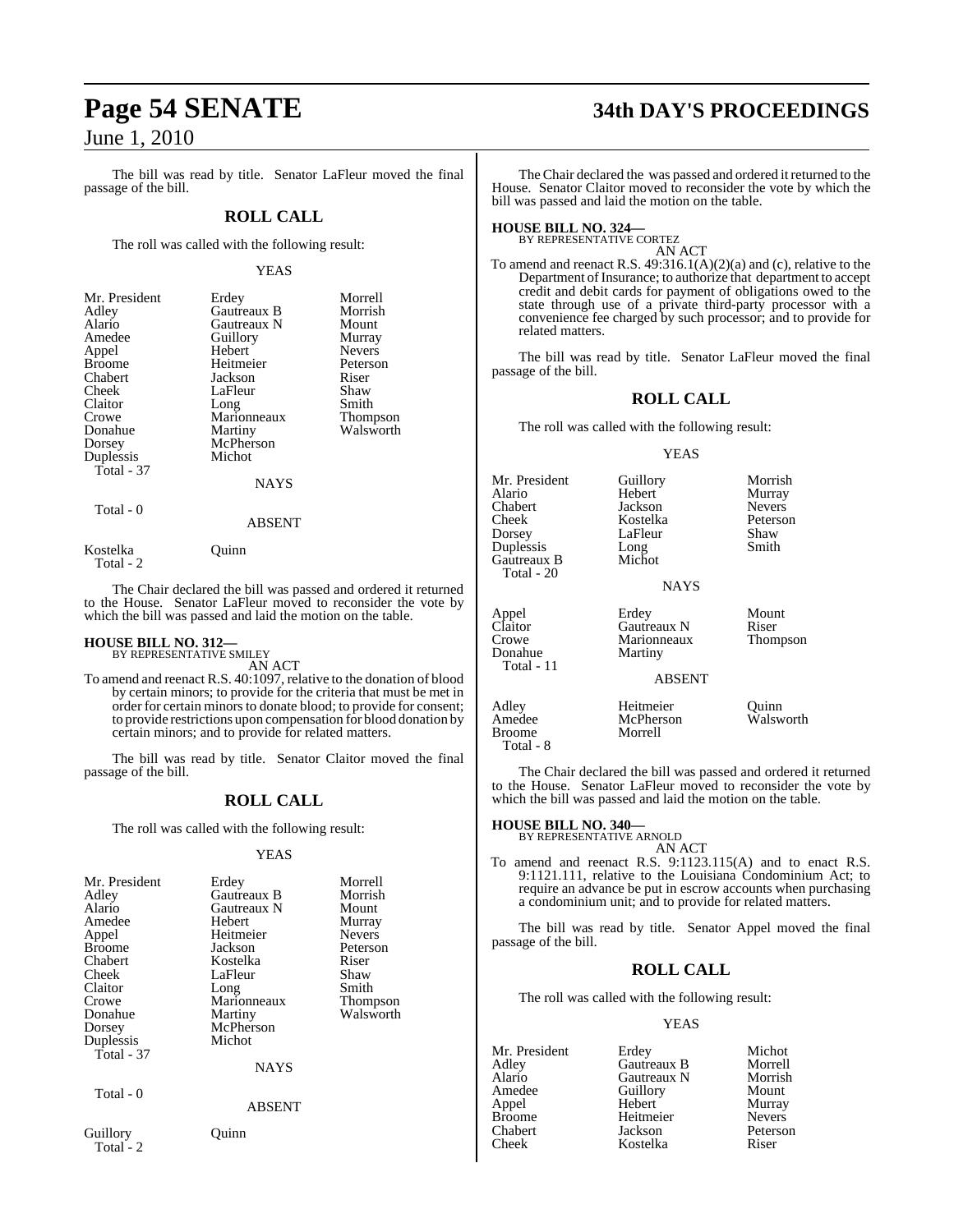# **34th DAY'S PROCEEDINGS Page 55 SENATE**

Donahue Marionneaux<br>Dorsey Martiny Duplessis Total - 38

Claitor LaFleur Shaw<br>Crowe Long Smith Crowe Long Smith<br>Donahue Marionneaux Thompson Martiny Walsworth

Total - 0

**NAYS** ABSENT

Quinn Total - 1

The Chair declared the bill was passed and ordered it returned to the House. Senator Appel moved to reconsider the vote by which the bill was passed and laid the motion on the table.

# **HOUSE BILL NO. 380—** BY REPRESENTATIVE HUTTER

AN ACT

To amend and reenact R.S. 40:1300.143(7)(a)(xiii)(introductory paragraph), relative to the Rural Hospital Preservation Act; to provide for the definition of certain rural hospitals; and to provide for related matters.

The bill was read by title. Senator Crowe moved the final passage of the bill.

### **ROLL CALL**

The roll was called with the following result:

YEAS

| Mr. President<br>Adley<br>Alario<br>Amedee<br>Appel<br><b>Broome</b><br>Chabert<br>Cheek<br>Claitor<br>Crowe<br>Donahue<br>Dorsey | Erdey<br>Gautreaux B<br>Gautreaux N<br>Guillory<br>Hebert<br>Heitmeier<br>Jackson<br>Kostelka<br>LaFleur<br>Long<br>Marionneaux<br>Martiny | Michot<br>Morrell<br>Morrish<br>Mount<br>Murray<br><b>Nevers</b><br>Peterson<br>Riser<br>Shaw<br>Smith<br>Thompson<br>Walsworth |
|-----------------------------------------------------------------------------------------------------------------------------------|--------------------------------------------------------------------------------------------------------------------------------------------|---------------------------------------------------------------------------------------------------------------------------------|
| Duplessis<br>Total - 38                                                                                                           | McPherson<br><b>NAYS</b>                                                                                                                   |                                                                                                                                 |
| Total - 0                                                                                                                         |                                                                                                                                            |                                                                                                                                 |

Quinn

Total - 1

The Chair declared the bill was passed and ordered it returned to the House. Senator Crowe moved to reconsider the vote by which the bill was passed and laid the motion on the table.

ABSENT

# **HOUSE BILL NO. 396—** BY REPRESENTATIVE ARNOLD

AN ACT

To amend and reenactR.S. 40:1749.13(B)(1) and (3) and 1749.14(A) and (B), to enact R.S. 40:1749.12(14) and 1749.15.1, and to repeal R.S. 40:1749.13(E), relative to the Louisiana Underground Utilities and Facilities Damage Prevention Law; to define priority calls; to require regional notification centers to receive emergency locate requests twenty-four hours a day; to authorize a notice of intent to excavate to be sent electronically; to require a member operator to furnish the regional notification center with emergency contact information; to require a record of electronic notice to be retained by the regional notification center; to require an operator of an underground cable television

# June 1, 2010

utility to participate in regional notification centers; to provide for an exemption for priority calls; to repeal expired temporary notification provisions; and to provide for related matters.

The bill was read by title. Senator Duplessis moved the final passage of the bill.

## **ROLL CALL**

The roll was called with the following result:

#### YEAS

Mr. President Erdey Michot<br>Adley Gautreaux B Morrell Adley Gautreaux B Morrell Alario Gautreaux N Morrish Amedee Guillory<br>Appel Hebert Appel Hebert Murray Broome Heitmeier<br>Chabert Jackson Chabert Jackson Peterson Cheek Kostelka Riser<br>Claitor LaEleur Shaw Crowe Long Smith<br>
Donahue Marionneaux Thompson Donahue Marionneaux<br>Dorsey Martiny Duplessis Total - 38

LaFleur Martiny Walsworth<br>
McPherson

ABSENT

NAYS

Quinn

Total - 0

Total - 1

The Chair declared the bill was passed and ordered it returned to the House. Senator Duplessis moved to reconsider the vote by which the bill was passed and laid the motion on the table.

#### **Mr. President in the Chair**

**HOUSE BILL NO. 447—** BY REPRESENTATIVE PEARSON

AN ACT To amend and reenact R.S. 22:881.1, relative to certificates of insurance; to define such certificates and otherwise provide with respect to their issuance and effect; to provide for the responsibilities of the commissioner of insurance relative to such certificates, including approval of forms and enforcement; to provide for prohibitions and penalties; and to provide for related matters.

The bill was read by title. Senator Long moved the final passage of the bill.

#### **ROLL CALL**

The roll was called with the following result:

#### YEAS

| Mr. President | Duplessis   | Michot        |
|---------------|-------------|---------------|
| Adley         | Erdey       | Morrell       |
| Alario        | Gautreaux B | Morrish       |
| Amedee        | Gautreaux N | Mount         |
| Appel         | Guillory    | Murray        |
| Broome        | Heitmeier   | <b>Nevers</b> |
| Chabert       | Jackson     | Peterson      |
| Cheek         | Kostelka    | Riser         |
| Claitor       | LaFleur     | Shaw          |
| Crowe         | Long        | Smith         |
| Donahue       | Martiny     | Thompson      |
| Dorsey        | McPherson   | Walsworth     |
| Total - 36    |             |               |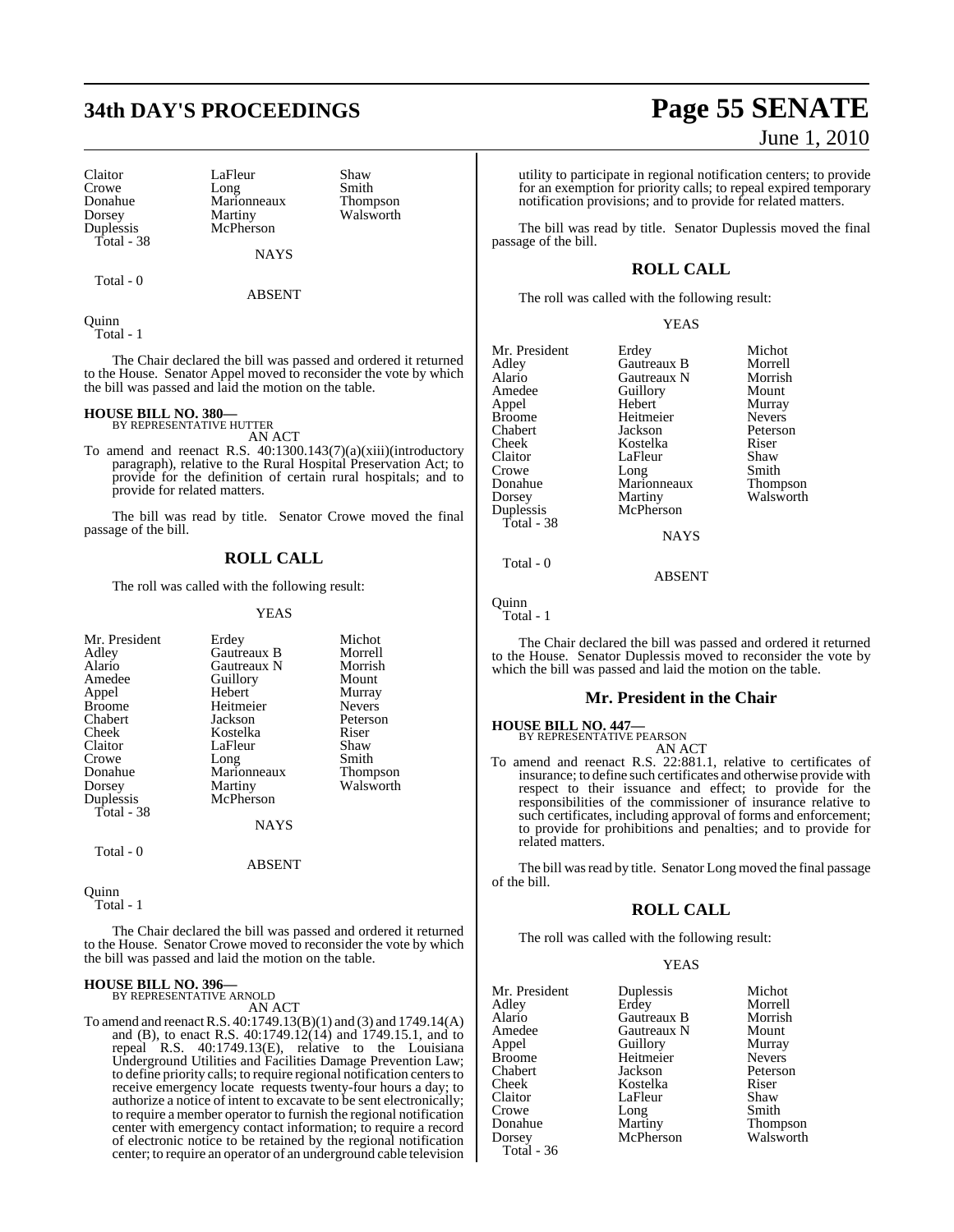Total - 0

# NAYS ABSENT

| Hebert    | Marionneaux | Ouinn |
|-----------|-------------|-------|
| Total - 3 |             |       |

The Chair declared the bill was passed and ordered it returned to the House. Senator Long moved to reconsider the vote by which the bill was passed and laid the motion on the table.

# **HOUSE BILL NO. 581—** BY REPRESENTATIVE KLECKLEY

AN ACT

To amend and reenact R.S. 22:361(7) and (8) and 364(introductory paragraph) and to enact R.S.  $22:361(9)$  and  $(10)$  and  $364(B)$ , relative to vehicle mechanical breakdown insurers; to provide a definition of road hazard and vehicle component coverage contracts; to provide an exception to the licensing requirements for vehicle mechanical breakdown insurers; and to provide for related matters.

The bill was read by title. Senator Morrish moved the final passage of the bill.

### **ROLL CALL**

The roll was called with the following result:

#### YEAS

| Mr. President       | Duplessis     | Michot        |
|---------------------|---------------|---------------|
| Adley               | Erdey         | Morrell       |
| Alario              | Gautreaux B   | Mount         |
| Amedee              | Gautreaux N   | Murray        |
| Appel               | Heitmeier     | <b>Nevers</b> |
| <b>Broome</b>       | Jackson       | Peterson      |
| Chabert             | Kostelka      | Riser         |
| Cheek               | LaFleur       | Shaw          |
| Claitor             | Long          | Smith         |
| Crowe               | Marionneaux   | Thompson      |
| Donahue             | Martiny       | Walsworth     |
| Dorsey              | McPherson     |               |
| <b>Total - 35</b>   |               |               |
|                     | NAYS          |               |
| Total - 0           |               |               |
|                     | <b>ABSENT</b> |               |
| Guillory            | Morrish       |               |
| Hebert<br>Total - 4 | Ouinn         |               |

The Chair declared the bill was passed and ordered it returned to the House. Senator Morrish moved to reconsider the vote by which the bill was passed and laid the motion on the table.

#### **HOUSE BILL NO. 591—** BY REPRESENTATIVE ARNOLD

AN ACT

To enact R.S. 6:969.24.1 and 969.24.2, relative to the Motor Vehicle Sales Finance Act; to prohibit any act that lessens or eliminates competition; to provide for exceptions; to prohibit a lender in a motor vehicle retail purchase from requiring a dealer to sell any insurance coverage, service, or product in order to secure preferential financing rates; and to provide for related matters.

The bill was read by title. Senator Duplessis moved the final passage of the bill.

# **Page 56 SENATE 34th DAY'S PROCEEDINGS**

## **ROLL CALL**

The roll was called with the following result:

#### YEAS

| Mr. President | Duplessis     | McPherson     |
|---------------|---------------|---------------|
| Adley         | Erdey         | Michot        |
| Alario        | Gautreaux B   | Morrell       |
| Amedee        | Gautreaux N   | Morrish       |
| Appel         | Guillory      | Mount         |
| Broome        | Heitmeier     | Murray        |
| Chabert       | Jackson       | <b>Nevers</b> |
| Cheek         | Kostelka      | Peterson      |
| Claitor       | LaFleur       | Shaw          |
| Crowe         | Long          | Smith         |
| Donahue       | Marionneaux   | Thompson      |
| Dorsey        | Martiny       | Walsworth     |
| Total - 36    |               |               |
|               | <b>NAYS</b>   |               |
| Total - 0     |               |               |
|               | <b>ABSENT</b> |               |

Hebert Ouinn Riser Total - 3

The Chair declared the bill was passed and ordered it returned to the House. Senator Duplessis moved to reconsider the vote by which the bill was passed and laid the motion on the table.

#### **HOUSE BILL NO. 614—**

BY REPRESENTATIVE PONTI AN ACT

To enact R.S. 37:1490, relative to home inspections; to prohibit the performance of both home inspection services and real estate professional services by the same person in a transaction; and to provide for related matters.

The bill was read by title. Senator Appel moved the final passage of the bill.

### **ROLL CALL**

The roll was called with the following result:

#### YEAS

| Mr. President<br>Adley<br>Alario<br>Amedee<br>Appel<br><b>Broome</b><br>Chabert<br>Cheek<br>Claitor<br>Crowe<br>Donahue | Erdey<br>Gautreaux B<br>Gautreaux N<br>Guillory<br>Heitmeier<br>Jackson<br>Kostelka<br>LaFleur<br>Long<br>Marionneaux<br>Martiny | Morrell<br>Morrish<br>Mount<br>Murray<br><b>Nevers</b><br>Peterson<br>Riser<br>Shaw<br>Smith<br>Thompson<br>Walsworth |
|-------------------------------------------------------------------------------------------------------------------------|----------------------------------------------------------------------------------------------------------------------------------|-----------------------------------------------------------------------------------------------------------------------|
| Dorsey<br>Duplessis<br>Total - $37$                                                                                     | McPherson<br>Michot<br><b>NAYS</b>                                                                                               |                                                                                                                       |
| Total - 0                                                                                                               | <b>ABSENT</b>                                                                                                                    |                                                                                                                       |
| Hebert<br>Total - 2                                                                                                     | Ouınn                                                                                                                            |                                                                                                                       |

The Chair declared the bill was passed and ordered it returned to the House. Senator Appel moved to reconsider the vote by which the bill was passed and laid the motion on the table.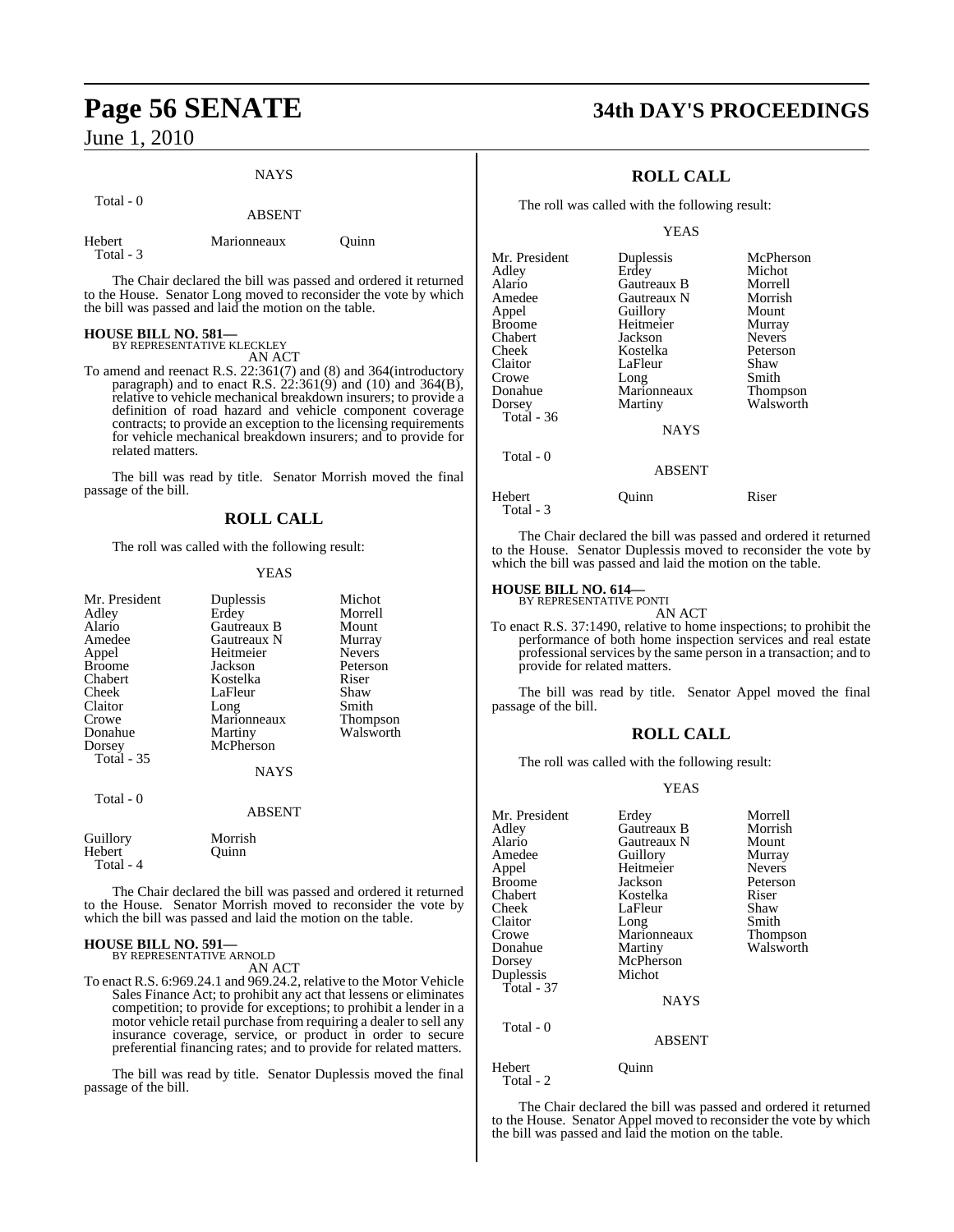#### **HOUSE BILL NO. 615—**

BY REPRESENTATIVE KATZ AN ACT

To enact R.S. 49:191(5)(b) and to repeal R.S. 49:191(3)(j), relative to the Department of Social Services; to provide for re-creation of the Department of Social Services and the statutory entities made a part of the department by law; to provide for the effective termination date for all statutory authority for the existence of such statutory entities; and to provide for related matters.

The bill was read by title. Senator Mount moved the final passage of the bill.

#### **ROLL CALL**

The roll was called with the following result:

#### YEAS

| Mr. President<br>Adley<br>Alario<br>Amedee<br>Appel<br><b>Broome</b><br>Cheek<br>Claitor<br>Crowe<br>Donahue<br>Dorsey<br>Duplessis<br>Total - $36$ | Erdey<br>Gautreaux B<br>Gautreaux N<br>Guillory<br>Heitmeier<br>Jackson<br>Kostelka<br>LaFleur<br>Long<br>Marionneaux<br>Martiny<br>McPherson | Michot<br>Morrell<br>Morrish<br>Mount<br>Murray<br><b>Nevers</b><br>Peterson<br>Riser<br>Shaw<br>Smith<br><b>Thompson</b><br>Walsworth |
|-----------------------------------------------------------------------------------------------------------------------------------------------------|-----------------------------------------------------------------------------------------------------------------------------------------------|----------------------------------------------------------------------------------------------------------------------------------------|
|                                                                                                                                                     | <b>NAYS</b>                                                                                                                                   |                                                                                                                                        |
| Total - 0                                                                                                                                           | <b>ABSENT</b>                                                                                                                                 |                                                                                                                                        |

The Chair declared the bill was passed and ordered it returned to the House. Senator Mount moved to reconsider the vote by which the bill was passed and laid the motion on the table.

#### **HOUSE BILL NO. 766—**

Total - 3

BY REPRESENTATIVE TUCKER

Chabert Hebert Quinn

- AN ACT
- To amend and reenact R.S. 46:2742(B)(introductory paragraph), (2), (5)(d), (7), and (11), relative to the Medicaid case mix reimbursement methodology for nursing homes; to provide for a date for promulgation of rules and regulations; to modify the reimbursement for direct care costs; to change the minimum occupancy penalty; to provide for the frequency of rate rebasing; to provide for an effective date; and to provide for related matters.

The bill was read by title. Senator Cheek moved the final passage of the bill.

#### **ROLL CALL**

The roll was called with the following result:

#### YEAS

| Mr. President | Erdey       | Michot        |
|---------------|-------------|---------------|
| Adley         | Gautreaux B | Morrell       |
| Alario        | Gautreaux N | Morrish       |
| Amedee        | Guillory    | Mount         |
| Appel         | Heitmeier   | Murray        |
| <b>Broome</b> | Jackson     | <b>Nevers</b> |
| Chabert       | Kostelka    | Peterson      |
| Cheek         | LaFleur     | Riser         |

# **34th DAY'S PROCEEDINGS Page 57 SENATE**

June 1, 2010

| Claitor<br>Crowe<br>Dorsey<br>Duplessis<br>Total - 35 | Long<br>Marionneaux<br>Martiny<br>McPherson | Shaw<br>Smith<br>Thompson |
|-------------------------------------------------------|---------------------------------------------|---------------------------|
|                                                       | <b>NAYS</b>                                 |                           |
| Total $-0$                                            | <b>ABSENT</b>                               |                           |

Donahue Quinn Total - 4

Walsworth

The Chair declared the bill was passed and ordered it returned to the House. Senator Cheek moved to reconsider the vote by which the bill was passed and laid the motion on the table.

# **HOUSE BILL NO. 776—** BY REPRESENTATIVE WILLMOTT

AN ACT

To amend and reenact R.S. 40:2116(J)(1)(introductory paragraph) and (c), relative to facility need review approvals; to provide for applicability of facility need review approvals; to extend the period of facility need review approval for certain facilities; to provide for certain exceptions to facility need review approval extension; and to provide for related matters.

#### **Floor Amendments**

Senator Cheek proposed the following amendments.

#### **SENATE FLOOR AMENDMENTS**

Amendments proposed by Senator Cheek to Engrossed House Bill No. 776 by Representative Willmott

#### AMENDMENT NO. 1

 $\overline{On}$  page 1, line 2, after "R.S.40:2116" and before "(J)(1)(introductory paragraph)" insert "(D)(2) and"

#### AMENDMENT NO. 2

On page 1, line 5, after "extension;" and before "and" insert "to provide for an extension to the moratorium on additional beds for nursing facilities;"

#### AMENDMENT NO. 3

On page 1, delete line 8 in its entirety and insert the following: "Section 1. R.S.  $40:2116(D)(2)$  and  $(J)(1)(introducing$ paragraph) and (c) are hereby amended"

#### AMENDMENT NO. 4

On page 1, between lines 11 and 12 insert the following: "D. \* \* \*

(2) The Department of Health and Hospitals shall implement a moratorium on additional beds for nursing facilities. The Department of Health and Hospitals shall not approve any additional nursing facilities or additional beds in nursing facilities through facility need review. This prohibition shall apply only to applications for new beds not approved prior to July 1, 1996. Such prohibition shall become enforceable on July 1, 1996, and shall remain in effect until July 1, 2012 2016. This prohibition shall not apply to the replacement of existing facilities, provided that there is no increase in existing nursing home beds at the replacement facility. \* \* \*"

On motion of Senator Cheek, the amendments were adopted.

The bill was read by title. Senator Cheek moved the final passage of the amended bill.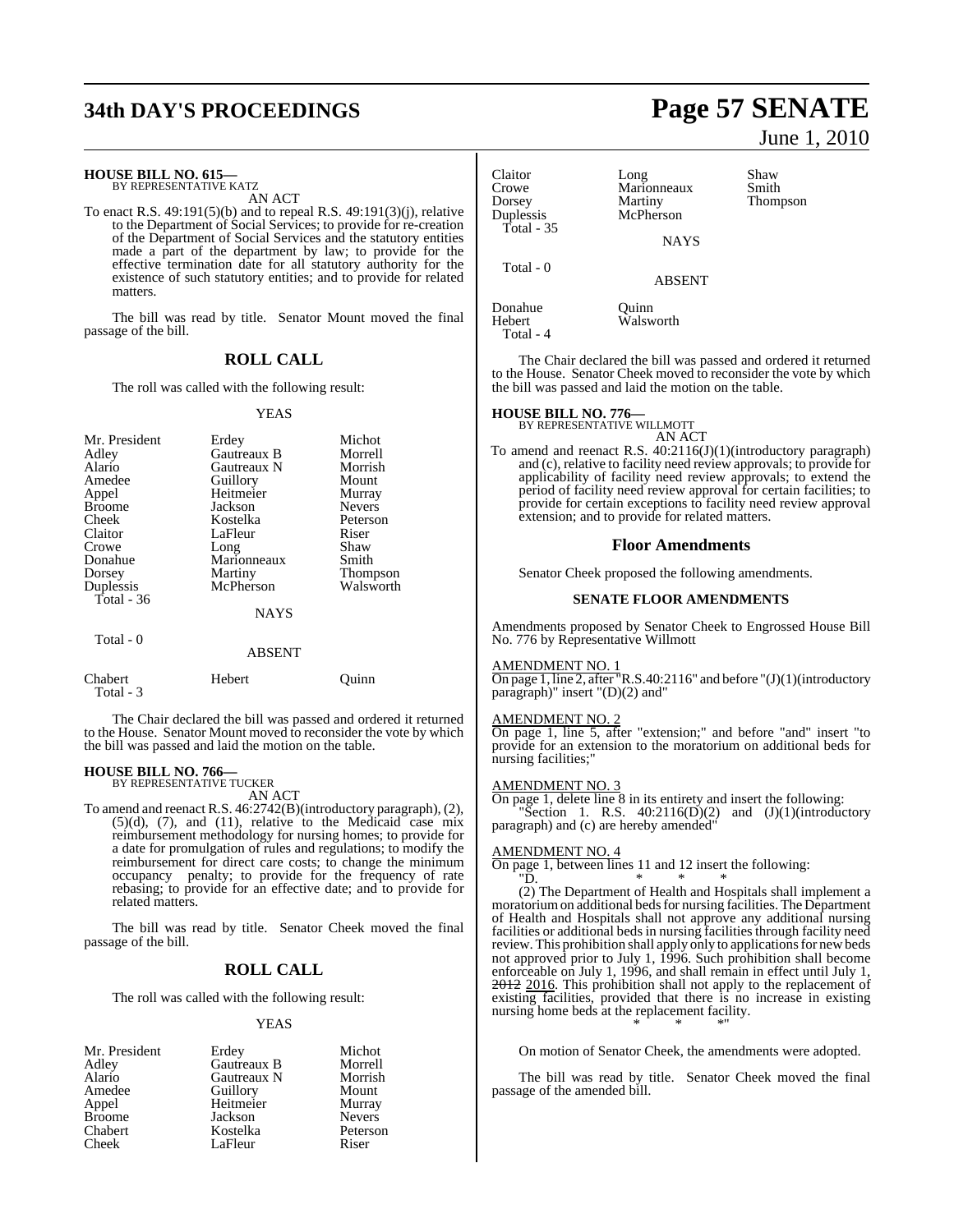## **ROLL CALL**

The roll was called with the following result:

#### YEAS

| Mr. President<br>Adley<br>Alario<br>Amedee<br>Appel<br><b>Broome</b><br>Chabert<br>Cheek<br>Claitor<br>Crowe<br>Donahue<br>Dorsey<br>Duplessis<br>Total - 37 | Erdey<br>Gautreaux B<br>Gautreaux N<br>Guillory<br>Heitmeier<br>Jackson<br>Kostelka<br>LaFleur<br>Long<br>Marionneaux<br>Martiny<br>McPherson<br>Michot | Morrell<br>Morrish<br>Mount<br>Murray<br><b>Nevers</b><br>Peterson<br>Riser<br>Shaw<br>Smith<br><b>Thompson</b><br>Walsworth |
|--------------------------------------------------------------------------------------------------------------------------------------------------------------|---------------------------------------------------------------------------------------------------------------------------------------------------------|------------------------------------------------------------------------------------------------------------------------------|
|                                                                                                                                                              | <b>NAYS</b>                                                                                                                                             |                                                                                                                              |
| Total - 0                                                                                                                                                    |                                                                                                                                                         |                                                                                                                              |

Hebert Quinn Total - 2

The Chair declared the amended bill was passed and ordered it returned to the House. Senator Cheek moved to reconsider the vote by which the bill was passed and laid the motion on the table.

ABSENT

# **HOUSE BILL NO. 285—** BY REPRESENTATIVE PEARSON

AN ACT

To enact R.S. 22:446, relative to surplus lines insurance; to exempt approved unauthorized insurers delivering such insurance in this state from laws regarding form and rate filing and approval; and to provide for related matters.

The bill was read by title. Senator Long moved the final passage of the bill.

#### **ROLL CALL**

The roll was called with the following result:

#### YEAS

| Mr. President<br>Adley<br>Alario<br>Amedee<br>Appel<br><b>Broome</b><br>Chabert<br>Cheek<br>Claitor<br>Crowe<br>Donahue<br>Dorsey<br>Total - 35 | Duplessis<br>Erdey<br>Gautreaux B<br>Guillory<br>Heitmeier<br>Jackson<br>Kostelka<br>LaFleur<br>Long<br>Marionneaux<br>Martiny<br>Michot<br><b>NAYS</b> | Morrell<br>Morrish<br>Mount<br>Murray<br><b>Nevers</b><br>Peterson<br>Riser<br>Shaw<br>Smith<br>Thompson<br>Walsworth |
|-------------------------------------------------------------------------------------------------------------------------------------------------|---------------------------------------------------------------------------------------------------------------------------------------------------------|-----------------------------------------------------------------------------------------------------------------------|
| Gautreaux N<br>Total - 1                                                                                                                        | <b>ABSENT</b>                                                                                                                                           |                                                                                                                       |
| Hebert<br>Total - 3                                                                                                                             | McPherson                                                                                                                                               | Juınn                                                                                                                 |

The Chair declared the bill was passed and ordered it returned to the House. Senator Long moved to reconsider the vote by which the bill was passed and laid the motion on the table.

# **Page 58 SENATE 34th DAY'S PROCEEDINGS**

#### **HOUSE BILL NO. 872—**

BY REPRESENTATIVE MILLS AN ACT

To enact R.S. 37:1218, relative to the administration of influenza immunizations; to provide for allowable pharmacist services; to provide for conditions under which pharmacists may administer influenza immunizations; and to provide for related matters.

#### **Senator Marionneaux in the Chair**

#### **Floor Amendments**

Senator Peterson proposed the following amendments.

#### **SENATE FLOOR AMENDMENTS**

Amendments proposed by Senator Peterson to Engrossed House Bill No. 872 by Representative Mills

AMENDMENT NO. 1 On page 2, line 2 after "program" and before "." insert "; and further, the pharmacist shall refer the patient with an adverse event to the influenza immunization for appropriate medical care

On motion of Senator Mount, the amendments were adopted.

The bill was read by title. Senator Mount moved the final passage of the amended bill.

#### **ROLL CALL**

The roll was called with the following result:

YEAS

| Mr. President       | Erdey         | Morrell       |
|---------------------|---------------|---------------|
| Adlev               | Gautreaux B   | Morrish       |
| Alario              | Gautreaux N   | Mount         |
| Amedee              | Guillory      | Murray        |
| Appel               | Heitmeier     | <b>Nevers</b> |
| Broome              | Jackson       | Peterson      |
| Chabert             | Kostelka      | Riser         |
| Cheek               | LaFleur       | Shaw          |
| Claitor             | Long          | Smith         |
| Crowe               | Marionneaux   | Thompson      |
| Donahue             | Martiny       | Walsworth     |
| Dorsey              | McPherson     |               |
| Duplessis           | Michot        |               |
| Total - 37          |               |               |
|                     | <b>NAYS</b>   |               |
| Total - 0           |               |               |
|                     | <b>ABSENT</b> |               |
| Hebert<br>Total - 2 | Ouınn         |               |
|                     |               |               |

The Chair declared the amended bill was passed and ordered it returned to the House. Senator Mount moved to reconsider the vote by which the bill was passed and laid the motion on the table.

- **HOUSE BILL NO. 1030—** BY REPRESENTATIVES ST. GERMAIN, BOBBY BADON, BARROW, BILLIOT, BURRELL, DIXON, DOERGE, GISCLAIR, GUILLORY, HILL, JOHNSON, LAFONTA, MONTOUCET, NORTON, PUGH, GARY SMITH, PATRICIA SMITH, AND STIAES AN ACT
- To amend and reenact R.S. 40:1232.1(A)(2) and (3) and 1232.3, relative to emergency medical services; to set a maximum fee for an emergency medical technician-basic certification and recertification for any individual who is an employee or volunteer of the state of Louisiana or another public entity, a municipal fire department, a fire protection district, a volunteer fire department, or a municipal law enforcement agency; to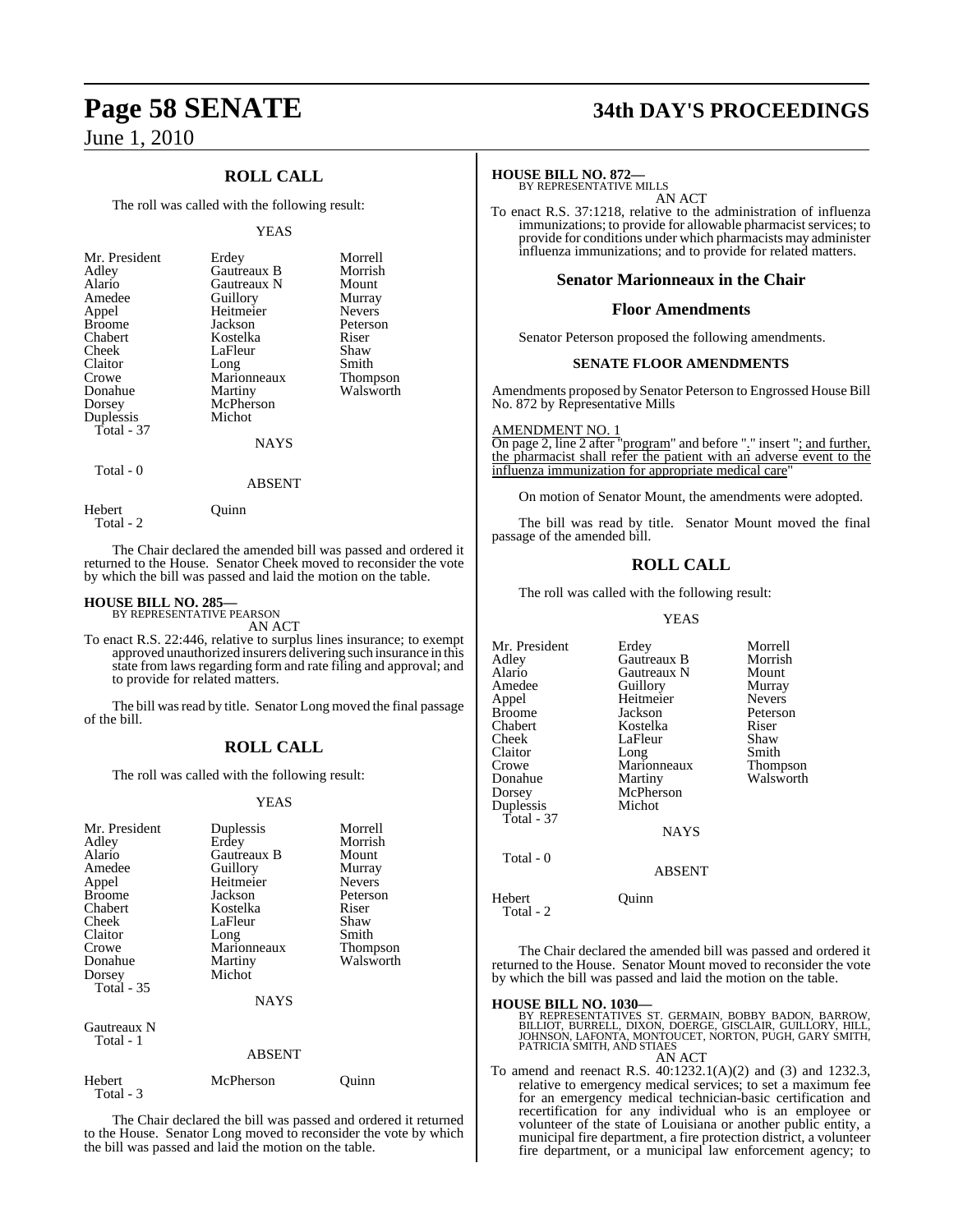# **34th DAY'S PROCEEDINGS Page 59 SENATE**

exempt certain employees or volunteers of the state of Louisiana or another public entity, a municipal fire department, a fire protection district, or a volunteer fire department from the authority of the Louisiana Emergency Medical Services Certification Commission to conduct disciplinary hearings, request investigations, and initiate prosecution, with certain exceptions and conditions; and to provide for related matters.

#### **Floor Amendments**

Senator Mount proposed the following amendments.

#### **SENATE FLOOR AMENDMENTS**

Amendments proposed by Senator Mount to Reengrossed House Bill No. 1030 by Representative St. Germain

#### AMENDMENT NO. 1

On page 3, line 17, after "determines" insert "by a two-thirds vote of the membership of the commission"

On motion of Senator Mount, the amendments were adopted.

On motion of Senator Mount, the amended bill was read by title and returned to its regular order in Third Reading and Final Passage.

#### **Rules Suspended**

Senator Mount asked for and obtained a suspension of the rules to revert to the Morning Hour.

#### **Introduction of Senate Concurrent Resolutions**

Senator Peterson asked for and obtained a suspension of the rules to read Senate Concurrent Resolutions a first and second time.

## **SENATE CONCURRENT RESOLUTION NO. 98—**

BY SENATOR PETERSON A CONCURRENT RESOLUTION

To commend the Louisiana Cancer Control Partnership and their efforts to develop the Comprehensive Cancer Control Plan for Louisiana.

The resolution was read by title and placed on the Calendar for a second reading.

#### **SENATE CONCURRENT RESOLUTION NO. 99—** BY SENATOR KOSTELKA

A CONCURRENT RESOLUTION

To expressthe sincere and heartfelt condolences of the Legislature of Louisiana upon the passing of renown businessman and former Louisiana State Senator, Kenneth Dale "K. D." Kilpatrick.

The resolution was read by title. Senator Kostelka moved to adopt the Senate Concurrent Resolution.

#### **ROLL CALL**

The roll was called with the following result:

#### YEAS

| Mr. President | Erdey       | Michot        |
|---------------|-------------|---------------|
| Adley         | Gautreaux B | Morrell       |
| Alario        | Gautreaux N | Morrish       |
| Amedee        | Guillory    | Mount         |
| Appel         | Heitmeier   | Murray        |
| <b>Broome</b> | Jackson     | <b>Nevers</b> |
| Chabert       | Kostelka    | Peterson      |
| Cheek         | LaFleur     | Riser         |
| Crowe         | Long        | Shaw          |

June 1, 2010

| Donahue<br>Dorsey         | Marionneaux<br>Martiny | Smith<br>Thompson |
|---------------------------|------------------------|-------------------|
| Duplessis<br>Total - $36$ | McPherson              | Walsworth         |
|                           | <b>NAYS</b>            |                   |
| Total $-0$                | <b>ABSENT</b>          |                   |
| Claitor<br>Total - 3      | Hebert                 | Ouinn             |

The Chair declared the Senate adopted the Senate Concurrent Resolution and ordered it sent to the House.

#### **Reports of Committees**

The following reports of committees were received and read:

#### **REPORT OF COMMITTEE ON**

#### **FINANCE**

Senator Michael J. "Mike" Michot, Chairman on behalf of the Committee on Finance, submitted the following report:

#### May 28, 2010

To the President and Members of the Senate:

I am directed by your Committee on Finance to submit the following report:

#### **SENATE BILL NO. 367—** BY SENATOR MICHOT

AN ACT

To enact Part IV-A of Chapter 10 of Title 38 of the Louisiana Revised Statutes of 1950, to be comprised of R.S. 38:2271, relative to purchasing by certain public entities; to authorize the use of reverse auctions by certain political subdivisions for the purchase of materials, supplies, or equipment; to provide for an effective date; and to provide for related matters.

Reported with amendments.

**SENATE BILL NO. 414—** BY SENATOR JACKSON

AN ACT

To amend and reenact R.S. 39:2(36) through (48), and to enact R.S. 39:2(49) and 36(A)(6), relative to the contents and format of the executive budget; to provide for certain comparative statements; to provide for an effective date; and to provide for related matters.

Reported with amendments.

# **SENATE BILL NO. 657—** BY SENATOR HEBERT

AN ACT

To amend and reenact R.S. 39:51(D), relative to general appropriation bill for the judiciary to provide relative to on-line posting the budget request of certain courts; and to provide for related matters.

Reported by substitute.

#### **SENATE BILL NO. 709—**

BY SENATOR WALSWORTH AN ACT

To amend and reenact R.S. 43:19, 19.1, 24(B) and (C), 81, 82, and 89, and to enact R.S. 43:24(D), and to repeal R.S. 43:87, relative to the publication of acts of the legislature; to provide relative to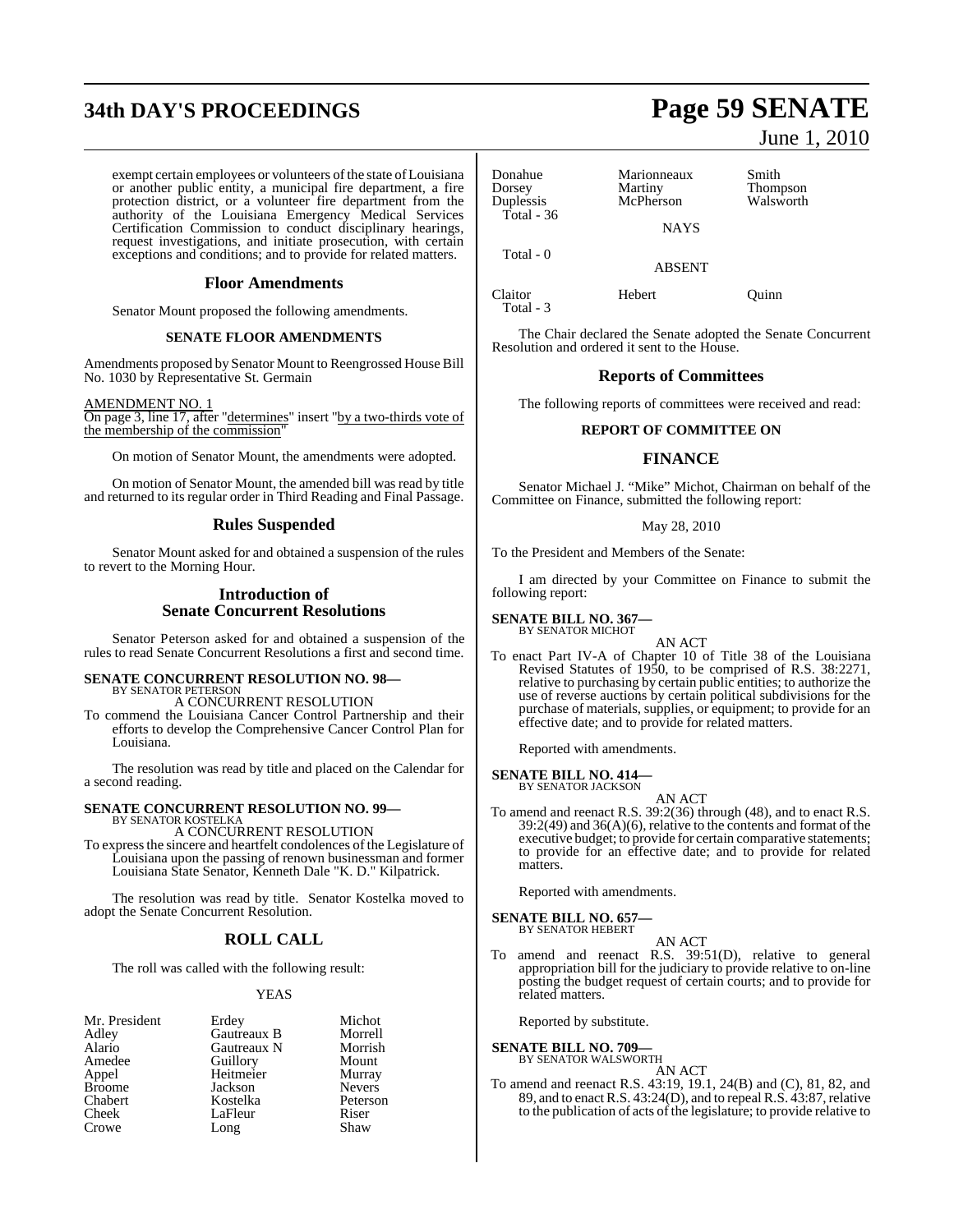the Official Journal of the State; to provide relative to printing contracts; and to provide for related matters.

Reported with amendments.

Respectfully submitted, MICHAEL J. "MIKE" MICHOT Chairman

#### **Rules Suspended**

Senator Dorsey asked for and obtained a suspension of the rules to recall Senate Bill No. 787 from the Committee on Judiciary A.

#### **SENATE BILL NO. 787—** BY SENATOR DORSEY

AN ACT

To amend and reenact R.S. 13:996.62(A)(1), 2151.1, 2152.2(A), 2153.1, 2154, the introductory paragraph of 2157(A), the introductory paragraph of 2158(A),  $(C)$ , and  $(D)$ , 2160, 2161(A), 2162(A), 2163, and 2165(A), to enact R.S. 13:1312.1 and 2152.3, and to repeal R.S. 13:1312, 2151.4, 2152, and 2153(B), relative to the First City Court and the Second City Court of the city of New Orleans; to remove the city courts from the judicial expense fund of the parish of Orleans and the consolidated judicial expense fund for the Forty-First Judicial District Court; to provide for the judicial expense fund for the First City Court of the city of New Orleans; to provide for the judicial expense fund for the Forty-First Judicial District Court; to abolish the Second City Court of the city of New Orleans and the office of judge, clerk, and constable; to remove provisions applying to the Second City Court of the city of New Orleans; and to provide for related matters.

On motion of Senator Dorsey the bill was read by title and withdrawn from the files of the Senate.

#### **Rules Suspended**

Senator McPherson asked for and obtained a suspension of the rules to recommit a bill.

#### **HOUSE BILL NO. 1376—**

BY REPRESENTATIVES HINES, ABRAMSON, AUSTIN BADON, HENRY<br>BURNS, TIM BURNS, CARTER, HARDY, HAZEL, HOWARD,<br>LABRUZZO, LANDRY, LORUSSO, PEARSON, POPE, JANE SMITH, AND TEMPLET

#### AN ACT

To amend and reenact R.S. 17:158(A), relative to the transportation of students by local school boards to certain elementary and secondary schools; to authorize a local school board to transport to school any student who resides one mile or less from the school; to provide conditions and limitations; to provide an effective date; and to provide for related matters.

Senator McPherson moved to recommit the bill from the Committee on Transportation, Highways and Public Works to the Committee on Education.

Without objection, so ordered.

#### **Rules Suspended**

Senator N. Gautreaux asked for and obtained a suspension of the rules to take up at this time:

#### **Senate Bills and Joint Resolutions Returned from the House of Representatives with Amendments, Subject to Call**

#### **Called from the Calendar**

Senator N. Gautreaux asked that Senate Bill No. 103 be called from the Calendar.

# **Page 60 SENATE 34th DAY'S PROCEEDINGS**

SENATE BILL NO. 103—<br>
BY SENATORS N. GAUTREAUX, AMEDEE, CHABERT, GUILLORY, HEBERT, MICHOT AND MORRISH AND REPRESENTATIVES JANE<br>
SMITH, BOBBY BADON, BALDONE, BARRAS, HENRY BURNS, CARMODY, CHAMPAGNE, CORTEZ, DOWNS, FOIL, GI

To enact Subpart B of Part XIII of Chapter 2 of Title 33 of the To enact Subpart B of Part XIII of Chapter 2 of Title 33 of the Louisiana Revised Statutes of 1950, to be comprised of R. S. 33:1419.5 through 1419.10, relative to financial assistance to political subdivisions; creates the Alternative Fuel Vehicle Revolving Loan Fund Program within the Department of Natural Resources to provide financial assistance to political subdivisions of the state for the costs of purchasing or converting all or a portion of the political subdivisions' fleets of motor vehicles to qualified clean fuel vehicles propelled by an alternative fuel; to provide for the forms of such financial assistance; and to provide for related matters.

The bill was read by title. Returned from the House of Representatives with amendments:

#### **HOUSE COMMITTEE AMENDMENTS**

Amendments proposed by House Committee on Natural Resources and Environment to Reengrossed Senate Bill No. 103 by Senator N. Gautreaux

AMENDMENT NO. 1 On page 2, line 5, delete "**as**"

AMENDMENT NO. 2 On page 2, line 17, delete "**and/or funding**" and insert in lieu thereof "**or funding, or both**"

AMENDMENT NO. 3 On page 5, at the end of line 24, after "**including**" add "**federal funds and**"

AMENDMENT NO. 4

On page 7, line 22, change "**Department**" to "**department**"

#### **LEGISLATIVE BUREAU AMENDMENTS**

Amendments proposed by Legislative Bureau to Reengrossed Senate Bill No. 103 by Senator N. Gautreaux

#### AMENDMENT NO. 1

On page 5, line 29, following "**(2)**" change "**In addition, all money within,**" to "**All money**"

#### **AMENDMENT NO.**

On page 8, line 28, following "Louisiana" and before "Law" insert "State'

## **HOUSE FLOOR AMENDMENTS**

Amendments proposed by Representative Cortez to Reengrossed Senate Bill No. 103 by Senator N. Gautreaux

#### AMENDMENT NO. 1

On page 4, lines 20 and 28, change "**Fuels**" to "**Fuel**"

Senator N. Gautreaux moved to concur in the amendments proposed by the House.

## **ROLL CALL**

The roll was called with the following result:

#### YEAS

Mr. President Erdey Morrell<br>Adley Gautreaux B Morrish

Gautreaux B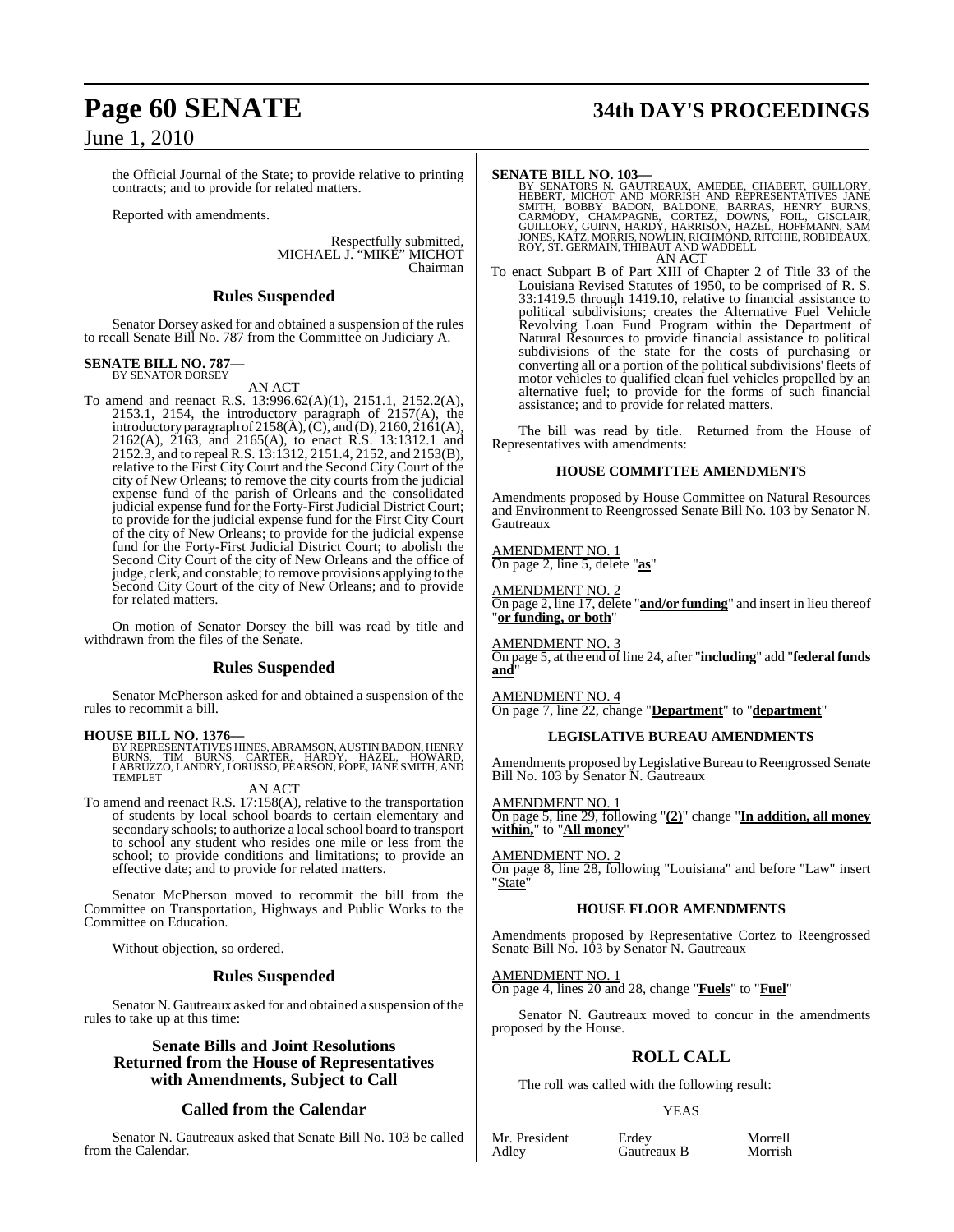# **34th DAY'S PROCEEDINGS Page 61 SENATE**

| Alario        | Gautreaux N | Mount           |
|---------------|-------------|-----------------|
| Amedee        | Guillory    | Murray          |
| Appel         | Heitmeier   | <b>Nevers</b>   |
| <b>Broome</b> | Jackson     | Peterson        |
| Chabert       | Kostelka    | Riser           |
| Cheek         | Long        | Shaw            |
| Claitor       | Marionneaux | Smith           |
| Crowe         | Martiny     | <b>Thompson</b> |
| Dorsey        | McPherson   | Walsworth       |
| Duplessis     | Michot      |                 |
| Total $-35$   |             |                 |
|               | <b>NAYS</b> |                 |
| m. 1 0        |             |                 |

Total - 0

ABSENT

Donahue LaFleur<br>Hebert Ouinn Quinn Total - 4

The Chair declared the amendments proposed by the House were concurred in. Senator N. Gautreaux moved to reconsider the vote by which the amendments were concurred in and laid the motion on the table.

#### **Called from the Calendar**

Senator Thompson asked that Senate Bill No. 36 be called from the Calendar.

**SENATE BILL NO. 36—**<br>BY SENATORS THOMPSON, LONG, NEVERS, RISER, SMITH AND WALSWORTH AN ACT

To enact R.S. 3:2093(10) and 2095.1, relative to the Louisiana Board of Animal Health; to require the board to adopt rules and regulations establishing standards governing the care and wellbeing of bovine, equine, ovine, caprine, porcine, and poultry; to prohibit local ordinances, laws, subdivision restrictions or regulations establishing standards applicable to the care and well-being of bovine, equine, ovine, caprine, porcine, and poultry; and to provide for related matters.

The bill was read by title. Returned from the House of Representatives with amendments:

#### **LEGISLATIVE BUREAU AMENDMENTS**

Amendments proposed by Legislative Bureau to Reengrossed Senate Bill No. 36 by Senator Thompson

AMENDMENT NO. 1

On page 2, line 19, following "**provided**" change "**herein**" to "**in this Section**"

Senator Thompson moved to concur in the amendments proposed by the House.

#### **ROLL CALL**

The roll was called with the following result:

#### YEAS

Mr. President Erdey Morrell<br>Adley Gautreaux B Morrish Adley Gautreaux B Morrish Crowe Marionneaux<br>Donahue Martiny

Alario Gautreaux N Mount<br>Amedee Guillory Murray Guillory Murray<br>
Heitmeier Nevers Appel Heitmeier Nevers<br>Broome Jackson Peterson Broome Jackson Peterson Chabert Kostelka Riser Long Shaw<br>Marionneaux Smith

Thompson

June 1, 2010

| Dorsey<br>Duplessis | McPherson<br>Michot | Walsworth |
|---------------------|---------------------|-----------|
| Total - $35$        | <b>NAYS</b>         |           |
| Total - 0           | <b>ABSENT</b>       |           |
| Claitor             | LaFleur             |           |

Hebert Quinn Total - 4

The Chair declared the amendments proposed by the House were concurred in. Senator Thompson moved to reconsider the vote by which the amendments were concurred in and laid the motion on the table.

#### **Privilege Report of the Committee on Senate and Governmental Affairs**

#### **ENROLLMENTS**

Senator Kostelka, Chairman on behalf of the Committee on Senate and Governmental Affairs, submitted the following report:

June 1, 2010

To the President and Members of the Senate:

I am directed by your Committee on Senate and Governmental Affairs to submit the following report:

The following Senate Concurrent Resolution has been properly enrolled:

#### **SENATE CONCURRENT RESOLUTION NO. 94—** BY SENATOR RISER

A CONCURRENT RESOLUTION

To commend William E. "Ed" Bobbitt upon his retirement after thirty-two years of serving this state and its citizens as a member of the Louisiana State Police.

> Respectfully submitted, ROBERT W. "BOB" KOSTELKA Chairman

The foregoing Senate Concurrent Resolution was signed by the President of the Senate.

#### **Privilege Report of the Committee on Senate and Governmental Affairs**

#### **ENROLLMENTS**

Senator Kostelka, Chairman on behalf of the Committee on Senate and Governmental Affairs, submitted the following report:

June 1, 2010

To the President and Members of the Senate:

I am directed by your Committee on Senate and Governmental Affairs to submit the following report:

The following Senate Bills have been properly enrolled:

**SENATE BILL NO. 605—** BY SENATOR MARTINY AND REPRESENTATIVES BILLIOT, GISCLAIR, LABRUZZO, LIGI, LOPINTO AND TEMPLET AN ACT

To amend and reenact R.S.  $13:967(C)(1)$ , (J) and (L), to enact R.S. 13:967(M), and to repeal Act No. 77 of the 2009 Regular Session of the Legislature, relative to the Twenty-Fourth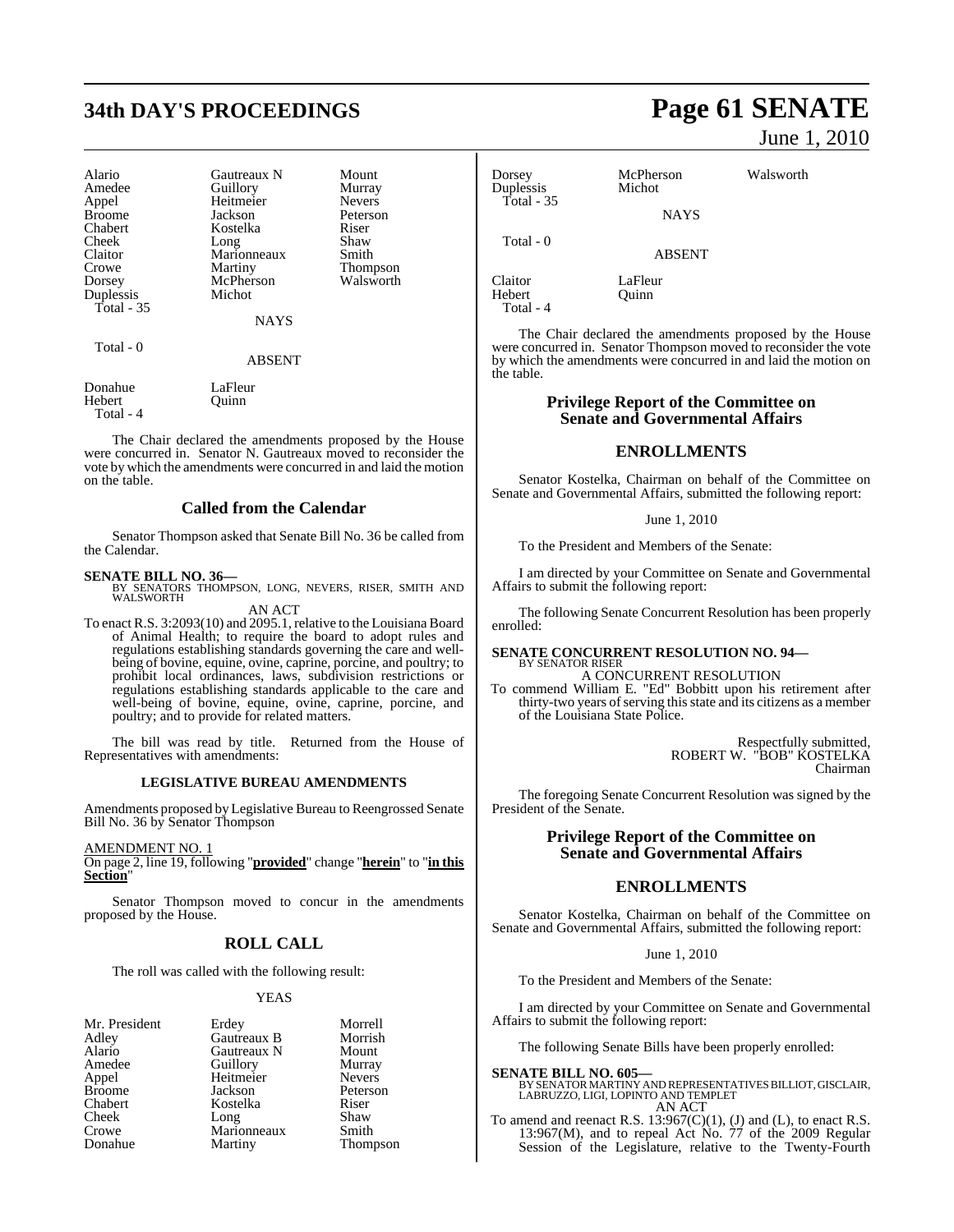# **Page 62 SENATE 34th DAY'S PROCEEDINGS**

## June 1, 2010

Judicial District; to provide for the establishment of an indigent transcript fund; to provide for court reporter fees; to provide for an effective date; and to provide for related matters.

**SENATE BILL NO. 239—** BY SENATOR BROOME AND REPRESENTATIVE BARROW AN ACT

To amend and reenact R.S. 40:1299.141(1) and (5), 1299.142(A)(1) and  $(B)(5)$  and  $1299.143(1)$  and  $(2)$ , relative to acquired immune deficiency syndrome; to correct certain terminology to ensure consistency with other statutes and the Louisiana Sanitary Code; to provide for definitions; to provide for blood and tissue storage facilities; and to provide for related matters.

#### **SENATE BILL NO. 285—** BY SENATOR DONAHUE

AN ACT

To amend and reenact R.S. 17:100.1(C), relative to certain adjudicated students and students in the custody of the office of juvenile justice; to provide that students educated in secure care facilities under the jurisdiction of the office of juvenile justice are provided for and included in the minimum foundation program; to provide for the allocation of state and local minimum foundation program formula funds attributable to such inclusion; and to provide for related matters.

# **SENATE BILL NO. 378—** BY SENATORS MORRELL AND DORSEY

AN ACT

To amend and reenact R.S. 46:1844(C)(3), relative to criminal procedure; to provide that a parent may refuse to allow their minor children to be interviewed by certain persons; to provide penalties for willful disregard of rights; and to provide for related matters.

# **SENATE BILL NO. 527—** BY SENATORS BROOME AND THOMPSON

AN ACT

To enact R.S. 17:252(D), relative to student behavior and discipline; to provide relative to the model master plan for improving behavior and discipline within schools; to require certain classroom management training be provided to certain school personnel; and to provide for related matters.

#### **SENATE BILL NO. 209—** BY SENATOR MOUNT

AN ACT

To amend and reenact R.S. 13:2080.1(A), relative to city courts; to provide relative to the collection and disposition of court costs for the city court of Lake Charles; and to provide for related matters.

**SENATE BILL NO. 246—** BY SENATOR MCPHERSON AND REPRESENTATIVE THIBAUT AN ACT

To amend and reenact R.S. 22:885(B), relative to cancellation of an insurance policy by the insured; to provide with respect to the prohibition by the insurer to assess a penalty against the insured for cancellation prior to the expiration of any policy; and to provide for related matters.

#### **SENATE BILL NO. 260—** BY SENATOR NEVERS

AN ACT

To amend and reenact R.S. 13:783(D)(7), relative to certain elected officials in St. Tammany Parish, Tangipahoa Parish, and Washington Parish; to provide an automobile expense allowance for the clerk of the district court; and to provide for related matters.

# **SENATE BILL NO. 38—** BY SENATOR MARTINY

AN ACT

To enact R.S. 14:102.24, relative to cockfighting; to create the crime of participation in cockfighting; to provide for elements of the

crime; to provide for definitions; to provide for penalties; and to provide for related matters.

# **SENATE BILL NO. 577—** BY SENATOR CLAITOR

AN ACT To amend and reenact R.S. 15:574.11(D), relative to judicial review of certain administrative decisions; to provide that the Board of Parole is the only proper defendant in petitions for judicial review of administrative decisions by the board; and to provide for related matters.

#### **SENATE BILL NO. 112—** BY SENATOR LONG

AN ACT

To enact R.S. 17:10.1(D), relative to the Louisiana school and district accountability system; to prohibit inclusion of certain student performance data in calculating school and district performance scores; and to provide for related matters.

**SENATE BILL NO. 35—**<br>BY SENATORS THOMPSON, LONG, NEVERS, RISER, SMITH AND<br>WALSWORTH AND REPRESENTATIVES BURFORD, HENRY BURNS,<br>CHANEY, GISCLAIR, GUILLORY, GUINN, HAZEL, HOWARD, LEBAS, LITTLE, MILLS, RITCHIE AND THIBAUT AN ACT

To enact R.S. 3:1(5), relative to agriculture definitions; to provide for the definition of sustainable agriculture; and to provide for related matters.

#### **SENATE BILL NO. 89—** BY SENATOR LONG

AN ACT

To amend and reenact R.S. 17:1963(C), relative to the Louisiana School of Math, Science, and the Arts; to remove statutory placement of the school within the Department of Education; and to provide for related matters.

#### **SENATE BILL NO. 111—** BY SENATOR LONG

AN ACT To amend and reenact R. S. 17:1967, relative to the Louisiana School for Math, Science, and the Arts; to allow the school to admit high school sophomores on the same basis as juniors and seniors; and to provide for related matters.

#### **SENATE BILL NO. 107—** BY SENATOR RISER

AN ACT

To amend and reenact R.S. 23:1035(A), relative to persons covered by workers' compensation; to provide with respect to corporate officers, members of a limited liability company, and sole proprietors to elect not to be covered by workers' compensation; and to provide for related matters.

**SENATE BILL NO. 34—** BY SENATOR MARTINY AND REPRESENTATIVE KATZ AN ACT

To enact R.S. 37:775(13), relative to the practice of dentistry; to provide for advertisements by dentists; to provide for disclosure requirements in advertisements; and to provide for related matters.

#### **SENATE BILL NO. 182—**

BY SENATORS N. GAUTREAUX, ADLEY, APPEL, DONAHUE, DORSEY,<br>DUPLESSIS, LONG, MARIONNEAUX, MURRAY, NEVERS, RISER,<br>SHAW AND THOMPSON AND REPRESENTATIVES AUBERT,<br>CARMODY, CHANDLER, CHANEY, DIXON, DOWNS AN ACT

To amend and reenact R.S. 17:3048.1(O)(1), (2) and (3), relative to the Taylor Opportunity Program for Students; to provide for certain awards and payments for Louisiana National Guardsmen; and to provide for related matters.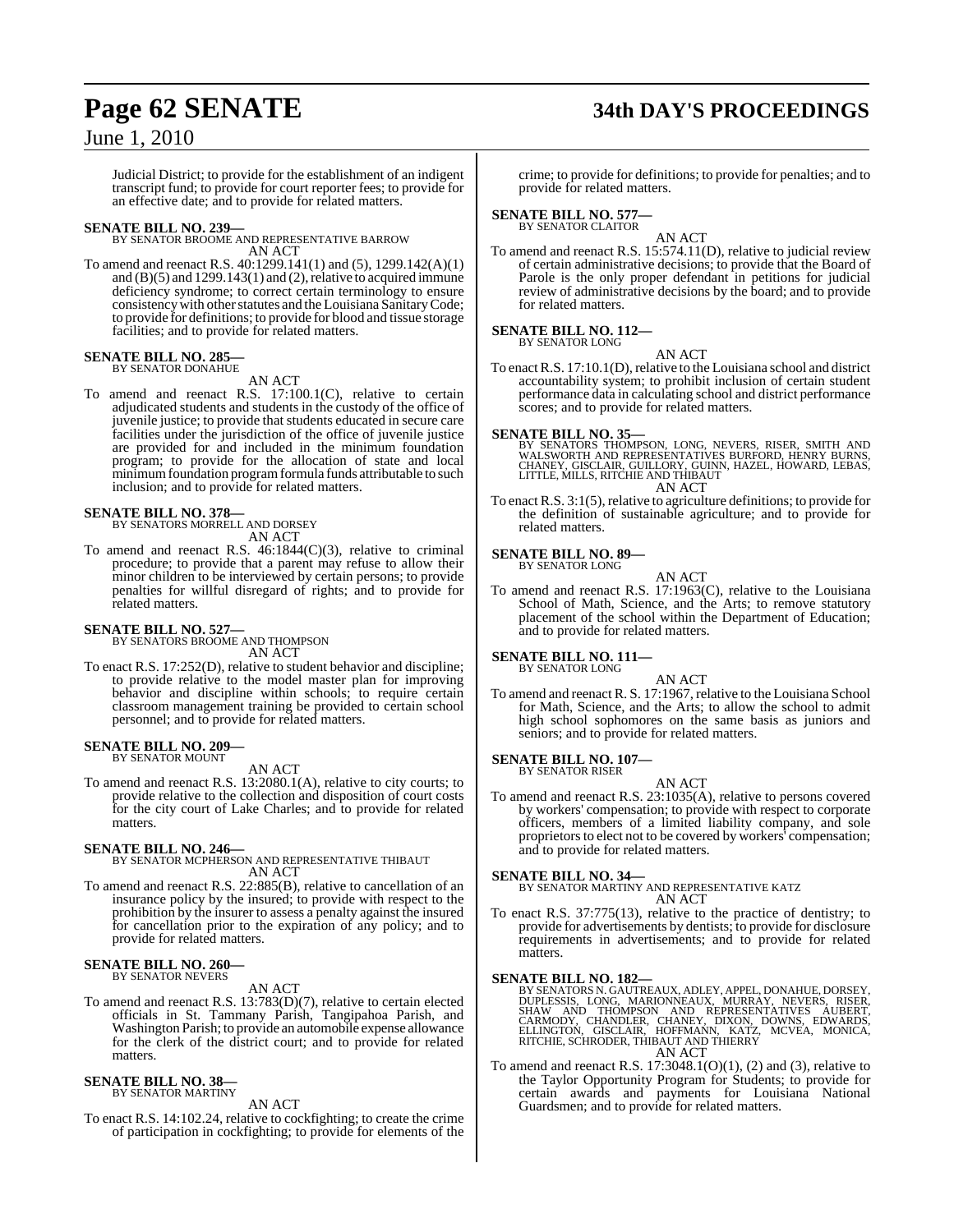# **34th DAY'S PROCEEDINGS Page 63 SENATE**

# June 1, 2010

#### **SENATE BILL NO. 19—** BY SENATOR MURRAY

AN ACT

To amend and reenact R.S. 13:1222(A), relative to motor vehicles for the office of the clerk of the civil district court for Orleans Parish; to increase the number of motor vehicles the clerk of the civil district court is authorized to purchase or lease; to provide for an effective date; and to provide for related matters.

#### **SENATE BILL NO. 68—** BY SENATOR MCPHERSON

## AN ACT

To authorize and provide for the transfer of certain state property in Rapides Parish; to provide for the property description; to provide for reservation of mineral rights; to provide terms and conditions; and to provide for related matters.

#### **SENATE BILL NO. 162—** BY SENATOR ADLEY

AN ACT

To enact R.S. 29:732(F)(3), relative to price gouging during a declared state of emergency; to specify additional actions which would result in a violation; and to provide for related matters.

# **SENATE BILL NO. 172—** BY SENATOR N. GAUTREAUX

AN ACT

To authorize and provide for the transfer of certain state property in Vermilion Parish; to provide for the property descriptions; to provide for reservation of mineral rights; to provide terms and conditions; and to provide for related matters.

#### **SENATE BILL NO. 188—** BY SENATOR AMEDEE

AN ACT

To amend and reenact R.S. 26:82(A)(2), relative to requirements for the issuance of wholesale alcoholic beverage permits; to provide for requirements of delivery equipment; and to provide for related matters.

#### **SENATE BILL NO. 194—**

BY SENATOR DUPLESSIS

AN ACT To amend and reenact R.S. 23:921(A)(1), relative to employment contracts; to provide for enforceability of restraint contracts which meet certain exceptions; and to provide for related matters.

#### **SENATE BILL NO. 199—**

BY SENATORS MARTINY, APPEL, MORRELL AND QUINN AND<br>REPRESENTATIVES BILLIOT, CONNICK, GISCLAIR, LABRUZZO AND<br>TALBOT

AN ACT

To repeal R.S. 33:1236(49)(f)(ix), relative to the Twenty-Fourth Judicial District Court; to remove authorization for additional compensation from Jefferson Parish for the judge of Division "J"; and to provide for related matters.

#### **SENATE BILL NO. 210—**

BY SENATORS MOUNT, MORRISH AND SMITH

AN ACT

To authorize and provide for the transfer of certain state property; to authorize the transfer of certain state property in Calcasieu Parish; to provide for the property description; to provide for reservation of mineral rights; to provide terms and conditions; and to provide for related matters.

# **SENATE BILL NO. 208—** BY SENATOR MOUNT

#### AN ACT

To amend and reenact R.S. 13:1904(C) and (D), relative to city courts; to provide relative to destruction of records; to provide for the destruction of certain records in the city court of Lake Charles; to authorize the clerk of court to destroy certain civil and criminal records; to provide for time limitations in the destruction of records; to provide for requirements prior to destruction; and to provide for related matters.

#### **SENATE BILL NO. 127—**

BY SENATOR ADLEY

AN ACT To authorize and provide for the transfer of certain state properties; to provide for the acceptance of certain properties by the Department of Wildlife and Fisheries; to provide for the property descriptions; to provide for reservation of mineral rights; to provide terms and conditions; and to provide for related matters.

**SENATE BILL NO. 297—**<br>BY SENATORS DONAHUE, APPEL, CROWE, DUPLESSIS, MARTINY<br>AND QUINN AND REPRESENTATIVES BOBBY BADON, HENRY<br>BURNS, TIM BURNS, CARMODY, CARTER, CHAMPAGNE, CONNICK,<br>GISCLAIR, HARDY, HOFFMANN, KATZ, LABRUZZO AN ACT

To amend and reenact R.S. 17:221(I) and R.S. 36:649(D), to enact R.S. 17:1871(B)(8) and 3217.1(D), and to repeal R.S. 17:14, relative to adult education; to provide for the school attendance of certain students in adult education programs; to eliminate the division of adult and community education within the Department of Education; to transfer the responsibility for the provision of adult education programs from the State Board of Elementary and Secondary Education to the Board of Supervisors for Community and Technical Colleges and to provide with respect thereto; to provide for the powers, duties, and functions of the Board of Supervisors of Community and Technical Colleges; to provide for an effective date of such transfer; and to provide for related matters.

# **SENATE BILL NO. 397—** BY SENATOR RISER

AN ACT

To authorize and provide for the transfer of certain state propertiesin Caldwell Parish; to provide for the acceptance of certain properties by the Department of Wildlife and Fisheries; to provide for the property description; to provide for reservation of mineral rights; to provide terms and conditions; and to provide for related matters.

> Respectfully submitted, ROBERT W. "BOB" KOSTELKA Chairman

The foregoing Senate Bills were signed by the President of the Senate.

#### **Message from the House**

#### **SIGNED HOUSE CONCURRENT RESOLUTIONS**

May 27, 2010

To the Honorable President and Members of the Senate:

I am directed to inform your honorable body that the Speaker of the House of Representatives has signed the following House Concurrent Resolutions:

#### **HOUSE CONCURRENT RESOLUTION NO. 2—**

BY REPRESENTATIVE LANDRY A CONCURRENT RESOLUTION

To urge and request the Louisiana State Bar Association and the Louisiana Supreme Court to develop a centralized system for monitoring the certification and registration of mediators and to make the list of currently certified mediators readily available to the general public.

# **HOUSE CONCURRENT RESOLUTION NO. 3—** BY REPRESENTATIVE FOIL AND SENATOR THOMPSON

A CONCURRENT RESOLUTION

To direct the Louisiana State Law Institute to study and make recommendations for the revision of the laws pertaining to the expropriation of immovable property by private entities.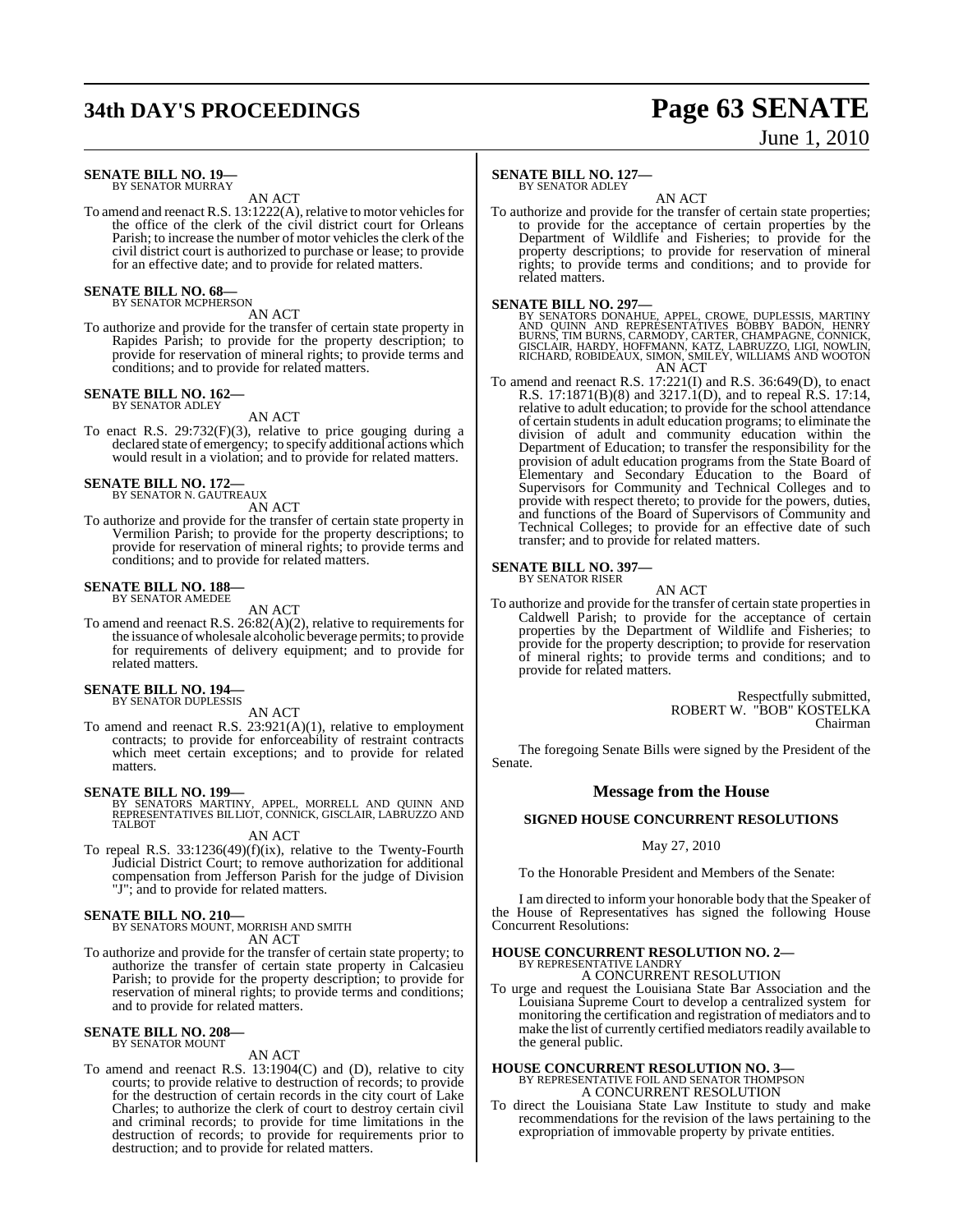# **Page 64 SENATE 34th DAY'S PROCEEDINGS**

June 1, 2010

#### **HOUSE CONCURRENT RESOLUTION NO. 29—**

BY REPRESENTATIVE RICHARD A CONCURRENT RESOLUTION

To urge and request the Department of Transportation and Development to install a red light at the intersection of North Acadia Road on Louisiana Highway 648 (Percy Brown Road) in Lafourche Parish and to reduce the speed along this route.

# **HOUSE CONCURRENT RESOLUTION NO. 35—** BY REPRESENTATIVE GISCLAIR A CONCURRENT RESOLUTION

To urge and request the Department of Transportation and Development to study the possibility of installing highway shoulders along that portion of Louisiana Highway 308 which runs south of Louisiana Highway 90 in Lafourche Parish and through Ascension Parish to Louisiana Highway 1.

#### **HOUSE CONCURRENT RESOLUTION NO. 36—**

BY REPRESENTATIVE ROY A CONCURRENT RESOLUTION

To urge and request the division of administration, state land office, in consultation with the Department of Natural Resources, office of mineral resources, to study and provide a report on the total amount of acres to which the state owns the mineral rights, the total amount of acres currently subject to a mineral lease, and the total amount of acres on which the state owns mineral rights where the property was adjudicated to the state pursuant to the Tax Adjudicated Lands Records Program from 1938 through 1962 and subsequently transferred to private ownership.

**HOUSE CONCURRENT RESOLUTION NO. 39—** BY REPRESENTATIVES ST. GERMAIN, BILLIOT, HENRY BURNS, CHAMPAGNE, FOIL, GISCLAIR, GUINN, SAM JONES, MONTOUCET, AND MORRIS

A CONCURRENT RESOLUTION

To approve the Atchafalaya Basin Annual Plan, as adopted by the Atchafalaya Basin Research and Promotion Board.

# **HOUSE CONCURRENT RESOLUTION NO. 44—** BY REPRESENTATIVE HENRY

A CONCURRENT RESOLUTION

To urge and request theCoastal Protection and Restoration Authority to study the economic feasibility and practicality of the state authorizing tax credits for certain costs and expenses attributable to the mitigation of deterioration of coastal property, and to report its findings to the House ways and means and natural resources and environment committees and the Senate revenue and fiscal affairs and natural resources committees prior to the convening of the 2011 Regular Session of the Legislature.

#### **HOUSE CONCURRENT RESOLUTION NO. 178—** BY REPRESENTATIVE ROSALIND JONES AND SENATOR THOMPSON A CONCURRENT RESOLUTION

To authorize and request the Department of Public Safety and Corrections to conduct a statewide evaluation of the commodities offered through canteen services, to study the feasibility of developing uniform prices for all commodities offered to inmates, and to report its findings prior to the convening of the 2011 Regular Session.

# **HOUSE CONCURRENT RESOLUTION NO. 181—** BY REPRESENTATIVE JOHNSON AND SENATOR LAFLEUR A CONCURRENT RESOLUTION

To commend the Tunica-Biloxi Tribe of Louisiana for its many contributions to the state and to proclaim Monday, May 24, 2010, as Tunica-Biloxi Day.

# **HOUSE CONCURRENT RESOLUTION NO. 185—** BY REPRESENTATIVE LANDRY

A CONCURRENT RESOLUTION

To urge and request the Louisiana Supreme Court to develop a centralized system for monitoring the certification and registration of parenting coordinators and to make the list of currently certified coordinators readily available to the general public.

# **HOUSE CONCURRENT RESOLUTION NO. 186—** BY REPRESENTATIVE FOIL AND SENATOR CLAITOR A CONCURRENT RESOLUTION

To commend Kleinpeter Farms Dairy for its contributions to Louisiana's economy, its environmental stewardship, and its community service.

## **HOUSE CONCURRENT RESOLUTION NO. 188—** BY REPRESENTATIVE GARY SMITH A CONCURRENT RESOLUTION

To urge and request the Department of Public Safety and Corrections to study the feasibility of and necessity for legislation which imposes restrictions on the residence of certain sex offenders by prohibiting sex offenders from establishing a residence in an area of high concentration of children.

## **HOUSE CONCURRENT RESOLUTION NO. 193—** BY REPRESENTATIVE DIXON A CONCURRENT RESOLUTION

To urge and request the office of state fire marshal and the Louisiana State University Fire and Emergency Training Institute to perform a study to identify any opportunities for fire, EMT, emergency services, disaster relief, and disaster planning training at England Airpark.

# **HOUSE CONCURRENT RESOLUTION NO. 195—** BY REPRESENTATIVE ROSALIND JONES

A CONCURRENT RESOLUTION

To authorize and request the Department of Public Safety and Corrections to evaluate the number of work release beds available in this state at the federal, state, and local levels, to make recommendations to provide for more effective reentry programs regarding work release, and to report its findings to the Legislature of Louisiana prior to the convening of the 2012 Regular Session of the Legislature.

#### **HOUSE CONCURRENT RESOLUTION NO. 196—** BY REPRESENTATIVE MILLS

A CONCURRENT RESOLUTION To urge and request the Louisiana State Board of Nursing, the Louisiana Department of Public Safety and Corrections, the Louisiana Bureau of Criminal Identification and Information, the Louisiana Department of Social Services, the Louisiana District Attorneys Association, and the Louisiana Sheriffs' Association to study the means by which the Louisiana State Board of Nursing may obtain access to investigative records so

as to fulfill the statutory mandate to protect the citizens of

#### Louisiana. **HOUSE CONCURRENT RESOLUTION NO. 197—** BY REPRESENTATIVE HARRISON

A CONCURRENT RESOLUTION

To urge and request each public institution of postsecondary education to report annually certain information to the House Committee on Education and the Senate Committee on Education and on its website.

#### **HOUSE CONCURRENT RESOLUTION NO. 198—** BY REPRESENTATIVE HARRISON A CONCURRENT RESOLUTION

To urge and request the State Board of Elementary and Secondary Education to study issuesrelative to partnerships by local public school boards with private entities to provide certain ancillary services, including how cost savings derived from such partnerships could be used to improve instructional and technological services for students, and to submit a written report of findings, including any recommendations for related legislation, to the House Committee on Education and the Senate Committee on Education not later than sixty days prior to the beginning of the 2011 Regular Session of the Legislature.